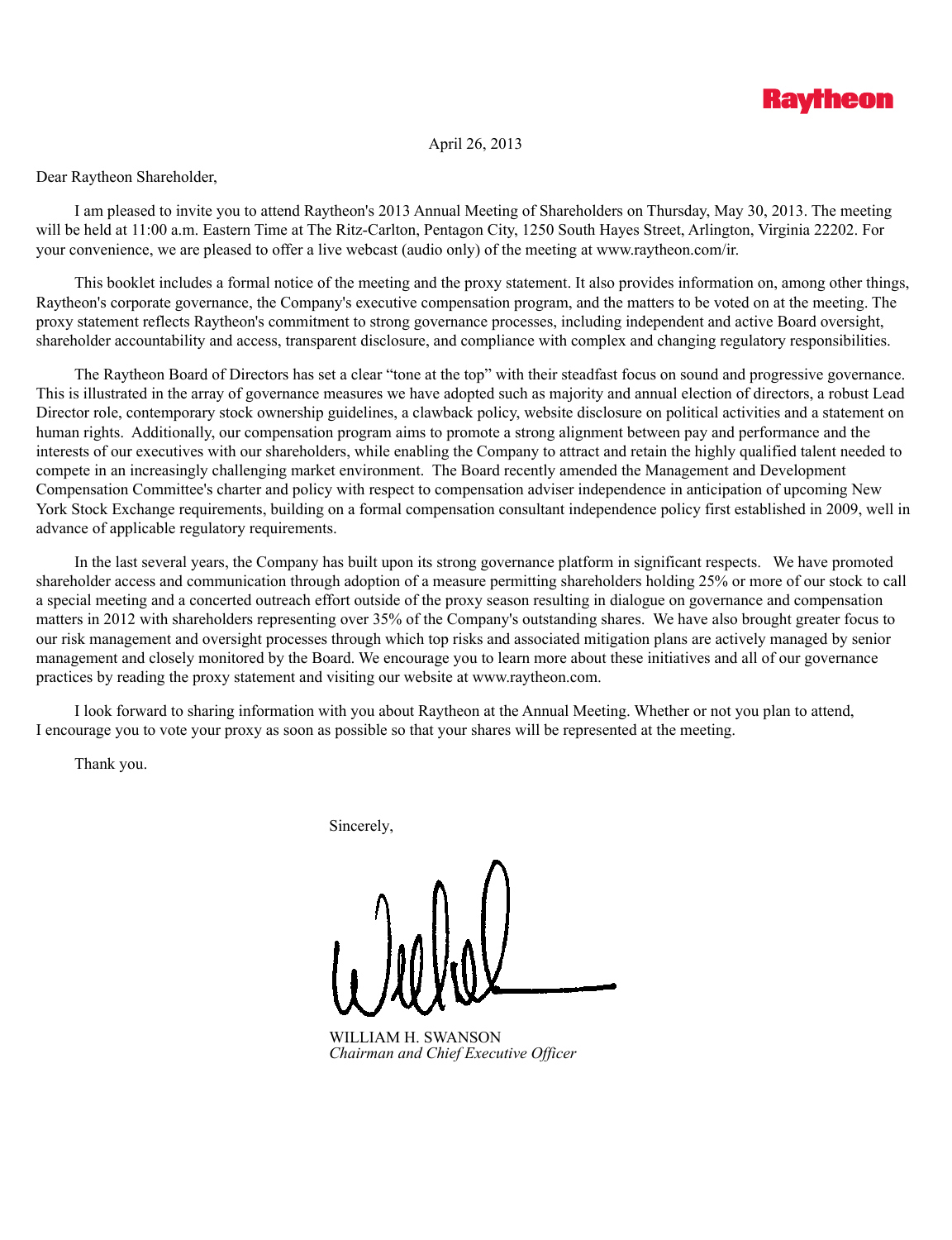

### **NOTICE OF 2013 ANNUAL MEETING OF SHAREHOLDERS**

*Time:* 11:00 a.m. Eastern Time

*Date:* Thursday, May 30, 2013

- *Place:* The Ritz-Carlton, Pentagon City 1250 South Hayes Street Arlington, Virginia 22202
- *Record Date:* Shareholders of record at the close of business on Tuesday, April 9, 2013 are entitled to notice of and to vote at the meeting.
- *Purpose:* (1) Elect eight directors nominated by the Company's Board to hold office until the next annual shareholders' meeting or until their respective successors have been elected.
	- (2) Consider an advisory vote on the compensation of the Company's named executive officers.
	- (3) Ratify the selection of PricewaterhouseCoopers LLP as Raytheon's independent auditors.
	- (4) Consider and act upon such other business, including shareholder proposals if properly presented, as may properly come before the meeting or any adjournment thereof.
- *Proxy Voting:* You can vote your shares by completing and returning the proxy card or voting instruction form sent to you. Most shareholders can also vote their shares over the Internet or by telephone. Please check your proxy card or the information forwarded by your broker, bank, trust or other holder of record to see which options are available to you. You can revoke a proxy at any time prior to its exercise by following the instructions in the proxy statement.

By order of the Board of Directors,

gb. Stephend

JAY B. STEPHENS *Secretary*

Waltham, Massachusetts April 26, 2013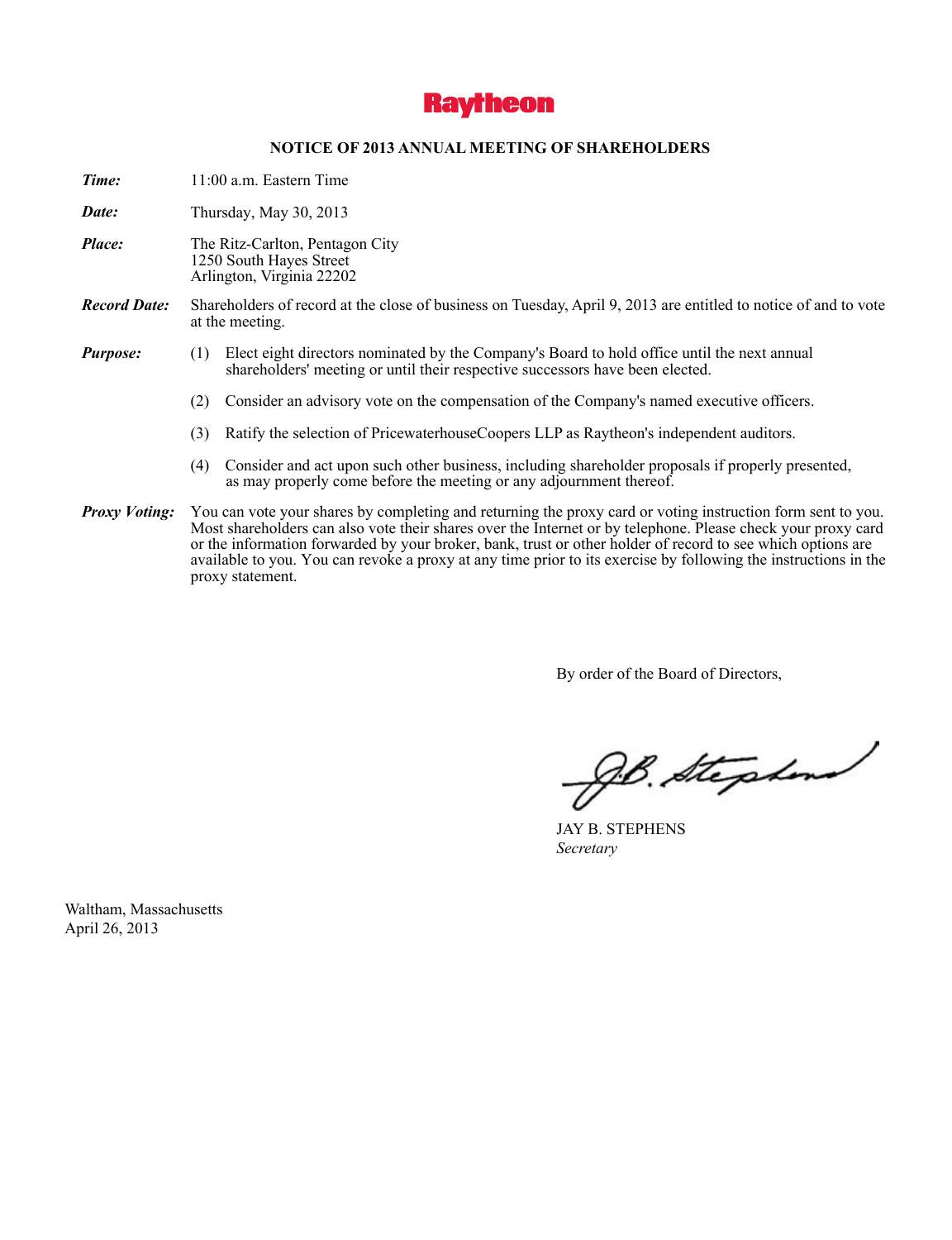# **RAYTHEON COMPANY 870 Winter Street, Waltham, Massachusetts 02451**

# **PROXY STATEMENT FOR 2013 ANNUAL MEETING OF SHAREHOLDERS**

# **TABLE OF CONTENTS**

|                                                                                            | Page           |
|--------------------------------------------------------------------------------------------|----------------|
|                                                                                            | $\mathbf{1}$   |
|                                                                                            | $\mathbf{1}$   |
|                                                                                            | -1             |
|                                                                                            | $\overline{2}$ |
|                                                                                            | $\overline{2}$ |
|                                                                                            | 3              |
|                                                                                            | 3              |
| Important Notice Regarding the Availability of Proxy Materials for the Shareholder Meeting | 3              |
|                                                                                            | 3              |
|                                                                                            | $\overline{4}$ |
|                                                                                            | 4              |
|                                                                                            | 5              |
|                                                                                            | 5              |
|                                                                                            | 5              |
|                                                                                            | 6              |
|                                                                                            | 7              |
|                                                                                            | 7              |
|                                                                                            | 7              |
|                                                                                            | 8              |
|                                                                                            | 8              |
|                                                                                            | 8              |
|                                                                                            | 9              |
|                                                                                            | 9              |
|                                                                                            | 9              |
|                                                                                            | 9              |
|                                                                                            | 9              |
|                                                                                            | 9              |
|                                                                                            | 10             |
|                                                                                            | 10             |
|                                                                                            | 10             |
|                                                                                            | 11             |
|                                                                                            | 12             |
|                                                                                            | 12             |
|                                                                                            | 13             |
|                                                                                            | 13             |
|                                                                                            | 14             |
|                                                                                            | 14             |
|                                                                                            | 14             |
|                                                                                            | 15             |
|                                                                                            | 16             |
|                                                                                            | 17             |
|                                                                                            | 17             |
|                                                                                            |                |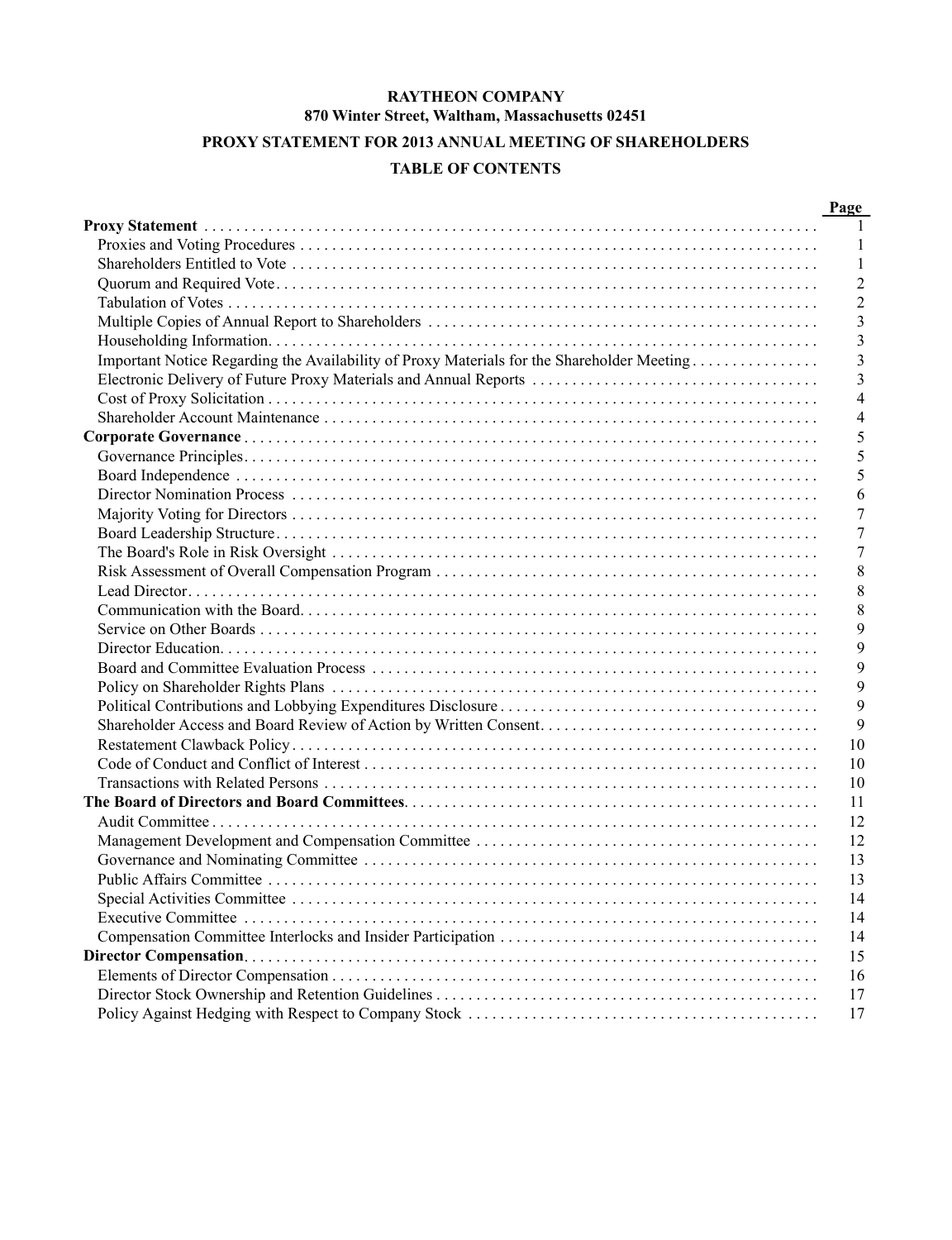| 18 |
|----|
| 19 |
| 23 |
| 23 |
| 23 |
| 24 |
| 25 |
| 25 |
| 42 |
| 43 |
| 46 |
| 49 |
| 50 |
| 51 |
| 53 |
| 54 |
| 59 |
| 60 |
| 61 |
| 61 |
| 62 |
| 69 |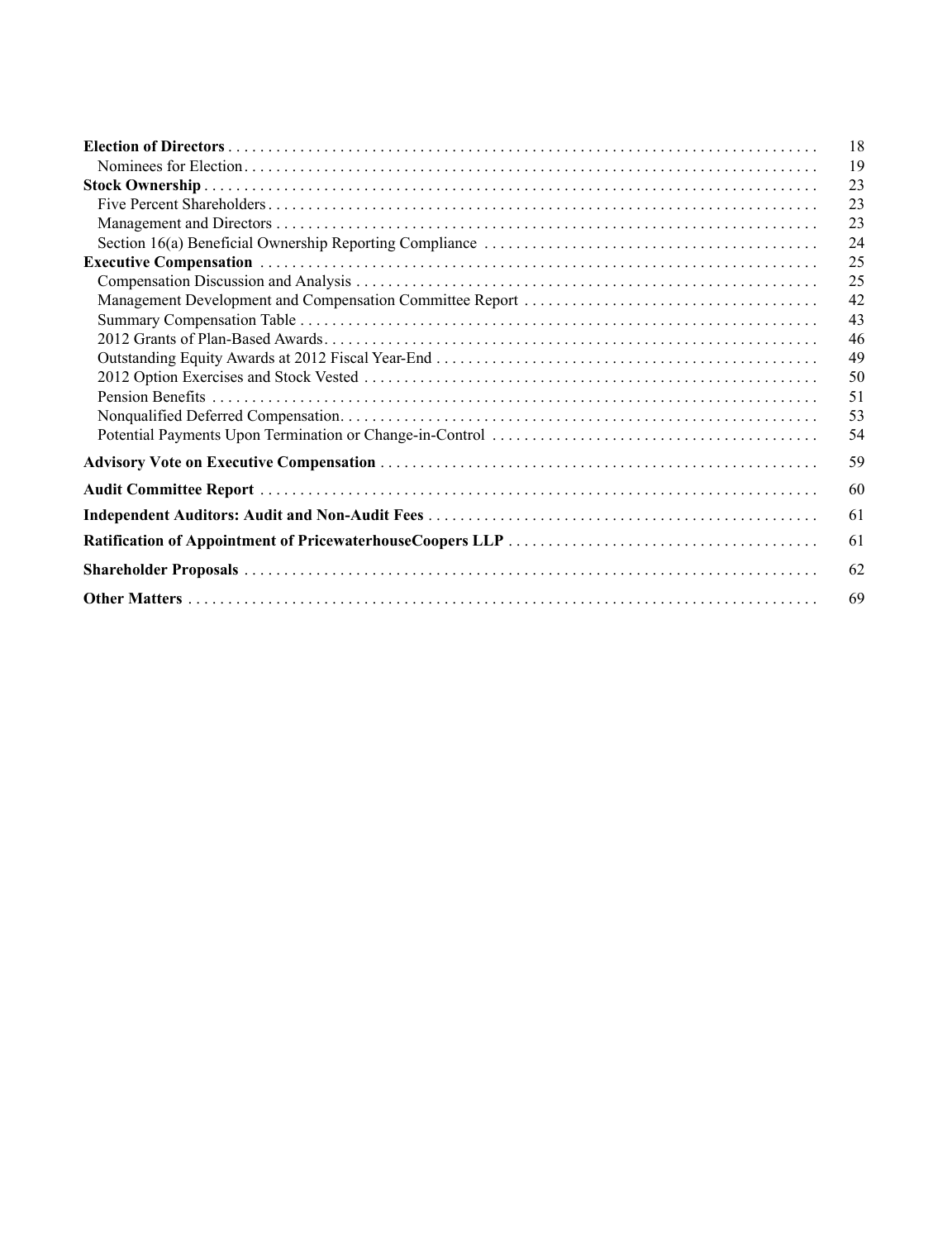# **RAYTHEON COMPANY 870 Winter Street, Waltham, Massachusetts 02451**

# **PROXY STATEMENT FOR 2013 ANNUAL MEETING OF SHAREHOLDERS**

We are providing these proxy materials in connection with the solicitation by the Board of Directors of Raytheon Company (Raytheon or the Company) of proxies to be voted at our 2013 Annual Meeting of Shareholders and at any meeting following adjournment thereof.

You are cordially invited to attend Raytheon's Annual Meeting on Thursday, May 30, 2013 beginning at 11:00 a.m. Eastern Time. Shareholders will be admitted beginning at 10:30 a.m. The meeting will be held at The Ritz-Carlton, Pentagon City, 1250 South Hayes Street, Arlington, Virginia 22202.

We are first mailing this proxy statement and accompanying forms of proxy and voting instructions on or about April 26, 2013 to holders of shares of our common stock as of Tuesday, April 9, 2013, the record date for the meeting.

If you are a shareholder of record as of the record date for the meeting, you will find an admission ticket attached to the proxy card sent to you. If you plan to attend the meeting in person, please detach the admission ticket from the proxy card and bring it with you to the meeting. For security purposes, to enter the meeting, you will be asked to present a valid picture identification, such as a driver's license or passport, with your admission ticket.

If your shares are held through a broker, bank, trust or other holder of record and you plan to attend the meeting in person, we will admit you only if we are able to verify that you are a Raytheon shareholder as of the record date. You should bring a letter or account statement demonstrating that you are the beneficial owner of our common stock on the record date, along with a valid picture identification to be admitted to the meeting. To vote your shares at the meeting, please see below.

#### **Proxies and Voting Procedures**

Your vote is important. Because many shareholders cannot attend the meeting in person, it is necessary that a large number of shareholders be represented by proxy. Most shareholders have a choice of voting over the Internet, by using a toll-free telephone number, or by completing a proxy card or voting instruction form and mailing it in the envelope provided. Please check your proxy card or the information forwarded by your broker, bank, trust or other holder of record to see which options are available to you. The Internet and

telephone voting facilities for shareholders of record will close at 11:59 p.m. Eastern Time on Wednesday, May 29, 2013. The Internet and telephone voting procedures have been designed to authenticate shareholders, to allow you to vote your shares and to confirm that your instructions have been properly recorded. If your shares are held through a broker, bank, trust or other holder of record and Internet or telephone facilities are made available to you, these facilities may close sooner than facilities for shareholders of record.

You can revoke your proxy at any time before it is exercised by timely delivery of a properly executed, laterdated proxy (including an Internet or telephone vote) or by voting by ballot at the meeting. By providing your voting instructions promptly, you may save the Company the expense of a second mailing and help avoid unnecessary resource consumption.

The method by which you vote will not limit your right to vote at the meeting if you later decide to attend in person. If your shares are held in the name of a broker, bank, trust or other holder of record, you must obtain a proxy, executed in your favor, from the holder of record to be able to vote at the meeting.

All shares entitled to vote and represented by properly executed proxies received prior to the meeting and not revoked will be voted at the meeting in accordance with your instructions. If you sign and return your proxy but do not indicate how your shares should be voted on a matter, the shares represented by your proxy will be voted as the Board of Directors recommends.

#### **Shareholders Entitled to Vote**

Shareholders of our common stock at the close of business on the record date are entitled to notice of and to vote at the meeting. On April 9, 2013, there were 324,567,128 shares of our common stock outstanding.

If you are a participant in our Dividend Reinvestment Plan, shares acquired under the plan may be voted in the same manner as the shares that generated the dividends for reinvestment. Thus, these shares may be voted by following the same procedures as those described above.

If you are a participant in the Raytheon Savings and Investment Plan, your vote will serve as the voting instruction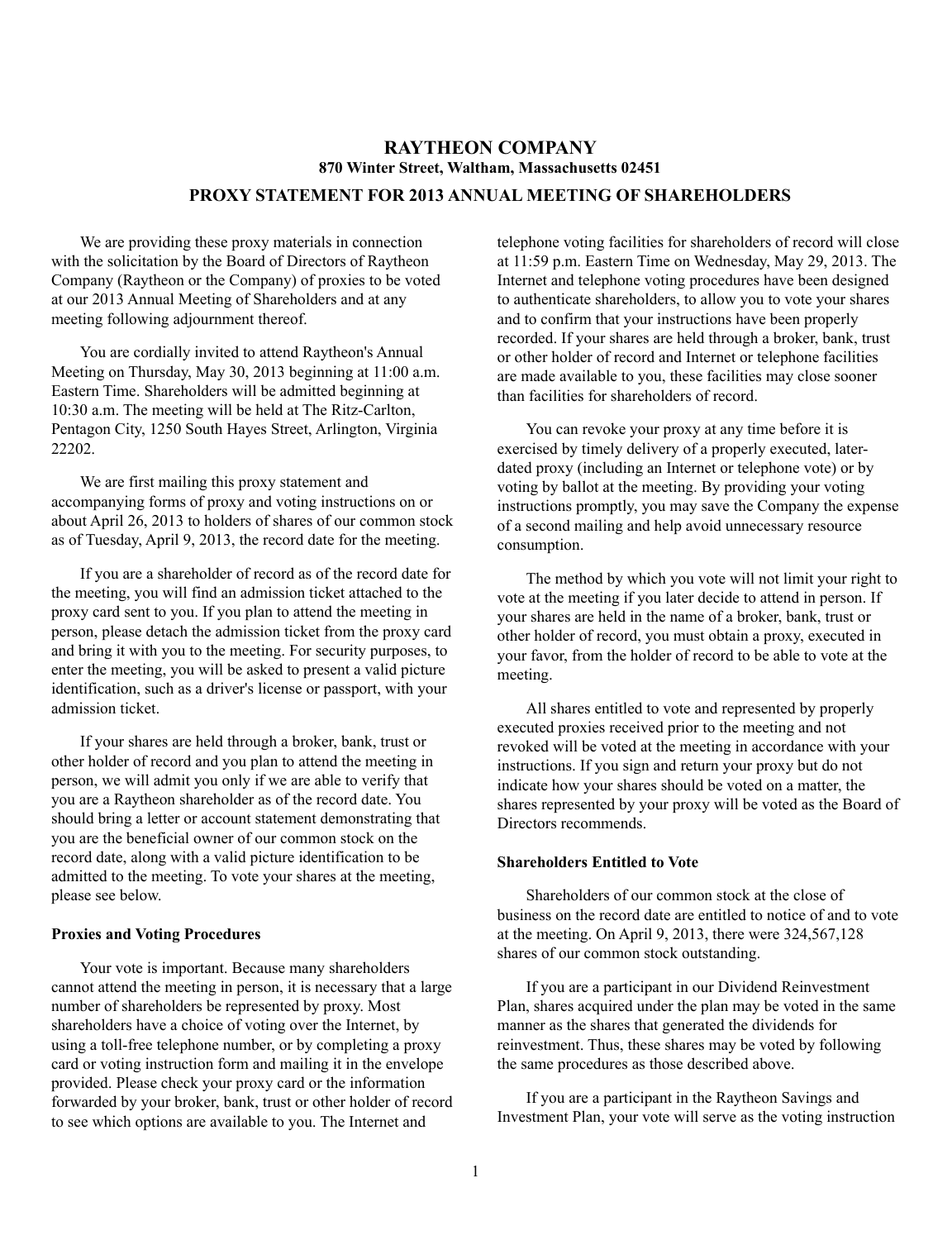to the trustee of the plan for all shares you own through the plan. If you own shares through this plan and do not provide voting instructions to the trustee, the trustee will vote those shares at the meeting in the same proportion as shares for which instructions were received under the plan.

### **Quorum and Required Vote**

#### *Quorum*

The presence, in person or by proxy, of the holders of a majority of the shares entitled to vote for the election of directors is necessary to constitute a quorum. Abstentions and "broker non-votes" are counted as present and entitled to vote for purposes of determining a quorum. A broker non-vote occurs when a nominee holding shares for a beneficial owner (i.e., in "street name") does not vote on a particular proposal because the nominee does not have discretionary voting power with respect to that item and has not received instructions from the beneficial owner. We believe that nominees only have discretionary voting power with respect to the ballot item on ratification of auditors described in this proxy statement.

#### *Required Vote - Election of Directors*

In uncontested elections of directors (as is the case for this annual meeting), each nominee must receive a majority of votes cast to be elected. That means that the number of votes cast "for" that nominee must exceed the votes cast "against" that nominee. An abstention does not count as a vote cast. Our Governance Principles require any incumbent nominee who fails to receive such a majority to tender his or her resignation to our Governance and Nominating Committee. For more information, see "Corporate Governance - Majority Voting for Directors" on page 7. A nominee holding shares in street name does not have discretionary voting power with respect to the election of directors and may not vote shares unless the nominee receives voting instructions from the beneficial owner. Accordingly, a broker non-vote is not counted for voting purposes with respect to, and has no effect on, the election of directors.

#### *Required Vote - Advisory Vote on Executive Compensation*

The affirmative vote of the holders of a majority of shares of our common stock, present in person or represented by proxy and entitled to vote, is required for approval with respect to the advisory vote on executive compensation. An abstention is treated as present and entitled to vote and therefore has the effect of a vote against the advisory vote on executive compensation. A nominee holding shares in street name does not have discretionary voting power with respect to this proposal and may not vote shares unless the nominee receives voting instructions from the beneficial owner. Accordingly, a broker non-vote is not counted for voting

purposes with respect to, and has no effect on, the advisory vote on executive compensation.

#### *Required Vote - Ratification of Auditors*

The affirmative vote of the holders of a majority of shares of our common stock, present in person or represented by proxy and entitled to vote, is required to ratify the selection of our independent auditors. An abstention is treated as present and entitled to vote and therefore has the effect of a vote against ratification of the independent auditors. Because the New York Stock Exchange (NYSE) considers the ratification of the independent auditors to be routine, a nominee holding shares in street name may vote on this proposal in the absence of instructions from the beneficial owner.

### *Required Vote - Shareholder Proposals*

The affirmative vote of the holders of a majority of shares of our common stock, present in person or represented by proxy and entitled to vote, is required to approve a shareholder proposal. An abstention is treated as present and entitled to vote on the shareholder proposal and therefore has the effect of a vote against the proposal. A nominee holding shares in street name does not have discretionary voting power with respect to a shareholder proposal and may not vote shares unless the nominee receives voting instructions from the beneficial owner. Accordingly, a broker non-vote is not counted for voting purposes with respect to, and has no effect on, the shareholder proposals.

#### *Other Matters*

If any other matters are properly presented for consideration at the meeting, including, among other things, consideration of a motion to adjourn the meeting to another time or place, the persons named in the proxy card will have discretion to vote on those matters according to their best judgment to the same extent as the person signing the proxy would be entitled to vote. At the date of this proxy statement, we do not anticipate that any other matters will be raised at the meeting.

In accordance with our Restated Certificate of Incorporation, as amended, each share of our common stock is entitled to one vote.

### **Tabulation of Votes**

All votes, whether by proxy or ballot, will be tabulated by an independent business entity, which will not disclose your vote except as:

• required by law;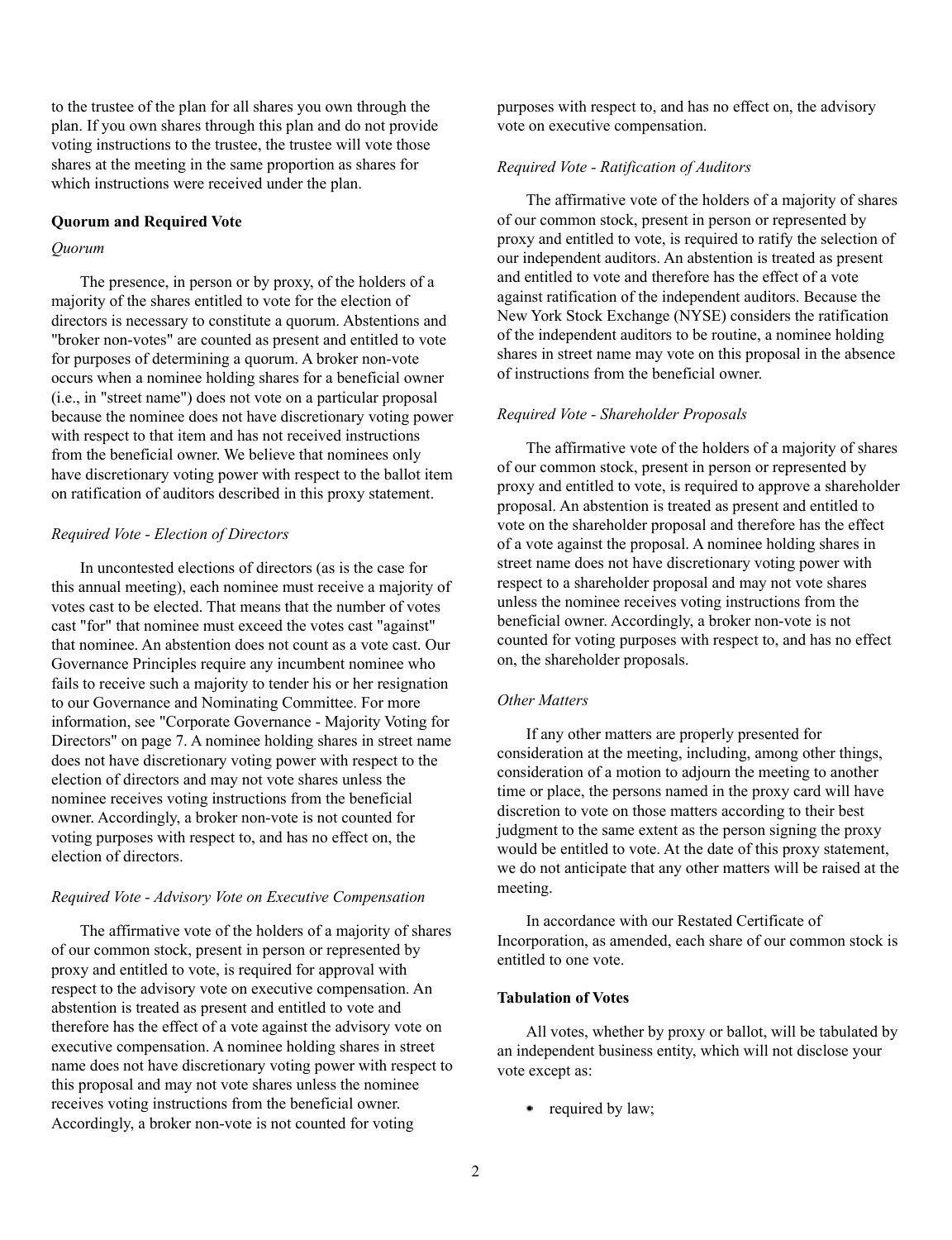necessary in connection with a judicial or regulatory action or proceeding;

necessary in connection with a contested proxy solicitation; or

• requested or otherwise disclosed by you.

Any comment written on a proxy card will be provided to our Corporate Secretary without disclosing your vote, unless necessary to an understanding of the comment.

### **Multiple Copies of Annual Report to Shareholders**

A copy of our 2012 Annual Report is enclosed. If you received more than one copy of the annual report and wish to reduce the number of reports you receive to save us the cost of producing and mailing the annual report, we will discontinue the mailing of reports on the accounts you select if you follow the instructions regarding electronic access when you vote over the Internet.

At least one account must continue to receive annual reports and proxy statements, unless you elect to view future annual reports and proxy statements over the Internet. Mailing of dividends, dividend reinvestment statements and special notices will not be affected by your election to discontinue duplicate mailings of the annual report and proxy statement.

### **Householding Information**

We have adopted a procedure approved by the Securities and Exchange Commission (SEC) called "householding." Under this procedure, we are permitted to deliver a single copy of our proxy statement and annual report to shareholders sharing the same address. Householding allows us to reduce our printing and postage costs and reduces the volume of duplicative information received at your household.

For certain holders who share a single address, we are sending only one annual report and proxy statement to that address unless we received instructions to the contrary from any shareholder at that address. If you wish to receive an additional copy of our annual report or proxy statement this year, you may obtain one by calling the Raytheon Investor Relations Information Line toll free at 1-877-786-7070 (Option 1) or by writing to the Corporate Secretary at Raytheon Company, 870 Winter Street, Waltham, Massachusetts 02451. You also may request copies of our annual disclosure documents on our website at www.raytheon.com under the heading "Investor Relations/ Request Information." If you are a street name holder and wish to revoke your consent to householding and receive additional copies of our proxy statement and annual report in future years, you may call Broadridge Investor

Communications Services toll-free at 1-800-542-1061 or write to Broadridge Investor Communications Services, Householding Department, 51 Mercedes Way, Edgewood, New York 11717. If you are a shareholder of record and wish to revoke your consent to householding and receive additional copies of our proxy statement and annual report in future years, you may call Raytheon Shareholder Services toll-free at 1-800-360-4519 or write to Raytheon Shareholder Services, c/ o American Stock Transfer & Trust Company, 6201 15th Avenue, Brooklyn, New York 11219.

# **Important Notice Regarding the Availability of Proxy Materials for the Shareholder Meeting to Be Held on Thursday, May 30, 2013**

This proxy statement and our 2012 Annual Report are also available on our website at www.raytheon.com/proxy.

# **Electronic Delivery of Future Proxy Materials and Annual Reports**

Most shareholders can elect to view future proxy statements and annual reports, as well as vote their shares of our common stock, over the Internet instead of receiving paper copies in the mail. This will save the Company the cost of producing and mailing these documents and help avoid unnecessary resource consumption.

If you are a shareholder of record, you may choose this option by following the instructions provided when you vote over the Internet. You may also elect to receive annual disclosure documents electronically by following the instructions published on our website at www.raytheon.com/ proxy. If you choose to view future proxy statements and annual reports over the Internet, you will receive an e-mail message next year containing the Internet address to access our annual report and proxy statement. Your choice will remain in effect until you cancel your election at www.raytheon.com/proxy. You do not have to elect Internet access each year.

If you hold our common stock through a broker, bank, trust or other holder of record, please refer to the information provided by your broker, bank, trust or other holder of record regarding the availability of electronic delivery. If you hold our common stock through a broker, bank, trust or other holder of record and you have elected electronic access, you will receive information from your broker, bank, trust or other holder of record containing the Internet address for use in accessing our proxy statement and annual report.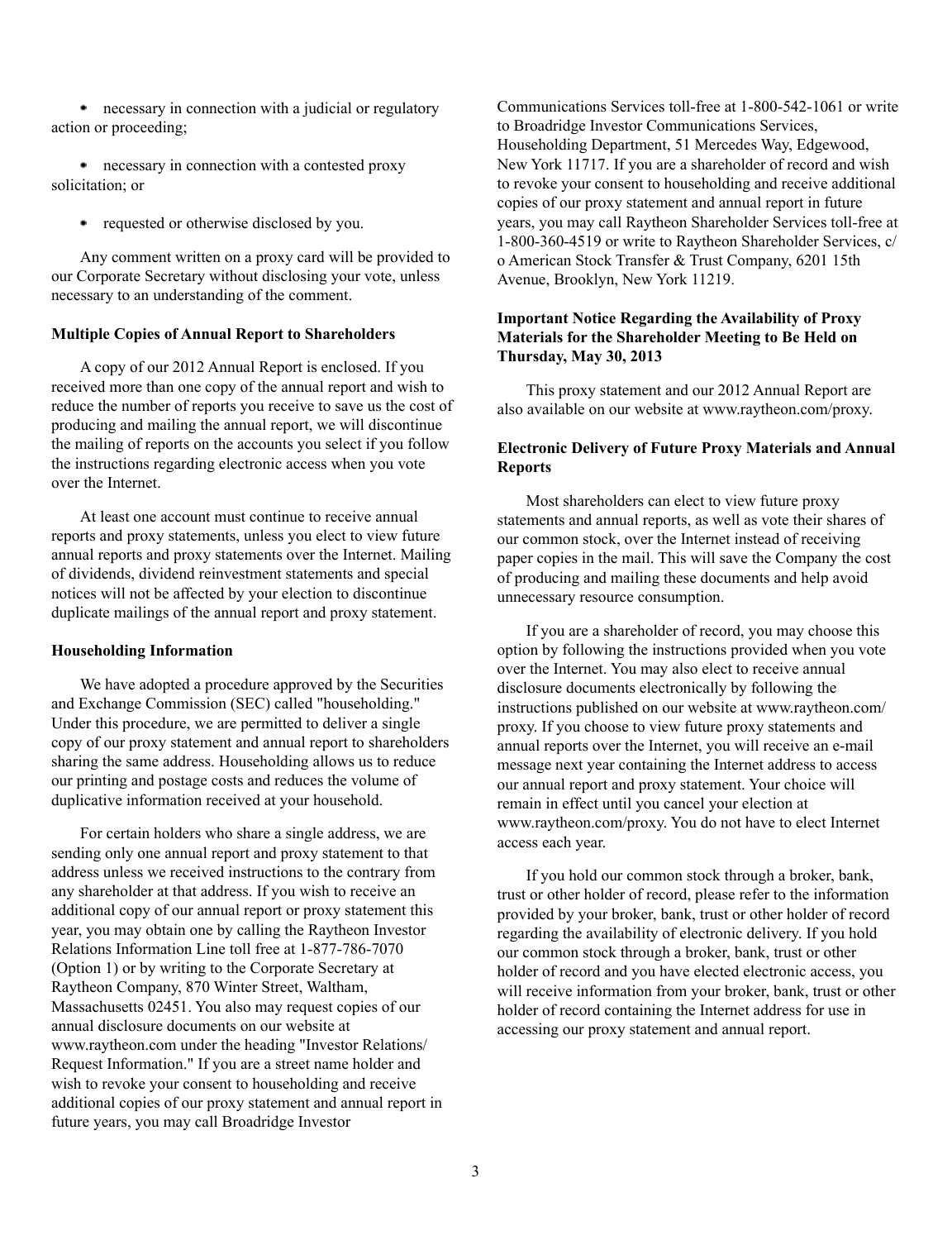#### **Cost of Proxy Solicitation**

We will pay the cost of soliciting proxies. Proxies may be solicited on behalf of Raytheon by directors, officers or employees of Raytheon in person or by telephone, facsimile or other electronic means. We have retained D. F. King & Co., Inc. (DF King) to assist in the distribution and solicitation of proxies. Based on our agreement with DF King, we anticipate paying it fees ranging from approximately \$30,000 up to approximately \$100,000, plus-out-of-pocket expenses, for these services, depending upon the extent of proxy solicitation efforts undertaken.

As required by the SEC and the NYSE, we will also reimburse brokerage firms and other custodians, nominees and fiduciaries for their expenses incurred in sending proxies and proxy materials to beneficial owners of our common stock.

#### **Shareholder Account Maintenance**

Our transfer agent is American Stock Transfer & Trust Company (AST). All communications concerning accounts of shareholders of record, including address changes, name changes, inquiries as to requirements to transfer Raytheon stock and similar issues, can be handled by calling Raytheon Shareholder Services toll-free at 1-800-360-4519 or by accessing AST's website at www.amstock.com.

For other Raytheon information, you can visit our website at www.raytheon.com. We make our website content available for information purposes only. It should not be relied upon for investment purposes, nor is it incorporated by reference into this proxy statement.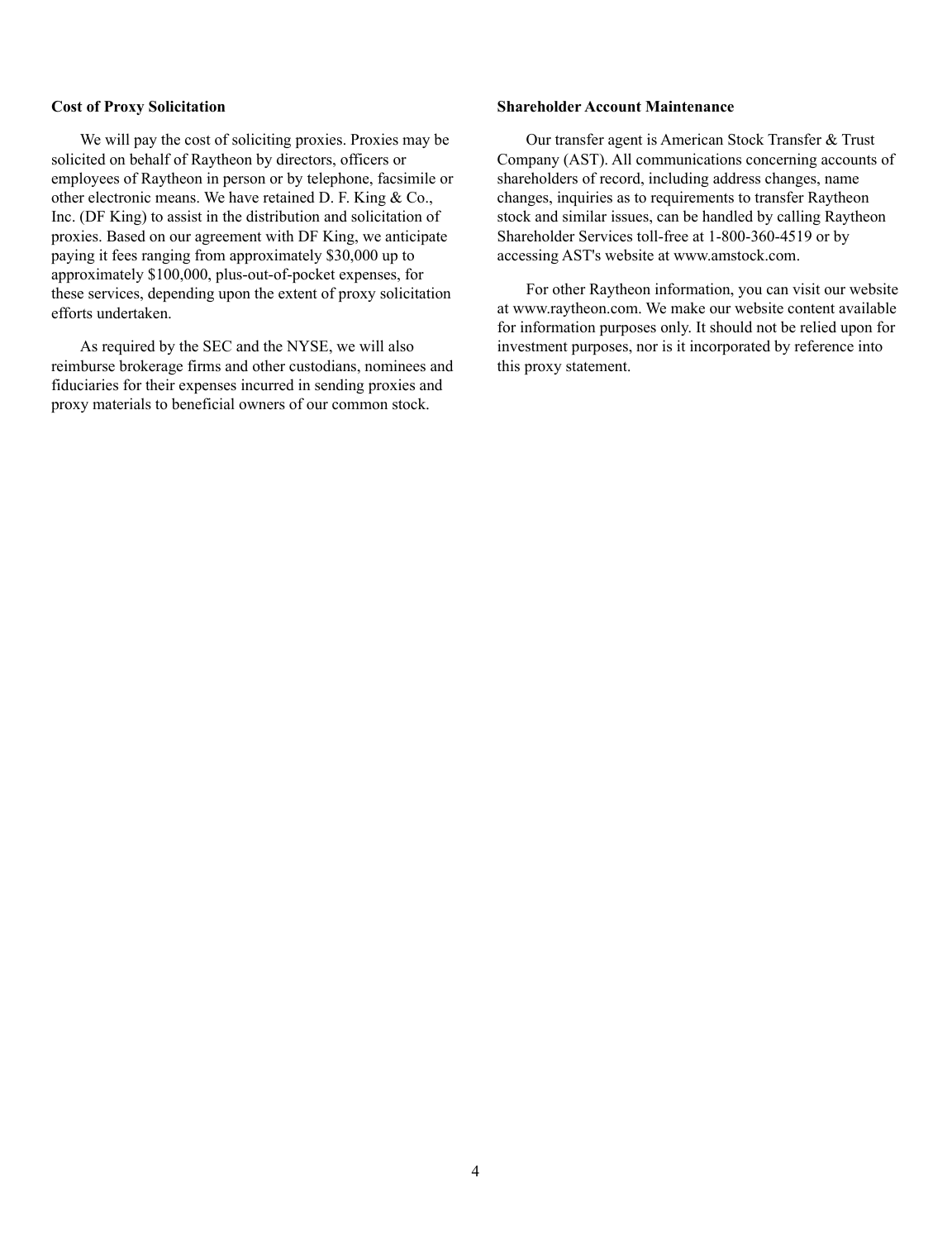#### **CORPORATE GOVERNANCE**

The Board of Directors (the Board) is committed to being a leader in corporate governance. The Board believes that good governance enhances shareholder value and goes beyond simply complying with applicable requirements. It means adhering to the highest standards of ethics and integrity. To that end, the Board has adopted a number of policies and processes to ensure effective governance. Our key governance documents are described below and are available on our website at www.raytheon.com under the heading "Investor Relations/Corporate Governance."

## **Governance Principles**

Our Governance Principles provide the framework for the oversight of our business and operations. The Governance Principles address, among other things, the following:

- ٠ A substantial majority of the Board should be independent directors. In addition, the Audit, Management Development and Compensation, and Governance and Nominating Committees must consist entirely of independent directors.
- The non-management directors designate a Lead Director with the role and responsibilities set forth in the Governance Principles. More information regarding the Lead Director's role and responsibilities may be found on page 8 under the heading "Lead Director."
- ٠ The limit on the number of public company boards (including Raytheon) on which a director may serve is five, or three in the case of a director who is a chief executive officer of a public company.
- The Board regularly reviews our long-term strategic . and business plans.
- A director must retire at the expiration of his or her term following attaining age 74.
- The Board has established a process, led and implemented by the Management Development and Compensation Committee, through which the performance of the CEO is evaluated annually by the independent directors.
- The CEO provides a periodic report on succession planning and management development to the Management Development and Compensation Committee and the Board.
- The Board oversees the review of various risks potentially affecting the Company. Management may address such risks with the full Board directly or with an appropriate Board committee in accordance with the responsibilities of such committee under its charter.
- ۰ The Board is subject to the Company's Code of Conduct and Conflict of Interest policies, and engages in periodic reviews of the Company's ethics program.
- $\bullet$ A Restatement Clawback Policy gives the Board the right to recover any incentive payments and stock awards made on or after January 1, 2009 to any elected officer, to the extent that such payments or awards were inflated due to erroneous financial statements substantially caused by the executive's knowing or intentionally fraudulent or illegal conduct.
- $\bullet$ The Board has adopted stock ownership guidelines applicable to officers and directors. In 2011, the Board revised the stock ownership guidelines applicable to non-employee directors to provide that each director is expected to own shares of Raytheon stock with a market value of at least four times the cash component of the director's annual retainer for service on the Board.

The Governance Principles are available on our website at www.raytheon.com under the heading "Investor Relations/ Corporate Governance/Governance Principles" and are also available in print to any shareholder who requests them by writing to Raytheon Company, Investor Relations, 870 Winter Street, Waltham, Massachusetts 02451 or by emailing invest@raytheon.com.

### **Board Independence**

The Governance Principles also include criteria adopted by the Board to assist it in making determinations regarding the independence of its members. The criteria are consistent with the NYSE listing standards regarding director independence. To be considered independent, the Board must determine that a director does not have a material relationship, directly or indirectly, with Raytheon. A director will not be considered independent if he or she is a current partner or employee of an internal or external auditor of Raytheon, or if his or her immediate family member is a current partner of an internal or external auditor of Raytheon, or if he or she, or an immediate family member, has been within the last three years: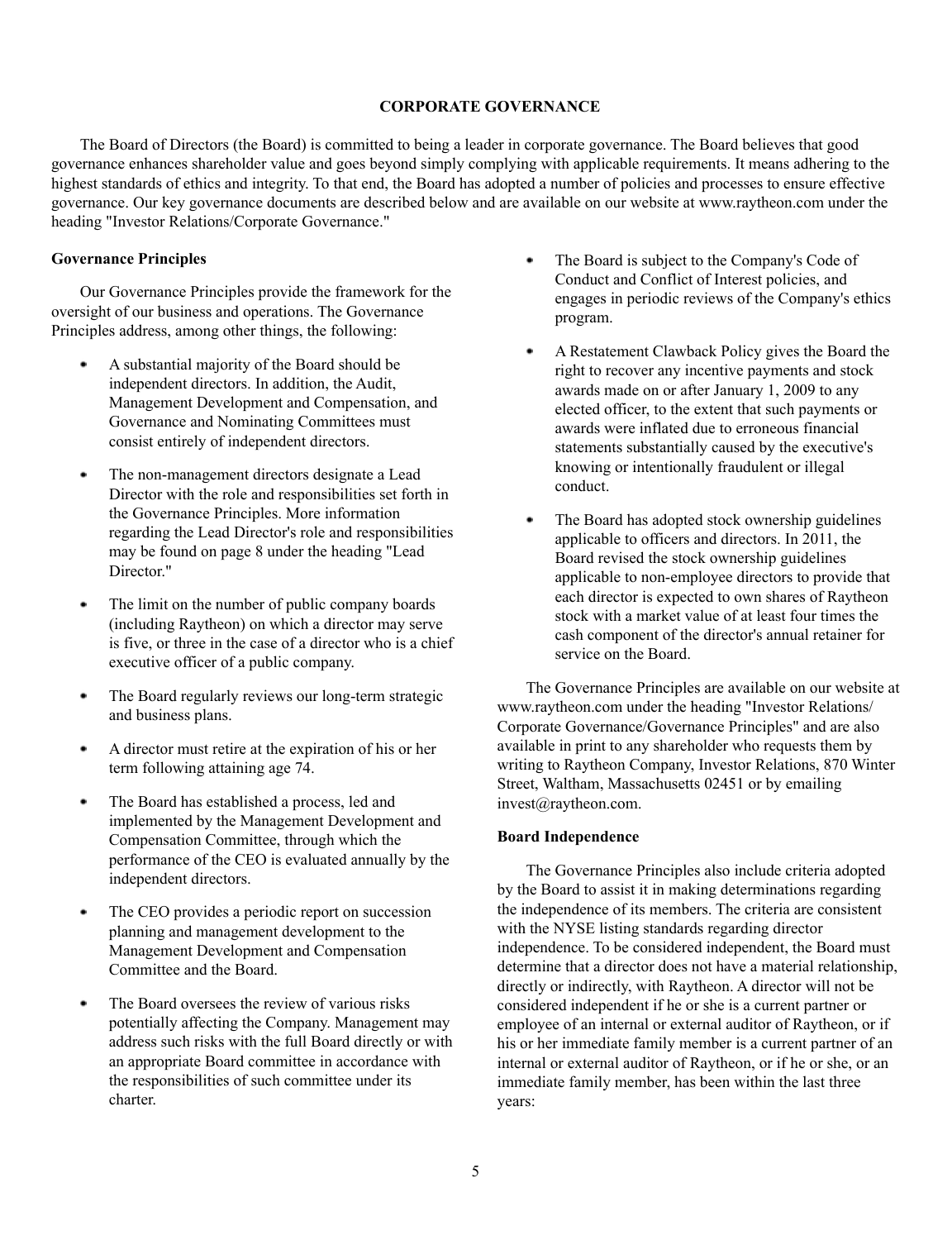- an executive officer of Raytheon;
- a partner or employee of an internal or external auditor of Raytheon who personally worked on a Raytheon audit;
- an executive officer of a public company that has an executive officer of Raytheon on its compensation committee;
- a paid advisor or consultant to Raytheon receiving in excess of \$120,000 per year in direct compensation from Raytheon (other than fees for service as a director); or
- an employee (or in the case of an immediate family member, an executive officer) of a company that does business with Raytheon and the annual payments to or from Raytheon exceeded the greater of \$1 million or 2% of the other company's annual gross revenues.

A director will also not be considered independent if he or she, or an immediate family member, has been an executive officer of a tax-exempt entity that receives contributions in any fiscal year from Raytheon exceeding the greater of \$1 million or 2% of the entity's gross revenues.

The Board has considered the independence of its members in light of its independence criteria, and has reviewed Raytheon's relationships with organizations with which our directors are affiliated. In this regard, the Board considered that the Massachusetts Institute of Technology (MIT), where Mr. Deutch is a professor, provides services to, and receives services from, Raytheon. Mr. Deutch does not participate in any of the arrangements between Raytheon and MIT, and the amounts paid to, and received from, MIT were well below the relevant thresholds referenced above

The Board also considered that Ms. Stuntz's son and his spouse are employees of Deloitte LLP (Deloitte), which performs various non-audit related services for the Company and receives certain training services from the Company. Deloitte does not serve as the Company's independent auditors, a role which for many years has, and continues to be, performed by PricewaterhouseCoopers LLP. Ms. Stuntz's son and his spouse are in the early stages of their careers with Deloitte, neither participates in any of the arrangements between Raytheon and Deloitte, and neither of them is an officer or partner of the firm. The Company played no role in the hiring of Ms. Stuntz's son or his spouse by Deloitte. The amounts paid to, and received from, Deloitte represent a very small fraction of one-percent of Deloitte's annual revenues. The Board strongly believes that Ms. Stuntz's independence is not affected by these relationships and that she is fully compliant with applicable NYSE independence standards, the

Company's Governance Principles and SEC rules governing Audit Committee independence. In the remote event that any decision relating to Deloitte comes before the Board, the Audit Committee or the Governance and Nominating Committee, Ms. Stuntz would recuse herself.

Although none of our directors or their spouses is an executive officer of a not-for-profit organization, the Board reviewed charitable contributions to not-for-profit organizations with which our directors or their spouses are affiliated. None of the contributions approached the thresholds set forth in our independence criteria.

The Board has determined that Messrs. Cartwright, Clark, Deutch, Hadley, Poses, Ruettgers, Skates and Spivey and Ms. Stuntz do not directly or indirectly have a material relationship with the Company, nor do they directly or indirectly have a material interest in any transaction involving the Company, and each of them satisfies the independence criteria set forth in the Governance Principles.

#### **Director Nomination Process**

The Governance and Nominating Committee's frame of reference for considering director candidates is set forth in the Board Selection section of the Governance Principles, which identifies diversity of experience, expertise and business judgment as key objectives. The Governance Principles also provide that the Committee, in consultation with the Board, will be guided by a number of other criteria, including that each director candidate should be chosen without regard to gender, race, religion, age, sexual orientation or national origin. The Committee considers the effectiveness of the framework established in the Governance Principles periodically when considering the attributes and experience that might be most valuable in a new Board member. The Committee seeks to have a balanced, engaged and collegial board whose members possess the skills and background necessary to ensure that shareholder value is maximized in a manner consistent with all legal requirements and the highest ethical standards.

The Committee reviews each candidate's qualifications in accordance with the director qualification criteria contained in our Governance Principles and determines whether the candidate should be nominated for election to the Board. There is no difference in the way in which the Committee evaluates nominees for director positions based on the source of the nomination. From time to time, the Committee may engage a third party for a fee to assist it in identifying potential director candidates.

Shareholders wishing to nominate a director candidate may do so by sending the candidate's name, biographical information and qualifications to the Chair of the Governance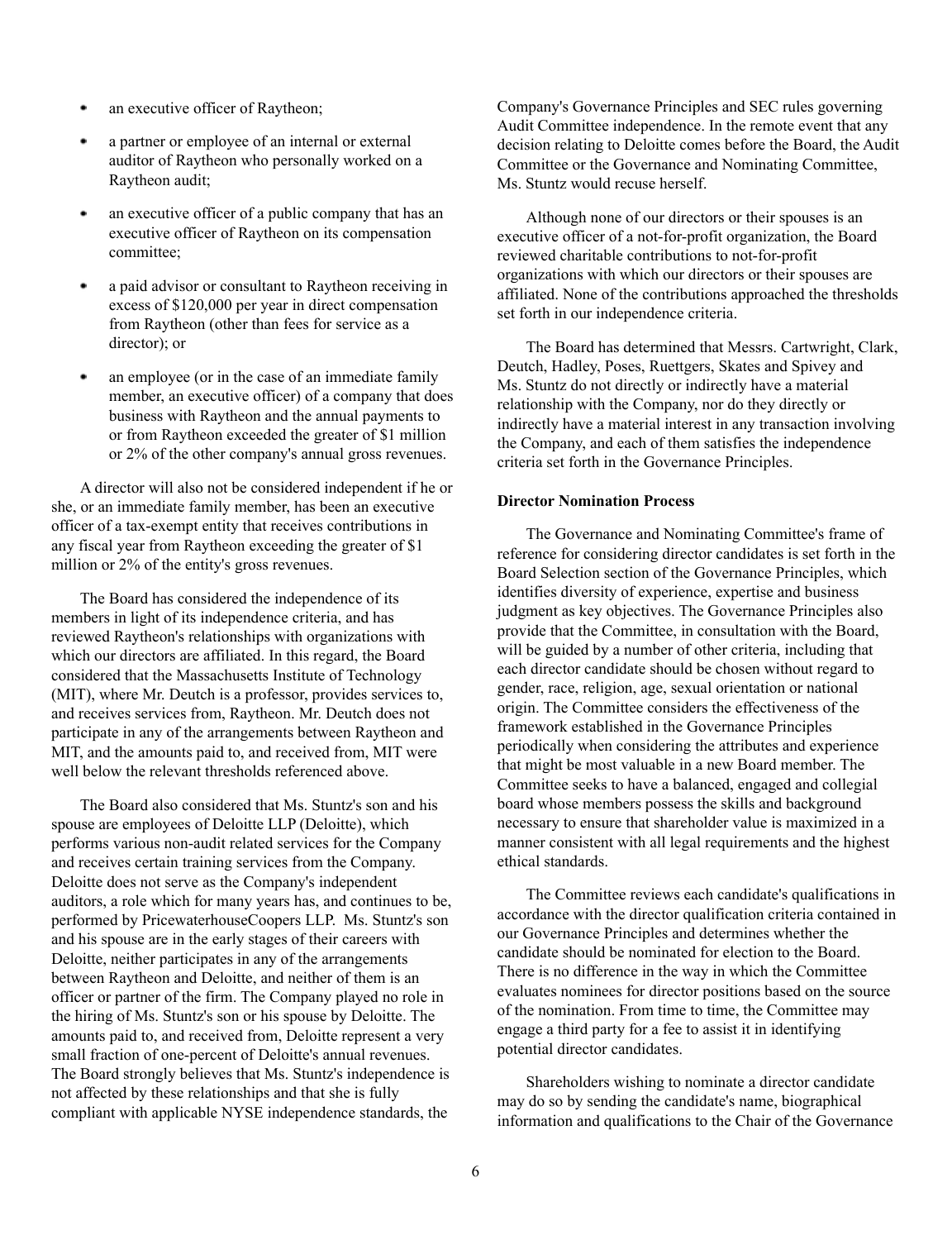and Nominating Committee, in care of the Corporate Secretary, Raytheon Company, 870 Winter Street, Waltham, Massachusetts 02451. All director nominations should be made in accordance with the provisions set forth in our By-Laws, which are published on our website at www.raytheon.com under the heading "Investor Relations/ Corporate Governance." You also may obtain a copy of our By-Laws by writing to the Corporate Secretary at the address set forth above.

Under our By-Laws, nominations for director may be made only by the Board or a Board committee, or by a shareholder entitled to vote who complies with the advance notice provision in our By-Laws. For our 2014 Annual Meeting of Shareholders, we must receive this notice between January 30, 2014 and March 1, 2014. However, in no event are we obligated to include any such nomination in our proxy materials.

#### **Majority Voting for Directors**

Our By-Laws contain a majority of votes cast standard for uncontested elections of directors. Under the majority of votes cast standard, a director nominee is elected if the number of votes cast "for" the nominee exceeds the number of votes cast "against" the nominee. In contested elections (that is, those in which the number of nominees exceeds the number of directors to be elected), the voting standard is a plurality of votes cast.

Our Governance Principles also provide that any incumbent director in an uncontested election who fails to receive the requisite majority of votes cast "for" his or her election will tender his or her resignation to the Governance and Nominating Committee. The Governance and Nominating Committee will make a recommendation to the Board as to whether to accept or reject the director's resignation. The Board will act on the resignation and publicly disclose its decision and the rationale behind it within 90 days from the date of the certification of results. The director whose resignation is under consideration will abstain from participating in both the Governance and Nominating Committee's recommendation and the Board's decision with respect to the resignation. If a resignation is not accepted by the Board, the director may continue to serve.

The Board also maintains the following policies and processes, which it believes represent best practices with respect to the election of directors:

- the annual election of all directors;
- a policy that a substantial majority of the Board shall be independent;
- ٠ a rigorous nomination process conducted by the independent Governance and Nominating Committee; and
- disclosure of a process through which shareholders  $\bullet$ may nominate director candidates.

The Board believes that the foregoing policies and practices help ensure the integrity of the election process by providing shareholders with a meaningful voice in director elections, thereby increasing the Board's accountability to shareholders.

#### **Board Leadership Structure**

The Board believes that the most effective leadership structure for the Company at this time is one with a combined Chairman and CEO, coupled with an independent Lead Director. Having the CEO serve as Chairman has a number of benefits. It promotes a cohesive vision and strategy for the Company and strong execution ability. It helps to assure clear and direct communication to the Board of any key enterprise risks. The Company has found that having a combined Chairman and CEO is particularly advantageous with respect to our growing international business with foreign government customers who value unified leadership and a single ultimate executive decision maker. Finally, it facilitates the Company's ability to respond nimbly to changing business needs and customer objectives. When taken together with the robust role established for the Lead Director, the Board believes that the structure is currently optimal for the Company.

The Board has created the position of Lead Director to strengthen independent Board oversight in accordance with Raytheon's contemporary governance practices. The Lead Director must qualify as "independent" under our Governance Principles, which comply with NYSE listing standards. The Lead Director is empowered with broad leadership authority and responsibilities, including working with the Chairman to develop and approve Board agendas, advising on the quality, quantity and timeliness of information provided by management to the Board, and acting as a liaison between the independent directors and the Chairman. The Lead Director also chairs executive sessions of the independent directors not attended by management in conjunction with each regularly scheduled Board meeting. The Lead Director's role is described in greater detail below.

### **The Board's Role in Risk Oversight**

The Board oversees various risks potentially affecting the Company, both directly and indirectly, through its committees. The Company has in place an enterprise risk management (ERM) process that, among other things, is designed to identify risks across the Company with input from each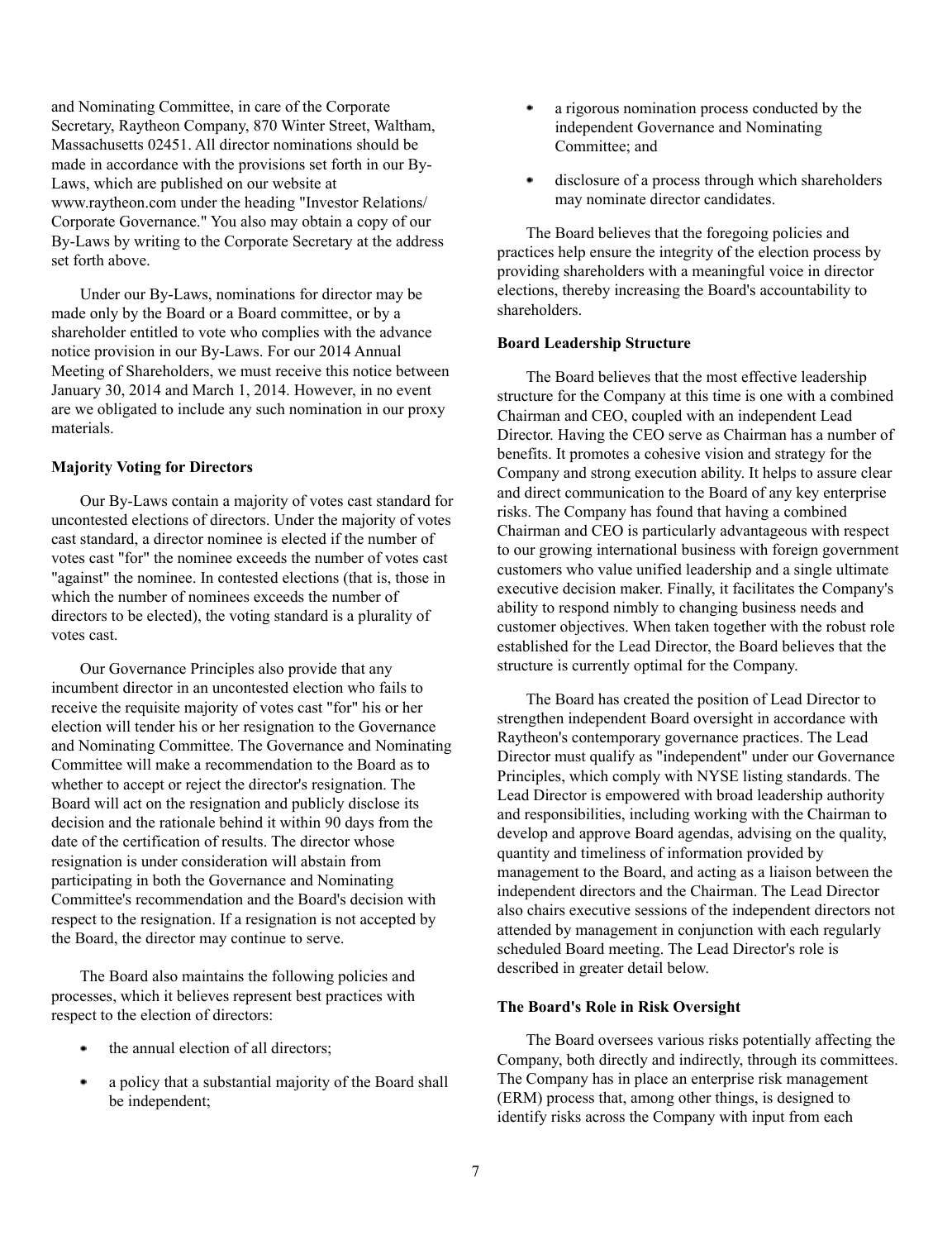business unit and function. Under the ERM process, various business risks are identified, assessed and prioritized. The top risks to the Company, and any mitigation plans associated with those risks, are reported to the Board. The ERM process is reviewed with the Board from time to time and is the subject of periodic review by the Audit Committee of the Board. The Company also manages risk through numerous controls and processes embedded in its operations. Such controls and processes also are reviewed from time to time with the Board and/or the relevant Board committees as noted below.

Risk considerations also are raised in the context of a range of matters that are reported by management to the Board or one of the Board's committees for review. For example, elements of risk are discussed by the full Board in presentations concerning company-wide and business unit annual operating plans, merger and acquisition opportunities, market environment updates, international business activities and other strategic discussions. Elements of risk related to financial reporting, internal audit, auditor independence and related areas of law and regulation are reviewed by the Audit Committee. Elements of risk related to various aspects of U.S. and international regulatory compliance, social responsibility, environmental matters, export/import controls and crisis management are reviewed by the Public Affairs Committee. Elements of risk related to compensation policies and practices and talent management are reviewed by the Management Development and Compensation Committee (MDCC), as further discussed below. Elements of risk applicable to classified business are reviewed by the Special Activities Committee. Similarly, elements of risk related to governance issues are reviewed by the Governance and Nominating Committee.

#### **Risk Assessment of Overall Compensation Program**

The MDCC has reviewed with management the design and operation of our incentive compensation arrangements for all employees, including executive officers, for the purpose of determining whether such programs might encourage inappropriate risk-taking that would be reasonably likely to have a material adverse effect on the Company. The MDCC considered the incentive award elements of the Company's compensation program and the features of the program that are designed to mitigate compensation-related risk, such as those described on page 30 under the caption "Management of Compensation-Related Risk." While risk is inherent in numerous aspects of our business operations, our compensation program does not unduly effect these inherent business risks. The MDCC concluded that the Company's compensation plans, programs and policies, considered as a whole, including applicable risk-mitigation features, are not

reasonably likely to have a material adverse effect on the Company.

### **Lead Director**

The Board has created the position of independent Lead Director. The Board believes that a Lead Director is an integral part of a Board structure that promotes strong, independent oversight of Raytheon's management and affairs. The Lead Director must be independent as determined by the Board in accordance with the criteria included in our Governance Principles, which are summarized above. The Lead Director's duties include working with the Chairman to develop and approve Board agendas, developing and approving meeting schedules with the Chairman to ensure there is sufficient time for discussion of agenda topics, advising the Chairman as to the quality, quantity and timeliness of the information sent to the Board by management, developing agendas for and chairing executive sessions of the Board (in which the non-management directors meet without management), acting as a liaison between the Chairman and the independent directors and performing such other duties as the Board may determine from time to time. The designation of a Lead Director is not intended to inhibit communication among the directors or between any of them and the Chairman. Annually, the Board reviews the role and function of the Lead Director.

The position of Lead Director is currently held by Michael C. Ruettgers, former Chairman and CEO of EMC Corporation. Mr. Ruettgers was first elected Lead Director by the Board in 2006.

#### **Communication with the Board**

Interested parties may communicate with our Board through our Lead Director in writing, care of the Corporate Secretary, Raytheon Company, 870 Winter Street, Waltham, Massachusetts 02451. Interested parties also may contact the Lead Director electronically by submitting comments on our website at www.raytheon.com in the section entitled, "Contact the Board," under the heading "Investor Relations/Corporate Governance/Contact the Company." Communications will be referred to the Lead Director and tracked by the Office of the General Counsel.

Anyone who has a concern regarding our accounting, internal controls over financial reporting or auditing matters may communicate that concern to the Audit Committee. You may contact the Audit Committee by writing to Raytheon Audit Committee, Raytheon Company, 870 Winter Street, Waltham, Massachusetts 02451. Interested parties may also contact the Audit Committee electronically by submitting comments on our website at www.raytheon.com in the section entitled, "Contact the Audit Committee Regarding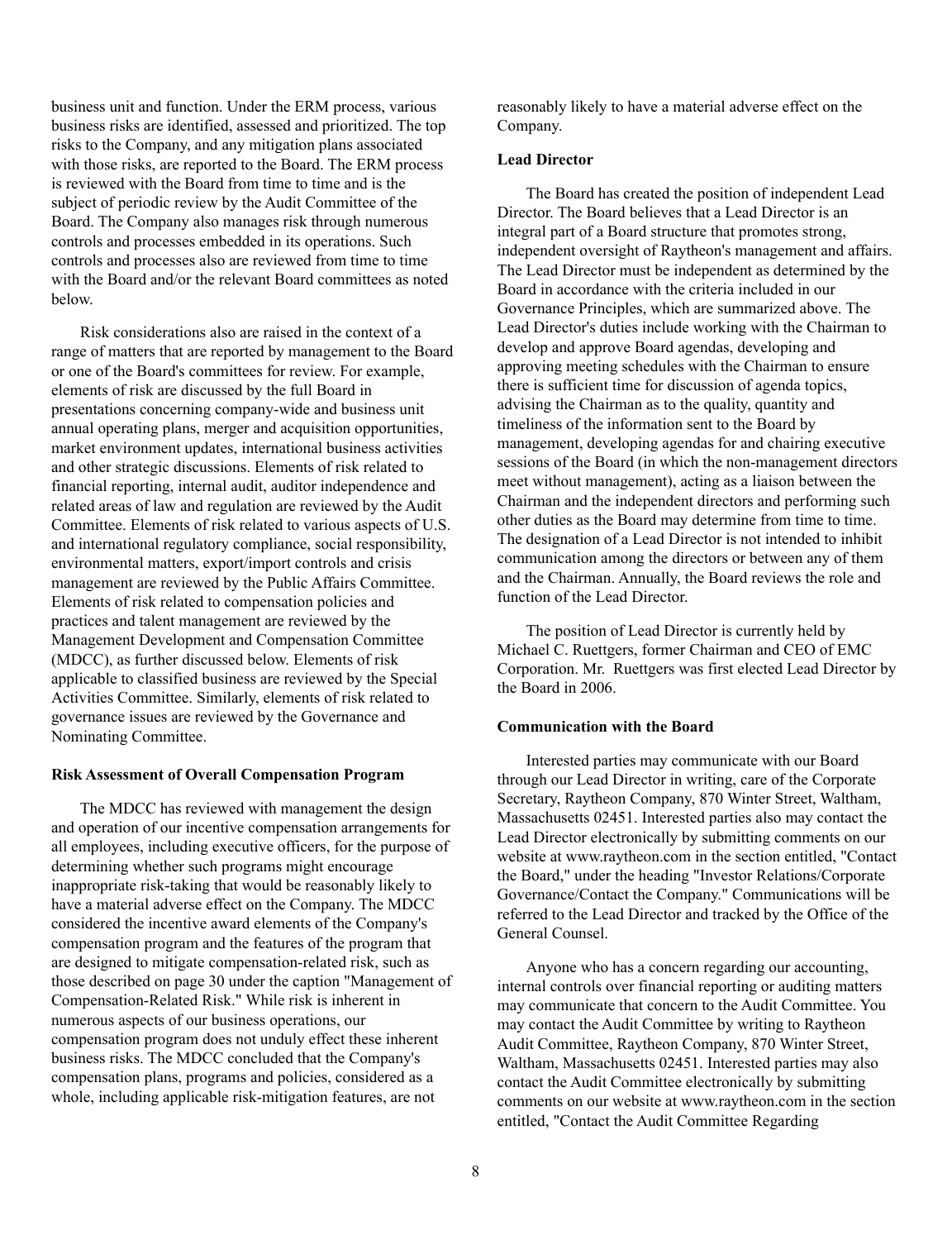Accounting, Internal Controls or Auditing Matters," under the heading, "Investor Relations/Corporate Governance/Contact the Company." Communications will be referred to the Audit Committee and will be tracked and investigated in the ordinary course by our Ethics Office with the assistance of the Office of the General Counsel unless otherwise instructed by the Audit Committee.

#### **Service on Other Boards**

Our Governance Principles limit the number of public company boards (including Raytheon) on which a director may serve to five, or three in the case of a director who currently serves as a CEO of a public company. This latter limitation applies to the Company's Chairman and CEO. The Governance Principles provide that a director who is considering joining the board of another public company must notify the Chairman of the Board and the Chair of the Governance and Nominating Committee regarding the proposed board service and shall not accept the position until advised by the Chairman of the Board that service on the other board would not conflict with a Raytheon policy or service on the Raytheon Board.

#### **Director Education**

Our director education program consists of visits to Raytheon facilities, education regarding our Code of Conduct and other policies and practices relevant to our business and operations. In addition, we sponsor in-house educational programs for the Board and provide updates on relevant topics of interest to the Board. We also encourage directors to attend accredited director education programs and institutes sponsored by various educational institutions.

#### **Board and Committee Evaluation Process**

The Governance and Nominating Committee leads an annual assessment of the Board's performance and of its contribution as a whole. In addition, each of the Audit Committee, Governance and Nominating Committee, Management Development and Compensation Committee, Public Affairs Committee and Special Activities Committee of the Board annually reviews its performance. Many of the changes to the Governance Principles, committee charters and Board governance practices in general have resulted from the annual evaluation process. The Board views the annual selfassessment review as an integral part of its commitment to achieving high levels of Board and committee performance.

#### **Policy on Shareholder Rights Plans**

We do not have a shareholder rights plan. The Board will obtain shareholder approval prior to adopting a shareholder rights plan unless the Board, in the exercise of its fiduciary

duties, determines that, under the circumstances then existing, it would be in the best interests of Raytheon and our shareholders to adopt a rights plan without prior shareholder approval. If a rights plan is adopted by the Board without prior shareholder approval, the plan must provide that it will expire within one year of adoption unless ratified by shareholders.

# **Political Contributions and Lobbying Expenditures Disclosure**

We disclose on our website a description of our oversight process for political contributions and a summary of direct corporate contributions, including those to state and local parties and candidates, and organizations operated in accordance with Section 527 of the U.S. Internal Revenue Code. This section of the website also includes information on lobbying activities at the federal and state level. This disclosure is available on our website at www.raytheon.com under the heading "Investor Relations/Corporate Governance/ Political Contributions and Lobbying Expenditures."

# **Shareholder Access and Board Review of Action by Written Consent**

In recent years the Company has taken significant steps to enhance shareholder access. In 2010, shareholders voted in favor of a proposal, recommended by the Board, to amend the Certificate of Incorporation to permit shareholders owning 25% or more of the Company's stock to call a special meeting of shareholders. The Company has also made a concerted effort to engage with shareholders outside the proxy season. In 2012, these outreach efforts resulted in dialogue with shareholders representing over 35% of the Company's outstanding shares to solicit their input on a range of topics related to executive compensation and governance matters. In addition to outreach with institutional shareholders, the Company has also engaged in conversations and correspondence with a number of other investors, proxy advisory services and corporate governance research firms.

Over the last several years, the Governance and Nominating Committee and the full Board have also engaged in periodic deliberations to carefully consider shareholder action by written consent in light of shareholder interest. The Governance and Nominating Committee and the full Board have repeatedly reviewed the reasons both in favor of, and against, action by written consent and each time concluded on a unanimous basis that the measure is not in the best interests of the Company or its shareholders. This view is in accord with shareholders who cast the majority of votes against an action by written consent proposal at the Company's 2012 and 2011 Annual Meetings. For an explanation of the Board's position, see the statement in opposition beginning on page 64.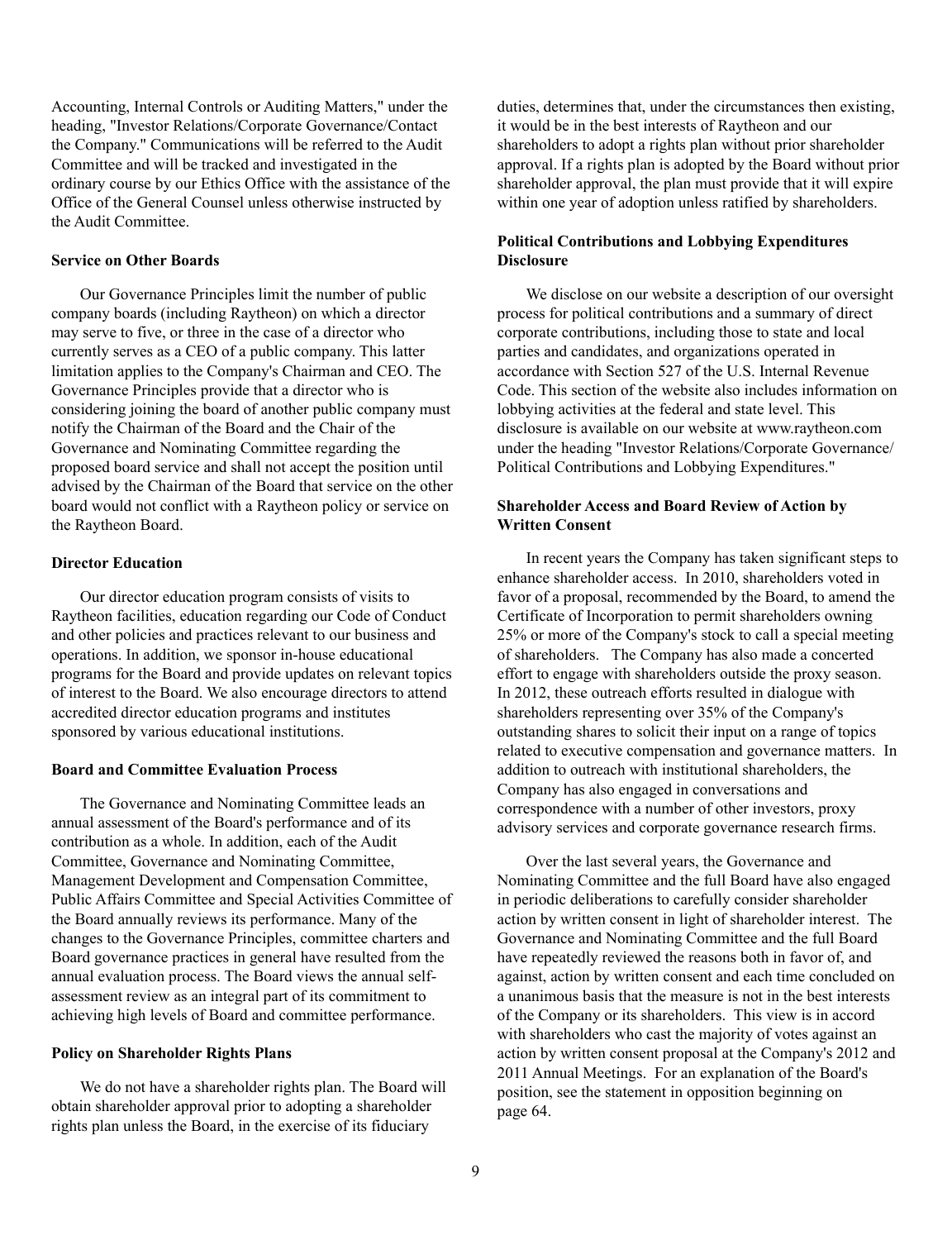#### **Restatement Clawback Policy**

Our Governance Principles contain a Restatement Clawback Policy which gives the Board the right to recover Results-Based Incentive Plan payments, Long-Term Performance Plan awards and restricted stock awards made on or after January 1, 2009 to any elected officer, to the extent that such payments or awards were inflated due to erroneous financial statements substantially caused by the executive's knowing or intentionally fraudulent or illegal conduct. The policy is designed to maximize the likelihood that the Company will be successful if it seeks to recover the portion of an executive's incentive compensation attributable to inflated financial results caused by the executive's malfeasance.

#### **Code of Conduct and Conflict of Interest**

We have adopted a Code of Conduct and Conflict of Interest policies which apply to all officers, directors, employees and representatives. The Code of Conduct was recently updated to provide clearer and more comprehensive guidance. The Code of Conduct and the Conflict of Interest policies are the foundation of our ethics and compliance program and cover a wide range of areas. Many of our policies are summarized in the Code of Conduct, including our policies regarding conflict of interest, insider trading, discrimination and harassment, confidentiality and compliance with laws and regulations applicable to the conduct of our business. All officers, directors, employees and representatives are required to comply with the Code of Conduct and are subject to disciplinary action, including termination, for violations. We provide ethics education for directors, officers and employees. The Code of Conduct is published on our website at www.raytheon.com under the heading "Investor Relations/Corporate Governance/Code of Conduct" and is also available in print to any shareholder who requests it by writing to Raytheon Company, Investor Relations, 870 Winter Street, Waltham, Massachusetts 02451 or by emailing invest@raytheon.com. Any amendments to the Code of Conduct or the grant of a waiver from a provision of the Code of Conduct requiring disclosure under applicable SEC rules will be disclosed on our website.

Under our Conflict of Interest policy, directors, officers and employees are expected to bring to the attention of the Senior Vice President, General Counsel and Secretary or the Vice President - Business Ethics and Compliance any actual or potential conflict of interest. Anyone may report matters of concern to Raytheon's Ethics Office through our anonymous, confidential toll-free EthicsLine at 1-800-423-0210, by writing to the Ethics Office, Raytheon Company, 235 Wyman Street, Waltham, Massachusetts 02451, or by submitting comments on our website at www.raytheon.com in the section entitled, "Contact the Ethics Office," under the heading

"Investor Relations/Corporate Governance/Contact the Company."

#### **Transactions with Related Persons**

Our Board has adopted a written Related Party Transactions Policy. Related party transactions include all transactions and relationships involving amounts in excess of \$120,000 between (a) the Company (including subsidiaries) and (b) any director, executive officer or 5% shareholder, including immediate family members and certain entities in which they have a significant interest. Under the policy, the General Counsel (or the CEO, in the case of a matter involving the General Counsel) provides information regarding any related party transaction or relationship to the Governance and Nominating Committee based on information solicited by the General Counsel (or the CEO, in the case of a matter involving the General Counsel). The Governance and Nominating Committee reviews the material facts of all related party transactions and determines whether to approve, disapprove or ratify the transaction or relationship involved. Certain transactions and relationships have been pre-approved by the Governance and Nominating Committee for purposes of the policy, including (a) executive officer compensation approved by the Board, (b) director compensation, (c) certain relatively small transactions between the Company and other companies, (d) certain charitable contributions made by the Company and (e) matters considered by the Board in its director independence determinations.

In a Schedule 13G filing made with the SEC, BlackRock, Inc., including its subsidiaries, (BlackRock) reported beneficial ownership of 8.17% of our outstanding common stock as of December 31, 2012. Under a previously established business relationship, BlackRock has provided investment management services for the benefit of certain Raytheon benefit plans. For providing such investment management services, BlackRock received fees of \$2.3 million in 2012. In accordance with the Related Party Transactions Policy referenced above, the Governance and Nominating Committee has reviewed this relationship. The Committee ratified the relationship on the basis that BlackRock's ownership of Raytheon stock plays no role in the business relationship between the two companies and that the engagement of BlackRock has been on terms no more favorable to it than terms that would be available to unaffiliated third parties under the same or similar circumstances.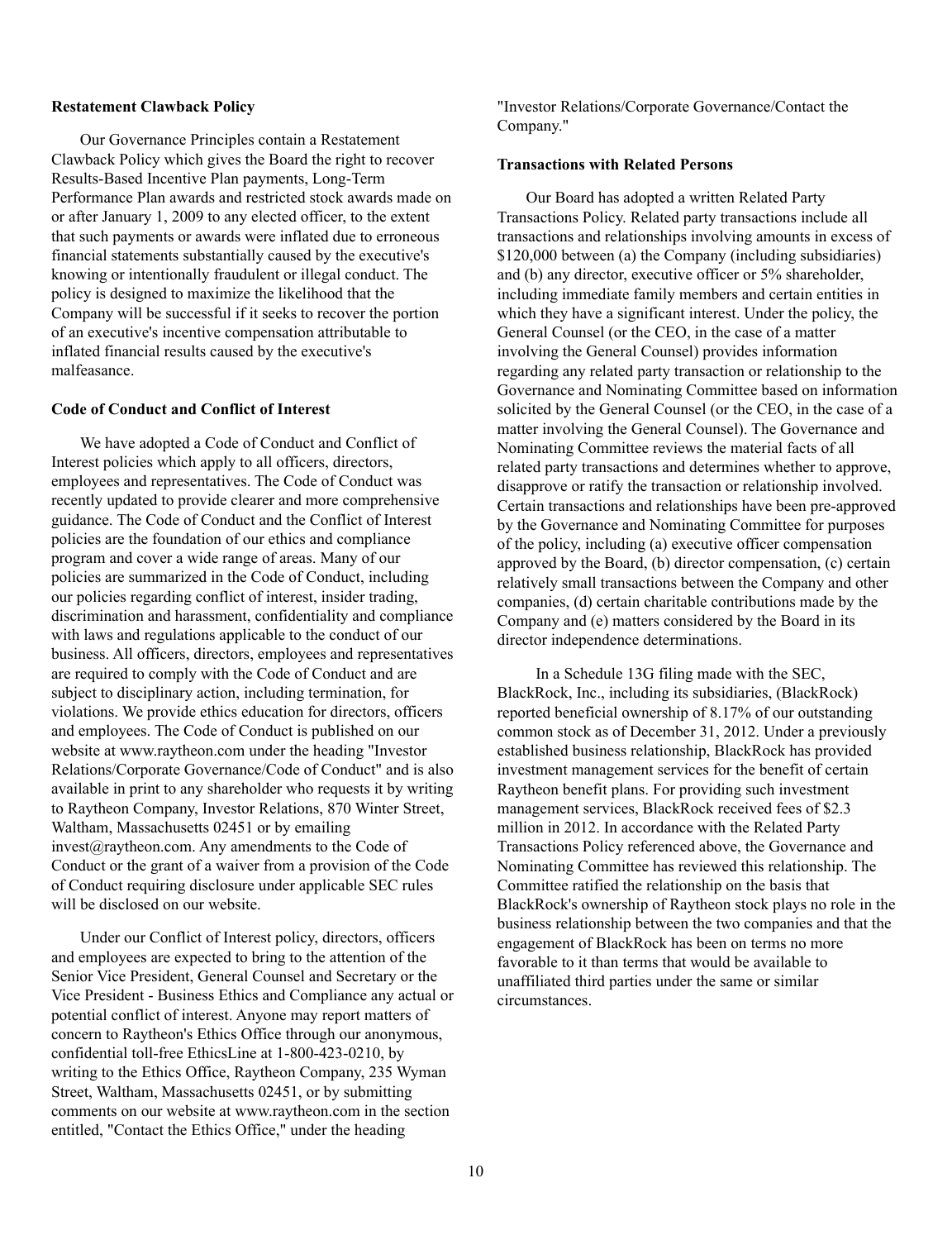#### **THE BOARD OF DIRECTORS AND BOARD COMMITTEES**

Our business, property and affairs are managed under the direction of the Board. Directors are kept informed of our business through discussions with the Lead Director, the Chairman and other officers, by reviewing materials provided to them and by participating in meetings of the Board and its committees. The Board has a separately designated Audit Committee established in accordance with the Securities Exchange Act of 1934, as well as a standing Governance and Nominating Committee, Management Development and Compensation Committee, Public Affairs Committee, Special Activities Committee and Executive Committee. Each committee's charter (other than the Executive Committee) is published on our website at www.raytheon.com under the heading "Investor Relations/Corporate Governance/Committees" and is also available in print to any shareholder who requests it by writing to Raytheon Company, Investor Relations, 870 Winter Street, Waltham, Massachusetts 02451 or by emailing invest@raytheon.com.

The table below provides current membership information regarding the Board and Board committees as of the date of this proxy statement. During 2012, the Board met 8 times. The Board and certain committees also engaged in other discussions and actions during 2012 apart from these meetings. During 2012, the average attendance for directors at Board and committee meetings was 97%; no director attended less than 75% of the total of all Board and committee meetings on which they served. All directors are expected to attend the 2013 Annual Meeting of Shareholders. In 2012, all of the directors who were members of the Board at that time attended the annual meeting.

The non-management directors, all of whom are independent, meet in an executive session chaired by the Lead Director at the conclusion of regularly scheduled Board meetings. In addition, committee members generally meet in executive session, without management present, at the conclusion of regularly scheduled committee meetings. Each of the committees, except for the Executive Committee, is comprised solely of independent directors.

|                                   | Audit<br>Committee | Governance<br>and<br>Nominating<br><b>Committee</b> | Management<br><b>Development</b><br>and<br>Compensation<br>Committee | <b>Public</b><br><b>Affairs</b><br>Committee | <b>Special</b><br><b>Activities</b><br>Committee | Executive<br>Committee |
|-----------------------------------|--------------------|-----------------------------------------------------|----------------------------------------------------------------------|----------------------------------------------|--------------------------------------------------|------------------------|
| <b>Independent Directors</b>      |                    |                                                     |                                                                      |                                              |                                                  |                        |
|                                   | X                  |                                                     |                                                                      | X                                            | Χ                                                |                        |
|                                   |                    | X                                                   | Χ                                                                    |                                              | Chair                                            | X                      |
|                                   |                    | X                                                   | X                                                                    |                                              |                                                  |                        |
|                                   | X                  |                                                     |                                                                      | X                                            | X                                                |                        |
|                                   | X                  |                                                     | Chair                                                                |                                              |                                                  | X                      |
|                                   |                    |                                                     |                                                                      |                                              | X                                                | X                      |
|                                   | Chair              |                                                     | Χ                                                                    | X                                            |                                                  | Χ                      |
|                                   |                    | X                                                   |                                                                      | Chair                                        |                                                  | Χ                      |
|                                   | X                  | Chair                                               |                                                                      |                                              |                                                  | X                      |
| <b>Inside Director</b>            |                    |                                                     |                                                                      |                                              |                                                  |                        |
|                                   |                    |                                                     |                                                                      |                                              |                                                  | Chair                  |
| <b>Number of Meetings in 2012</b> | 9                  | 8                                                   | 6                                                                    | 6                                            | 6                                                |                        |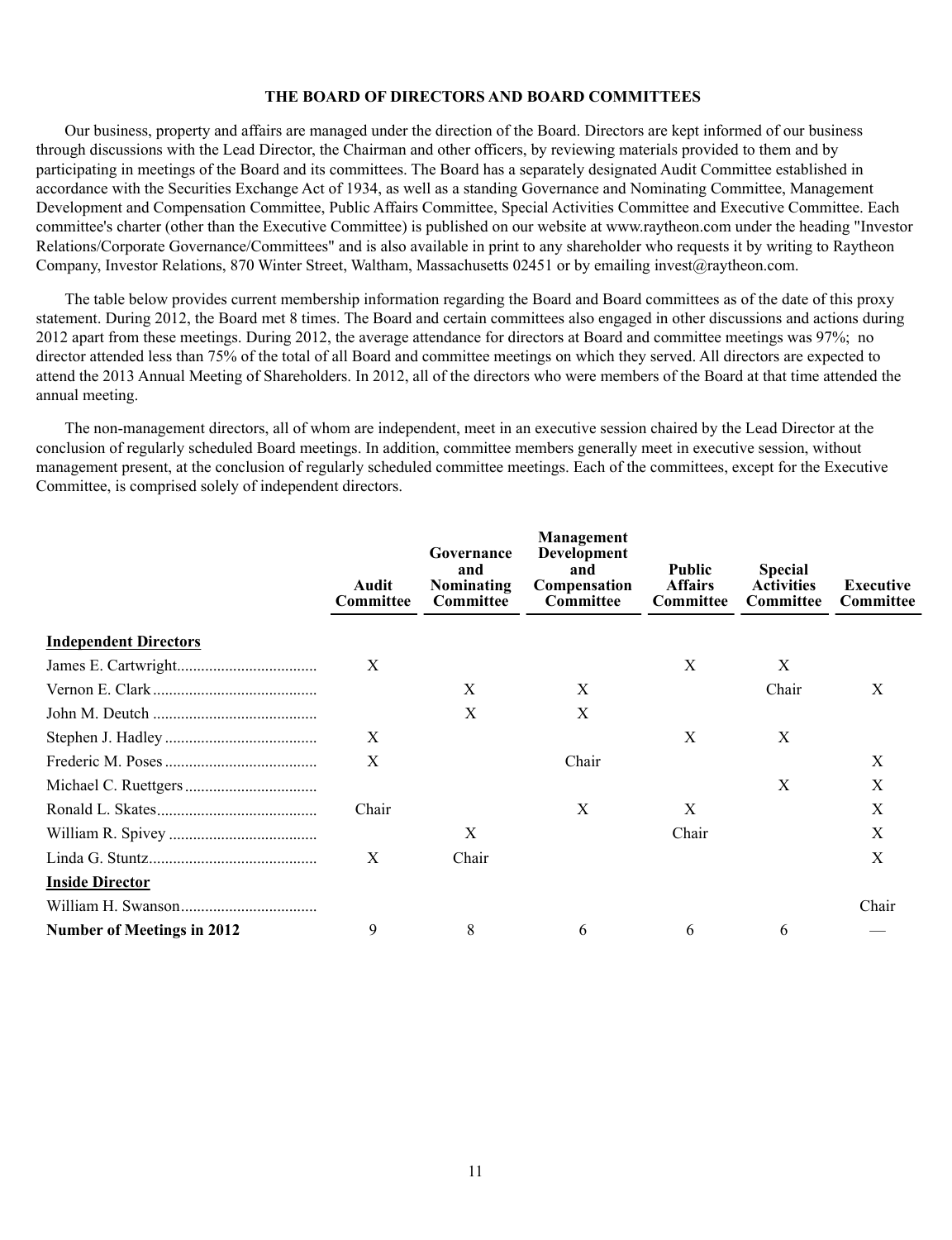### **Audit Committee**

The Audit Committee:

- Oversees the integrity of our financial statements;
- Evaluates the independent auditors' qualifications, performance and independence;
- Oversees our internal audit function;
- Meets with management to consider the adequacy of our internal controls and the objectivity of financial reporting;
- Reviews the independent auditors' audit of the  $\bullet$ effectiveness of the Company's internal controls;
- Prepares the Audit Committee Report found on page  $\bullet$ 60;
- Meets with the independent auditors, internal auditors and appropriate financial personnel;
- Appoints the independent auditors;
- Pre-approves all audit fees and terms, as well as all non-audit engagements, with the independent auditors;
- $\bullet$ Reviews annual and periodic reports and earnings press releases and recommends to the Board whether the annual audited financial statements should be included in the Company's Form 10-K;
- Reviews and discusses with management the Company's risk assessment and risk management policies, including ERM, the Company's major financial risk exposures and steps to monitor and control such exposures;
- Has established a process for employees and others to confidentially and anonymously report concerns or complaints regarding accounting, internal control or auditing matters. More information regarding this process is available on page 8 under the heading "Corporate Governance - Communication with the Board";
- Reviews compliance with our Code of Conduct with  $\bullet$ respect to certain financial reporting, controls and allegations of financial misconduct; and
- $\bullet$ Has the authority to hire independent counsel and other advisers.

The Board has determined that each member of the Audit Committee is independent as defined by the rules of the

NYSE and the SEC. The Board also has determined that Ronald L. Skates, the Chair of the Committee, is an "audit committee financial expert," as defined by SEC rules, based upon Mr. Skates' experience and training.

### **Management Development and Compensation Committee**

The Management Development and Compensation Committee (MDCC):

- $\bullet$ Reviews and oversees compensation and benefits, as well as personnel plans, policies and programs;
- $\bullet$ Reviews and recommends to the Board the compensation of the CEO and the other four most highly compensated executive officers;
- Reviews and approves the compensation of other  $\bullet$ officers and key employees;
- $\bullet$ Reviews peer company practices to ensure competitiveness and seeks to align compensation with the performance of the Company;
- Periodically reviews succession plans for the CEO,  $\bullet$ the other named executive officers and elected officers of the Company;
- Periodically reviews career development plans for . elected officers and other key employees;
- $\bullet$ Administers and makes awards under our equity compensation plans;
- $\bullet$ Reviews and discusses with management the "Compensation Discussion and Analysis" section of this proxy statement beginning on page 25;
- Prepares the Management Development and . Compensation Committee Report found on page 42;
- $\bullet$ Has the sole authority and responsibility for the appointment, compensation and oversight of any outside compensation consultant, outside legal counsel or other committee adviser, who may only be selected after the MDCC considers all factors relevant to such adviser's independence from management, including those specified in the NYSE listing standards; and
- Annually assesses the independence of its outside compensation consultants or advisers, considering all relevant factors, including those specified in the NYSE listing standards, and pre-approves any services proposed to be provided by such consultants or advisers to the Company.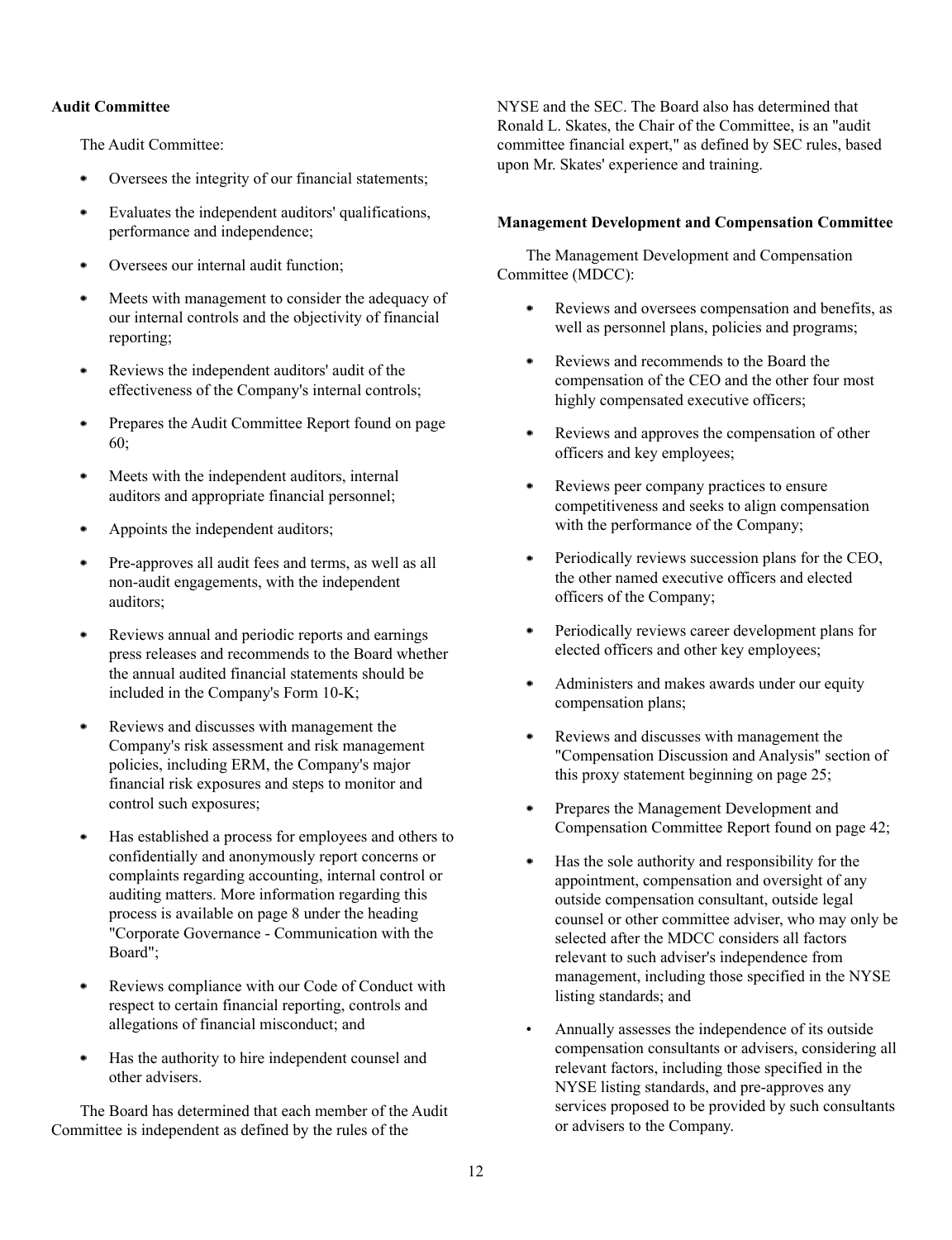While the Board bears the ultimate responsibility for approving compensation of our named executive officers, the MDCC assists the Board in discharging these responsibilities. The Chair reports the MDCC's actions and its recommendations on named executive officer compensation to the Board. The agenda for MDCC meetings is determined by its Chair, with the assistance of our Senior Vice President - Global Human Resources and Security and our Senior Vice President, General Counsel and Secretary, who also regularly attend MDCC meetings. At each meeting, the MDCC meets in executive session. Using its authority to hire independent advisers, the MDCC has retained Pearl Meyer & Partners (PM&P), an independent compensation consulting firm, to assist it in evaluating executive compensation and to assist the Governance and Nominating Committee in evaluating director compensation. For more information on the MDCC and the services provided to the MDCC by PM&P, see the section entitled "Executive Compensation - Compensation Discussion and Analysis" beginning on page 25.

### **Governance and Nominating Committee**

The Governance and Nominating Committee:

- Reviews and reports to the Board on a periodic basis with regard to matters of corporate governance;
- Establishes procedures for the nomination of directors and recommends candidates for election to the Board;
- Considers director nominees proposed by shareholders;
- Reviews and assesses the effectiveness of our Governance Principles and recommends proposed revisions to the Board;
- Reviews and approves or ratifies transactions and relationships under our Related Party Transactions Policy;
- Reviews proposals by shareholders in connection with the annual meeting of shareholders and makes recommendations to the Board for action on such proposals;
- Makes recommendations to the Board regarding the size and composition of the Board;
- Oversees the orientation program for new directors ٠ and the continuing education program for existing directors;
- ۰ Approves director compensation with the concurrence of the Board; and
- $\bullet$ Has the authority to hire independent counsel and other advisers.

### **Public Affairs Committee**

The Public Affairs Committee:

Reviews, identifies and brings to the attention of the Board political, social and legal trends and issues that

may have an impact on our business, operations, financial performance or public image;

- $\bullet$ Reviews our policies and practices in the areas of legal and social responsibility, and recommends to the Board such policies and practices, including those involving:
	- environmental protection;
	- health and safety of employees;
	- ethics;
	- export control;
	- regulatory compliance (except financial matters);
	- charitable contributions and community relations;
	- government relations and legislative policy;
	- political contributions and lobbying;
	- foreign and domestic consultants and representatives;
	- offsets;
	- crisis management and emergency preparedness;
	- pension plan performance, management and governance; and
	- government contracting and defense procurement policies;
- Reviews, monitors and makes recommendations to ٠ the Board on corporate policies and practices that relate to public policy; and
- Has the authority to hire independent counsel and  $\bullet$ other advisers.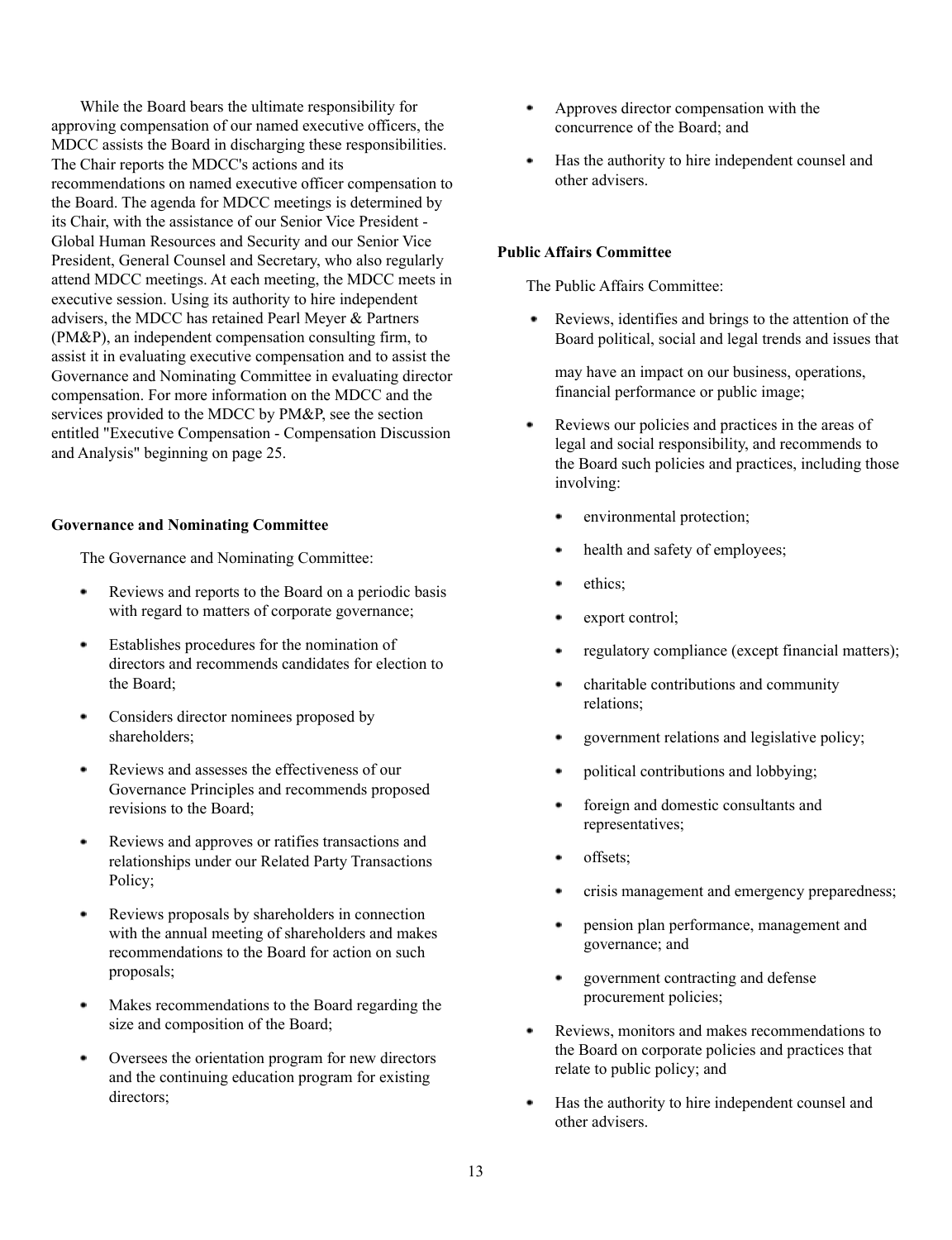### **Special Activities Committee**

The Special Activities Committee:

- Reviews Company programs, activities and potential ٠ acquisitions involving classified business which involve special performance, financial, reputational or other risks; and
- $\bullet$ Reviews policies, processes, practices, procedures, risk management and internal controls applicable to the Company's classified business to the extent that they deviate from those applicable to the Company's non-classified business activities.

# **Executive Committee**

The Executive Committee is empowered to act for the full Board during intervals between Board meetings, with the exception of certain matters that by law may not be delegated. The Executive Committee did not meet in 2012.

# **Compensation Committee Interlocks and Insider Participation**

The members of our MDCC during fiscal year 2012 were Vernon E. Clark, John M. Deutch, Frederic M. Poses and Ronald L. Skates. None of these members is or has ever been an officer or employee of the Company. To our knowledge, there were no relationships involving members of the MDCC or our other directors which require disclosure in this proxy statement as a Compensation Committee interlock.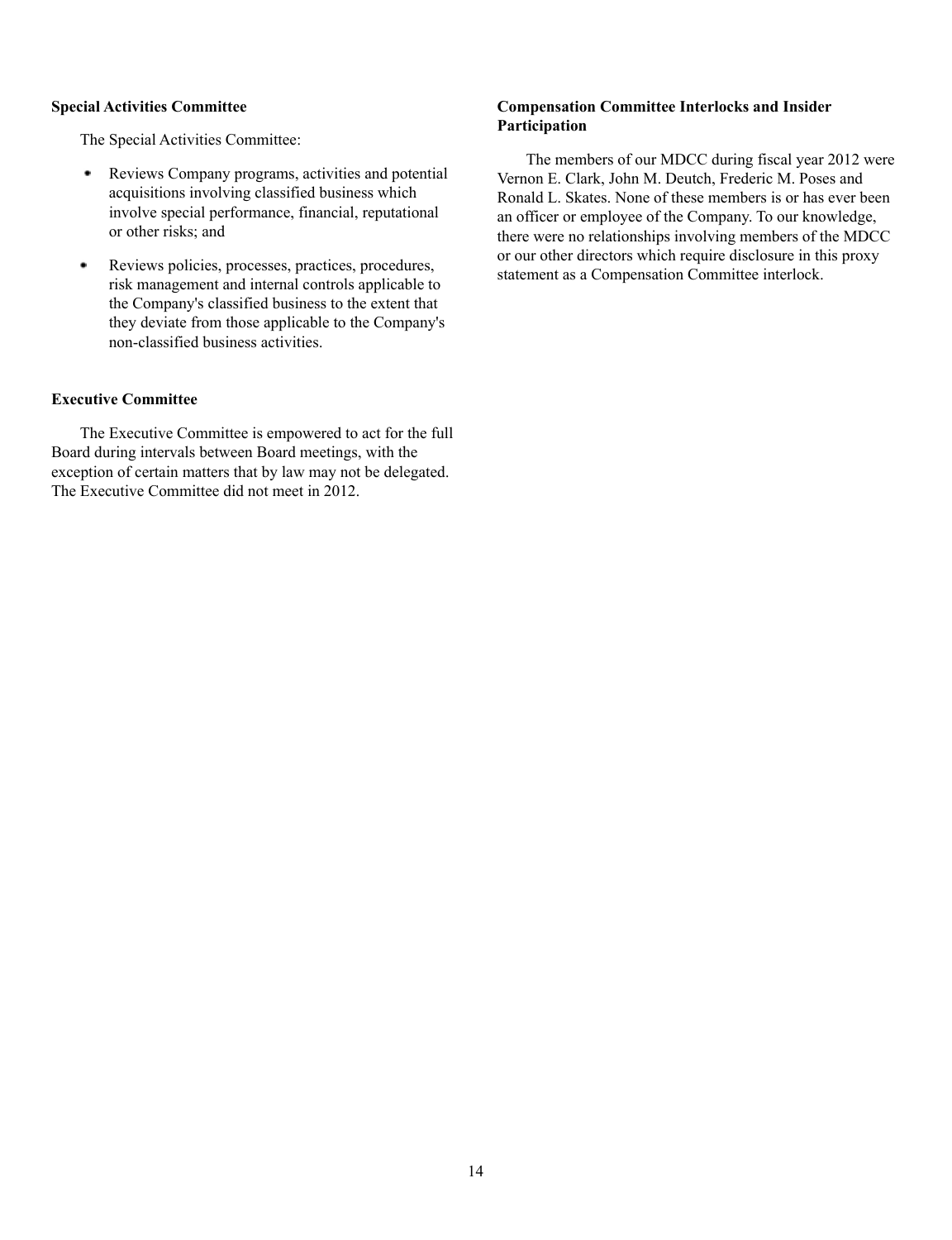# **DIRECTOR COMPENSATION**

Set forth below is information regarding the compensation of our non-employee directors for 2012.

| Name                 | <b>Fees</b><br>Earned<br>0r<br>Paid in<br>$Cash^{(1)}(\$)$ | <b>Stock</b><br>Awards $^{(2)}$<br><b>(\$)</b> | Option<br>Awards<br><b>(\$)</b> | <b>Non-Equity</b><br><b>Incentive Plan</b><br>Compensation<br>$\left( \mathbb{S}\right)$ | Change in<br><b>Pension Value</b><br>and<br>Nonqualified<br><b>Deferred</b><br>Compensation<br>Earnings<br><b>(\$)</b> | <b>All Other</b><br>Compensation<br>(S) | Total<br>$(\$)$ |
|----------------------|------------------------------------------------------------|------------------------------------------------|---------------------------------|------------------------------------------------------------------------------------------|------------------------------------------------------------------------------------------------------------------------|-----------------------------------------|-----------------|
| James E. Cartwright  | \$124,000                                                  | \$ $180,013$ <sup>(3)</sup>                    |                                 |                                                                                          |                                                                                                                        |                                         | \$.<br>304,013  |
| Vernon E. Clark      | 137,000                                                    | 120,013                                        |                                 |                                                                                          |                                                                                                                        | (5)<br>5,000                            | 262,013         |
| John M. Deutch       | 116,500                                                    | 120,013                                        |                                 |                                                                                          |                                                                                                                        |                                         | 236,513         |
| Stephen J. Hadley    | 128,500                                                    | 120,013                                        |                                 |                                                                                          |                                                                                                                        |                                         | 248,513         |
| Frederic M. Poses    | 129,500                                                    | 120,013                                        |                                 |                                                                                          |                                                                                                                        | (5)<br>5,000                            | 254,513         |
| Michael C. Ruettgers | 127,000                                                    | $170,987$ <sup>(4)</sup>                       |                                 |                                                                                          |                                                                                                                        |                                         | 297,987         |
| Ronald L. Skates     | 148,500                                                    | 120,013                                        |                                 |                                                                                          |                                                                                                                        | (5)<br>5,000                            | 273,513         |
| William R. Spivey    | 129,500                                                    | 120,013                                        |                                 |                                                                                          |                                                                                                                        |                                         | 249,513         |
| Linda G. Stuntz      | 131,000                                                    | 120,013                                        |                                 |                                                                                          |                                                                                                                        | (5)<br>5,000                            | 256,013         |

### (1) Cash amounts consist of the following:

| <b>Director</b> | Roles                                      | Annual<br><b>Board</b><br>Cash<br>Retainer<br>(S) | Annual<br><b>Committee</b><br><b>Chair or</b><br><b>Lead Director</b><br>Cash<br>Retainer<br><b>(\$)</b> | Meeting<br>Fees<br><b>(\$)</b> |     |
|-----------------|--------------------------------------------|---------------------------------------------------|----------------------------------------------------------------------------------------------------------|--------------------------------|-----|
| Mr. Cartwright  | Director                                   | \$<br>85,000                                      | \$                                                                                                       | 39,000                         | (a) |
| Mr. Clark       | Chair, Special Activities Committee        | 85,000                                            | 10.000                                                                                                   | 42,000                         |     |
| $Mr.$ Deutch    | Director                                   | 85,000                                            |                                                                                                          | 31,500                         | (a) |
| Mr. Hadley      | Director                                   | 85,000                                            |                                                                                                          | 43,500                         |     |
| $Mr. Poses$     | Chair, MDCC                                | 85,000                                            | 10,000                                                                                                   | 34,500                         | (a) |
| Mr. Ruettgers   | Lead Director                              | 85,000                                            | 24,000                                                                                                   | 18,000                         |     |
| Mr. Skates      | Chair, Audit Committee                     | 85,000                                            | 20,000                                                                                                   | 43,500                         |     |
| Mr. Spivey      | Chair, Public Affairs Committee            | 85,000                                            | 10.000                                                                                                   | 34,500                         |     |
| $Ms.$ Stuntz    | Chair, Governance and Nominating Committee | 85,000                                            | 10.000                                                                                                   | 36,000                         |     |

(a) Includes a \$1,500 meeting fee for a November 2011 Special Activities Committee meeting paid in 2012.

(2) These amounts represent the aggregate grant date fair value of awards of restricted stock paid as the annual stock retainer in accordance with the accounting standard for share-based payments. The grant date fair value of the restricted stock awards is based on the stock price on the date of grant and the number of shares (or the intrinsic value method). For more information on the assumptions used by us in calculating the grant date fair values for restricted stock awards, see Note 13: Stock-based Compensation Plans to our financial statements in our Annual Report on Form 10-K for the year ended December 31, 2012 (2012 Form 10-K).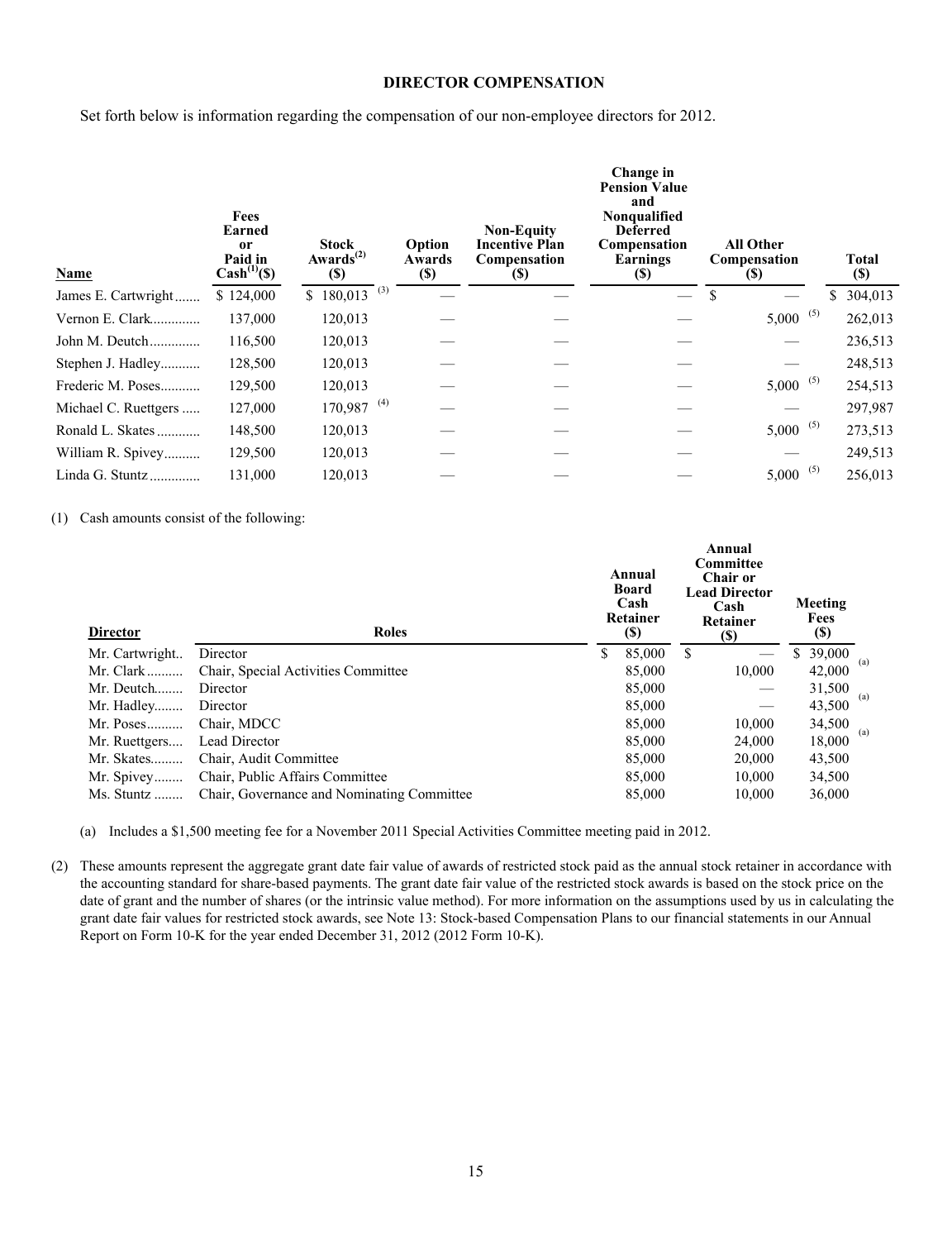The aggregate number of shares of unvested restricted stock held by each director as of December 31, 2012 were as follows:

| Director | <b>Restricted Stock</b> |
|----------|-------------------------|
|          | .385                    |
|          | .385                    |
|          | 2.385                   |
|          | 2.385                   |
|          | 2.385                   |
|          | 3.398                   |
|          | 2.385                   |
|          | 2.385                   |
|          | 2,385                   |

The following table shows the shares of restricted stock awarded to each director during 2012 and the aggregate grant date fair value for each award.

| <b>Director</b> | Grant<br>Date | <b>All Stock</b><br><b>Awards: Number</b><br>of Shares of Stock<br>or Units $(\#)$ | <b>Full Grant Date</b><br>Value of Award(\$) |
|-----------------|---------------|------------------------------------------------------------------------------------|----------------------------------------------|
|                 | 1/25/2012     | 1.207                                                                              | 60,000<br>£.                                 |
|                 | 5/31/2012     | 2,385                                                                              | 120.013                                      |
|                 | 5/31/2012     | 2.385                                                                              | 120.013                                      |
|                 | 5/31/2012     | 2,385                                                                              | 120.013                                      |
|                 | 5/31/2012     | 2.385                                                                              | 120.013                                      |
|                 | 5/31/2012     | 2,385                                                                              | 120.013                                      |
|                 | 5/31/2012     | 3.398                                                                              | 170.987                                      |
|                 | 5/31/2012     | 2.385                                                                              | 120.013                                      |
|                 | 5/31/2012     | 2,385                                                                              | 120,013                                      |
|                 | 5/31/2012     | 2.385                                                                              | 120.013                                      |

(3) Upon election to the Board in January 25, 2012, Mr. Cartwright was granted 1,207 shares of restricted stock which represented his pro-rated portion of the 2011 - 2012 annual stock retainer. Such restricted shares vested on May 31, 2012, the date of the 2012 Annual Meeting.

(4) This amount represents Mr. Ruettger's annual stock retainer in his capacity as the Lead Director. For a further discussion, please see "Director Compensation - Elements of Director Compensation - Equity Awards" below.

(5) Represents Raytheon contributions under our matching gift and charitable awards program, which is available to all employees and directors.

#### **Elements of Director Compensation**

The principal features of the compensation received by our non-employee directors for 2012 are described below.

*Annual Retainers*. All of our non-employee directors are paid an annual cash retainer and an annual stock retainer (as further discussed below) for service on the Board. The Lead Director and each of the committee chairs are also paid an additional annual cash retainer for their service in such roles. Directors may elect to receive their annual retainers in shares of our common stock in lieu of cash. We pay the cash retainers quarterly and the stock retainer, including stock in lieu of cash, annually. The Governance and Nominating Committee and the Board review non-employee director compensation annually.

| <b>Annual Cash Retainers</b>              | 2012     |
|-------------------------------------------|----------|
|                                           | \$85,000 |
|                                           | \$24,000 |
| Governance and Nominating Committee Chair | \$10,000 |
|                                           | \$20,000 |
| Management Development and Compensation   | \$10,000 |
|                                           | \$10,000 |
|                                           | \$10,000 |
|                                           |          |

*Meeting Fees.* Our non-employee directors receive a \$1,500 meeting fee for each Board or committee meeting attended in person or held by teleconference. Non-employee directors who are not members of the Audit Committee are invited each year to attend the February Audit Committee meeting, for review of the draft Annual Report on Form 10-K, and receive a meeting fee for such attendance.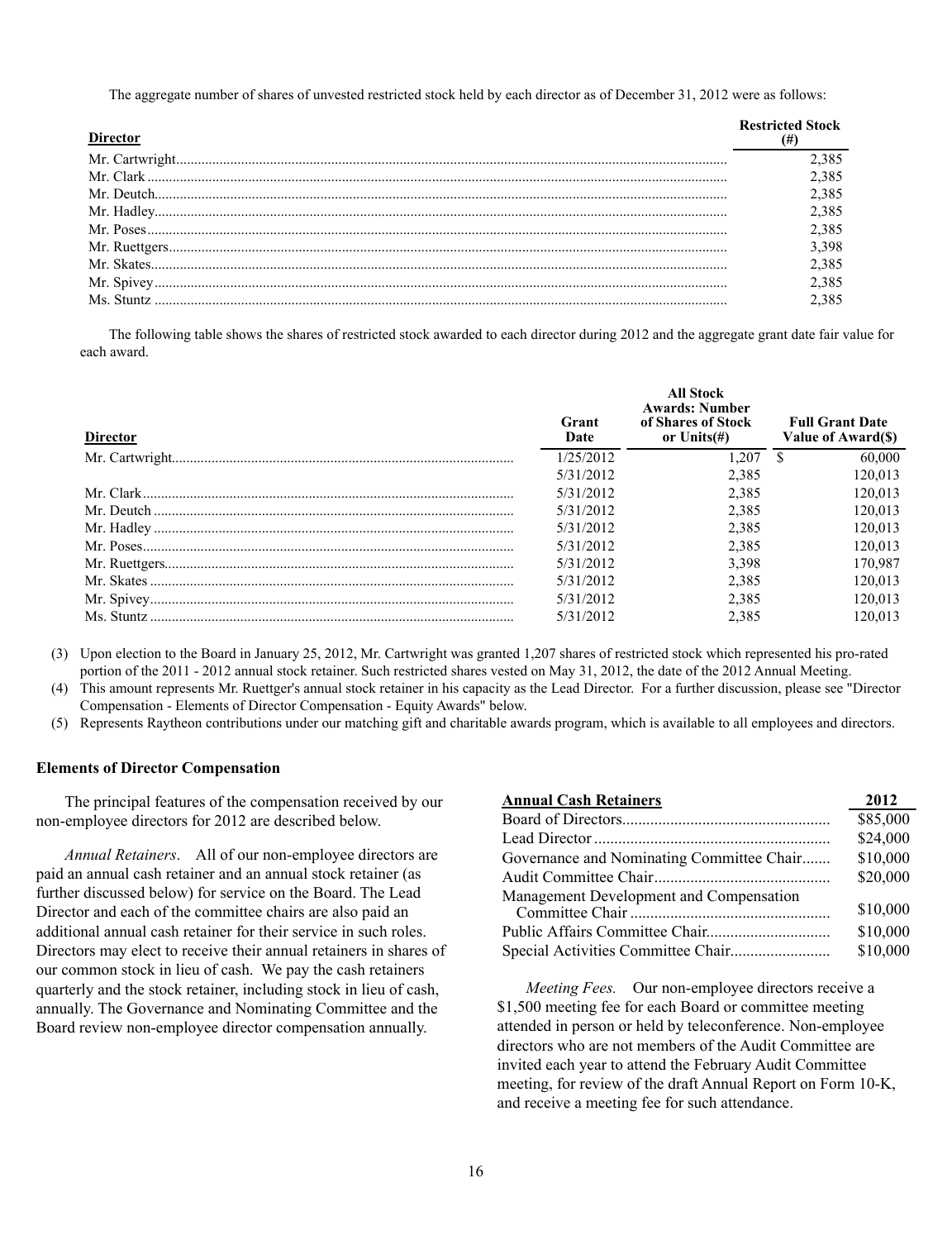*Equity Awards.* Each non-employee director receives an annual stock retainer in the form of a grant of restricted stock under the Raytheon 2010 Stock Plan (2010 Stock Plan) which is entitled to full dividend and voting rights. Unless otherwise provided by the Board, the restricted stock vests (becomes nonforfeitable) on the date of the annual meeting of shareholders in the calendar year following the year of grant, or upon the earlier occurrence of the director's termination as a director after a change-in-control of Raytheon or the director's death. Upon a director's termination of service on the Board for any other reason, his or her unvested restricted stock award will be forfeited to Raytheon. Regardless of the vesting date, the shares will remain subject to transfer restriction for at least six months after the grant date. In 2012, each non-employee director was awarded \$120,000 of restricted stock, except for Mr. Ruettgers and Mr. Cartwright. Mr. Ruettgers was awarded \$171,000 of restricted stock in his capacity as the Lead Director. In addition to the \$120,000 of restricted stock awarded to each nonemployee director on May 31, 2012, Mr. Cartwright was awarded \$60,000 of restricted stock, his pro-rata portion of the 2011 - 2012 annual stock retainer, upon his election to the Board on January 25, 2012.

An assessment by PM&P of 2011 data showed that total direct compensation (the sum of the annual retainer, committee fees, meeting fees and the annual equity award) for our nonemployee directors was approximately 5% below the  $50<sup>th</sup>$ percentile relative to the Company's core and broader peer groups. For more information on the Company's core and broader peer groups, see the section entitled "Compensation Discussion and Analysis - How We Determine and Assess Executive Compensation - Market Data" beginning on page 31.

*Benefits*. We reimburse our non-employee directors for actual expenses incurred in the performance of their service as directors, including attendance at director education programs sponsored by educational and other institutions. We also maintain a business travel accident insurance policy which provides non-employee directors with up to \$1,000,000 of coverage per incident when traveling on Raytheon business. In addition, all directors are eligible to participate in our matching gift and charitable awards program available to all employees. We match eligible gifts up to \$5,000 per donor per calendar year.

Pursuant to our Deferred Compensation Plan, directors may defer receipt of their cash retainers and/or meeting fees until retirement from the Board. Directors also may elect to receive their cash retainers in shares of our common stock, which can be received currently but cannot be deferred.

### **Director Stock Ownership and Retention Guidelines**

As stated in our Governance Principles, the Board believes that directors should be shareholders and have a financial stake in the Company. Accordingly, independent directors are paid a substantial portion of their compensation in equity awards. Further, each director is expected to own shares of our common stock with a market value of at least four times the cash component of a non-employee director's annual retainer for service on the Board, with five years to achieve the target ownership threshold. In 2011, the Governance Principles were amended to change this threshold from a previous requirement to own two times the aggregate stock and cash retainer amounts. The Governance Principles also provide that a director may not dispose of Company stock until attaining the requisite ownership threshold and thereafter must maintain such equity ownership level.

#### **Policy Against Hedging with Respect to Company Stock**

To assure alignment with the long-term interests of our other shareholders, under the Company's Insider Trading Policy, directors, officers and employees cannot engage in short sales of Company stock or transactions in any derivative of a Company security, including, but not limited to, puts, calls and options (other than the receipt and exercise of options that might be granted by the Company pursuant to a Company compensation plan).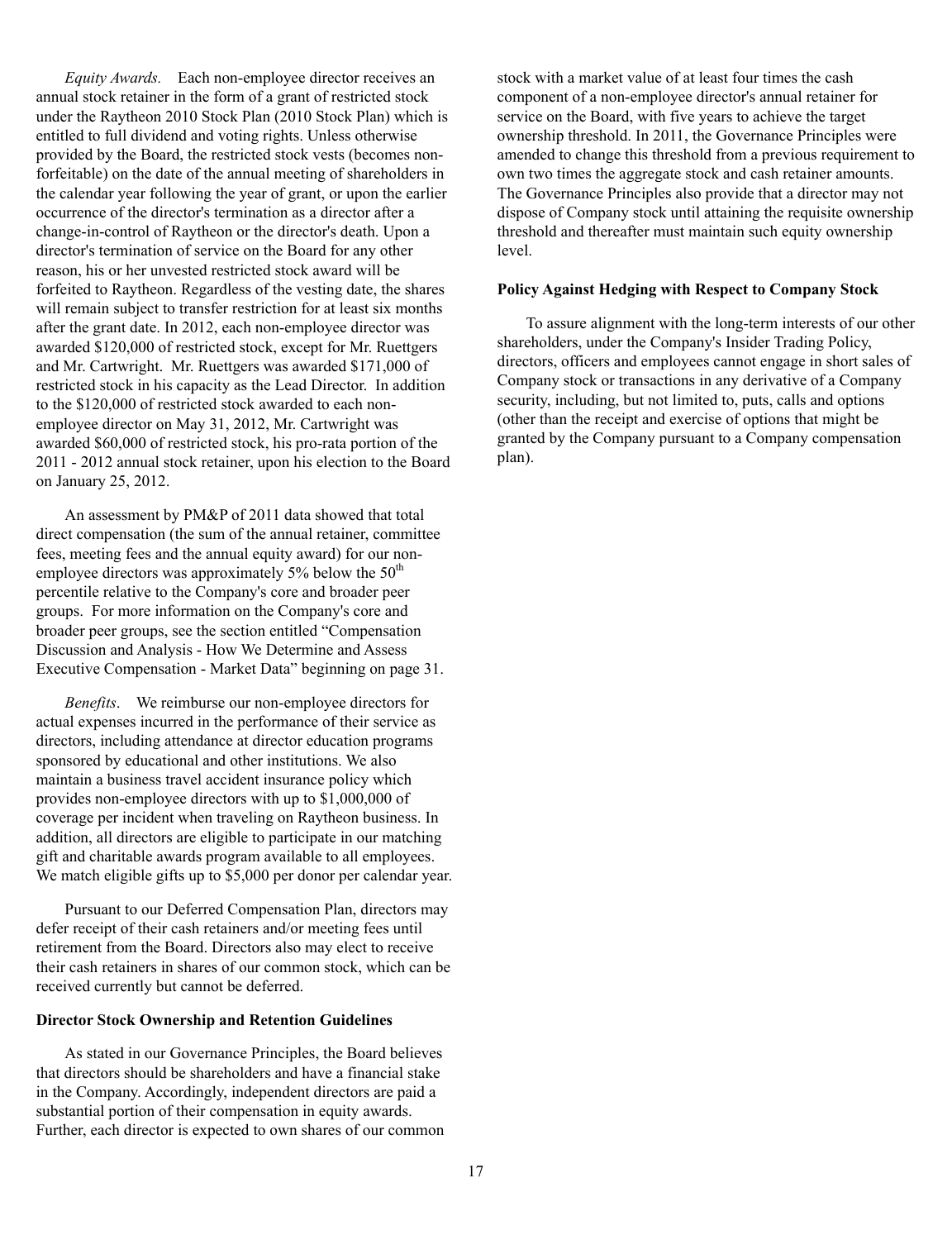# **ELECTION OF DIRECTORS (Item No. 1 on the proxy card)**

The Board is subject to annual election by the shareholders. The Board has nominated James E. Cartwright, Vernon E. Clark, Stephen J. Hadley, Michael C. Ruettgers, Ronald L. Skates, William R. Spivey, Linda G. Stuntz and William H. Swanson to serve one-year terms that will expire at the 2014 Annual Meeting of Shareholders. Two of the current directors, John M. Deutch and Frederic M. Poses, are retiring from the Board effective May 30, 2013. Messrs. Deutch and Poses have served on the Board for 15 and 13 years, respectively, and we gratefully acknowledge their dedicated service and numerous contributions to the Company.

We have included below the principal occupation and employment during the past five years and other information about the nominees, including a discussion of the specific considerations relating to the experience, qualifications, attributes or skills considered by the Governance and Nominating Committee in support of each individual's nomination to serve as a director. If elected, the nominees will continue in office until their successors have been duly elected and qualified, or until the earlier of their death, resignation or retirement. We expect each of the nominees to be able to serve if elected. If any of these persons is unable to serve or for good cause will not serve, the proxies may be voted for a substitute nominee designated by the Board.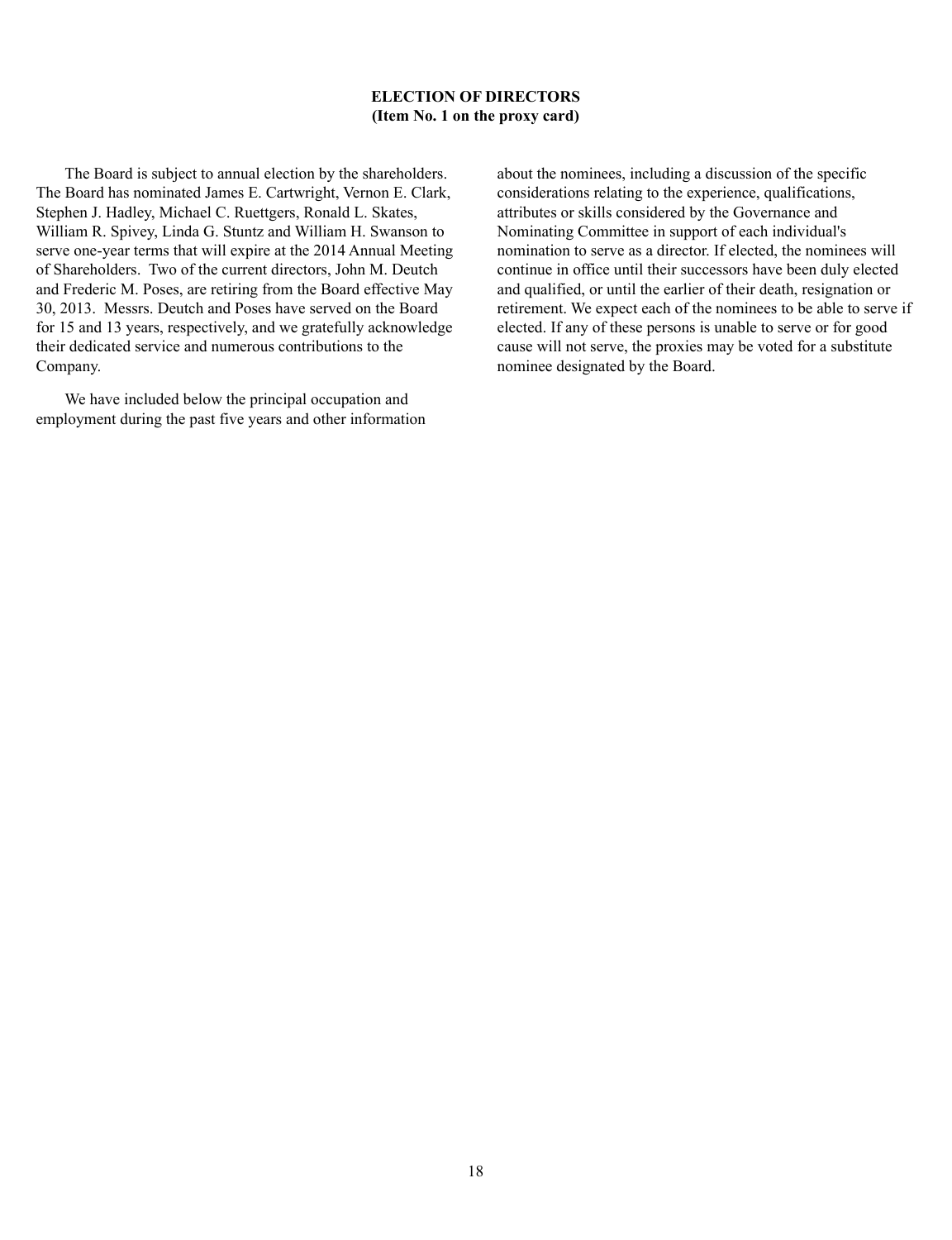### **Nominees for Election**

# **JAMES E. CARTWRIGHT**

- Director of the Company since January 2012. ٠
- Harold Brown Chair in Defense Policy Studies, the Center for Strategic and International Studies, since September 2011. ۰
- General, United States Marine Corps; Vice Chairman of the Joint Chiefs of Staff from 2007 to 2011 (retired in August 2011). ٠
- 40-year career in the United States Marines, serving in a series of staff and operational positions with increasing responsibility including Commanding General, 1<sup>st</sup> Marine Aircraft Wing (2000 to 2002); Director for Force Structure, Resources and Assessment, J-8 the Joint Staff (2002 to 2004); and Commander, U.S. Strategic Command (2004 to 2007).
- $\bullet$ Age 63.

General Cartwright's qualifications to serve on the Board include his mastery of defense matters and broad background in military operations and national security, his deep understanding of organizational management in a complex, technologically advanced environment, and practical knowledge of customer needs, based on his varied and challenging assignments in the U.S. Military that culminated in his service as Vice Chair of the Joint Chiefs.

# **VERNON E. CLARK**

- $\bullet$ Director of the Company since 2005.
- $\bullet$ Chief of Naval Operations, the senior uniformed executive of the United States Navy and member of the Joint Chiefs of Staff, from 2000 to 2005 (retired in 2005).
- 37-year career in the United States Navy, serving in various positions of increasing responsibility; commanded a patrol gunboat  $\bullet$ and concluded as the Chief of Naval Operations.
- ۰ Current Directorship: Rolls Royce North America (aerospace, marine and energy-related manufacturer) since 2006.
- Past Directorship: Horizon Lines, Inc. (ocean shipping and integrated logistics company) from 2007 to November 2011.  $\bullet$
- Affiliations: Trustee of Regent University and Vanguard University; Member of Air University Board of Visitors; Non- $\bullet$ executive Chairman of the Board of SRI International (Stanford Research Institute); and served with the Defense Policy Board and the Defense Business Board.
- ۰ Age 68.

Admiral Clark's qualifications to serve on the Board include his extensive knowledge of, and experience with, the products used by and the needs of our customers based on his extensive career as an officer in the United States Navy, coupled with his organizational acumen and leadership ability illustrated by his service as Chief of Naval Operations.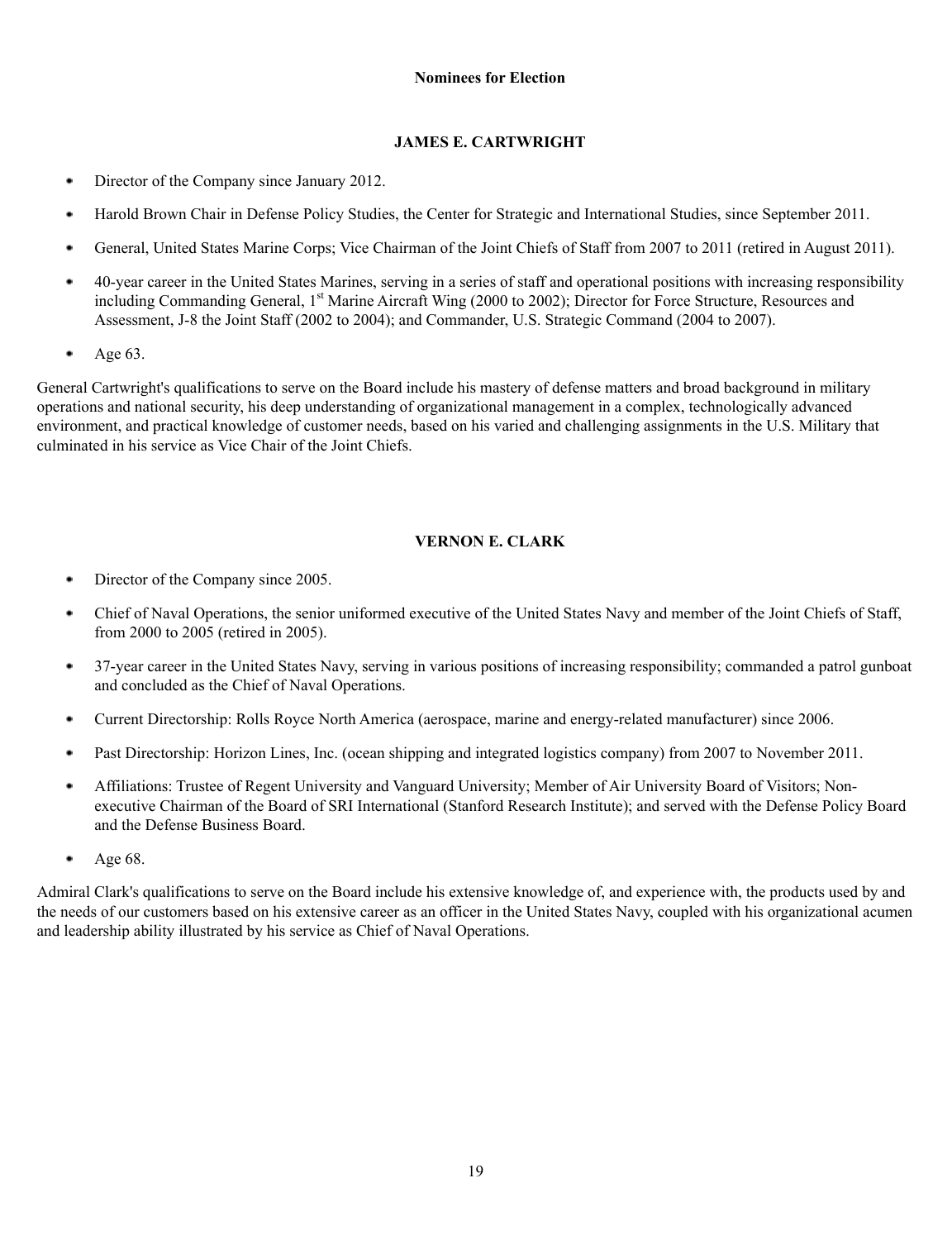# **STEPHEN J. HADLEY**

- Director of the Company since 2009. ٠
- $\bullet$ Principal in RiceHadleyGates LLC (international strategic consulting firm) since 2009.
- Senior Advisor for International Affairs at the U.S. Institute of Peace since 2009. ٠
- Assistant to the President for National Security Affairs from 2005 to 2009.
- Assistant to the President and Deputy National Security Advisor from 2001 to 2005. ٠
- Partner in the Washington, D.C. law firm of Shea & Gardner and a principal in The Scowcroft Group (international consulting  $\bullet$ firm) from 1993 to 2001.
- $\bullet$ Current Directorships: The Bessemer Group, Incorporated (including service on its Compensation Committee since 2012 and Audit and Examining Committee since 2013), Bessemer Securities Corporation, (including service on its Audit Committee since 2011 and Asset Allocation Committee since 2010), and certain related entities (all privately held financial services companies) since 2009.
- Affiliations: Director (and member of the Executive Committee) of the Atlantic Council of the United States since 2010; Member of the Board of Managers of the John Hopkins University Applied Physics Laboratory since 2011; Member of U.S. Secretary of State's Foreign Affairs Policy Board since 2011; Chairman of the Advisory Board of the RAND Center for Middle East Public Policy since 2011; and Member of Yale University's Kissinger Papers Advisory Board since 2011.
- $\bullet$ Age 66.

Mr. Hadley's qualifications to serve on the Board include his extensive knowledge and experience relating to national security, international affairs, public policy, legal matters and formulation of strategy, based on his varied high level roles in government, consulting and the practice of law.

### **MICHAEL C. RUETTGERS**

- ٠ Director of the Company since 2000.
- Chairman of EMC Corporation (data storage and management products and services provider) from January 2004 to December  $\bullet$ 2005.
- Executive Chairman (from 2001 to 2004) and CEO (from 1992 to 2001) of EMC Corporation; held a variety of senior  $\bullet$ executive positions at EMC Corporation from 1988 to 1992.
- $\bullet$ Current Directorship: Non-executive Chairman of the Board of Wolfson Microelectronics plc (manufacturer of semiconductor chips used in audio, video and imaging applications) since 2008.
- Past Directorship: EMC Corporation from 1992 to 2005. ۰
- . Age 70.

Mr. Ruettgers' qualifications to serve on the Board include his extensive business experience, skills and acumen reflected in his positions as chairman and CEO of a large public company operating in the technology sector.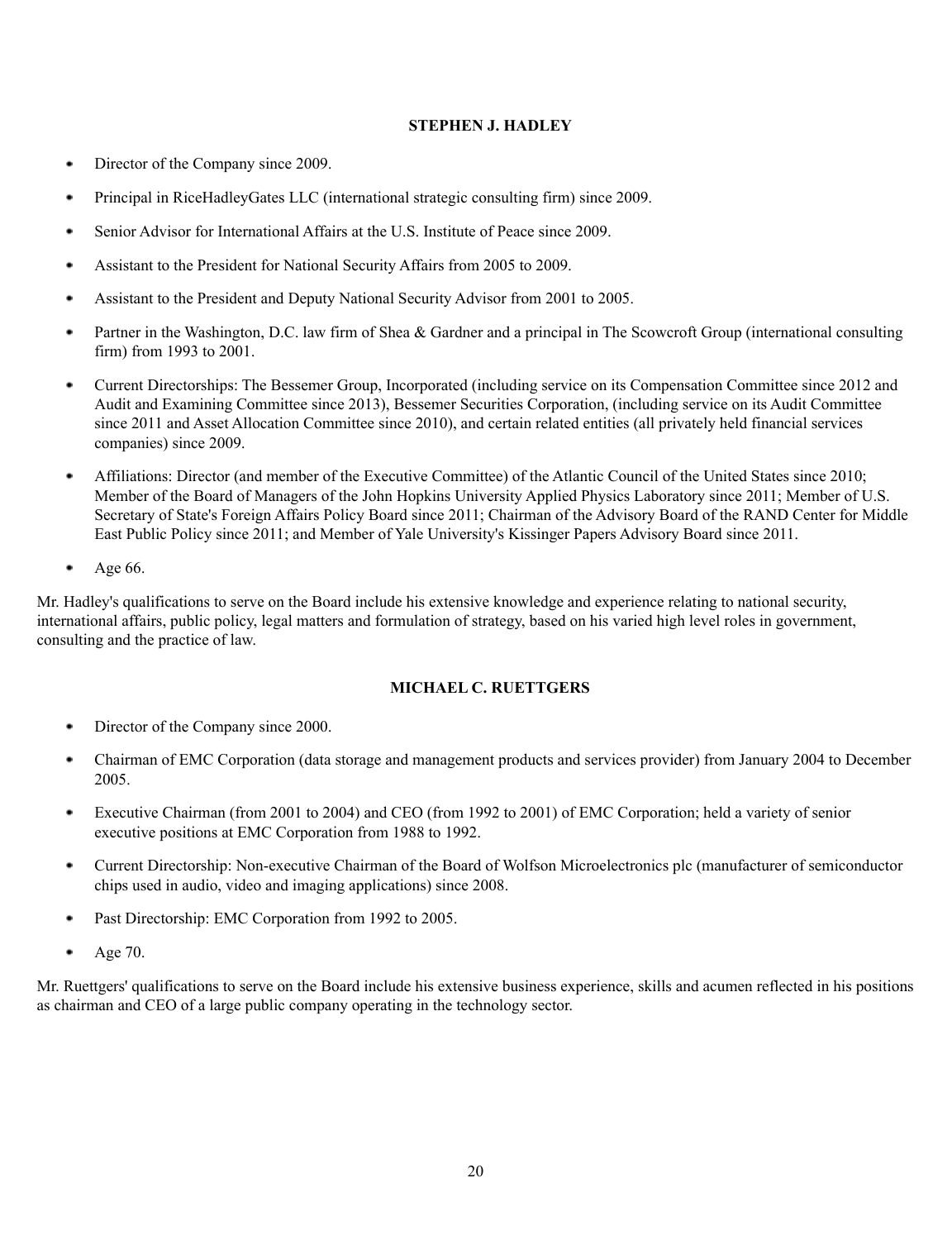# **RONALD L. SKATES**

- Director of the Company since 2003. ٠
- $\bullet$ Private investor since 1999.
- President and CEO of Data General Corporation (data storage and enterprise solutions supplier) from 1989 to 1999; held other ٠ positions at Data General Corporation from 1986 to 1989.
- Partner at Price Waterhouse (now PricewaterhouseCoopers LLP) from 1976 to 1986. ٠
- Current Directorships: State Street Corporation (financial services company) since 2002; Courier Corporation (book ٠ manufacturer and specialty publisher) since 2003; and Gilbane, Inc. (privately held real estate development and construction company) since 2002.
- $\bullet$ Past Directorship: Cabot Microelectronics Corporation (supplier of chemical mechanical planarization products and services) from 2001 to 2005.
- Affiliations: Trustee of Massachusetts General Physicians Organization and Trustee Emeritus of Massachusetts General ٠ Hospital.
- $\bullet$ Age 71.

Mr. Skates' qualifications to serve on the Board include his extensive business experience, skills and acumen evidenced by his service as president and CEO of a large public technology company, coupled with his accounting expertise derived from being a certified public accountant and partner of a major accounting firm.

# **WILLIAM R. SPIVEY**

- ۰ Director of the Company since 1999.
- President and CEO of Luminent, Inc. (fiber-optic transmission products provider) from 2000 to 2001.  $\bullet$
- $\bullet$ Group President, Network Products Group, Lucent Technologies Inc. from 1997 to 2000.
- Vice President, Systems & Components Group, AT&T Corporation from 1994 to 1997. ٠
- Group Vice President and President, Tektronix Development Company, Tektronix, Inc. from 1991 to 1994. ٠
- ۰ Current Directorships: Cascade Microtech, Inc. (advanced wafer probing solutions provider) since 1998 and Lam Research Corporation (advanced process equipment provider) since 2012.
- Past Directorships: Lyondell Chemical Company (manufacturer of basic chemicals and derivatives) from 2000 to 2007; ADC ٠ Telecommunications, Inc. (supplier of network infrastructure products and services) from 2004 to 2010; Novellus Systems, Inc. (advanced process equipment provider) from 1998 to 2012; and Laird PLC (electronics components and systems provider) from 2002 to 2012.
- ٠ Age 66.

Mr. Spivey's qualifications to serve on the Board include his extensive business experience, skills and acumen reflected in his positions as a business unit head at three public technology companies and CEO of another public technology company.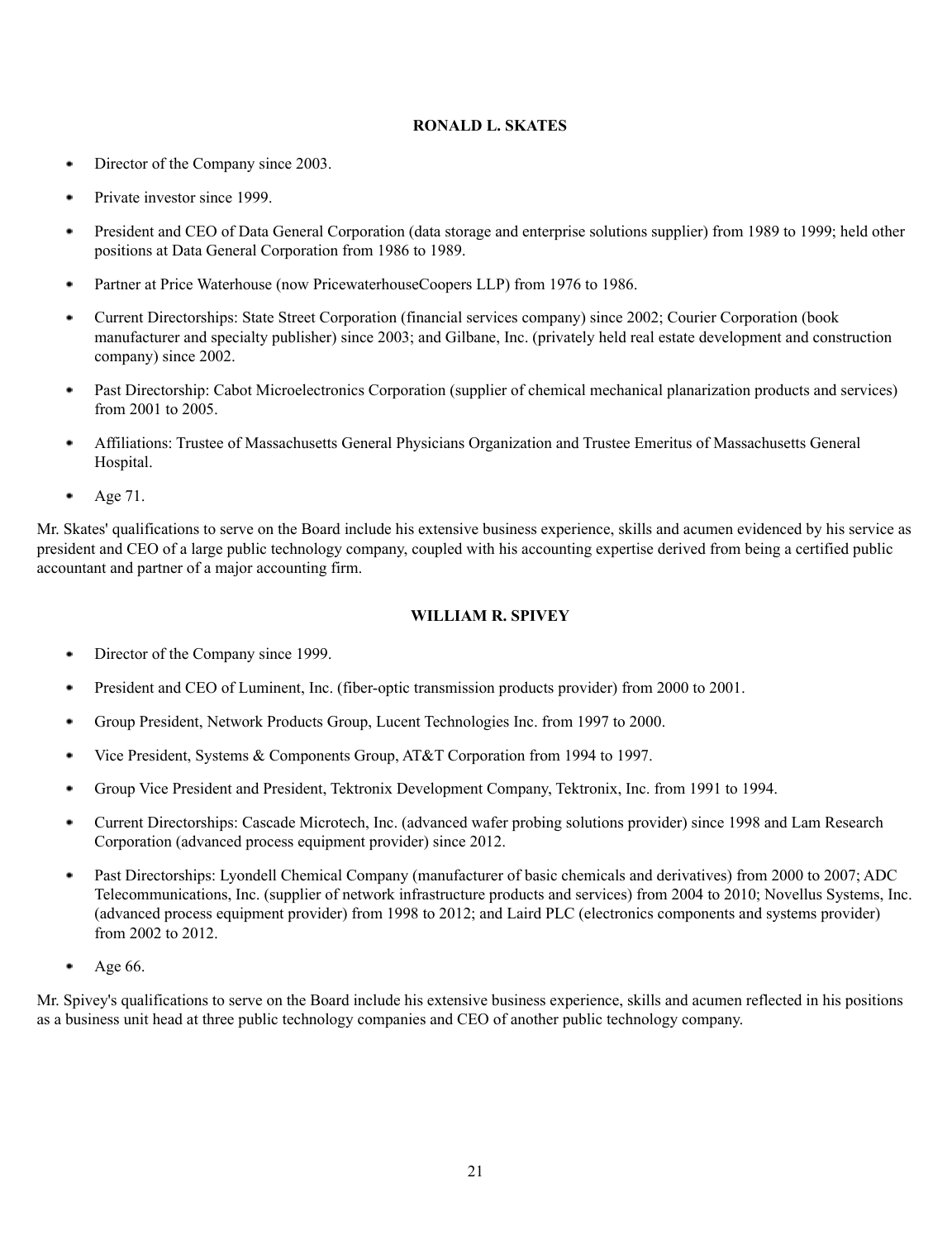# **LINDA G. STUNTZ**

- Director of the Company since 2004.  $\bullet$
- Partner in the law firm of Stuntz, Davis & Staffier, P.C. since 1995.  $\bullet$
- Partner in the law firm of Van Ness Feldman from 1993 to 1995.  $\bullet$
- Deputy Secretary of, and held senior policy positions in, the United States Department of Energy from 1989 to 1993. ٠
- Associate Minority Counsel and Minority Counsel to the U.S. House of Representatives Energy and Commerce Committee from 1981 to 1987.
- Current Directorship: Royal Dutch Shell plc (an oil and gas exploration and production company) since 2011 (which includes  $\bullet$ service on its Audit Committee).
- Past Directorship: Schlumberger Ltd. (oilfield services company) from 1993 to 2010.  $\bullet$
- $\bullet$ Affiliations: Member, Board of Advisors, Frank Batten School of Leadership and Public Policy, University of Virginia since 2011.
- $\bullet$ Age 58.

Ms. Stuntz's qualifications to serve on the Board include her extensive knowledge and experience relating to corporate governance, public policy and legal matters, as well as legislative and regulatory affairs, based on her varied high-level roles in both the executive and legislative branches of government, her substantial experience as a corporate director, as well as the practice of law.

# **WILLIAM H. SWANSON**

- Chairman of the Board since 2004. ٠
- Director and CEO of the Company since 2003. ۰
- President of the Company from July 2002 to May 2004. ٠
- Executive Vice President of the Company and President of Electronic Systems from January 2000 to July 2002. ٠
- ٠ Executive Vice President of the Company and Chairman and CEO of Raytheon Systems Company from January 1998 to January 2000.
- $\bullet$ In the 41st year of his career at the Company, which has included a wide range of leadership positions.
- Current Directorship: NextEra Energy, Inc. (formerly FPL Group, Inc.) (a clean energy company) since 2009. ۰
- Past Directorship: Sprint Nextel Corporation (wireless and wireline communications services provider) from 2004 to 2008.  $\bullet$
- Affiliations: Congressional Medal of Honor Foundation Board of Directors; the California Polytechnic State University  $\bullet$ President's Cabinet; the Cal Poly Foundation Board of Directors; Vice Chairman of the John F. Kennedy Library Foundation Board of Directors; Chairman Emeritus of the Business-Higher Education Forum Executive Committee; and Chairman Emeritus of the Aerospace Industries Association Executive Committee.
- $\bullet$ Age 64.

Mr. Swanson's qualifications to serve on the Board include his extensive business experience, skills and acumen developed over his long career with the Company during which he has held a wide range of leadership positions, including general manager of Missile Systems, head of Electronic Systems, CEO of Raytheon Systems Company, President of the Company and, since 2003, CEO.

**The Board unanimously recommends that shareholders vote FOR each of the nominees for election. Proxies solicited by the Board will be so voted unless shareholders specify otherwise in their proxies.**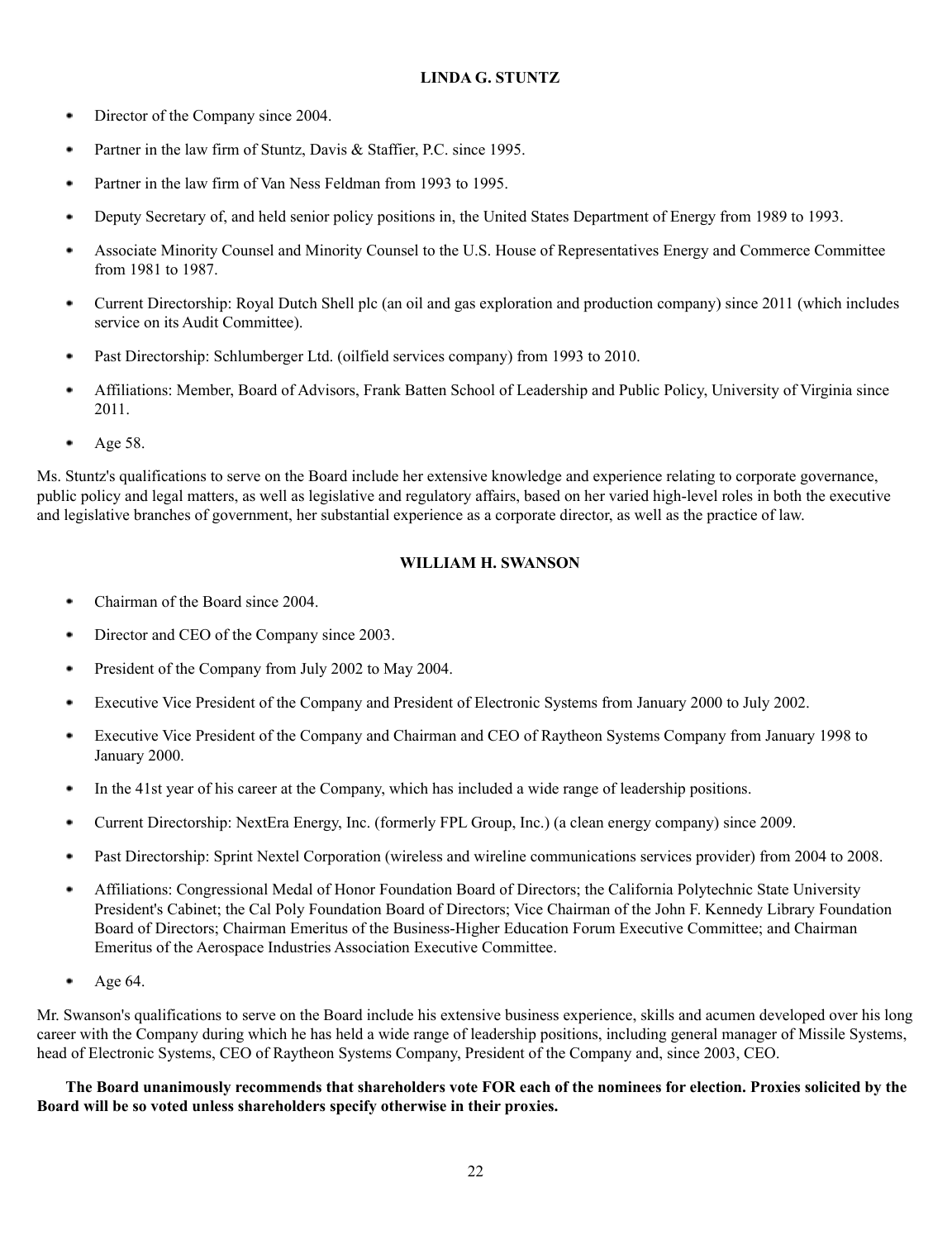#### **STOCK OWNERSHIP**

#### **Five Percent Shareholders**

The following table lists those persons or groups (based solely on our examination of Schedules 13G filed with the SEC or furnished to us) who are beneficial owners of more than 5% of our common stock as of December 31, 2012.

| <b>Name and Address of Beneficial Owner</b>                                                     | Common<br><b>Stock</b> | Percent of<br><b>Class</b> |
|-------------------------------------------------------------------------------------------------|------------------------|----------------------------|
| BlackRock, Inc.<br>40 East 52nd Street, New York, NY 10022                                      | 26.945.085             | 8.17%                      |
| Barrow, Hanley, Mewhinney & Strauss, LLC<br>2200 Ross Avenue, 31st Floor, Dallas, TX 75201-2761 | 19.691.231             | 5.97%                      |

### **Management and Directors**

The following table contains information regarding the beneficial ownership of shares of our common stock as of March 1, 2013 for (a) each director and nominee for director, including our CEO, (b) our CFO and our three other most highly compensated executive officers who are not also directors, and (c) the directors, nominees and all executive officers as a group. Except as otherwise noted below, to the Company's knowledge, the named persons possessed sole voting and investment power over their shares, and the shares are not subject to any pledge. No individual director or nominee for director or named executive officer beneficially owns 1% or more of the outstanding shares of common stock. The directors and executive officers as a group own less than 1% of the outstanding shares of common stock.

| (a)<br>William H. Swanson                                                           |           |                             |
|-------------------------------------------------------------------------------------|-----------|-----------------------------|
|                                                                                     |           | (1)                         |
|                                                                                     | 417,694   | (2)(3)                      |
|                                                                                     | 374,397   |                             |
|                                                                                     | 792,091   | (1)(2)(3)                   |
| James E. Cartwright                                                                 | 3,592     | (4)                         |
| Vernon E. Clark                                                                     | 10,781    | (4)                         |
| John M. Deutch                                                                      | 13,362    | (4)                         |
| Stephen J. Hadley                                                                   | 9,695     | (4)                         |
| Frederic M. Poses                                                                   | 30,874    | (4)(5)                      |
| Michael C. Ruettgers                                                                | 21,897    | (4)(6)                      |
| Ronald L. Skates                                                                    | 32,894    | (4)(7)                      |
| William R. Spivey                                                                   | 35,449    | (4)                         |
| Linda G. Stuntz                                                                     | 19,949    | (4)                         |
| (b)                                                                                 |           |                             |
| David C. Wajsgras                                                                   | 130,583   | (2)                         |
| Richard R. Yuse                                                                     | 59,179    | (2)                         |
| Jay B. Stephens                                                                     | 147,442   | (2)                         |
| Daniel J. Crowley                                                                   | 66,226    | (2)(8)                      |
| (c)                                                                                 |           |                             |
| All directors, nominees for director and executive officers as a group (22 persons) | 1,862,331 | (1)(2)(3)(4)(5)(6)(7)(8)(9) |

(1) Shares owned outright by Mr. Swanson.

<sup>(2)</sup> Includes shares of restricted stock over which the beneficial owner has voting power as follows: Mr. Swanson 246,147; Mr. Wajsgras - 62,056; Mr. Yuse - 47,286; Mr. Stephens - 58,060; Mr. Crowley - 50,894; and all executive officers and directors as a group - 760,400.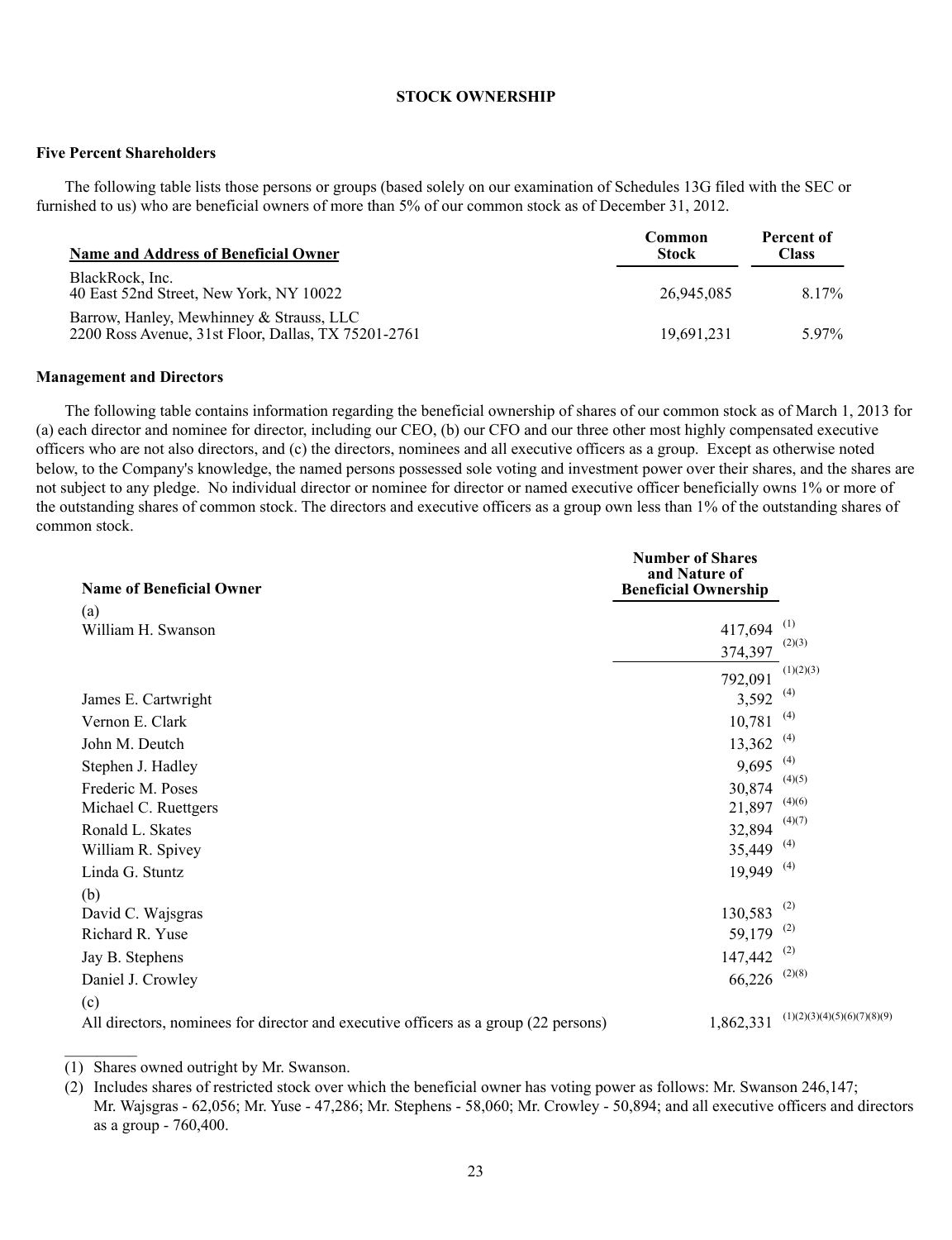- (3) Includes vested deferred compensation equivalent to 128,250 shares of our common stock attributable to Mr. Swanson.
- (4) Includes shares of restricted stock issued under the 2010 Stock Plan over which the beneficial owner has voting power as follows: Ms. Stuntz and Messrs. Cartwright, Clark, Deutch, Hadley, Poses, Skates and Spivey - 2,385 shares each; and Mr. Ruettgers - 3,398 shares.
- (5) Includes 16,272 shares held by a family charitable foundation over which Mr. Poses has voting and investment power.
- (6) Includes vested deferred compensation equivalent to 502 shares of our common stock attributable to Mr. Ruettgers.
- (7) Includes 2,400 shares held in family trusts as to which Mr. Skates disclaims beneficial ownership.
- (8) Includes vested deferred compensation held in an employee benefit plan account equivalent to 1,600 shares of our common stock attributable to Mr. Crowley.
- (9) Includes shares indirectly held by the beneficial owner through the Raytheon Savings and Investment Plan and the Raytheon Excess Savings Plan as follows: all executive officers as a group - 13,693.

### **Section 16(a) Beneficial Ownership Reporting Compliance**

Section 16(a) of the Securities Exchange Act of 1934 requires our directors, executive officers and persons who beneficially own more than 10% of a registered class of our equity securities to file reports of holdings and transactions in our common stock with the SEC and the NYSE. Based on our records and other information, we believe that, in 2012, none of our directors, executive officers or 10% shareholders failed to file a required report on time.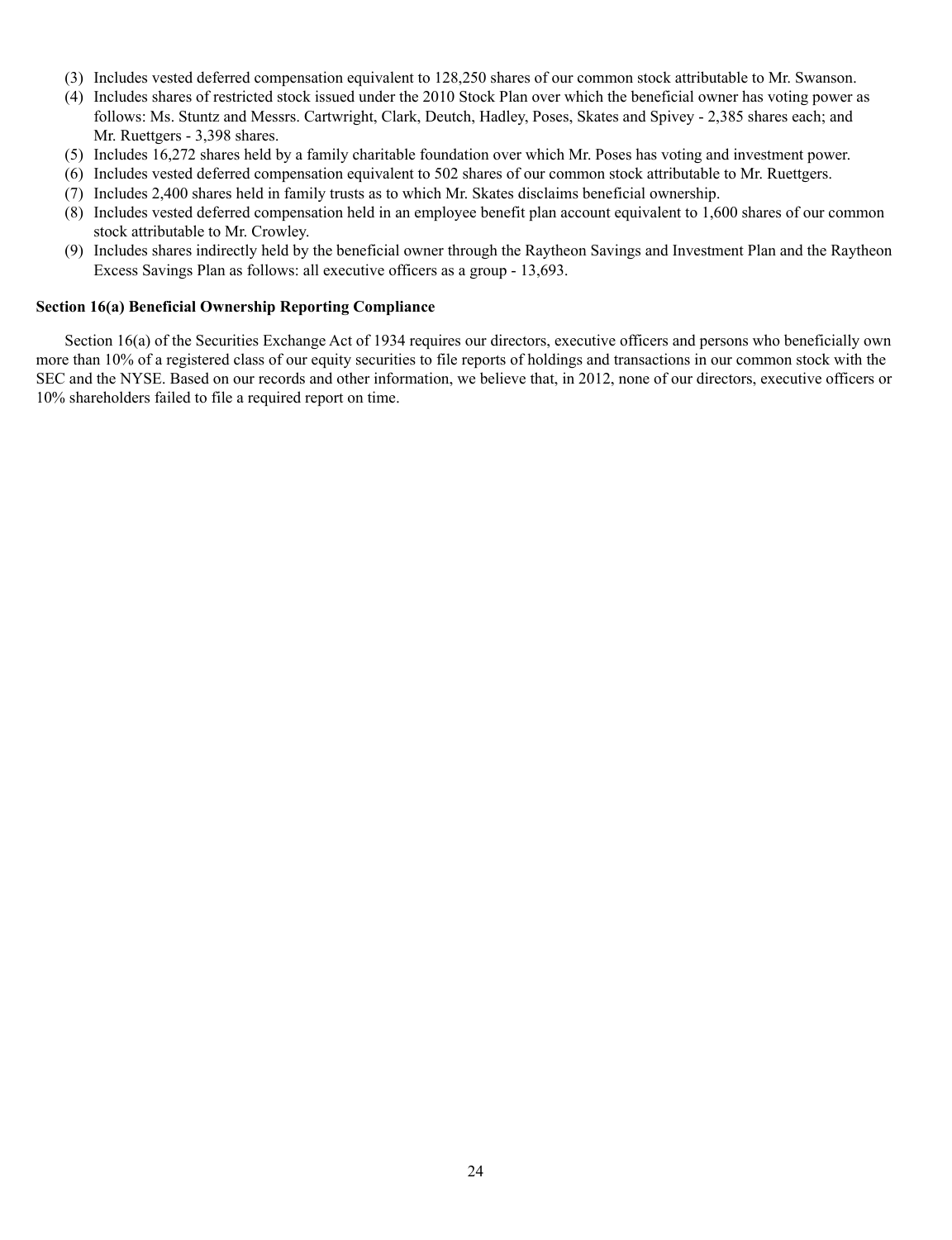# **EXECUTIVE COMPENSATION**

### **Compensation Discussion and Analysis**

In the discussion that follows, we provide an overview and analysis of our executive compensation program and policies, material compensation decisions and the factors that we considered in making those decisions. Included within and following this section you will find a series of tables containing specific information about the compensation earned or paid in 2012 to the following individuals, to whom we refer as our named executive officers:

- our Chairman and CEO, William H. Swanson;
- $\bullet$ our Senior Vice President and Chief Financial Officer, David C. Wajsgras;
- our Senior Vice President, General Counsel and ٠ Corporate Secretary, Jay B. Stephens;
- $\bullet$ our Vice President, and President of our Network Centric Systems (NCS) business in 2012, Daniel J. Crowley, who was appointed President of our Integrated Defense Systems (IDS) business effective April 1, 2013; and
- $\bullet$ our Vice President, and President of our Space and Airborne Systems (SAS) business, Richard R. Yuse.

The discussion below is intended to help our shareholders understand the detailed information provided in those tables and put that information into context within our overall compensation program.

### **Executive Summary**

Our executive compensation program reflects a commitment to (1) retain and attract highly-qualified executives, (2) motivate our executives to achieve our overall business objectives, (3) reward performance and (4) align the interests of our executives with our shareholders.

Set forth below are highlights of our current executive compensation program as established by the Management Development and Compensation Committee (MDCC) in accordance with our compensation philosophy.

| <b>Program Highlights</b>                                                                                                                                                                                                                                                          | Page(s)               |
|------------------------------------------------------------------------------------------------------------------------------------------------------------------------------------------------------------------------------------------------------------------------------------|-----------------------|
| Ties a significant portion of each<br>executive's compensation to the<br>Company's performance and<br>individual performance against<br>various pre-established financial,<br>operational and other goals, through<br>variable, at-risk short- and long-<br>term incentive awards. | 26-38                 |
| Aligns closely the interests of<br>executives with those of<br>shareholders by making stock-based<br>incentives a central component of<br>compensation coupled with<br>meaningful stock ownership and<br>retention requirements.                                                   | 26-29<br>and<br>36-38 |
| Establishes a balanced incentives<br>program by providing awards with<br>both significant upside opportunity<br>for exceptional performance and<br>downside risk for<br>underperformance.                                                                                          | 26-38                 |
| Authorizes recovery or clawback of<br>compensation in certain<br>circumstances where restatement of<br>financial results is required.                                                                                                                                              | 40-41                 |
| Maximizes the benefit to the<br>MDCC of its independent<br>compensation consulting firm by<br>adhering to a stringent<br><b>Compensation Consultant</b><br>Independence Policy.                                                                                                    | 30                    |
| Provides our executives with total<br>compensation opportunities at<br>levels that are competitive for<br>comparable positions at companies<br>with whom we compete for talent.                                                                                                    | 31-32                 |
| Is designed and monitored by the<br>MDCC to avoid risk-taking that<br>might be likely to have a material<br>adverse effect on the Company.                                                                                                                                         | $30 - 31$             |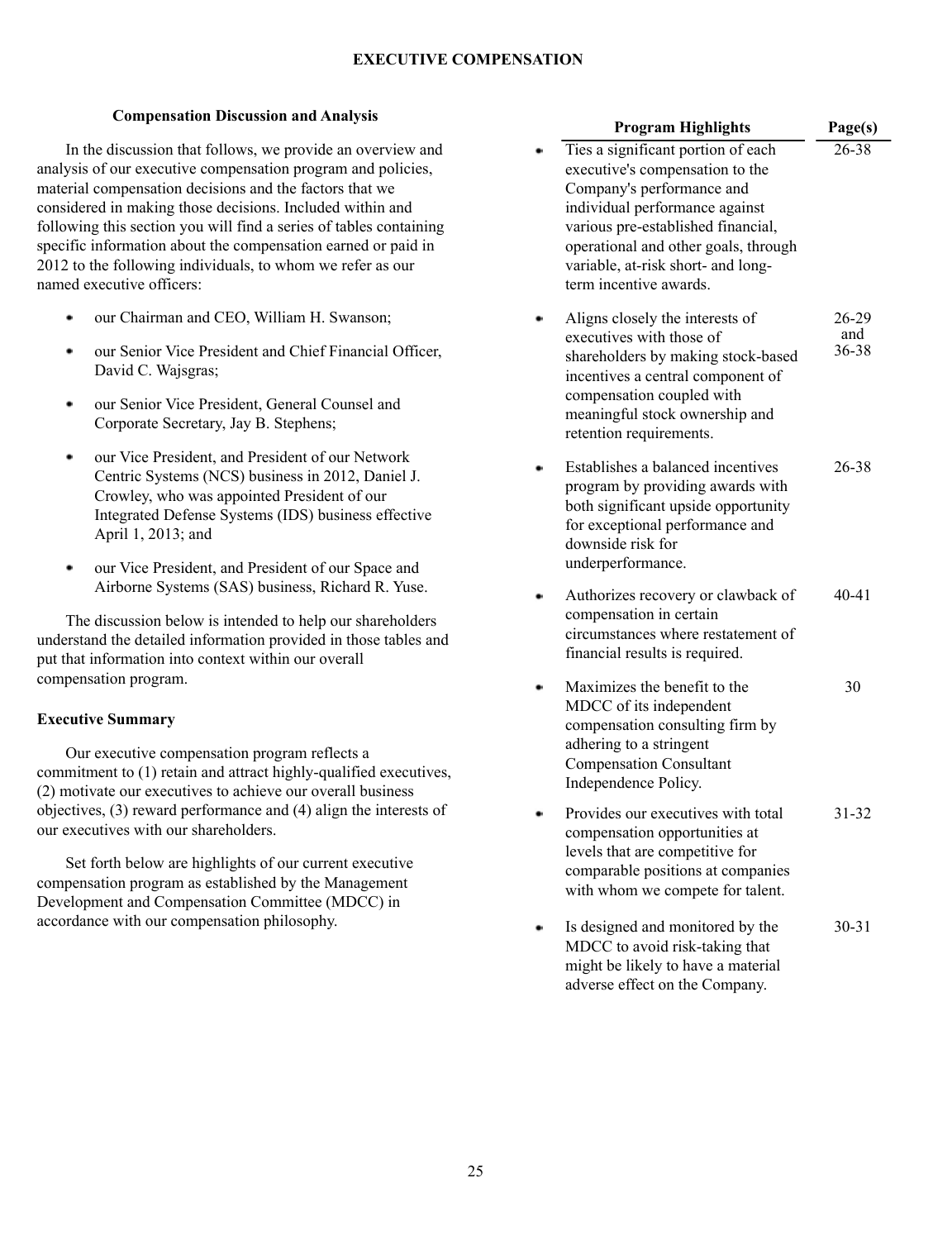The MDCC, with the assistance of management and the MDCC's independent consultant, oversees, approves and assesses the effectiveness of our compensation program in relation to our compensation philosophy and the market. The table below describes each element of the program and its link to our compensation objectives.

| <b>Compensation Element</b>                                                                                                          | Retain and attract 1<br>highly-qualified<br>executive talent | Incentivize achievement of<br>our overall<br>business objectives | Differentiate rewards based<br>on individual performance | Incentivize and reward<br>long-term performance in<br>alignment with<br>shareholders' interests |
|--------------------------------------------------------------------------------------------------------------------------------------|--------------------------------------------------------------|------------------------------------------------------------------|----------------------------------------------------------|-------------------------------------------------------------------------------------------------|
| Base Salary (Base)                                                                                                                   |                                                              |                                                                  |                                                          |                                                                                                 |
| Annual Incentive Plan (RBI)                                                                                                          |                                                              |                                                                  |                                                          |                                                                                                 |
| Performance-Based Restricted<br>Stock Units (LTPP)                                                                                   |                                                              |                                                                  |                                                          |                                                                                                 |
| Time-Based Restricted Shares<br>(RSA)                                                                                                |                                                              |                                                                  |                                                          |                                                                                                 |
| Benefits, Perquisites and Other<br>Compensation,<br>including severance and change-<br>in-control arrangements (Perks $\&$<br>Other) |                                                              |                                                                  |                                                          |                                                                                                 |

Set forth below for the CEO, and separately for the other named executive officers, are charts illustrating the percentage of total target compensation corresponding to the target levels for each element and tables reflecting the total direct compensation opportunities for fiscal 2012.



| Total Direct Compensation Opportunity - CEO <sup>(1)</sup> |                                        |  |  |
|------------------------------------------------------------|----------------------------------------|--|--|
| <b>Fixed 9%</b>                                            | Variable 91%                           |  |  |
| (Base Salary)                                              | $(RBI + Long-Term Incentive Value(2))$ |  |  |
| Short-term 28%                                             | Long-term $72\%$                       |  |  |
| (Base Salary + RBI)                                        | (Long-Term Incentive Value)            |  |  |
| $\cosh 28\%$                                               | <b>Equity-Based 72%</b>                |  |  |
| (Base Salary + RBI)                                        | (Long-Term Incentive Value)            |  |  |

(1) Total direct compensation opportunity does not include perquisites and other executive benefits, including retirement and severance benefits. As a result, the percentages above may vary slightly from the percentages set forth in the pay mix charts which do include perquisites and other executive benefits.

 $^{(2)}$  Long-Term Incentive Value consists of LTPP and RSA.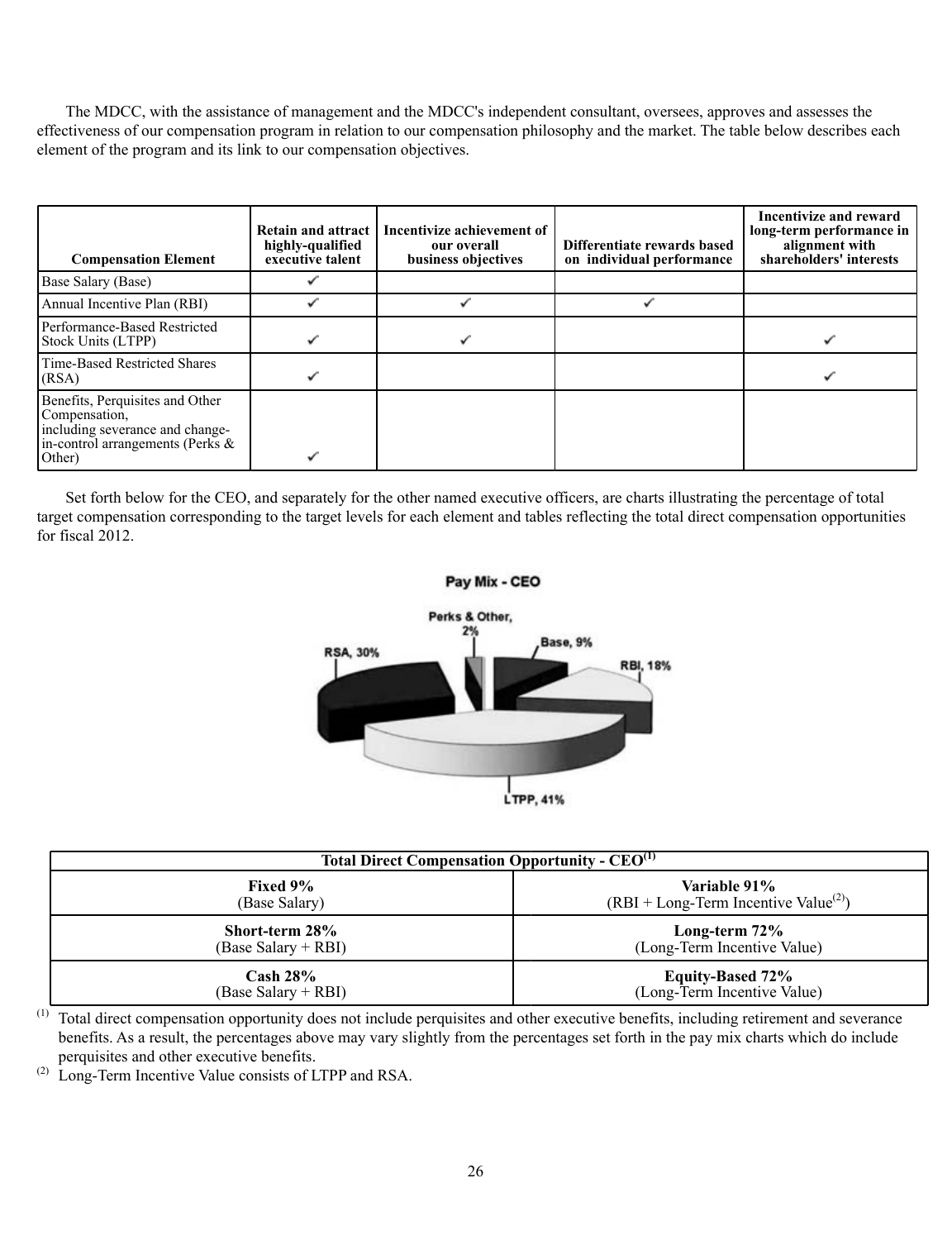

# **Average Pay Mix - Other Named Executive Officers**

| Total Direct Compensation Opportunity - Other Named Executive Officers <sup>(1)</sup><br>(Average allocation for the four Named Executive Officers other than the CEO) |                                        |  |  |  |
|------------------------------------------------------------------------------------------------------------------------------------------------------------------------|----------------------------------------|--|--|--|
| Fixed $20\%$                                                                                                                                                           | <b>Variable 80%</b>                    |  |  |  |
| (Base Salary)                                                                                                                                                          | $(RBI + Long-Term Incentive Value(2))$ |  |  |  |
| Short-term 40%                                                                                                                                                         | Long-term $60\%$                       |  |  |  |
| (Base Salary + RBI)                                                                                                                                                    | (Long-Term Incentive Value)            |  |  |  |
| $\mathrm{Cash}\ 40\%$                                                                                                                                                  | <b>Equity-Based 60%</b>                |  |  |  |
| (Base Salary + RBI)                                                                                                                                                    | (Long-Term Incentive Value)            |  |  |  |

<sup>(1)</sup> Total direct compensation opportunity does not include perquisites and other executive benefits, including retirement and severance benefits. As a result, the percentages above may vary slightly from the percentages set forth in the pay mix charts which do include perquisites and other executive benefits.

(2) Long-Term Incentive Value consists of LTPP and RSA.

According to an analysis performed by PM&P, these weightings were in line with what the companies in our peer groups provided to their executives holding comparable positions. The MDCC does not establish any fixed relationship between the compensation of our CEO and that of any other named executive officer. Using market data as a general reference point, we believe that the differences between our CEO's compensation and the compensation of the other named executive officers are consistent with differences that exist at comparable companies and are consistent with our executive compensation philosophy.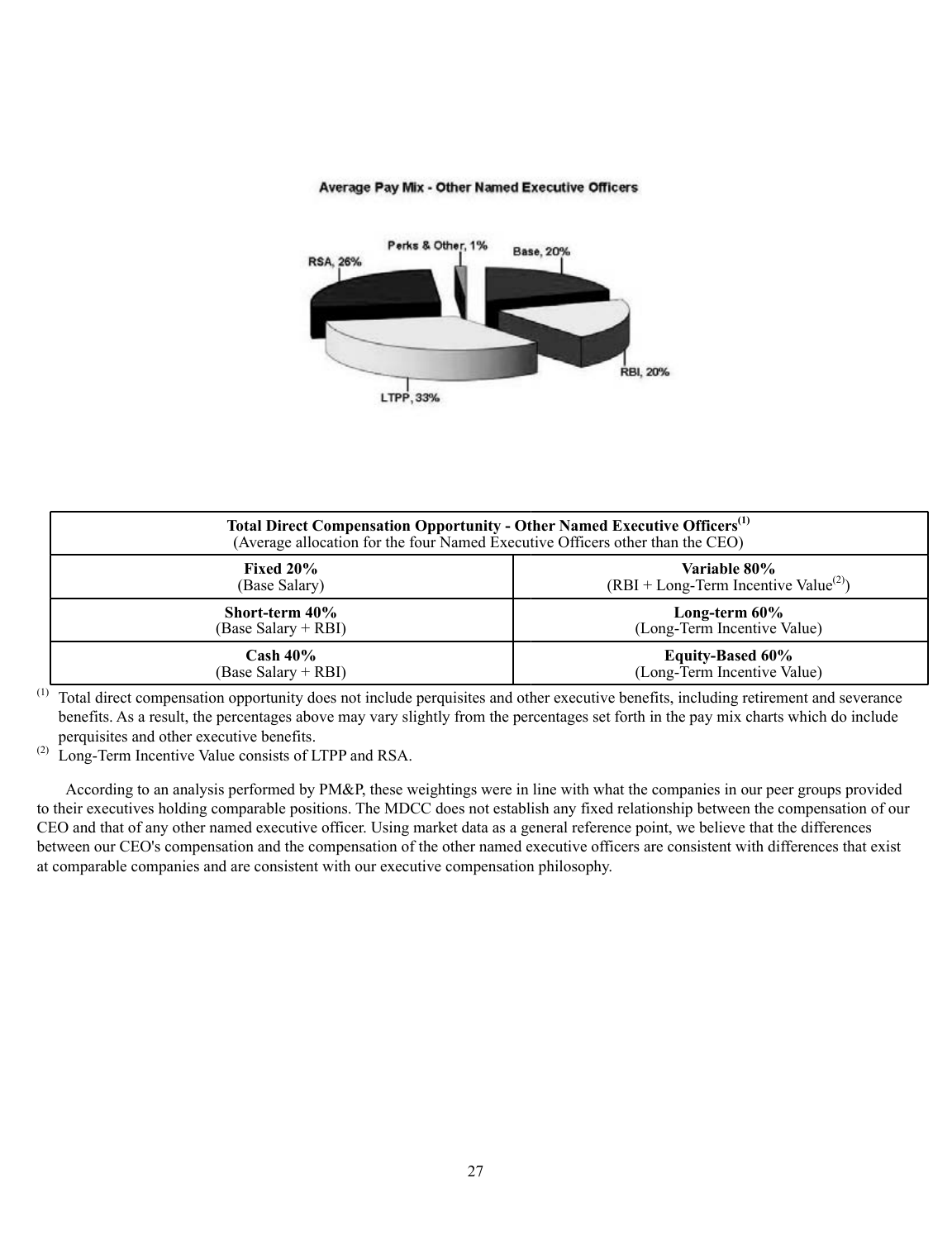The table below summarizes the 2010-2012 compensation provided to our named executive officers and reflects the view of our Board and the MDCC with respect to their annual compensation decisions for those executives during those years.

#### **TOTAL COMPENSATION FOR 2010-2012**

|                    |              |                |             |                                                                             |                                   | (Stock Awards)<br><b>Long-Term Incentives</b> |              |              |
|--------------------|--------------|----------------|-------------|-----------------------------------------------------------------------------|-----------------------------------|-----------------------------------------------|--------------|--------------|
| <b>Executive</b>   | $Year^{(1)}$ | <b>Salary</b>  |             | (Non-Equity<br><b>Incentive Plan</b><br>Compensation)<br>RBI <sup>(2)</sup> | <b>Restricted</b><br><b>Stock</b> | <b>LTPP</b><br>Award $^{(3)}$                 | All<br>Other | <b>Total</b> |
| William H. Swanson | 2012         | \$1,414,421    | $\mathbf S$ | 3,400,000                                                                   | \$4,699,989                       | \$6,499,980                                   | \$446,160    | \$16,460,550 |
|                    | 2011         | 1,369,704      |             | 3,000,000                                                                   | 3,800,021                         | 6,400,000                                     | 439,546      | 15,009,271   |
|                    | 2010         | 1,327,622      |             | 2,800,000                                                                   | 3,799,976                         | 6,386,011                                     | 488,921      | 14,802,530   |
| David C. Wajsgras  | 2012         | 871,800<br>S.  | \$          | 1,000,000                                                                   | \$1,099,995                       | \$1,300,016                                   | \$138,098    | \$4,409,909  |
|                    | 2011         | 844,245        |             | 865,000                                                                     | 999,987                           | 1,300,010                                     | 131,395      | 4,140,637    |
|                    | 2010         | 818,315        |             | 800,000                                                                     | 1,000,002                         | 1,200,017                                     | 122,674      | 3,941,008    |
| Jay B. Stephens    | 2012         | \$<br>762,979  | \$          | 950,000                                                                     | \$1,000,009                       | \$1,199,999                                   | \$122,096    | \$4,035,083  |
|                    | 2011         | 738,863        |             | 755,000                                                                     | 950,018                           | 1,200,010                                     | 120,110      | 3,764,001    |
|                    | 2010         | 716,170        |             | 720,000                                                                     | 949,994                           | 1,200,017                                     | 111,259      | 3,697,440    |
| Daniel J. Crowley  | 2012         | 691,028<br>S.  | \$          | 575,000                                                                     | 900,024<br>\$                     | \$1,250,008                                   | \$118,595    | \$3,534,655  |
|                    | 2011         | 667,000        |             | 500,000                                                                     | 800,010                           | 1,250,010                                     | 117,231      | 3,334,251    |
| Richard R. Yuse    | 2012         | \$.<br>556,680 | \$          | 675,000                                                                     | \$.<br>900,024                    | \$1,250,008                                   | \$137,132    | \$3,518,844  |
|                    | 2011         | 506,072        |             | 600,000                                                                     | 800,010                           | 1,250,010                                     | 177,853      | 3,333,945    |
|                    | 2010         | 456,088        |             | 500,000                                                                     | 700,007                           | 799,975                                       | 382,151      | 2,838,221    |

(1) Years in which the executive was a named executive officer.

 $\frac{1}{2}$ 

(2) Annual Results-Based Incentive (RBI) cash award. RBI awards are discussed under "Annual Incentives" on pages 33 - 36.

(3) Long-Term Performance Plan (LTPP) award. LTPP awards are discussed under "Long-Term Incentives - LTPP" on pages 36 - 38.

The above table differs from the 2012 Summary Compensation Table required by the SEC, which appears on page 43, and is not a substitute for that table. The 2012 Summary Compensation Table includes amounts based on the change in the actuarial present value of the executives' accumulated pension benefits. The above table excludes these amounts because the Company and the MDCC consider the pension plan in the context of their assessment of the overall benefit design and the competitiveness of the Company's retirement benefits, and not as an element of their annual compensation decisions. Another difference is that the amounts set forth under the Restricted Stock and LTPP Award columns in the above table represent the full intrinsic values of such awards on the date the Board or MDCC made the formal determination for such grant (e.g., target number of shares times the closing price of our common stock on the determination date), since that is the basis upon which the Company, the MDCC and the Board consider these awards in proposing, recommending and approving annual compensation. In contrast, the Stock Awards column in the 2012 Summary Compensation Table represents

the grant date fair value of such awards for financial statement reporting purposes, which differs from the intrinsic value of the LTPP awards. These awards are discussed in more detail under "Long-Term Incentives" beginning on page 36.

We discuss the elements of our compensation program set forth in the above table in detail beginning on page 32 and describe how we set these opportunities and the total compensation of our named executive officers so that they are market competitive and are based on Company and individual performance. While we generally have provided consistent compensation opportunities, the actual compensation earned by our executives has varied reflecting our pay-for-performance approach and market competitiveness. For 2012, the base salaries for our CEO and three of the other named executive officers increased by 3.4%. Mr. Yuse received a 10% increase in an effort to bring his base salary closer to the  $50<sup>th</sup>$  percentile of the market. In addition, based on Company, business and individual performance in 2012, our named executive officers, other than Mr. Crowley, received RBI awards that were above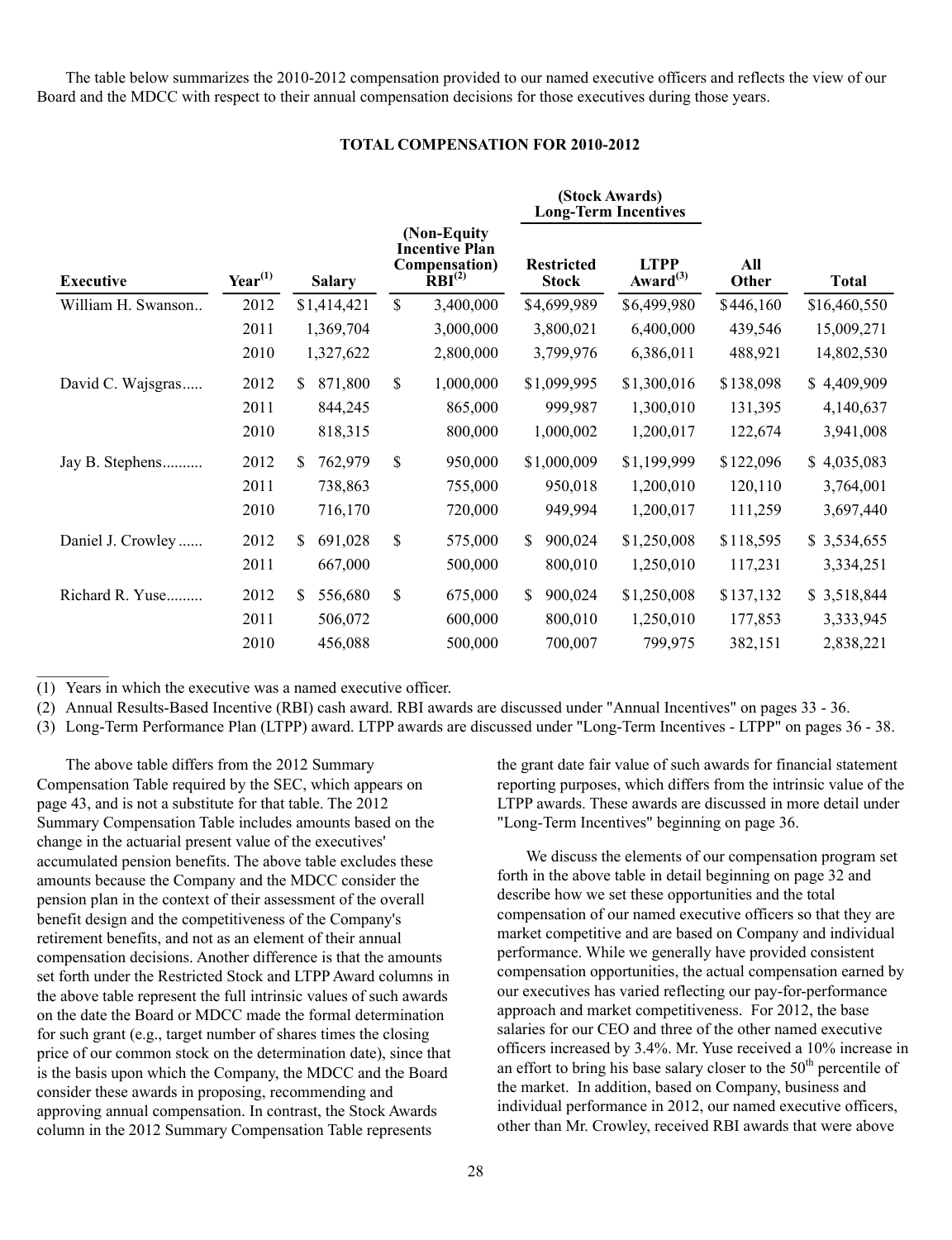the funded RBI target level. For a discussion of named executive officer base salaries and RBI awards, see pages 33 to 36.

From a performance perspective, the Company had strong operational results in 2012, including bookings of \$26.5 billion, increased backlog from \$35.3 billion to \$36.2 billion, a book-tobill ratio of 1.09, earnings per share growth of approximately 8% and operating cash flow from continuing operations of \$2 billion after a \$500 million discretionary pension plan contribution. Improved efficiencies and cost reduction initiatives were among the primary drivers of operating margin and earnings performance, while global demand for the Company's innovative and cost-effective products and services resulted in strong

bookings. In line with our pay-for-performance philosophy, our executives received competitive compensation commensurate with these results, particularly through our performance-based 2012 RBI and the 2010 - 2012 LTPP. These programs are specifically designed to closely tie the compensation paid to the individual executive with the performance of the Company. A summary of these compensation elements, the applicable performance / financial metrics, their respective weightings, the results we achieved, the overall funding levels and the location of where you can find a more detailed discussion of this section, are set forth in the table below.

| Compensation<br>Element      | <b>Performance Metrics/Weightings</b>                                                                                                    | <b>Results Achieved</b>                                                                                                                                                                                                                                                                    |
|------------------------------|------------------------------------------------------------------------------------------------------------------------------------------|--------------------------------------------------------------------------------------------------------------------------------------------------------------------------------------------------------------------------------------------------------------------------------------------|
| 2012 RBI                     | Bookings $(20\%)$ ; net sales $(30\%)$ ; free cash<br>flow (FCF) $(20\%)$ ; and operating income<br>from continuing operations $(30\%).$ | We exceeded our pre-established 2012 target for<br>Bookings, FCF, and operating income from continuing<br>operations, but fell slightly below the target for net sales,<br>resulting in the achievement of an overall funding level<br>of $110.2\%$ . See discussion beginning on page 33. |
| $2010 - 2012$<br><b>LTPP</b> | Average return on invested capital (ROIC)<br>$(50\%)$ ; cumulative FCF (CFCF) $(25\%)$ ; and<br>total shareholder return (TSR) (25%).    | We exceeded our pre-established three-year performance<br>targets for average ROIC and CFCF, but fell below the<br>target for TSR over the three-year period, which resulted<br>in a 98.0% of target payout in shares of our common<br>stock. See discussion beginning on page 36.         |

As a result of the MDCC's ongoing review of the compensation program and how the Company measures performance in a changing business environment, as of January 1, 2012, the MDCC refined the performance metrics relating to RBI by removing ROIC and revising the weightings on the remaining metrics, as indicated in the table above. The MDCC determined that discontinuing the use of ROIC for RBI, while retaining it for LTPP, was appropriate to further differentiate between long-term and short-term incentives and related performance metrics. We view ROIC as a more meaningful measurement of longer-term value creation, as opposed to short-term performance. This realignment eliminates overlap between the short- and long-term elements and is consistent with the Company's growth philosophy.

# **Consideration of 2012 Advisory Vote on Executive Compensation**

In 2012, as in 2011, the Company asked its shareholders, through an advisory vote, to approve the compensation of the named executive officers as described in the 2012 Proxy Statement. Similar to 2011, the 2012 advisory vote received very strong support from shareholders, garnering a 94.2% affirmative vote. The MDCC considered the vote and other input received from shareholders. For 2012, the MDCC made no significant changes to its compensation decisions and policies, in light of that strong support and because generally it continued to find the existing approach appropriate for the Company and its strategy and business in the then-current market environment. The

MDCC continues to pursue its pay-for-performance approach in determining the amounts and types of executive compensation. The MDCC will, in consultation with its independent compensation consultant, consider changes to the program as appropriate in response to input from shareholders and evolving factors such as the business environment and competition for talent. The MDCC's decision to change the RBI metrics for 2012, as described above, illustrates this ongoing process. The MDCC will also continue to monitor future advisory votes carefully and seek input from shareholders in the course of the Company's shareholder outreach efforts.

At the 2011 annual meeting, our shareholders expressed a preference that advisory votes on executive compensation occur annually in accord with the recommendation of the Board. Based on the results of this vote, the Board implemented an advisory vote on executive compensation annually until the next frequency vote is conducted, which shall occur no later than the Company's annual meeting in 2017.

#### *Shareholder Outreach and Engagement*

In 2012, we continued to engage in a dialogue with many of our shareholders to solicit their input on a range of topics related to executive compensation and governance matters. Our outreach efforts in 2012 resulted in conversations with representatives of institutional shareholders that in the aggregate own more than 35% of the Company's outstanding shares. In addition to our outreach to institutional shareholders, we have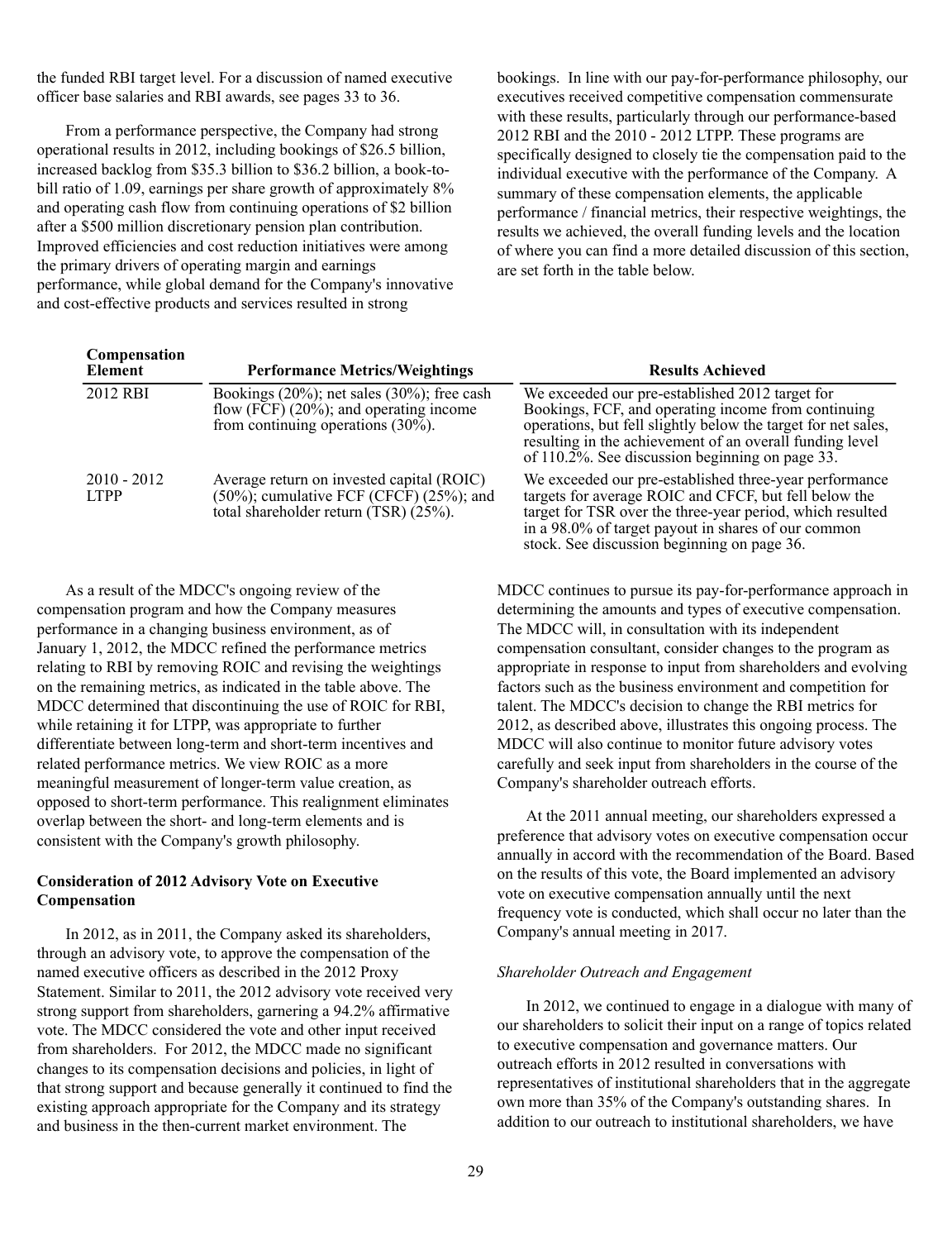also engaged in direct conversations and correspondence with a number of other investors, proxy advisory services and corporate governance research firms. The Governance and Nominating Committee and the MDCC have been provided with feedback regarding these outreach and engagement efforts. The MDCC considered such feedback in conjunction with its review of the 2012 advisory vote on executive compensation. We plan to continue with these efforts in the coming year.

# **How We Determine and Assess Executive Compensation**

We design our compensation program with a view to retaining and attracting executive leadership of a caliber and level of experience necessary to manage our complex, global businesses effectively. Given the length of our programs, contracts and business cycles, it is especially important for us to retain our executive talent over a number of years to provide continuity of management in a highly competitive industry. Our Board bears the ultimate responsibility for approving the compensation of our named executive officers. The MDCC assists the Board in discharging this responsibility. Information about the MDCC and its composition, responsibilities and operations can be found on page 12 under the heading "The Board of Directors and Board Committees - Management Development and Compensation Committee."

# *Independent Compensation Consultant*

In 2012, the MDCC retained Pearl Meyer & Partners (PM&P), a compensation consulting firm, to obtain information on compensation levels, programs and practices within certain peer groups and the broader market, provide the MDCC with a report on compensation trends among our peers and the broader market, perform a pay-for-performance assessment and perform related services. PM&P's work product provides one source of input to the MDCC's compensation decision making process, combined with information and analyses the MDCC receives from management and the Committee's own judgment and experience.

The MDCC has had a formal compensation consultant independence policy since 2009 to ensure that it receives independent and unbiased advice and analyses from its consultant. Additionally, the MDCC's charter has required an annual assessment by the MDCC of the independence of the outside compensation consultant. Both the policy and the charter have been amended to incorporate new NYSE standards, due to be effective on July 1, 2013, establishing specific independence factors which must be considered by the MDCC before selecting any compensation adviser. Applying these factors as now reflected in the amended policy and charter, the MDCC has determined that PM&P continues to be independent pursuant to the policy, and that PM&P's work for the MDCC does not raise any conflict of interest. The policy requires the pre-approval of any services proposed to be provided by the consultant to the Company. The MDCC's pre-approval review is intended to

ensure that the provision of non-MDCC services to the Company will not impair the consultant's independence. As a guideline to avoid any actual or perceived conflict of interest or bias, the policy limits the fees paid by the Company for such non-MDCC services to no more than 1% of the consulting firm's annual gross revenues and prohibits altogether the provision of services to Company officers and directors. In accordance with the policy, the MDCC pre-approved the Company's acquisition from PM&P of certain industry compensation surveys which PM&P makes available generally to companies for a fee. The fees paid to PM&P for these surveys were less than \$10,000, and well below 1% of PM&P's 2012 annual gross revenues.

# *Management of Compensation-Related Risk*

We have designed our compensation program to avoid excessive risk-taking. While risk is inherent in numerous aspects of our business operations, we believe our compensation program does not unduly effect these inherent business risks and has been appropriately designed to manage compensationrelated risk. The following are some of the features of our program designed to help us appropriately manage compensation-related risk:

- ٠ An assortment of vehicles for delivering compensation, both fixed and variable, and including cash and equitybased measures with different time horizons, to focus our executives on specific objectives that help us achieve our business plans and create an alignment with long-term shareholder interests;
- ٠ Diversification of incentive-related risk by employing a variety of performance measures;
- A balanced weighting of the various performance  $\bullet$ measures to avoid excessive attention to achievement of one measure over another;
- Fixed maximum award levels for performance-based ٠ awards;
- ٠ Guidelines designed to assure the independence of our compensation consultant, who advises the MDCC as described above;
- $\bullet$ A clawback policy and equity grant procedures, as described below on pages 40 and 41; and
- Incentive compensation to named executive officers ٠ based on individual performance and overall Company performance.

As discussed beginning on page 8, the MDCC has reviewed with management the design and operation of our incentive compensation arrangements for all employees, including executive officers, for the purpose of determining whether such programs might encourage inappropriate risk-taking that would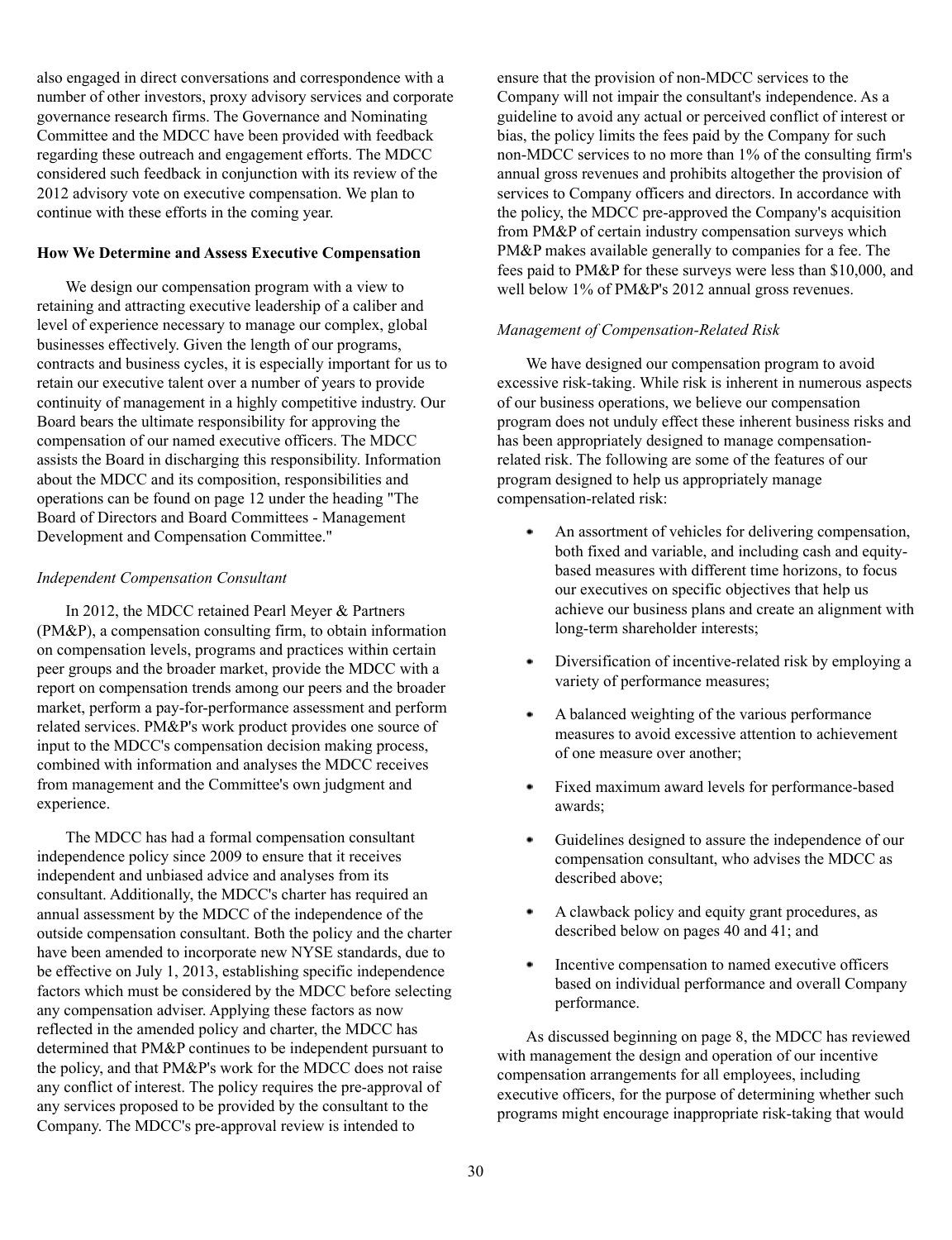be reasonably likely to have a material adverse effect on the Company. The MDCC concluded that the Company's compensation plans, programs and policies, considered as a whole, including applicable risk-mitigation features, are not reasonably likely to have a material adverse effect on the Company.

### *Key Considerations Related to Executive Compensation*

Our determinations and assessments of executive compensation are primarily driven by two considerations:

- $\bullet$ Company and individual performance in five areas financial, operational, customer satisfaction, people and "Six Sigma"; and
- Market competitiveness of our compensation program.  $\bullet$

### *Company and Individual Performance*

In addition to market competitiveness, we use a number of factors to determine our compensation levels and to customize our compensation program to most accurately recognize Company and individual performance and contribution to the enterprise. We consistently review performance in these five areas:

- Financial we focus on financial metrics that are good  $\bullet$ indicators of whether the Company and our businesses are achieving their annual or longer-term business objectives; bookings, sales, operating income, free cash flow and return on invested capital are measures used to gauge financial performance;
- Operational we evaluate product development and program execution through the use of tools designed to measure operational efficiencies, such as Integrated Product Development Systems and the Earned Value Management System;
- $\bullet$ Customer satisfaction - we measure customer satisfaction through the use of customer satisfaction surveys, performance against program cost and schedule indices, annual customer performance assessment reports and through customer award fees;
- People we assess our executives' development of  $\bullet$ people, leadership behavior, ethical conduct, employee opinion survey results and the development of an inclusive workforce; and
- $\bullet$ "Six Sigma" - we look to see how well the Company, a business or an individual has used Raytheon Six Sigma, a continuous process improvement effort designed to reduce costs and improve efficiency.

Collectively, we consider these five factors to provide a measurable assessment of executive performance that will build value for our shareholders. We look to each of them, to varying degrees, to make the most of our executive compensation decisions, from setting base salaries to providing annual and longer-term rewards.

### *Market Data*

We consider the compensation levels, programs and practices of certain other companies to assist us in setting our executive compensation so that it is market competitive. We use two peer groups for these purposes:

 $\bullet$ A core peer group, which consists of companies that are either aerospace and defense companies or that have substantial aerospace or defense businesses. We also consider a company's complexity, operations, revenues, net income and market capitalization. We compete to varying degrees for business and talent with the companies in this core peer group. The companies comprising the core peer group are as follows:

| The Boeing Company | General Dynamics<br>Corporation    |
|--------------------|------------------------------------|
| L-3 Communications | Honeywell                          |
| Holdings, Inc.     | International, Inc.                |
| Northrop Grumman   | Lockheed Martin                    |
| Corporation        | Corporation                        |
| Textron Inc.       | United Technologies<br>Corporation |

A broader peer group, comprised of our core peer group ٠ and seven additional companies from other industries, which we selected on the basis of the comparability of their complexity, operations, revenues, net income and market capitalization to ours. The broader peer group companies are as follows:

| 3M Company                       | Emerson Electric Co.                 |
|----------------------------------|--------------------------------------|
| Caterpillar Inc.                 | <b>Eaton Corporation</b>             |
| General Dynamics<br>Corporation  | Illinois Tool Works<br>Inc.          |
| Honeywell<br>International, Inc. | L-3 Communications<br>Holdings, Inc. |
| Johnson Controls, Inc.           | Lockheed Martin<br>Corporation       |
| Northrop Grumman<br>Corporation  | Motorola Solutions,<br>Inc.          |
| Textron Inc                      | United Technologies<br>Corporation   |

The Boeing Company

We review the peer groups annually to ensure that we have the appropriate marketplace focus. As our strategy changes, we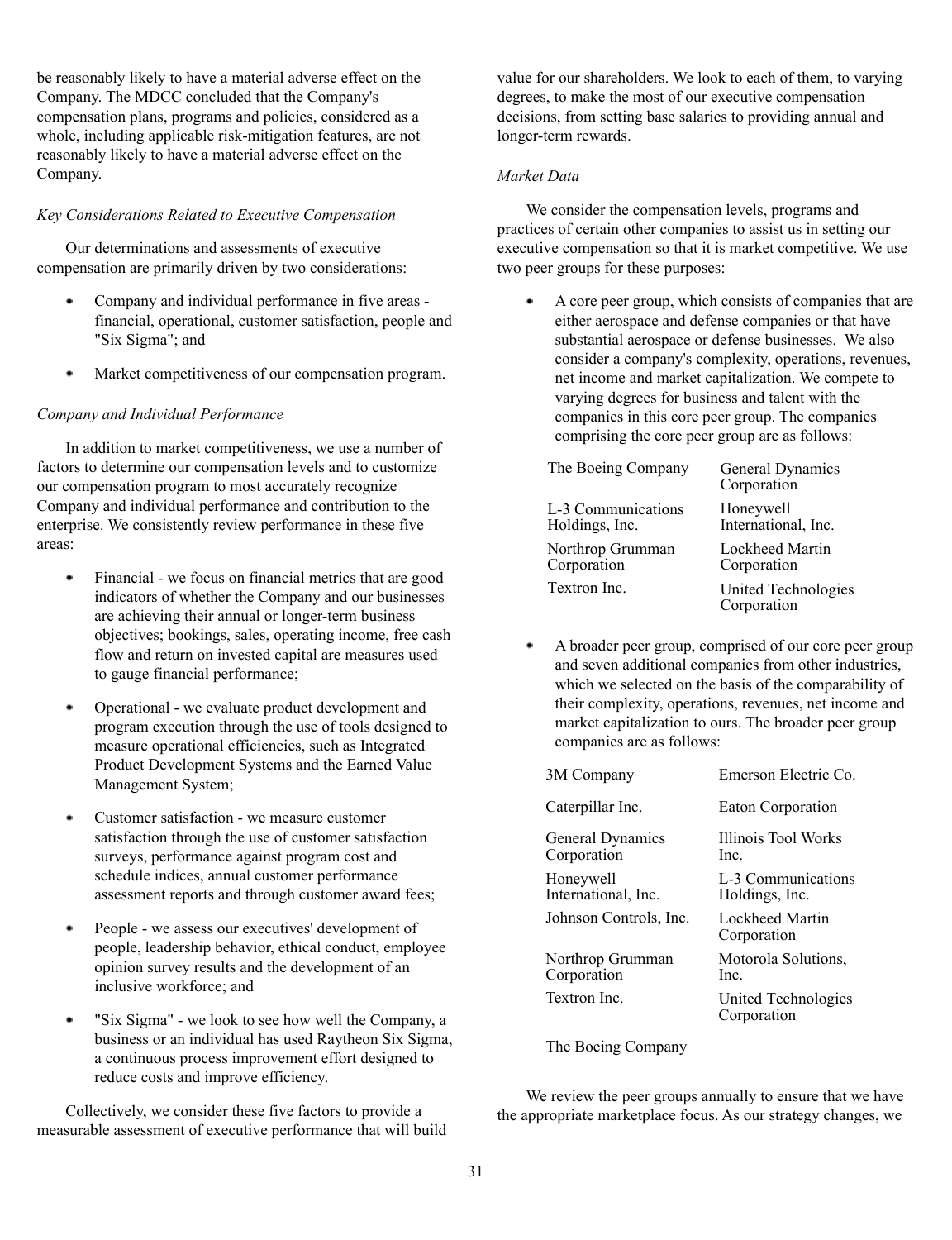leverage our capabilities into other markets, or significant changes occur to a company or companies within the peer groups, we may change the companies within them. In 2012, Goodrich Corporation was acquired by United Technologies Corporation. This change within our core peer group, in addition to other considerations, led to a more focused review of our peer groups. Based on recommendations from PM&P resulting from such review, the MDCC made several changes to the peer groups effective for 2013. Goodrich Corporation was removed from the core peer group. Rockwell Collins was also removed due to size considerations. ITT Corporation was removed from the broader peer group because it spun off its defense business in 2012, while Eaton Corporation and Illinois Tool Works were added given the similarities to Raytheon in their complexity, operations, revenues, net incomes and market capitalizations.

The MDCC obtains information on the compensation levels, programs and practices of the companies within the core and broader peer groups. Statistical techniques, such as regression analysis, typically are used to adjust the data for differences in company size. The MDCC also considers market survey data for companies outside of our core and broader peer groups as a general indicator of relevant market conditions and pay practices and as a broader reference point. This market survey data was developed by national compensation consulting firms and provided to the MDCC by PM&P, its independent compensation consultant.

The MDCC establishes and evaluates compensation levels for our named executive officers based on the market data, as well as other factors, as discussed below. While aggregate target and actual pay levels are analyzed and measured against market data, individual and Company performance can result in compensation for any one individual that varies from the market median. In 2012, PM&P also provided the MDCC with a report on peer compensation trends (levels, mix, vehicles and metrics), which is used to help set pay levels and design programs.

### *2012 Review of Compensation*

PM&P provided the MDCC with a marketplace assessment of our named executive officers' 2012 compensation in comparison to compensation for comparable positions within the market. PM&P looked at the market in terms of:

- base salaries;
- . total cash compensation (which includes base salary and annual incentive award); and
- total direct compensation (which includes base salary,  $\bullet$ annual incentive award and long-term incentive opportunity).

This assessment showed that:

The 2012 base salaries for our named executive ٠

officers, on average, fell between the 50th and the 75th percentiles of the market;

- ٠ Total cash compensation for our named executive officers, on average, fell slightly below the 50th percentile; and
- $\bullet$ Total direct compensation for our named executive officers, on average, fell between the 50th and the 75<sup>th</sup> percentiles of the market.

PM&P also assisted the MDCC with a pay-for-performance analysis, which assessed the correlation between our short-term pay (annual incentive award) and short-term performance and our long-term pay and long-term performance relative to the peer groups using 2011 data. Rather than looking at current compensation opportunities (current salary, target annual incentive award and present value of long-term incentives), this analysis focused on realized or realizable pay in relation to past performance. For 2011, PM&P concluded that Raytheon continues to exhibit alignment between relative pay and relative performance on a short-term basis and delivered pay commensurate with that performance. It also determined that Raytheon's pay relative to its peers is in alignment with its longterm performance (based on TSR, operating income and net sales growth over the three-year period), in the aggregate. A similar 2012 pay-for-performance assessment will be performed in 2013 once peer group performance data is available.

The MDCC also periodically reviews the formulas that determine benefits under our retirement plans, perquisites and our severance arrangements so that we can be sure that these plans integrate appropriately into our total compensation strategy. We provide benefits under these plans that are comparable to our peer group companies in order to offer employment packages that attract highly-qualified executives to join us and to keep our compensation competitive in order to retain such executives.

### **Elements of Our Compensation Program**

Our executive compensation program is designed to meet the objectives discussed in the Executive Summary, including tying a significant portion of each executive's compensation to Company and individual performance. As discussed in more detail below, our 2012 program successfully met our pay-forperformance objectives.

Our program consists primarily of the following integrated elements: base salary, annual incentive awards and long-term achievement opportunities (LTPP and restricted stock awards), which together make up an executive's total direct compensation in a given year or performance period. The program is rounded out with perquisites and other executive benefits, including retirement and severance benefits.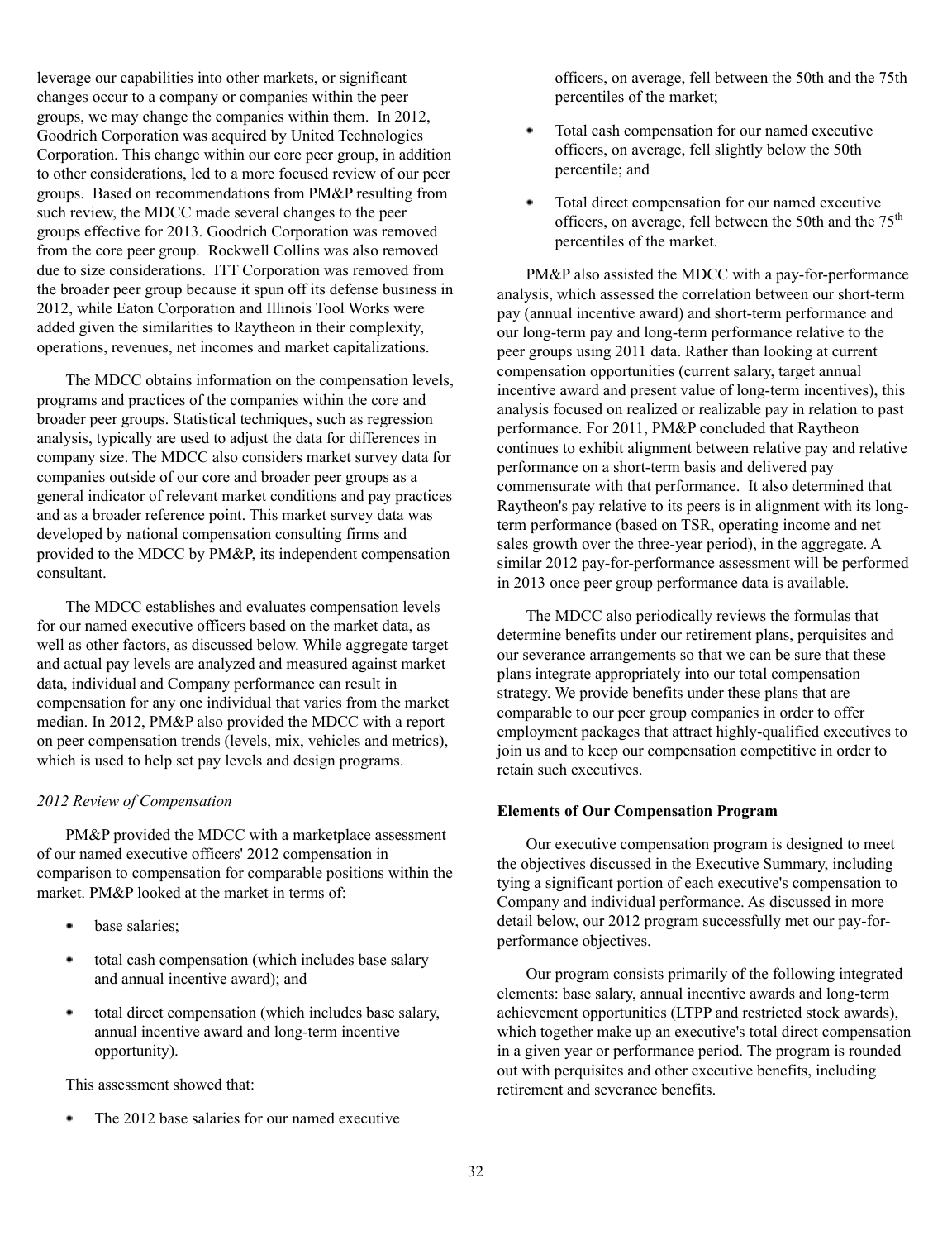#### *Allocation of Total Direct Compensation*

The MDCC annually reviews the relative mix of our compensation elements to those of the market for comparable positions. Specifically, we review the total direct compensation opportunity (i.e., the sum of salary, target annual and target longterm incentives) in the following categories:

- Fixed versus variable
- Short-term versus long-term
- $\bullet$ Cash versus equity-based

See the charts and tables on pages 26 and 27 for a further description of the mix of our compensation elements and the allocations of total direct compensation opportunities for fiscal year 2012.

Just as our shareholders put their money at risk when they invest in our Company, a significant portion of our executives' compensation is at risk, and that risk increases with the executive's level of responsibility. We also balance the short- and long-term focus of our executives and align their interests with those of our shareholders by making sure that a significant portion of their compensation is equity-based and subject to stock price performance. In addition, to reinforce this direct link with shareholders' interests, we require our executive officers to own and retain a meaningful amount of our stock. See page 38 for a discussion of our Stock Ownership and Retention Guidelines.

## *Base Salary*

Base salary is the one fixed component of our executives' total direct compensation that is not at risk based on Company performance and/or stock price variations. The MDCC reviews the base salaries of our executive officers annually and whenever an executive changes position. Our CEO makes salary recommendations to the MDCC with respect to his direct reports. To maintain competitive levels, we refer to the market median of base salaries for comparable positions in setting our named executive officers' base salaries. However, we also consider the executive's:

- $\bullet$ Experience for the position;
- Personal contribution to the financial and operational  $\bullet$ performance of the Company and its businesses; and
- Contribution in the areas of operational improvements,  $\bullet$ customer satisfaction, effective management of human resources and "Six Sigma."

These other factors could cause any one executive officer's base salary to be above or below the market median for a comparable position. Annual merit-based salary increases are an integral part of the annual performance management process and are used to reward and reinforce desired behaviors and maintain competitive marketplace positions.

Based on the MDCC's review of market data and the foregoing individual factors, four of our named executive officers received a 3.4% base salary increase in 2012. Mr. Yuse received a 10.0% increase in an effort to bring his base salary closer to the 50<sup>th</sup> percentile. The 2012 base salaries for our named executive officers, on average, fell between the  $50<sup>th</sup>$  and 75th percentiles of the market.

# *Annual Incentives*

Annual incentive awards provide a direct link between executive compensation and the achievement of financial, operational and individual goals over a one-year period. Unlike base salary, which is fixed, our executives' annual incentive award is at risk based on how well the Company and the executive perform.

We award annual incentives under our Results-Based Incentive (RBI) Plan to focus our executive officers on attaining pre-established annual performance goals. The RBI incentive for our named executive officers is variable in two respects.

- ٠ First, the funding of an overall RBI incentive pool is dependent on the Company's success in achieving specified financial performance goals, as described below.
- ٠ Second, the size of the executive's incentive payout from the funded pool depends on actual performance against pre-established individual performance objectives, which can be below target or, for exceptional individual performance, as much as 200% of target.

*Target Opportunities*. We generally set the target RBI amount for each executive at the median of our peer groups' annual cash incentives for employees in similar positions. In order to encourage and reward extraordinary performance, our RBI awards are structured so that the actual payout under an executive officer's award can approach or exceed the  $75<sup>th</sup>$ percentile if such executive exceeds individual performance objectives.

We use the sum of target awards to determine the overall funding of the RBI incentive pool, as described below, but the targets are not entirely determinative of what any one participant's actual RBI incentive payout will be.

*Funding the RBI Pool*. The pool of available funds to pay our RBI awards is based on the extent to which the Company and our businesses meet or exceed predetermined goals under selected financial metrics, which are set by the MDCC at the beginning of the performance year. For 2012, the MDCC discontinued use of ROIC as a financial metric, as discussed in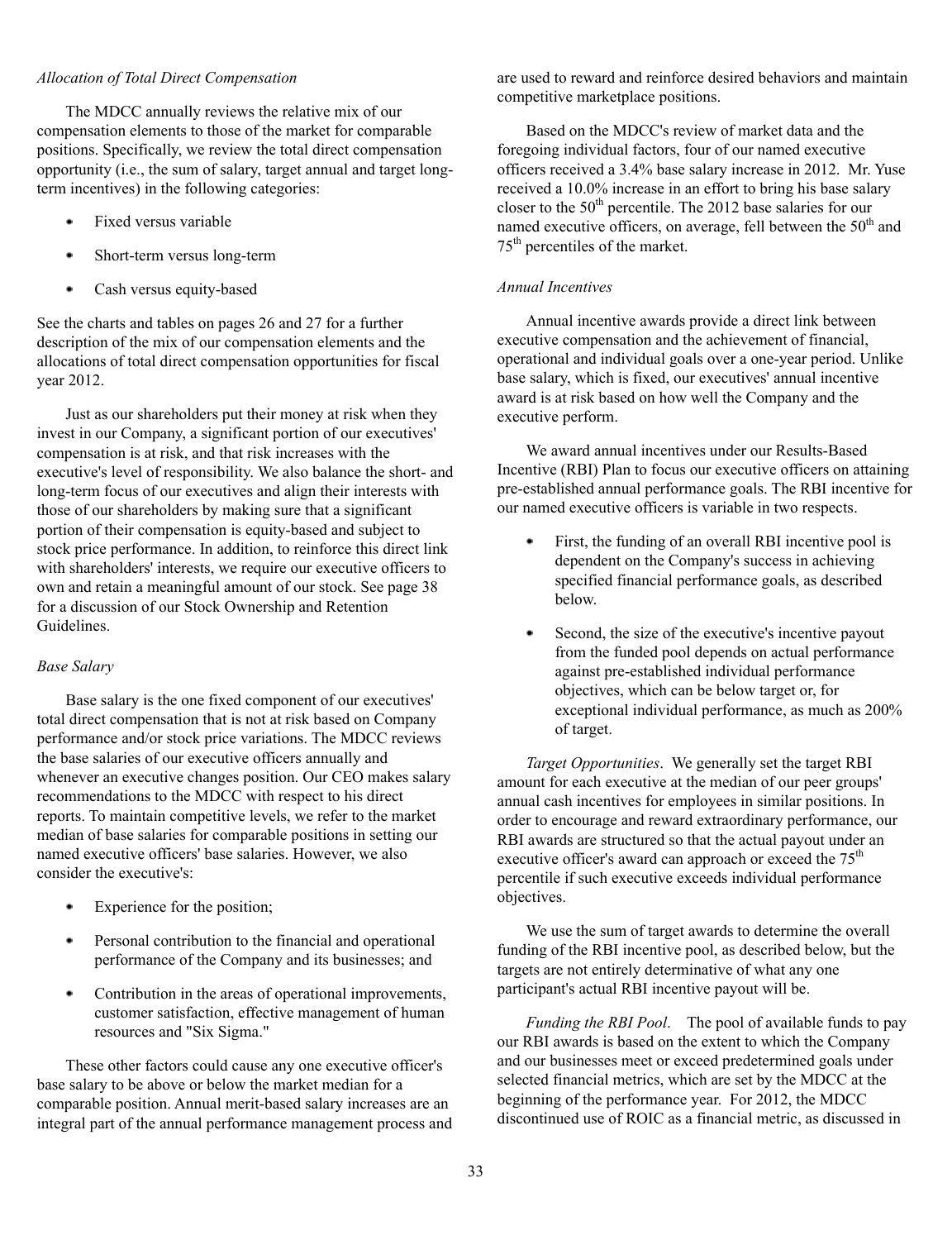the Executive Summary on page 29, and selected the four financial metrics, weighted as identified below, for purposes of funding an overall pool for the RBI plan:

- Bookings 20% a forward-looking metric that measures the value of new contracts awarded to us during the year and an indicator of potential future growth.
- Net Sales 30% a growth metric that measures our ٠ revenue for the current year.
- Free Cash Flow (FCF) 20% a measure of the cash that is generated in a given year that we can use to make strategic investments to grow our businesses or return to our shareholders.
- Operating Income from Continuing Operations 30% a measure of our profit from continuing operations for the year, before interest and taxes, and after certain non-operational adjustments.

FCF and Operating Income from Continuing Operations are non-GAAP financial measures and are calculated as follows:

- ۰ FCF is operating cash flow from continuing operations less capital spending and internal use software spending, excluding the impact of changes to cash flow from pension and post-retirement benefits-related items and other similar non-operational items.
- ٠ Operating Income from Continuing Operations is operating income from continuing operations, excluding the FAS/CAS pension and post-retirement benefits expense/income and, from time to time, certain other items.

Considered in the aggregate for 2012, the four metrics were strong indicators of our overall performance and our ability to create shareholder value. These measures were balanced among long-term and short-term performance, growth and efficiency and have been aligned with our business strategies. For example, we continue to focus on growing our business in core defense and new markets, both domestic and international, and our success in this area should be reflected in our bookings in the shorter-term and net sales in the longer-term. In addition to growing our business, we maintain a strong focus on program execution in order to maximize operating income and cash.

For each financial metric, we set a specific target performance goal and a defined performance range around the target. The performance range consists of a threshold - or minimum performance level - and a maximum performance level. If the threshold performance level for a financial metric is not achieved, then we do not allocate funds to the RBI funding pool based on that metric. Funding of the pool for any one metric is capped once performance achieves or exceeds the maximum performance level set for that metric. We also

establish a funding range around the target for each financial metric of 75% to 150% of target. If Company performance falls within the performance range (e.g., between the threshold and maximum performance levels), the funding amount is based on the corresponding funding range. A total Company RBI funding percentage is determined based on the overall performance of the Company against each of these financial metrics. The RBI payouts to all of our named executive officers, including those who are leaders of individual businesses, are based on the total Company RBI funding percentage. In addition to the financial metrics, the MDCC has given our CEO the authority to increase or decrease funding of the RBI pool based on an assessment of an individual business' performance on criteria such as customer satisfaction, growth, people and productivity.

The following table summarizes the performance target, and the corresponding total Company RBI funding percentage, for 2012:

| <b>Financial Metric</b>                        | Performance<br><b>Target</b> | <b>RBI</b><br><b>Funding</b> |
|------------------------------------------------|------------------------------|------------------------------|
|                                                | \$25.36B                     | 104.5%                       |
|                                                | \$24.51B                     | 99.0%                        |
|                                                | \$1.20B                      | 116.3%                       |
| Operating Income from<br>Continuing Operations | \$2.99B                      | 121.3%                       |
| Overall Funding Level %                        |                              | 110.2%                       |

The Company had a solid operating performance in 2012. We exceeded target on three of the four metrics and were very close to target in the other, resulting in a total Company RBI funding percentage of 110.2%.

The RBI financial metric targets for a performance year are based on our annual operating plan for that year. The annual operating plan represents management's view of the potential performance of the Company as a whole and its individual businesses for the coming year based on identified challenges, risks and opportunities. The annual plan is built using a rigorous "bottom up" approach. Each business' proposed plan is carefully considered and scrutinized by management through multiple reviews. Often management requires the businesses to increase or "stretch" their plan financial targets and incorporate other changes. Based on the annual plans of the businesses, management prepares the Company's annual operating plan which is finalized after review, assessment and approval by the Board. In addition, consistent with past practice, Company performance against these financial metric targets, which are established at the beginning of the year and based on anticipated operational performance during the year, is adjusted to account for the impact of certain matters not factored into the annual operating plan, such as acquisitions and dispositions that occur after the applicable targets are established, and certain nonoperational items.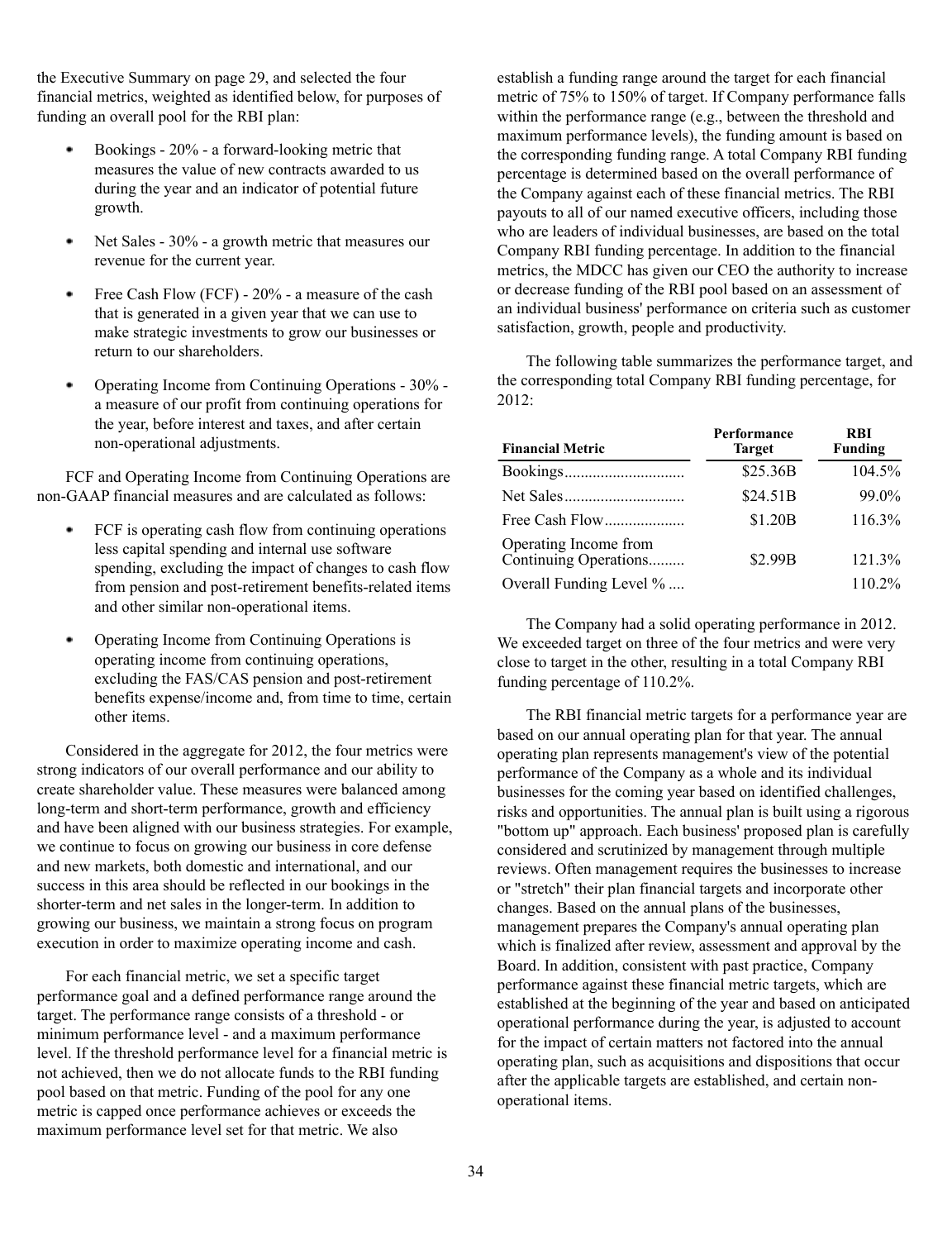*Individual Performance Objectives*. Individual performance is directly reflected in an executive's RBI award. While combined Company and individual business performance determines funding of the overall RBI pool, individual RBI awards reflect an assessment of an executive's contribution to our achievement of the financial performance goals, plus the executive's achievement of individual performance objectives. If an executive under-performs in relation to his objectives, the RBI award could fall below the funded target level or even be zero if threshold performance is not achieved. On the other hand, an executive who exceeds his performance objectives could receive up to 200% of target.

Individual performance objectives are established annually in writing for top executives and include primarily quantifiable objectives with some subjective measures also included. In the case of our CEO, at the beginning of a review period, the MDCC recommends, and the full Board (excluding the CEO) approves, a statement of the CEO's objectives. In connection with his annual performance evaluation, our CEO provides to the MDCC a written self-appraisal, assessing his performance against these objectives. The MDCC discusses the CEO's performance and provides a preliminary performance evaluation. The MDCC's preliminary evaluation is then discussed with all of the independent directors in an Executive Session of the Board, at which time each Director has an opportunity to provide input. Based on this evaluation, the MDCC recommends, and the full Board (excluding the CEO) approves, the CEO's RBI award and other compensation. The CEO receives performance feedback directly from the Lead Director and the Chair of the MDCC.

A similar process is followed for the named executive officers other than the CEO. In the case of the other executive officers, our CEO provides input to the MDCC both with regard to the establishment of performance objectives and the determination of success in meeting those objectives.

Examples of individual performance objectives for our named executive officers for 2012 include:

- $\bullet$ Financial objectives within the individual's business or functional area;
- $\bullet$ Successfully managing human resources and developing a stronger organization within the individual's business or functional area;
- Improving employee opinion survey results;  $\bullet$
- Achieving exemplary regulatory compliance; ٠
- Increasing energy efficiency and successfully ۰ implementing workplace safety initiatives;
- Demonstrating effective leadership behaviors; and
- Promoting a culture of innovation through respect and inclusion.

This individual assessment promotes accountability for each executive's performance and helps differentiate our executives' compensation based on performance. Thus, while the target incentive award for each executive is set with reference to the marketplace median for his position, in order to encourage and reward extraordinary performance, our RBI awards are structured so that the actual payout under an executive officer's award can approach or exceed the  $75<sup>th</sup>$  percentile if such executive exceeds his individual performance objectives.

Based on Company, business and individual performance in 2012 our named executive officers, other than Mr. Crowley, received RBI amounts that were above the funded RBI target level. A summary of our named executive officers' 2012 performance follows:

#### *William Swanson*

Mr. Swanson, as Chief Executive Officer, has led the Company's successful transformation into a consistent, predictable performer with a strong focus on operating performance, program execution, productivity and shareholder returns. In 2012, Raytheon maintained a strong balance sheet, delivered solid operating results in a challenging economic environment and exceeded its business plan. The Company's total shareholder return for 2012 outperformed the S&P 500 and was the highest for large cap defense prime contractors. Under Mr. Swanson's leadership, the Company continued to be recognized as a well-managed company by investors and customers and as a leader in the areas of corporate governance, corporate responsibility and leadership development. Mr. Swanson continued to drive a culture of diversity and inclusion and in 2012 was recognized for the seventh year by the Human Rights Campaign (HRC) Corporate Equality Index (CEI) with a score of 100 percent and included in HRC's Best Places to Work list. Raytheon also continued to be a leader in the industry in health and safety and recorded its best annual safety performance in 2012.

## *David Wajsgras*

Under the leadership of Mr. Wajsgras, as Chief Financial Officer, the Company's performance exceeded its 2012 goals in bookings, operating profits, free cash flow and return on invested capital. The Company' operating margin performance continued to be among the best in the industry, driven by strong operational performance and cost reduction initiatives. In 2012, the Company continued to successfully execute a balanced capital deployment strategy, including a 16% increase to the annual dividend, as well as stock repurchases and discretionary pension contributions. Further, the Company issued \$1.1 billion in long-term debt, which was used primarily for the early retirement of 2014 and 2015 maturities, and lengthened the weighted average debt maturity structure to approximately 13 years. Additionally, he guided the successful completion of several technology based acquisitions.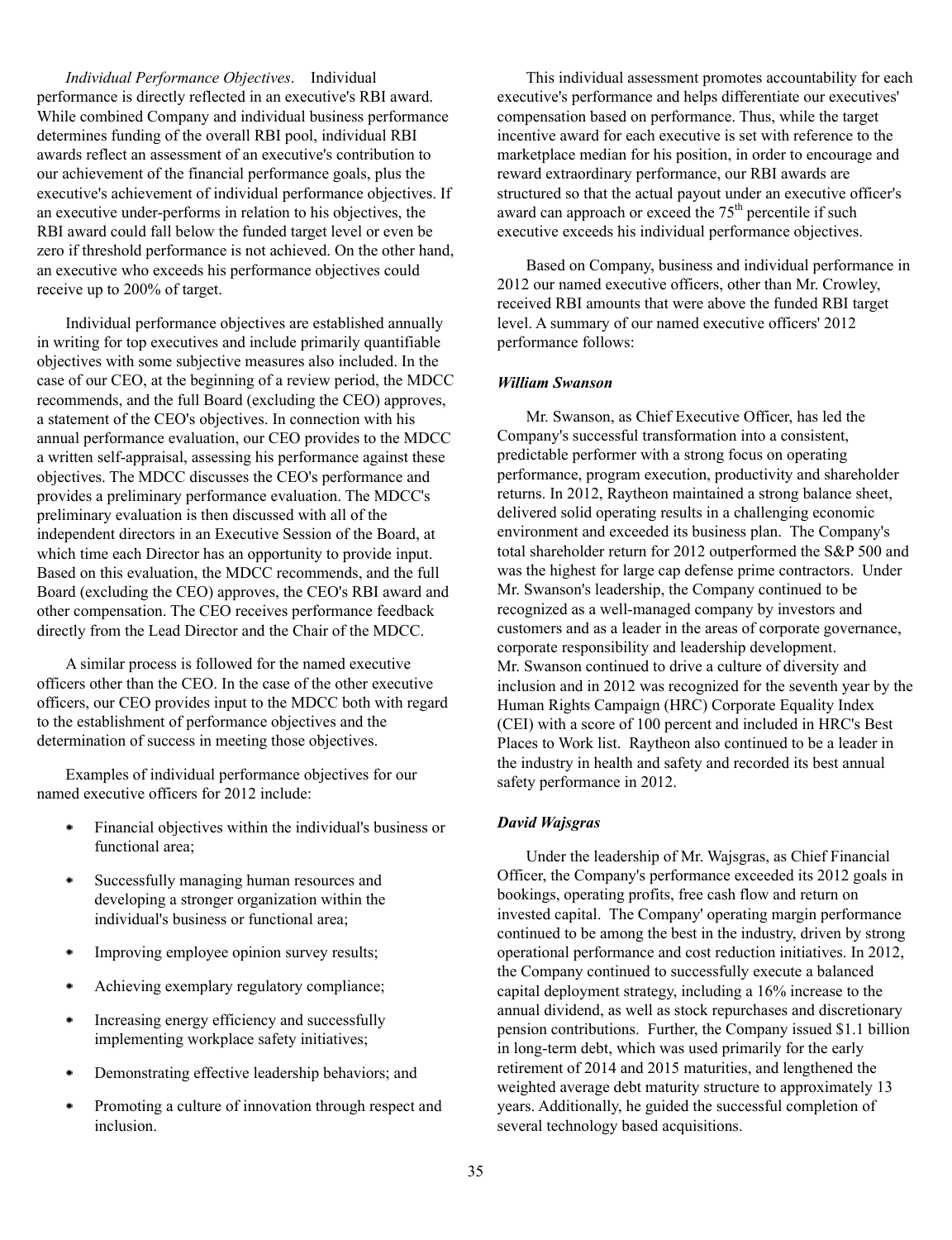#### *Jay Stephens*

As General Counsel and Corporate Secretary, Mr. Stephens contributed to the Company's successful performance in 2012 by providing broad-based business guidance beyond the traditional role of General Counsel. He provided leadership of the Company's governance and compliance practices to position the Company as a leader in corporate responsibility and contemporary governance while enhancing the Company's reputation and successfully managing its risk profile. He provided proactive compliance leadership across a range of regulatory environments to support the Company's global growth strategy while successfully mitigating risks and resolving regulatory and commercial exposures. In 2012, under his leadership the Company was recognized for its leading governance practices, innovative corporate responsibility disclosure, leading sustainability program, outstanding safety performance, and creative ethics communications and education initiatives.

# *Daniel Crowley*

Since joining Raytheon as President of the Network Centric Systems (NCS) business in November 2010, Mr. Crowley has continued to reshape the business and focus on international expansion, particularly in the Middle East. Under his leadership, NCS has become a leading provider of protected satellite communication systems to the U.S. armed forces, including the U.S. Navy Multiband Terminal (NMT), as well as an alternate development contract on the Family of Advanced Beyond-lineof-sight Terminals (FAB-T) program with the U.S. Air Force. Although NCS did not achieve its 2012 business plan, Mr. Crowley was instrumental in numerous contract awards for NCS in 2012 including enhanced Thermal Weapon Sights for the U.S. Army and a Command, Control, Communications, Computers and Intelligence (C4I) system to the Kingdom of Saudi Arabia.

## *Richard Yuse*

Under Mr. Yuse's leadership as President of Raytheon's Space and Airborne Systems (SAS) business, SAS performed well in 2012, with net sales, operating profit, bookings and free cash flow exceeding its goals. In 2012, SAS also successfully demonstrated and deployed next generation sensors and mission system solutions that represent significant increases in operational effectiveness and are critical to both near-term and long-term SAS business growth. Mr. Yuse successfully led efforts to increase and ensure the exportability of SAS products, a critical initiative for future SAS growth in international markets. Additionally, SAS received the Secretary of Defense Performance-Based Logistics Award in 2012 for its advanced maritime surveillance radar system.

At the end of the year, our CEO recommends to the MDCC the RBI awards for our executive officers other than himself. The full Board of Directors (excluding the CEO) approves all of

our named executive officers' annual RBI awards, based on a recommendation from the MDCC. The 2012 Grants of Plan-Based Awards table on page 46 shows the threshold, target and maximum RBI awards that each of our named executive officers was eligible to receive for 2012. Their actual RBI awards earned for 2012 are shown in the "Non-Equity Incentive Plan Compensation" column of the Summary Compensation Table on page 43. The actual 2012 RBI payments to our named executive officers were, on average, at the  $50<sup>th</sup>$  percentile of the market.

#### *Long-Term Incentives*

Our long-term incentive opportunities reward Company leaders and assist with the retention of these leaders. By aligning financial rewards with the economic interests of our shareholders, leaders are encouraged to work toward achieving our long-term strategic objectives. Our named executive officers receive long-term incentive awards in the form of performancevesting restricted stock units pursuant to our Long-Term Performance Plan (LTPP) and restricted stock awards that vest on a specified time schedule. While we do not follow a formula allocation as between the two forms of long-term incentives, we more heavily weight the performance-based awards under the LTPP.

We target our named executive officers' long-term incentives, on average, between the  $50<sup>th</sup>$  and  $75<sup>th</sup>$  percentiles of the market for long-term incentives for employees in similar positions. The 2012 Grants of Plan-Based Awards table on page 46 shows the LTPP and restricted stock awards that were granted to each of our named executive officers for 2012.

*LTPP*. We award performance-based restricted stock units pursuant to the LTPP under our 2010 Stock Plan (awards prior to May 27, 2010 were under our 2001 Stock Plan) to encourage both retention and targeted performance. The LTPP provides awards of restricted stock units that vest at the end of a threeyear performance cycle based upon the achievement of specific pre-established levels of Company performance. Stock units may be settled in our common stock or in cash, at the discretion of the MDCC. The LTPP awards are granted annually in independent over-lapping three-year cycles, which provides continuity of opportunity and marketplace consistency.

The performance goals for the 2012 - 2014, 2011 - 2013, and 2010 - 2012 performance cycles are based on the following weighted metrics:

| Performance   | ROI | <b>CFC</b> | <b>TSR</b> | Total   |
|---------------|-----|------------|------------|---------|
| 2012 - 2014   | 50% | 25%        | 25%        | $100\%$ |
| $2011 - 2013$ | 50% | 25%        | 25%        | $100\%$ |
| $2010 - 2012$ | 50% | 25%        | 25%        | $100\%$ |

We have used the same performance metrics since 2006 and the same weightings since 2007. In each case, the goals are independent and additive, which means that if we miss the threshold performance as to one measure, no credit would apply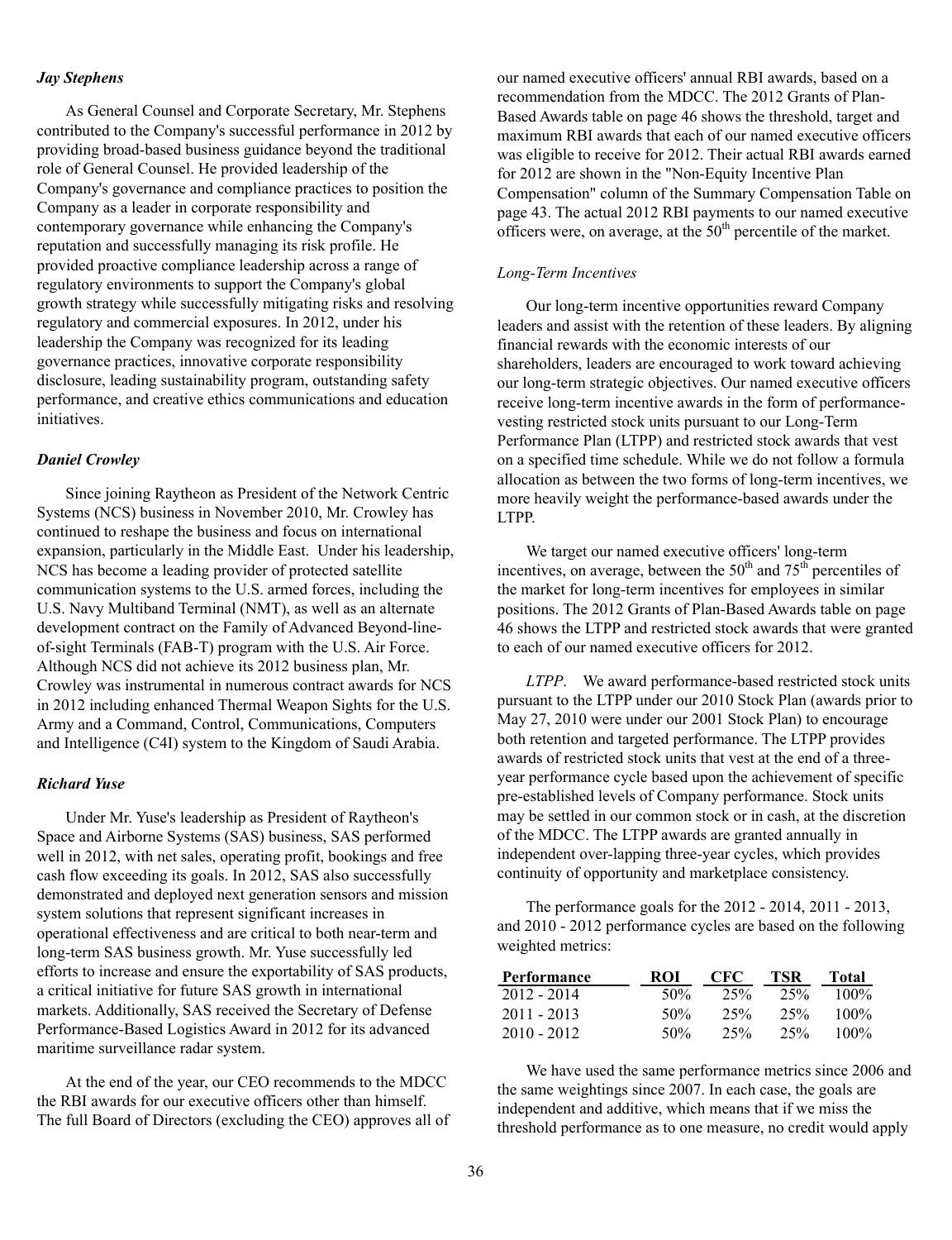to that element, but could be made up for by above-target performance in another area.

- Return on Invested Capital (ROIC) measures how efficiently and effectively we use capital.
- Cumulative Free Cash Flow (CFCF) measures, on a cumulative basis, the cash that is generated over the three-year performance cycle, which we can use to make strategic investments to grow our businesses or return to our shareholders. The calculation of CFCF is essentially the same as the FCF calculation described above under the discussion of the RBI plan.
- Total Shareholder Return (TSR) compares our stock price appreciation, including reinvested dividends, over the performance period to our peers' stock performance over the same period and provides a percentage ranking.

Like CFCF and TSR, ROIC is a non-GAAP financial measure and is calculated as follows:

ROIC is (a) (i) income from continuing operations. excluding (ii) the after-tax effect of the FAS/CAS pension and post-retirement benefits expense/income and, from time to time, certain other items, plus (iii) after-tax net interest expense plus (iv) one-third of operating lease expense after-tax (estimate of interest portion of operating lease expense) divided by (b) (i) average invested capital after capitalizing operating leases (operating lease expense times a multiplier of 8), adding (ii) financial guarantees, less net investment in discontinued operations, and adding back (iii) the liability for defined benefit pension and other postretirement benefit plans, net of tax and excluding (iv) other similar non-operational items. Such calculation also includes certain variations due to averaging the metric over the three-year performance cycle.

In 2011, we adjusted the ROIC definition from the prior year's definition to exclude any change from pension contributions. This adjustment eliminates all of the nonoperational pension impact from the calculation in order to more clearly reflect the underlying business performance.

We selected these three non-GAAP financial performance measures because they are good indicators of the Company's overall performance and, we believe, lead to the creation of long-term value for our shareholders. They also reflect input from our investors. For example, CFCF is a useful measure because our ability to generate cash efficiently will continue to be critical to our ability to fund our operations, grow our business, prudently manage our debt levels, and, going forward, will be useful in the development of technology and making

acquisitions to meet our strategic objectives.

We use comparative TSR as one of our metrics because investors recognize it as an appropriate measure to incentivize executives. We use the core peer group rather than the broader peer group for this comparison because the TSR of our peer aerospace and defense companies is more relevant to our performance. TSR can be variable for a number of reasons not wholly related to our performance. Factors related to our business and the businesses of the peer companies contributing to this variability include the impact of extraordinary events on financial results, commercial and defense business mix, and the impact of economic and business factors depending on business mix. Due to the acquisition of Goodrich Corporation by United Technologies Corporation in 2012, Goodrich was not included in the TSR calculation for the performance cycle completed in 2012.

In setting the performance levels for each of these metrics in the LTPP, we start with our five-year strategic plan. The fiveyear plan represents management's long-term view of the potential performance of the Company for such period, based on identified future challenges, risks and opportunities, and is reviewed by the Board of Directors. We take the three relevant years within the five-year strategic plan and derive a three-year set of financial targets. This set of targets is reviewed by the MDCC and is used for setting the three-year LTPP target performance metrics. The LTPP targets are established at the beginning of each three-year cycle when the performance results are substantially uncertain. We do not make changes in the LTPP targets as a result of subsequent revisions to our business projections. However, due to the recent and continuing environment of economic and industry uncertainty, and the challenges of setting three-year performance targets in this environment, the MDCC provided for the possibility of adjustments to performance for the 2011 - 2013, 2012 - 2014 and 2013 - 2015 LTPP performance cycles. Such potential adjustments are intended to take into account differences between the conditions reasonably assumed when metrics were established and the actual conditions that might take place during such performance cycles. The conditions generally relate to Department of Defense budget and contract award uncertainties, and are regarded as largely outside the control of the Company. The potential adjustments were predetermined using clearly articulated objective criteria established at the time of the MDCC's approval of the performance metrics for the plan period and made subject to a cap. The performance criteria are not subject to further adjustment, although the MDCC retained discretion to adjust awards downward in compliance with Section 162(m) of the U.S. Internal Revenue Code.

Given that the LTPP financial metric targets are long-term estimates of potential Company performance, it is difficult to predict accurately whether they will be met as the Company's performance during the period will be impacted by a wide range of known and unknown factors, including geo-political events,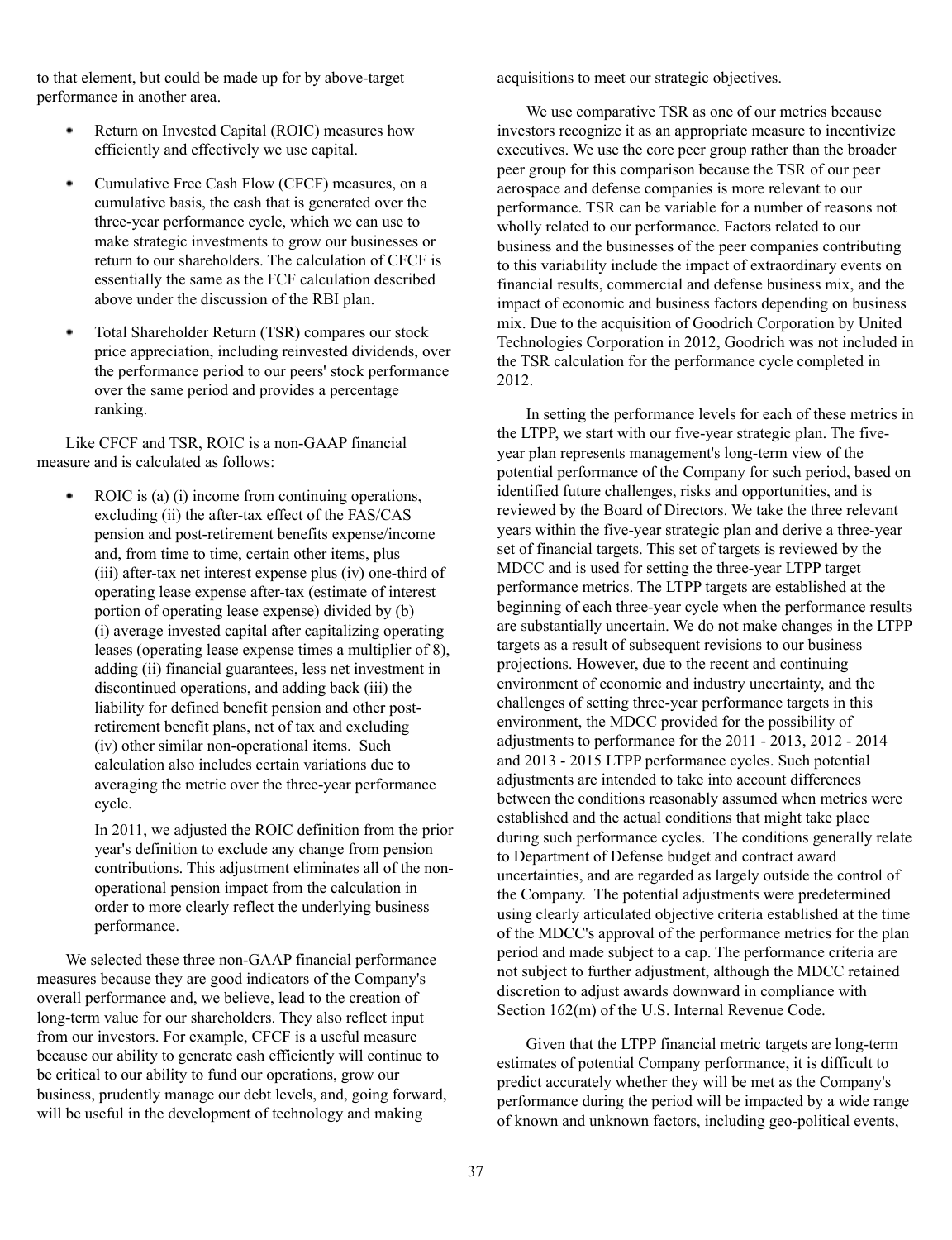macroeconomic conditions and other matters beyond our control. As a result of these factors, it is too early to tell how our future financial performance will affect future LTPP awards.

The following table summarizes our performance in the three performance metrics and the corresponding funding for such metrics for the 2010 - 2012 LTPP award cycle.

| <b>Performance Metric</b><br>and Weighting | <b>Performance Against Targets</b>                                                                                                                                            | Metric<br><b>Funding</b> |
|--------------------------------------------|-------------------------------------------------------------------------------------------------------------------------------------------------------------------------------|--------------------------|
| CFCF (25%)                                 | $$6,438$ million (pre-<br>established target of \$5,938<br>million and maximum of<br>\$7,438 million)                                                                         | 31.3%                    |
| TSR (25%)                                  | Ranked seventh within our<br>core peer group (with<br>funding dependent on our<br>relative rank compared to<br>our core peer group of<br>9 companies, including<br>ourselves) | $16.7\%$                 |
| ROIC (50%)                                 | 13.20% (pre-established<br>target of 12.84% and<br>maximum of 14.48%)                                                                                                         | 50.0%                    |
|                                            |                                                                                                                                                                               | 98.0%                    |

While target was not achieved for TSR, out-performance on CFCF and ROIC resulted in a combined factor of 98.0% of target being earned and paid out in shares of common stock for the 2010 - 2012 award cycle.

*Restricted Stock*. Restricted stock awards with time-based vesting schedules provide a strong retentive complement to the LTPP, while still keeping focus on creating shareholder value. Restricted stock awards also encourage executive officers to manage the Company from the perspective of an owner with an equity stake in our business. Restricted stock awards granted to our named executive officers in 2012 vest in three equal tranches on each of the second, third and fourth anniversaries of the grant date, provided the executive is then still employed by the Company. The two-year vesting period for the first tranche, and the four-year vesting period for the entire award, are effective ways to promote retention of our executives. In 2004, we changed the primary form of our broad-based equity compensation from stock options to restricted stock. There have been no stock options granted since 2005.

#### *Stock Ownership and Retention Guidelines*

To reinforce our culture and expectation of long-term share ownership, we have implemented stock ownership guidelines for our elected officers. (See the following table.) These guidelines are designed to ensure sustained, meaningful executive share ownership, align executive long-term interests with shareholder interests, and demonstrate our officers' commitment to enhancing long-term shareholder value. The MDCC regularly reviews attainment of these ownership levels by our elected officers. As of December 31, 2012, each of our named executive officers had met or exceeded his stock ownership requirements.

| Ownership Guidelines      | $\bullet$ CEO:                                                                                                                            | 5 x base salary |  |  |  |  |  |
|---------------------------|-------------------------------------------------------------------------------------------------------------------------------------------|-----------------|--|--|--|--|--|
|                           | • Senior Vice Presidents:                                                                                                                 | 3 x base salary |  |  |  |  |  |
|                           | • Business Presidents:                                                                                                                    | 3 x base salary |  |  |  |  |  |
|                           | • Elected Vice Presidents:                                                                                                                | 1 x base salary |  |  |  |  |  |
| Time to Meet Requirements | • 5 years from date on which guidelines become applicable to the officer.                                                                 |                 |  |  |  |  |  |
|                           | • Officers may not dispose of Company stock until attaining ownership thresholds and thereafter must maintain specified ownership levels. |                 |  |  |  |  |  |

**Stock Ownership and Retention Guidelines for Elected Officers**

## *Policy Against Hedging with Respect to Company Stock*

In order to assure alignment with the long-term interests of our other shareholders, under the Company's Insider Trading Policy, our officers, as well as other employees and nonemployee directors, may not engage in short sales of Company stock or transactions in any derivative of a Company security, including, but not limited to, puts, calls and options (other than the receipt and exercise of options that might be granted by the Company pursuant to a Company compensation plan).

## *Perquisites and Other Executive Benefits*

While a relatively small portion of our executives' total direct compensation opportunities, perquisites and other executive benefits are important to ensure competitiveness at the senior leadership level. Access to quality health care and other benefits protects the health and well-being of our employees and their families. In addition, under our executive perquisite policy, we provide our executive officers a car allowance (upon termination of any prior Company lease), financial planning services and life insurance coverage benefits. We also provide other perquisites to certain executives in limited circumstances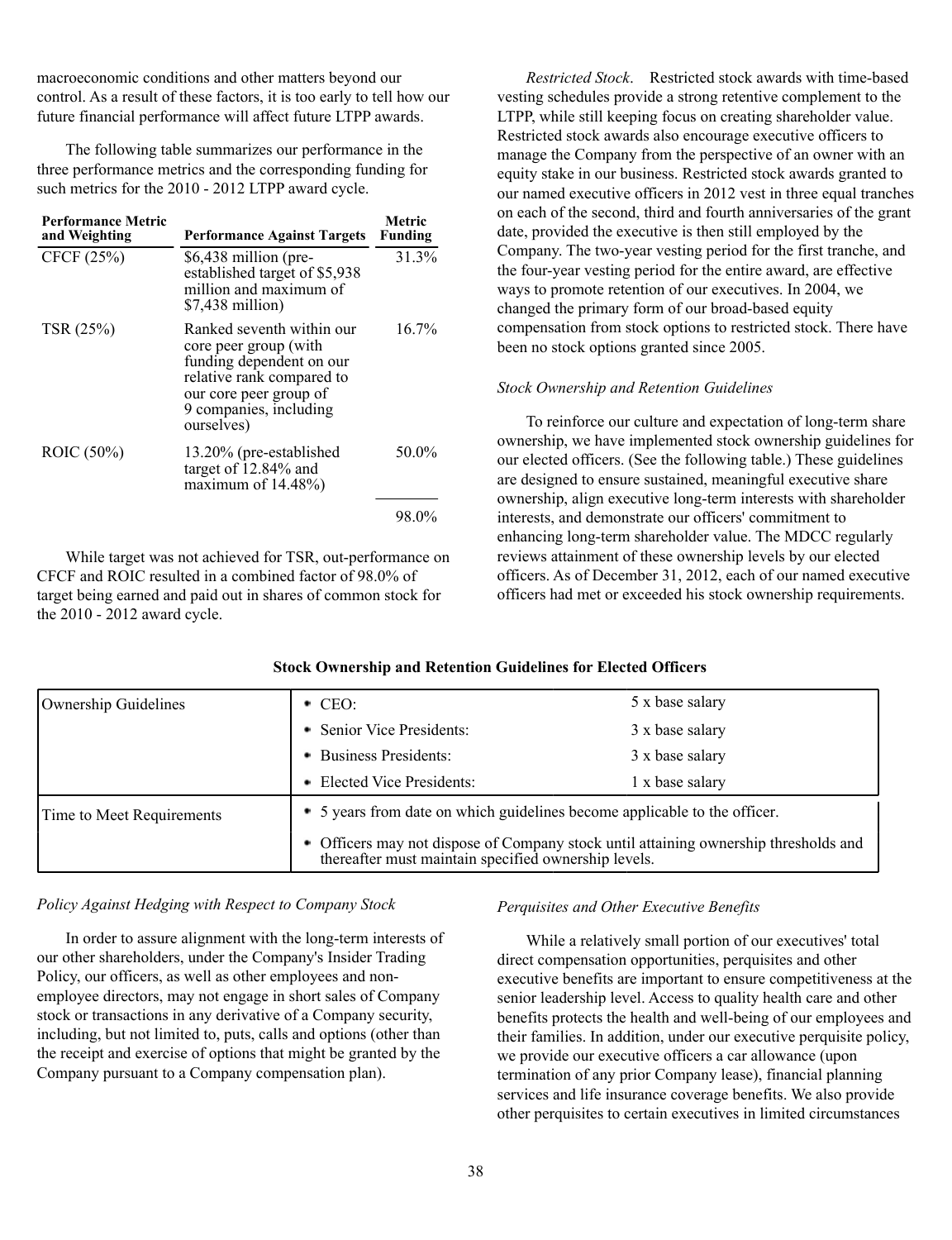due to our security and personal safety requirements. Individually and in the aggregate, the perquisites we provide to our named executive officers are comparable in scope to those provided by the companies in our peer groups, particularly in the core peer group of aerospace and defense companies. In keeping with contemporary governance practices, we changed our perquisites policy to transition all car leases to car allowances as leases terminate. All executives have now transitioned from leased vehicles to car allowances. In 2011, we also eliminated the following perquisites previously provided to certain executives after a separation: car allowances, excess liability insurance, financial planning services and executive physicals.

#### *Retirement Benefits and Deferred Compensation*

*Retirement Benefits*. Retirement benefits also fulfill an important role within our overall executive compensation objective because they provide an element of financial security that promotes retention. Our retirement program, including the amount of benefit, is comparable to those offered by the companies in our peer groups and, as a result, ensures that our executive compensation remains competitive.

We maintain the following broad-based retirement plans in which our named executive officers are eligible to participate, along with a majority of our employees:

- the Raytheon Savings and Investment Plan (RAYSIP), a tax-qualified defined contribution retirement plan  $(401(k)$  plan); and
- the Raytheon Company Pension Plan for Salaried  $\bullet$ Employees, a tax-qualified, non-contributory defined benefit pension plan that covers most of our salaried employees and executive officers, including Messrs. Swanson, Wajsgras, Stephens and Yuse.

We also maintain the Raytheon Excess Pension Plan for employees who qualify, including our named executive officers other than Mr. Crowley. The Raytheon Excess Pension Plan is a nonqualified excess pension plan which provides benefits that would have been provided to a participant under the taxqualified pension plan but for compensation limits imposed under the U.S. Internal Revenue Code (IRC).

We also sponsor the tax-qualified Retirement Income Savings Program (RISP) within RAYSIP. Employees who joined the Company after December 31, 2006 are eligible for RISP, in lieu of one of our defined benefit pension plans. Participation begins after one year of employment. Raytheon contributes from 2.5% to 9% of eligible compensation to the participant's RISP account based on date of hire, age on date of hire and years of service. Participants direct the investment of their RISP account from among RAYSIP's investment options. For participants in the tax-qualified RISP, we also maintain the nonqualified RISP within the Deferred Compensation Plan (as discussed below) for

contributions on compensation over the IRC compensation limit. Participants vest in the tax-qualified and nonqualified RISP accounts after three years of service to the Company. Mr. Crowley is the only named executive officer who participates in the RISP.

In addition, certain senior executives, including our named executive officers, are eligible to participate in the Raytheon Company Supplemental Executive Retirement Plan (SERP). The SERP is designed to replicate, but not exceed, the retirement benefit that a mid-career person joining the Company would achieve under the qualified and excess pension plans had such person begun his or her career with Raytheon. The SERP benefit (up to 50% of final average earnings for a participant who retires after age 60 with at least 15 years of service to the Company) is offset by amounts payable under our other Company pension plans, any prior employer plan, Social Security and, in the case of Mr. Crowley, the annuity value of his account in the RISP.

Mr. Swanson and Mr. Yuse will not receive a payment under the SERP because of their longstanding service with Raytheon (41 years for Mr. Swanson and 37 years for Mr. Yuse). Were either of them to retire, his pension benefit under the formula in our qualified and excess pension plans exceeds the maximum 50% of final average earnings that the SERP would provide. Because the SERP has offsets for the pension plan benefits, there would be no excess benefit payable under the SERP. Our other named executive officers could be eligible for SERP benefits, depending on when they retire.

Each of the above retirement plans, including the SERP, is described in more detail under the heading "Pension Benefits" beginning on page 51.

*Deferred Compensation Plan*. We maintain the Raytheon Deferred Compensation Plan under which a select group of management or highly compensated employees, including our named executive officers, may elect to defer up to 50% of their salary and up to 90% of their annual RBI plan awards and receive tax-deferred returns on those deferrals. The account balances in this plan are unfunded and represent money that the participants have previously earned and voluntarily elect to defer in order to accumulate tax-deferred returns. Plan participants can allocate their account balances among substantially the same investment options available under our qualified RAYSIP, which also accumulate on a tax-deferred basis. We make a matching contribution of up to 4% of deferrable compensation. In addition, for participants in the tax-qualified RISP, we make contributions from 2.5% to 9% of compensation over the IRC compensation limit. The provision of this deferral opportunity is a competitive practice in the marketplace. For more information on our Deferred Compensation Plan, see "Nonqualified Deferred Compensation" on page 53.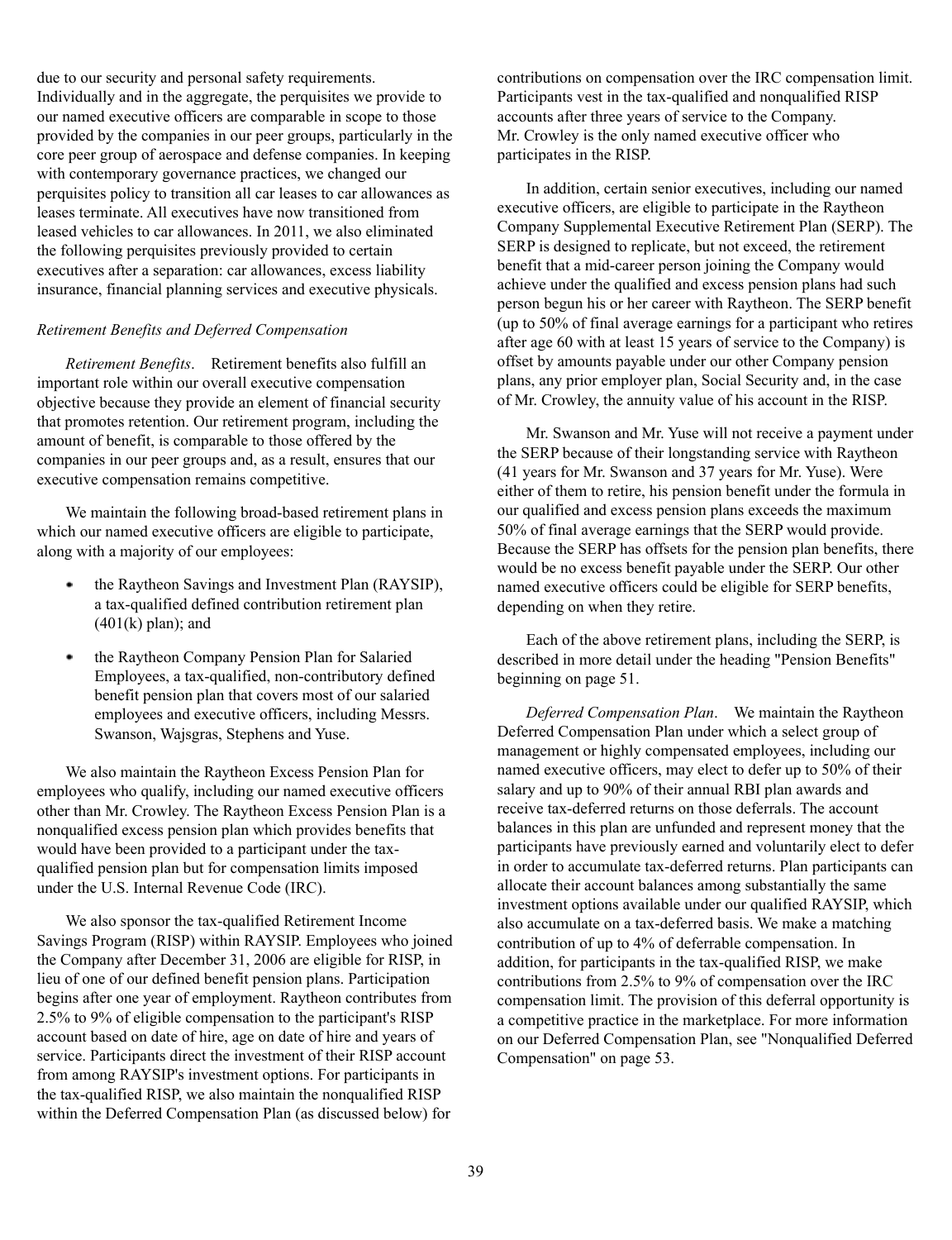#### *Severance Pay Arrangements*

Our employees, including our named executive officers, are employees at-will and do not have long-term employment contracts with the Company. The at-will employment status of our employees affords us the necessary flexibility to remove employees when appropriate under the circumstances. However, in order to retain and attract highly-qualified executives who may otherwise desire the protection of long-term employment contracts, we offer specified severance benefits under our executive severance guidelines. Such benefits provide protection for our executives who, upon joining the Company, may forfeit substantial pay and benefits earned from a previous employer. For our named executive officers, other than Mr. Crowley, the severance benefits under these guidelines provide a multiple of base salary and target annual incentive award (2.99 for our CEO and 2.0 for the other named executive officers) and continuation of welfare benefit and pension plans, other than the SERP, for 3 and 2 years, respectively. In 2009, we changed our guidelines prospectively for new officers first elected on or after January 1, 2010, such as Mr. Crowley, to reduce these multiples to 2.0 for the CEO and 1.0 for other officers. At the same time, we also eliminated the following post-separation perquisites previously provided to certain executives: car allowances, excess liability insurance, financial planning services and executive physicals.

Separate from our executive severance guidelines, we have change-in-control agreements with our executive officers that have been reviewed and approved by the MDCC. Changes in corporate control are often accompanied by changes in the corporate culture and job losses, especially at executive levels. If a transaction affecting corporate control of Raytheon were under consideration, we expect that our executives would naturally be faced with personal uncertainties and distractions about how this might affect their continued employment by the Company. By entering into change-in-control agreements before any such transaction is contemplated, we hope to focus our executives' full attention and dedication on our shareholders' best interests, despite any threatened or pending change-in-control, and to encourage our executives to stay with the Company until the transaction is completed. The agreements do this by providing a meaningful severance benefit in the event that a change-incontrol occurs and, within the 24 months after the change-incontrol, the executive is either terminated without cause or resigns due to a material reduction in compensation or a material change in the executive's job duties without his consent. These agreements are not intended to provide a windfall to our executives occasioned by a change-in-control. The agreements provide for a "double trigger" such that an executive would only receive severance benefits upon a qualifying termination following a change-in-control, and not simply upon a change-incontrol. Furthermore, any benefit received by an executive under a change-in-control agreement would be reduced by the severance benefit he or she may earn under our severance guidelines as described above, so that there would be no duplication of benefits.

Our change-in-control agreements no longer provide tax gross-up protection for excise taxes that might apply in the event of a change-in-control. We have also eliminated the following perquisites upon a qualifying termination within 24 months after a change-in-control: car allowances, excess liability insurance, financial planning services and executive physicals. Our severance programs, including the conditions under which such benefits are triggered and the amount of such benefits, are comparable to those provided by the companies in our peer groups. The MDCC's independent consultant has confirmed that our change-in-control and other severance arrangements are competitive in our industry. For more information on our executive severance policy and the terms of our change-incontrol agreements, see "Potential Payments Upon Termination or Change-in-Control" beginning on page 54.

#### **Enhancements in Governance**

In recent years, the Company has adopted a number of important governance enhancements related to its executive compensation program. In 2009, the MDCC adopted a formal policy to ensure that it will continue to receive independent and unbiased advice and analyses from its compensation consultant. At the same time, the Board amended the MDCC charter in a complimentary fashion to require an annual MDCC assessment of the independence of its outside compensation consultant and the pre-approval of any services proposed to be provided by such consultant to the Company. Early in 2013, both the policy and the charter were amended to incorporate new NYSE standards to be effective on July 1, 2013 establishing the specific independence factors which must be considered before selecting any compensation committee adviser. The policy, as amended, requires the MDCC to assess annually the independence of its compensation consultant, considering all relevant factors including those enumerated in the NYSE standards and, further, prohibits the consultant from providing certain services either to our executive officers and directors, personally, or to the Company (other than the MDCC). The services to the Company subject to this prohibition are advice to management related to executive and director compensation, employee compensation and employee benefits.

As part of the independence assessment mandated by the policy, the MDCC reviews any services proposed to be provided by the consultant to the Company not otherwise prohibited under the policy and considers whether the provision of such non-MDCC services to the Company will impair the consultant's independence. Such non-MDCC services may be provided only with the MDCC's pre-approval. Additionally, as a guideline to avoid any actual or perceived conflict of interest or bias, the policy limits the fees paid by the Company for such non-MDCC services to no more than 1% of the consulting firm's annual gross revenues.

The Board amended the Company's Governance Principles in 2008 to add a Restatement Clawback Policy. This policy gives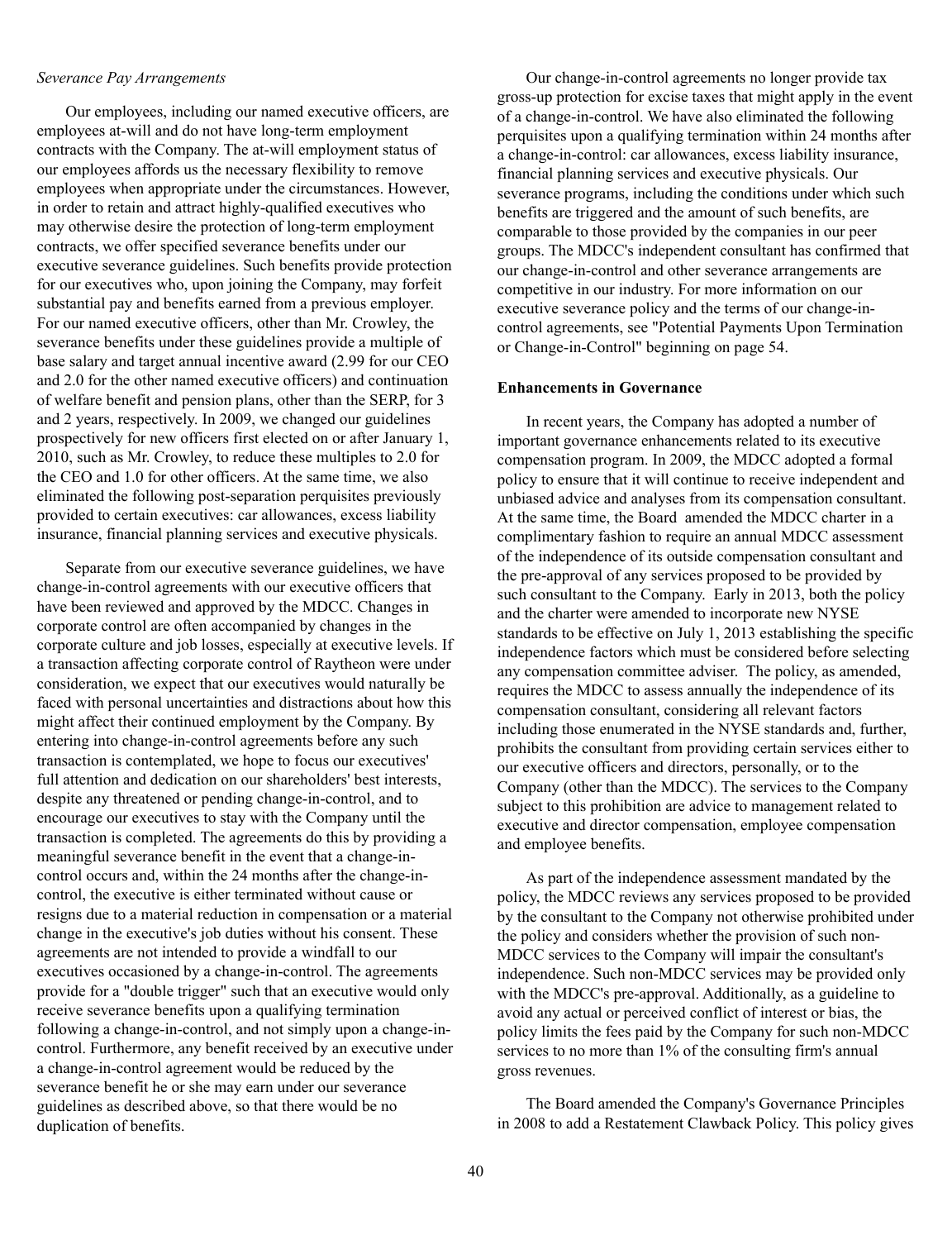the Board the right to recover RBI payments, LTPP awards and restricted stock awards made on or after January 1, 2009 to any elected officer, to the extent that such payments or awards were inflated due to erroneous financial statements substantially caused by the executive's knowing or intentionally fraudulent or illegal conduct. The policy is designed to maximize the likelihood that the Company will be successful if it seeks to recover the portion of an executive's incentive compensation attributable to inflated financial results caused by the executive's malfeasance.

The Board amended its Governance Principles in 2009 to clarify stock retention requirements in the Stock Ownership and Retention Guidelines. The clarifications implement existing Company policy under which executive officers and directors may not dispose of Company stock until attaining ownership thresholds and thereafter must maintain specified ownership levels. In 2011, the Board further revised the stock ownership guidelines applicable to directors to provide that each director is expected to own shares of Company stock with a market value of at least four times the cash component of the director's annual retainer for service on the Board.

The Board also amended the MDCC charter in 2009 to formalize the practice and responsibility of the MDCC to review succession plans for the CEO, executive officers and other elected officers of the Company and career development plans for elected officers and other key employees.

#### **Other Considerations**

*Tax Considerations.* Under Section 162(m) of the U.S. Internal Revenue Code, there is a limit of \$1,000,000 on the amount of compensation that we may deduct in any one year with respect to compensation paid to certain of our named executive officers. However, qualified performance-based compensation will not be subject to the deduction limit if specified requirements are met. To maintain flexibility in compensating our executives, the MDCC reserves the right to use its judgment to authorize compensation payments that may be subject to the limit when the MDCC believes that such payments are appropriate. Accordingly, certain components of our executive compensation program are designed to be qualified performance-based compensation under Section 162(m) while others are not.

In 2006, the MDCC determined that compensation paid pursuant to awards under the LTPP, starting with our LTPP awards made for the 2006-2008 performance cycle, should generally be structured with a goal that they be tax deductible pursuant to Section 162(m). As a result, we obtained shareholder approval of the performance goals that may be used with respect to the LTPP at our 2006 annual meeting of shareholders, and we operate the LTPP intending to comply with the Section 162(m) exemption. The MDCC again made this determination with

respect to the 2010 Stock Plan which was approved by the shareholders at the 2010 Annual Meeting of Shareholders.

However, neither our annual RBI awards nor our time-based restricted stock awards are eligible for the performance-based compensation exemption from Section 162(m). In the case of our RBI awards, we believe that the ability to exercise judgment about our executives' individual performance in certain areas that do not easily lend themselves to specific objective measurement, such as effective management of human resources, ethical business behavior and leadership competencies, outweighs the cost to us of the loss of a tax deduction imposed by the limits of Section 162(m).

*Other Considerations*. Many of our government contracts are cost-reimbursable contracts under which we are reimbursed for our allowable costs. These types of contracts are subject to special regulations about what are and are not allowable costs, which we sometimes take into consideration in structuring our compensation program. For example, since compensation in the form of time-based restricted stock is an allowable cost and stock options are not, in 2004 we began to consistently use restricted stock awards in our executive compensation program rather than stock options.

## **Equity Grant Practices**

Historically, we have not timed the grant of equity awards to coincide with, precede or follow the release of material nonpublic information. We have an internal policy on equity grant practices, approved by the MDCC, which provides, among other things, that equity awards shall be approved only at regularly scheduled meetings of the MDCC or Board, that equity awards granted to new employees or directors or promoted employees shall be considered by the MDCC or Board at a regularly scheduled meeting subsequent to the hire or promotion date, and that equity awards shall not be granted with a retroactive effective date.

#### **Agreed-Upon Procedures on Compensation Tables**

As part of the Company's annual governance procedures, our independent registered public accounting firm is engaged to perform certain agreed-upon procedures determined by the Company and the Audit Committee of our Board, with respect to the information provided in the compensation tables related to the named executive officers.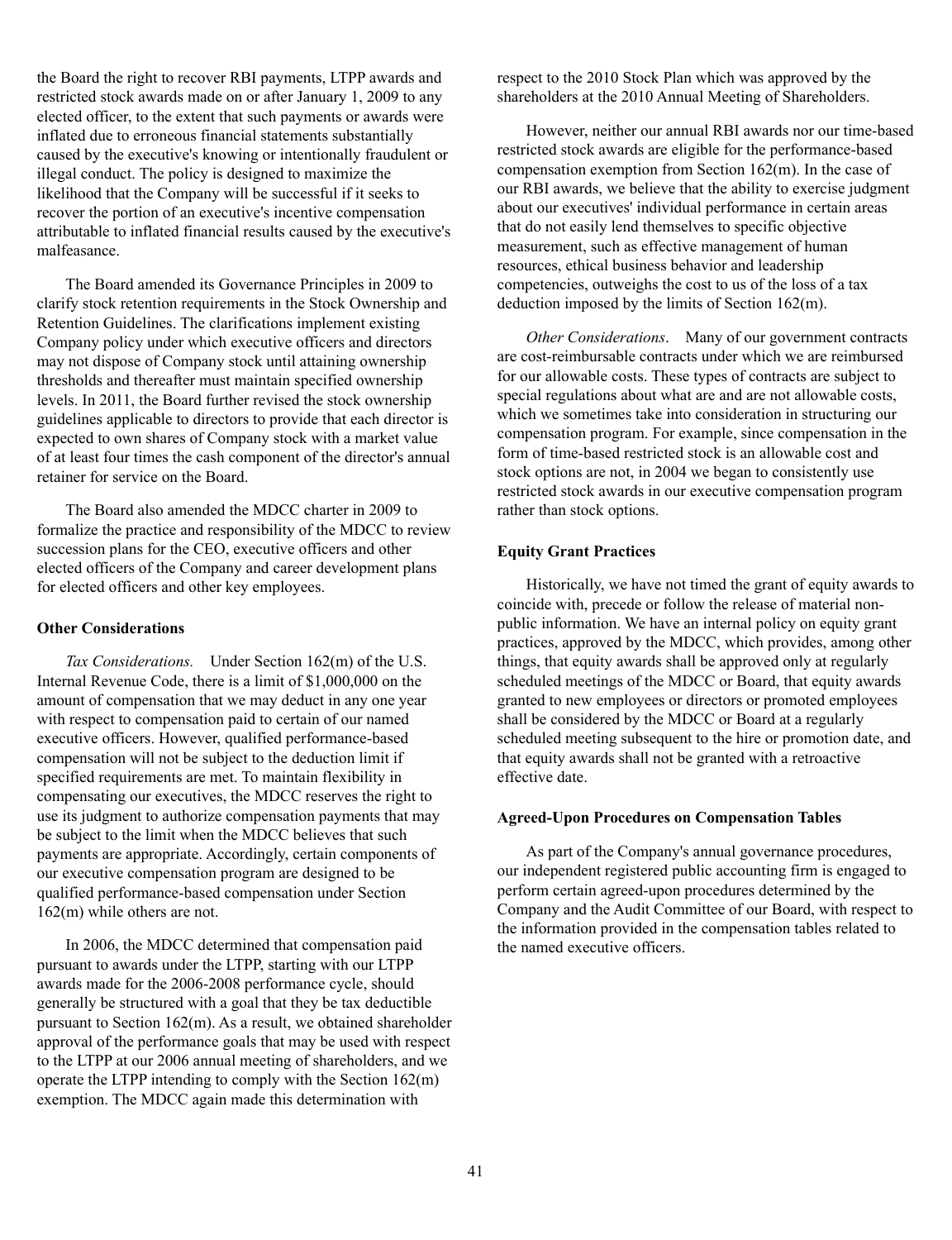# **MANAGEMENT DEVELOPMENT AND COMPENSATION COMMITTEE REPORT**

The Management Development and Compensation Committee is comprised entirely of independent directors. The Committee has reviewed and discussed with management the Compensation Discussion and Analysis required by Item 402(b) of Regulation S-K. Based on such review and discussions, the Committee recommended to the Board that the Compensation Discussion and Analysis be included in this proxy statement.

#### **Submitted by the Management Development and Compensation Committee**

Frederic M. Poses, Chairman, Vernon E. Clark, John M. Deutch and Ronald L. Skates

*The above report of the Management Development and Compensation Committee does not constitute soliciting material and shall not be deemed to be incorporated by reference into any other filing under the Securities Act of 1933 or under the Securities Exchange Act of 1934, including by any general statement incorporating this proxy statement, except to the extent we specifically incorporate this information by reference, and shall not otherwise be deemed filed under such Acts.*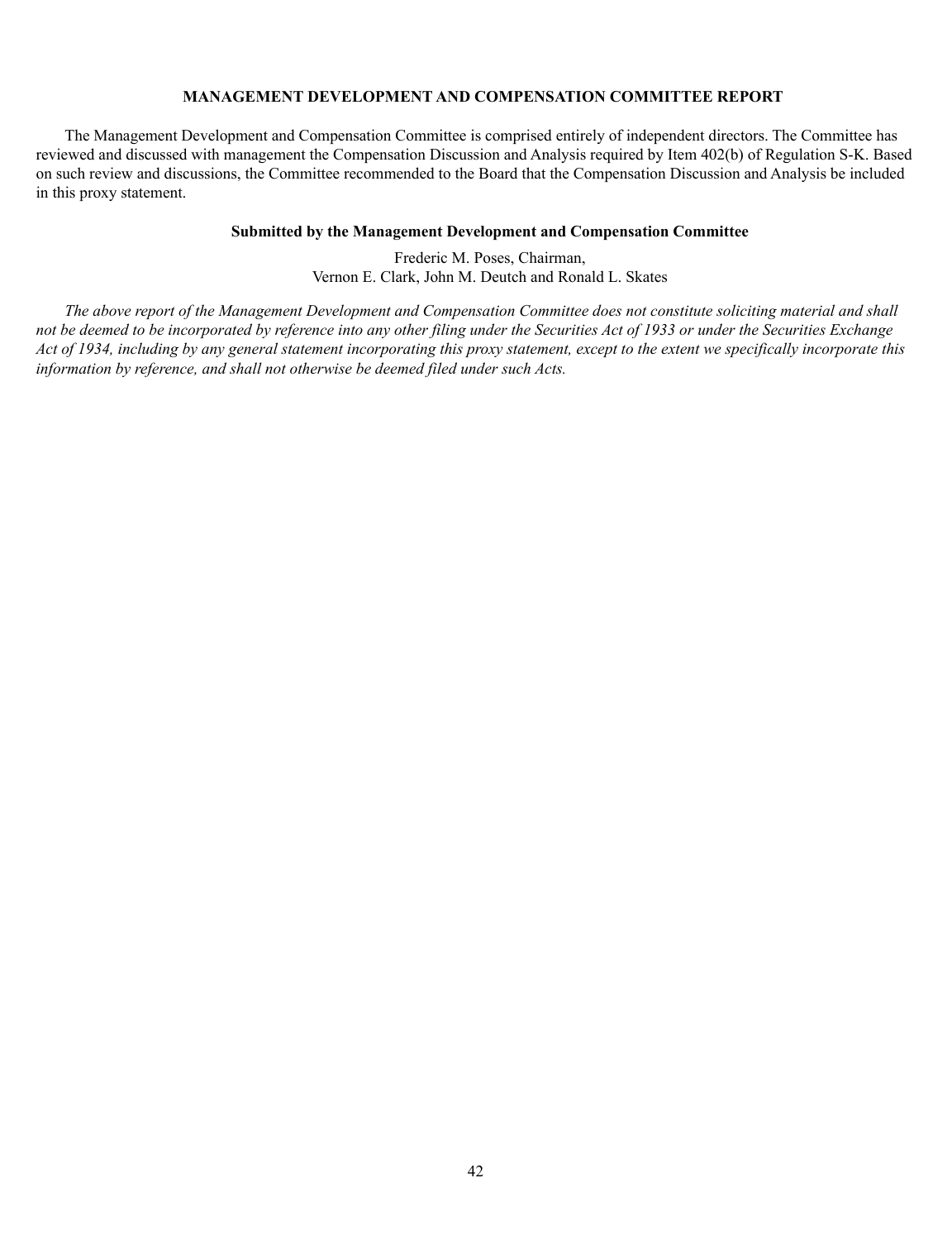#### **Summary Compensation Table**

The following table sets forth the compensation for each of our named executive officers for the fiscal years ended December 31, 2010, 2011 and 2012, other than Mr. Crowley who first became a named executive officer in 2011.

The table below was prepared in accordance with SEC requirements. The total compensation presented below does not necessarily reflect the actual total compensation received by our named executive officers or the Company's view of their total compensation opportunities in 2010-2012. More specifically, the amounts under "Stock Awards" do not represent the actual amounts paid to or realized by our named executive officers for these awards during 2010-2012 and simply represent the aggregate grant date fair value of awards granted in those years for financial reporting purposes. The Long-Term Performance Plan awards are subject to future Company performance and, like the restricted stock awards, are subject to future vesting periods. Likewise, the amounts under "Change in Pension Value and Nonqualified Deferred Compensation Earnings," which represent the change in the actuarial present values of such officers' accumulated pension benefits based on the same assumptions we use for financial reporting purposes, do not reflect amounts paid to or realized by our named executive officers during 2010-2012, nor does the MDCC consider such changes in pension benefits as an element of its annual compensation decisions. For information regarding the named executive officers' compensation opportunities in 2010-2012, see our supplemental table on page 28 in "Compensation Discussion and Analysis." The supplemental table is not a substitute for the required table below.

|                                                                     |      |     |                      |               |                               |    |                                              |               |                                        |               |                                                                                         |               | Change in<br><b>Pension Value</b><br>and Non-<br>qualified         |               |                                                                |                     |
|---------------------------------------------------------------------|------|-----|----------------------|---------------|-------------------------------|----|----------------------------------------------|---------------|----------------------------------------|---------------|-----------------------------------------------------------------------------------------|---------------|--------------------------------------------------------------------|---------------|----------------------------------------------------------------|---------------------|
| <b>Name and Principal Position</b>                                  | Year |     | <b>Salary</b><br>(S) |               | <b>Bonus</b><br>(S)           |    | <b>Stock</b><br>$Awards^{(1)}$<br><b>(S)</b> |               | Option<br><b>Awards</b><br><b>(\$)</b> |               | <b>Non-Equity</b><br><b>Incentive Plan</b><br>Compensation <sup>(2)</sup><br><b>(S)</b> |               | <b>Deferred</b><br>Compensation<br>Earnings $(3)(4)$<br><b>(S)</b> |               | <b>All Other</b><br>Compensation <sup>(5)</sup><br><b>(\$)</b> | <b>Total</b><br>(S) |
| William H. Swanson                                                  | 2012 |     | \$1,414,421          | $\mathbb{S}$  |                               |    | \$11,346,745                                 | $\mathbf S$   |                                        | \$.           | 3,400,000                                                                               | $\mathcal{S}$ | 2,416,710                                                          | \$.           | 446,160                                                        | \$19,024,036        |
| Chairman and Chief<br><b>Executive Officer</b>                      | 2011 |     | 1,369,704            |               | $\overbrace{\phantom{12333}}$ |    | 10,290,873                                   |               |                                        |               | 3,000,000                                                                               |               | 1,770,447                                                          |               | 439,546                                                        | 16,870,570          |
|                                                                     | 2010 |     | 1,327,622            |               | $\overbrace{\phantom{12333}}$ |    | 10,457,745                                   |               |                                        |               | 2,800,000                                                                               |               | 3,517,671                                                          |               | 488,921                                                        | 18,591,959          |
|                                                                     | 2012 | \$  | 871,800              | <sup>\$</sup> |                               |    | \$2,429,367                                  | S             | $\overline{\phantom{0}}$               | S             | 1,000,000                                                                               | -8            | 600,782                                                            | <sup>\$</sup> | 138,098                                                        | \$5,040,047         |
| Senior Vice President and                                           | 2011 |     | 844,245              |               | $\overbrace{\phantom{aaaaa}}$ |    | 2,318,452                                    |               |                                        |               | 865,000                                                                                 |               | 477,304                                                            |               | 131,395                                                        | 4,636,396           |
| Chief Financial Officer                                             | 2010 |     | 818,315              |               | $\qquad \qquad -$             |    | 2,251,086                                    |               |                                        |               | 800,000                                                                                 |               | 301,159                                                            |               | 122,674                                                        | 4,293,234           |
|                                                                     | 2012 | \$. | 762,979              | <sup>\$</sup> | $\overline{\phantom{0}}$      | S. | 2,227,106                                    | -S            | $\qquad \qquad$                        | <sup>\$</sup> | 950,000                                                                                 | - \$          | 856,563                                                            | <sup>\$</sup> | 122,096                                                        | \$4,918,744         |
| Senior Vice President,                                              | 2011 |     | 738,863              |               | $\overline{\phantom{0}}$      |    | 2,167,063                                    |               |                                        |               | 755,000                                                                                 |               | 713,881                                                            |               | 120,110                                                        | 4,494,917           |
| General Counsel and<br>Secretary                                    | 2010 |     | 716,170              |               | $\overbrace{\phantom{12333}}$ |    | 2,201,078                                    |               |                                        |               | 720,000                                                                                 |               | 979,424                                                            |               | 111,259                                                        | 4,727,931           |
| Daniel J. Crowley                                                   | 2012 | \$. | 691,028              | <sup>S</sup>  | $\overline{\phantom{0}}$      | \$ | 2,178,258                                    | <sup>\$</sup> | $\qquad \qquad -$                      | <sup>\$</sup> | 575,000                                                                                 | - \$          |                                                                    | \$            | 118,595                                                        | \$3,562,881         |
| Vice President, and<br>President, Network Centric<br><b>Systems</b> | 2011 |     | 667,000              |               | $\overline{\phantom{0}}$      |    | 2,067,765                                    |               |                                        |               | 500,000                                                                                 |               |                                                                    |               | 117,231                                                        | 3,351,996           |
|                                                                     | 2012 | -S  | 556,680              | <sup>\$</sup> | $\overline{\phantom{0}}$      | S. | 2,178,258                                    | <sup>S</sup>  | $\overline{\phantom{0}}$               | -S            | 675,000                                                                                 | -S            | 1,168,838                                                          | <sup>\$</sup> | 137,132                                                        | \$4,715,908         |
| Vice President, and                                                 | 2011 |     | 506,072              |               | $\overline{\phantom{0}}$      |    | 2,067,765                                    |               |                                        |               | 600,000                                                                                 |               | 1,225,932                                                          |               | 177,853                                                        | 4,577,622           |
| President, Space and<br>Airborne Systems                            | 2010 |     | 456,088              |               | $\overbrace{\phantom{12333}}$ |    | 1,534,026                                    |               |                                        |               | 500,000                                                                                 |               | 974,314                                                            |               | 382,151                                                        | 3,846,579           |

(1) Amounts represent the aggregate grant date fair values of restricted stock and Long-Term Performance Plan (LTPP) awards granted in 2012, 2011 and 2010, respectively, in accordance with the accounting standard for share-based payments, disregarding for this purpose the estimate of forfeitures related to service-based vesting conditions. Values for LTPP awards, which are subject to performance conditions, are computed based upon the probable outcome of the performance conditions as of the grant date of such awards. The values of the 2012 - 2014 LTPP awards at the grant date of such awards, assuming the highest level of performance conditions will be achieved during the three-year performance cycle, are as follows: Mr. Swanson - \$13,293,512; Mr. Wajsgras - \$2,658,743; Mr. Stephens - \$2,454,193; Mr. Crowley - \$2,556,468; and Mr. Yuse - \$2,556,468. For more information on potential payouts under the 2012 - 2014 LTPP awards, see "2012 Grants of Plan-Based Awards" on page 46.

 $\frac{1}{2}$ 

The grant date fair values of restricted stock awards are based on the stock price on the date of grant and the number of shares (or the intrinsic value method). The grant date fair values of LTPP awards are calculated using the intrinsic value method for the CFCF and ROIC portions of the awards and the Monte Carlo simulation method for the total stockholder return portion of the awards. For more information on the assumptions used by us in calculating the grant date fair values for restricted stock and LTPP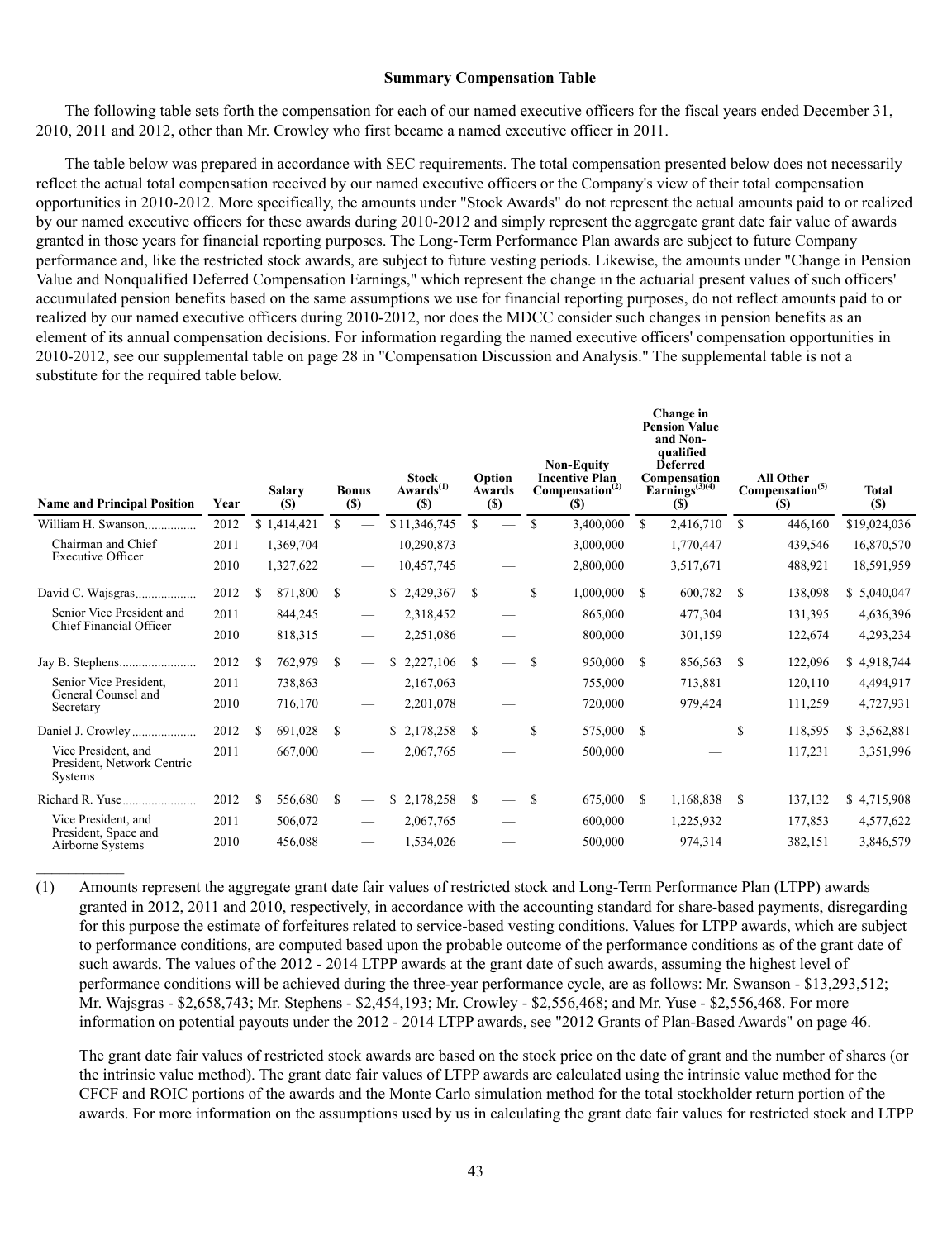awards, see Note 13: Stock-based Compensation Plans to our financial statements in our 2012 Form 10-K. A description of the material terms and conditions of the stock awards granted to the named executive officers in 2012 can be found on page 48 under the heading "2012 Grants of Plan-Based Awards - Equity Awards."

- (2) Represents amounts earned pursuant to RBI awards for 2010, 2011 and 2012 but which were paid in 2011, 2012 and 2013, respectively. A description of the material terms and conditions of the 2012 RBI awards can be found beginning on page 46 under the heading "2012 Grants of Plan-Based Awards - Non-Equity Incentive Plan Awards."
- (3) The amounts represent the aggregate change in the actuarial present value of the named executive officer's accumulated benefit under all defined benefit and actuarial pension plans (including supplemental plans) from the end of the preceding year to the end of the reported year. Generally, these amounts represent the change in value of the named executive officer's benefit due to an additional year of service, changes in compensation and changes in the discount rate. The amounts were computed using the same assumptions we used for financial reporting purposes under the accounting standard for employers' accounting for pensions. Actual amounts paid under our plans are based on assumptions contained in the plans, which may be different than the assumptions used for financial statement reporting purposes.
- (4) None of the named executive officers received any earnings on their deferred compensation based on above-market or preferential rates (as defined by the SEC). For more information on our Deferred Compensation Plan, see "Nonqualified Deferred Compensation" on page 53.
- (5) All Other Compensation amounts include, as applicable, (a) the value of perquisites and personal benefits (as defined by the SEC), (b) the amount of tax gross-ups, (c) the amount of Raytheon contributions to qualified and nonqualified defined contribution plans, (d) the value of insurance premiums paid and (e) certain other payments or items of compensation. Where the value of the items reported in a particular category for a named executive officer exceeded \$10,000 in 2012, those items are identified and quantified below.

# *(a) Perquisites and Personal Benefits*

Under our executive perquisites policy, each of the named executive officers is entitled to receive certain perquisites, including a car allowance of up to \$18,000 per year, other than our CEO who is entitled to a \$25,000 allowance, financial planning services of up to \$15,000 per year, and participation in the Executive Health Program (benefits of up to \$2,000 per year).

- Mr. Swanson's amount includes an aggregate of \$217,705 for personal use of Raytheon aircraft, personal use of a Raytheon-leased car for a portion of 2012 until the end of the applicable lease term, a car allowance for a portion of 2012, certain driving services, financial planning services, home security system expenses and certain travel and incidental expenses relating to his spouse attending Raytheon-related events at our request.
- Mr. Wajsgras' amount includes an aggregate of \$40,663 for a car allowance, financial planning services, certain travel ٠ and incidental expenses relating to his spouse attending Raytheon-related events at our request and an executive physical.
- Mr. Stephens' amount includes an aggregate of \$32,673 for a car allowance, financial planning services, certain travel and incidental expenses relating to his spouse attending Raytheon-related events at our request and an executive physical.
- Mr. Crowley's amount includes an aggregate of \$31,820 for a car allowance and certain travel and incidental expenses relating to his spouse attending Raytheon-related events at our request.
- Mr. Yuse's amount includes an aggregate of \$49,940 for a car allowance, financial planning services and certain travel ٠ and incidental expenses relating to his spouse attending Raytheon-related events at our request.

*Personal use of corporate aircraft* - For reasons of security and personal safety, we require Mr. Swanson generally to use Raytheon aircraft for all air travel, including for personal purposes. We determined our incremental cost for the personal use of corporate aircraft as follows:

We derived an average variable operating cost per hour for such aircraft based on fuel, aircraft maintenance, landing, parking, and catering costs, certain taxes and certain other miscellaneous fees and costs, and the hours flown. Since our corporate aircraft are used primarily for business travel, we did not include fixed costs for such aircraft that generally do not change with usage, such as pilots' and other employees' salaries, purchase costs of aircraft and certain hangar expenses.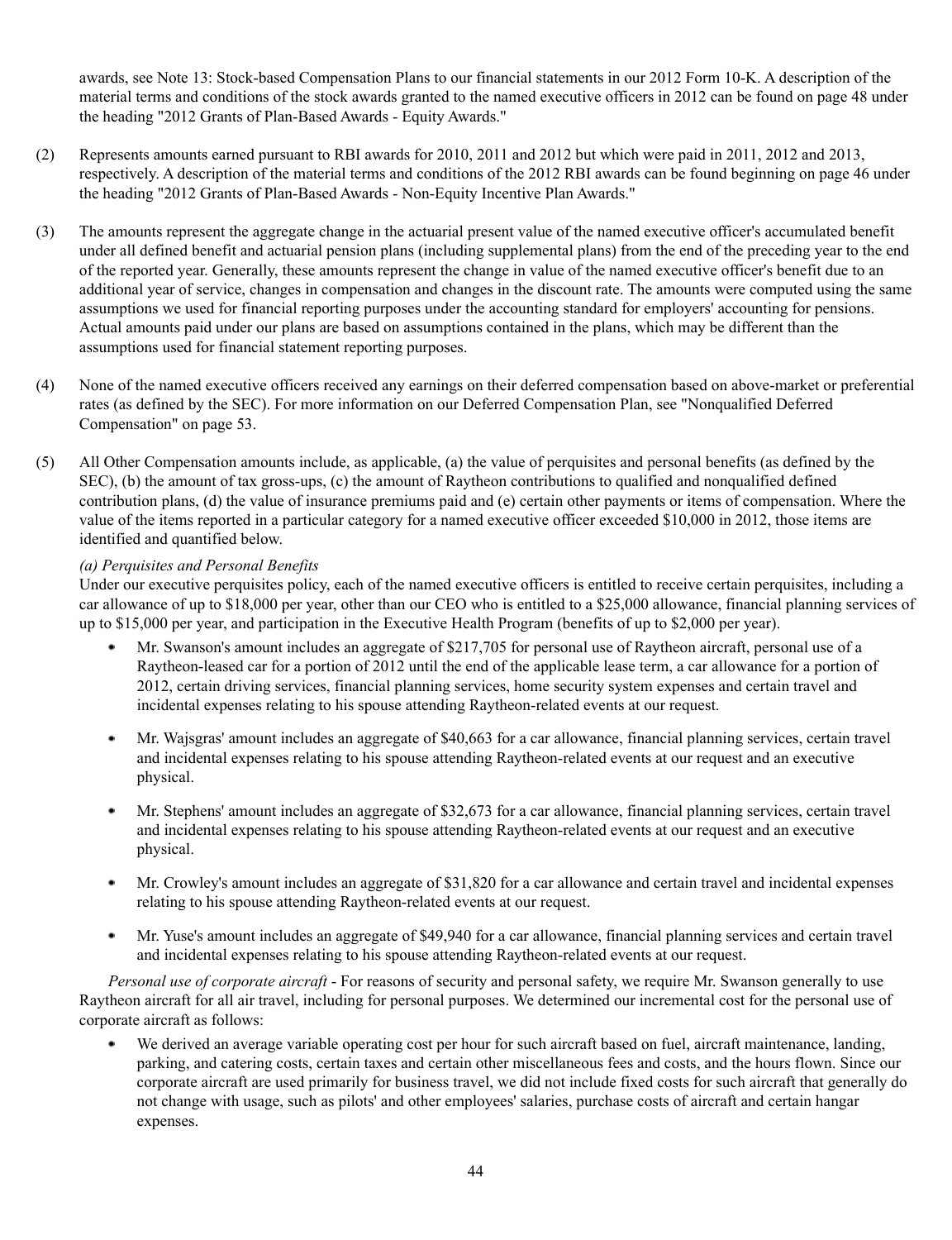- In determining the number of hours that an aircraft was used for personal purposes, we did not include the flight time of any "deadhead" flight, e.g., a return flight on which no passenger was aboard.
- $\bullet$ For trips that involved mixed personal and business usage, we determined the total variable cost attributable to personal use by subtracting the total variable cost of a "business-only" trip from the total variable cost of the whole trip (both personal and business).

In 2012, we incurred incremental costs of \$137,577 for personal use of Raytheon aircraft by Mr. Swanson. As noted above, this amount was calculated without deadhead flights. Based on our average variable operating cost per hour (as derived above), these deadhead flights would have amounted to an additional \$106,449 for Mr. Swanson.

*Personal use of automobiles* - In 2010, we amended our executive perquisites policy to provide that upon completion of a vehicle lease, all our executive officers would transition to car allowances. Messrs. Wajsgras, Stephens, Crowley and Yuse receive car allowances, and Mr. Swanson transitioned to an allowance in the second quarter of 2012. The named executive officers also have access to a pool of Raytheon vehicles and drivers which are generally available for various corporate purposes and which may be used in limited circumstances for uses that may have a personal element. For reasons of security and personal safety, Mr. Swanson frequently travels in Raytheon-provided vehicles operated by Raytheon-provided drivers for business and personal (primarily commuting) purposes. We determined our incremental cost for personal travel in Raytheon-provided vehicles operated by Raytheon-provided drivers as follows:

- We determined our total annual cost for each pooled vehicle used by such executives for personal purposes and then allocated such total cost based on the total miles driven in the year and the number of miles driven for each executive for personal purposes, as tracked by our administrators.
- We determined our total cost for each driver and then allocated such amount based on the total hours worked and the . estimated number of hours that such driver drove the executive for personal purposes.

# *(b) Tax Gross-Ups*

In limited circumstances, we make certain items of imputed income to our named executive officers tax-neutral to them. In 2012, we made the following amounts in tax gross-up payments relating to imputed income as a result of the executive's spouse attending Raytheon-related events at our request: Mr. Swanson - \$21,663 and Mr. Yuse - \$17,360. Consistent with prior years, Mr. Swanson did not receive any tax gross-ups for his personal use of Raytheon aircraft.

## *(c) Contributions to Plans*

We make a 4% matching contribution to compensation deferred under our qualified RAYSIP 401(k) Plan and under our nonqualified, unfunded Deferred Compensation Plan (3% for Mr. Crowley based on his date of hire). The Deferred Compensation Plan matching contributions include our matching contribution for deferred 2012 RBI compensation earned in 2012 but made in March 2013. We also make a 4% contribution for Mr. Crowley, who is eligible for our Retirement Income Savings Program (RISP) within our qualified RAYSIP 401(k) Plan, and also contributed 4% of Mr. Crowley's 2012 RBI compensation to his RISP account. For information on our contributions under RISP and our matching contributions under the Deferred Compensation Plan, see "Nonqualified Deferred Compensation" on page 53. In 2012, we made the following contributions to qualified and nonqualified defined contribution plans for the named executive officers:

|                                  | Mr. Swanson | Mr. Wajsgras | Mr. Stephens | Mr. Crowley | Mr. Yuse |
|----------------------------------|-------------|--------------|--------------|-------------|----------|
| RAYSIP 401(k) Plan Match         | 10.000      | 10.000       | 10.000       | 7,500       | 10.000   |
| RAYSIP RISP Contribution         | N/A         | N/A          | N/A          | 10.000      | N/A      |
| Deferred Compensation Plan Match | 182.577     | 64.872       | 58.519       | 13,650      | 39,267   |
| Deferred Compensation Plan RISP  | N/A         | N/A          | N/A          | 40.641      | N/A      |
| Total                            | 192,577     | 74.872       | 68.519       | 71.791      | 49.267   |

## *(d) Insurance Premiums*

Under our executive perquisites policy, we pay for the premiums for certain insurance policies covering our named executive officers, including basic life, executive liability and business travel and accident insurance policies. We also provide our named executive officers and certain other executives with a senior executive life insurance benefit for which we impute income to each executive based on the amount of the annual premium for a comparable term life insurance policy and include such amount of imputed income in the value of insurance premiums paid. In 2012, the total value of insurance premiums paid for Messrs. Wajsgras, Stephens and Yuse were \$11,265, \$18,925 and \$20,565, respectively.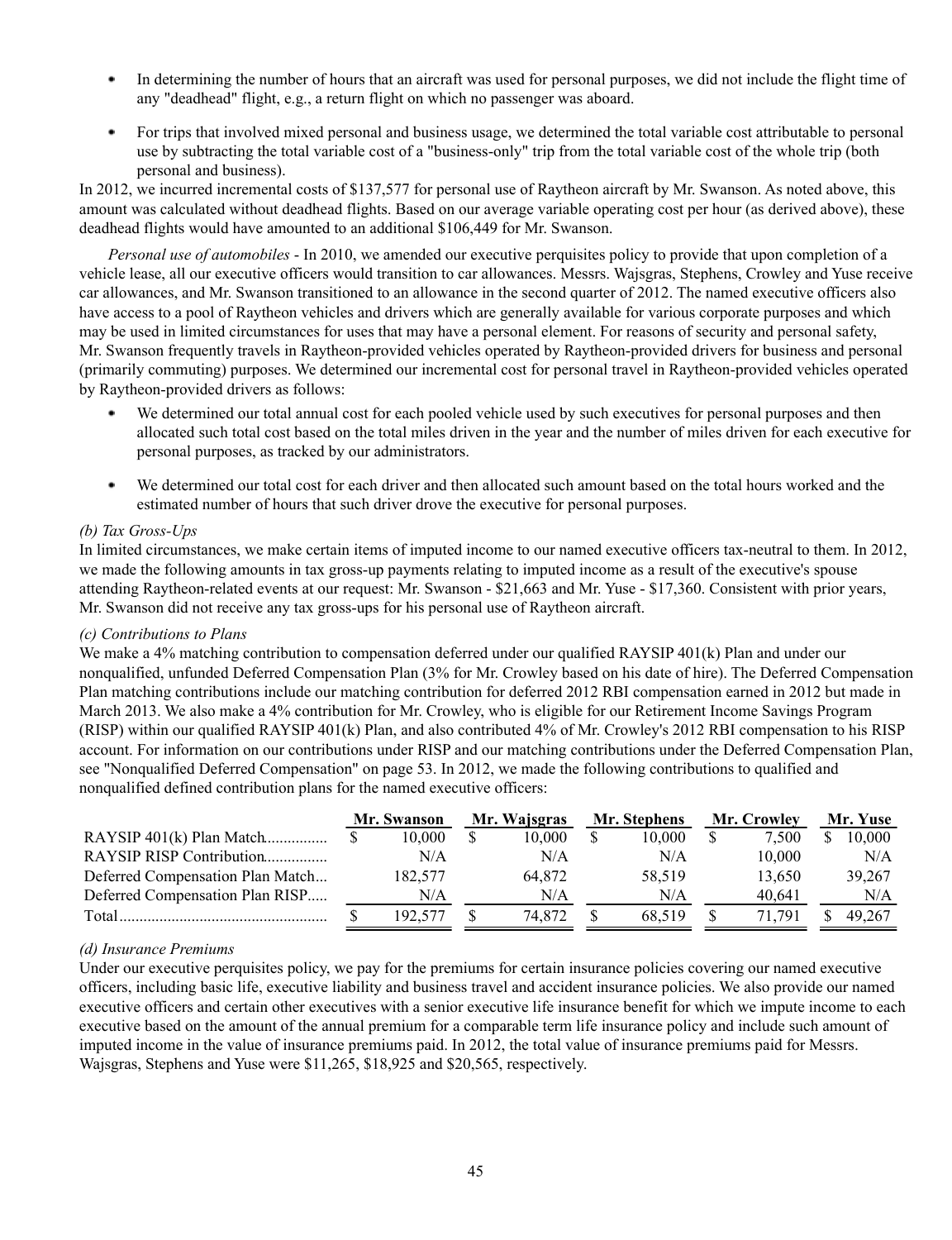#### **2012 Grants of Plan-Based Awards**

The following table sets forth the awards granted to each of our named executive officers under any plan during the fiscal year ended December 31, 2012.

|                             |               |                            | <b>Estimated Future Payouts</b><br>Under Non-Equity Incentive Plan<br>Awards <sup>(1)</sup> |                       |                         | <b>Estimated Future Payouts</b><br>Under Equity Incentive Plan<br>Awards <sup>(2)</sup> |                             |                                                                                                                         |                                                                                                                                  |                                                                      |                                                                                              |  |
|-----------------------------|---------------|----------------------------|---------------------------------------------------------------------------------------------|-----------------------|-------------------------|-----------------------------------------------------------------------------------------|-----------------------------|-------------------------------------------------------------------------------------------------------------------------|----------------------------------------------------------------------------------------------------------------------------------|----------------------------------------------------------------------|----------------------------------------------------------------------------------------------|--|
| Name                        | Grant<br>Date | <b>Threshold</b><br>$(\$)$ | <b>Target</b><br>(S)                                                                        | <b>Maximum</b><br>(S) | <b>Threshold</b><br>(#) | <b>Target</b><br>$^{(#)}$                                                               | <b>Maximum</b><br>$($ # $)$ | All<br>Other<br><b>Stock</b><br><b>Awards:</b><br>Number<br>of<br><b>Shares</b><br>of Stock<br>or Units<br>$(\#)^{(3)}$ | <b>All Other</b><br>Option<br><b>Awards:</b><br>Number<br>of<br><b>Securities</b><br>Under-<br>lying<br><b>Options</b><br>$(\#)$ | <b>Exercise</b><br>or Base<br>Price of<br>Option<br>Awards<br>(S/Sh) | Grant<br><b>Date Fair</b><br>Value of<br><b>Stock and</b><br>Option<br>Awards<br>$(S)^{(4)}$ |  |
| William H. Swanson.         | 1/25/2012     |                            |                                                                                             |                       | 8,238                   | 130,758                                                                                 | 261,516                     |                                                                                                                         |                                                                                                                                  |                                                                      | \$6,646,756                                                                                  |  |
|                             | 5/31/2012     |                            |                                                                                             |                       |                         |                                                                                         |                             | 93,402                                                                                                                  |                                                                                                                                  |                                                                      | 4,699,989                                                                                    |  |
|                             |               | \$<br>429,212              | \$2,861,414                                                                                 | \$5,722,829           |                         |                                                                                         |                             |                                                                                                                         |                                                                                                                                  |                                                                      |                                                                                              |  |
| David C. Wajsgras           | 1/25/2012     |                            |                                                                                             |                       | 1,648                   | 26,152                                                                                  | 52,304                      |                                                                                                                         |                                                                                                                                  |                                                                      | \$1,329,372                                                                                  |  |
|                             | 5/31/2012     |                            |                                                                                             |                       |                         |                                                                                         |                             | 21,860                                                                                                                  |                                                                                                                                  |                                                                      | 1,099,995                                                                                    |  |
|                             |               | 132,276<br>\$              | \$ 881,837                                                                                  | \$1,763,674           |                         |                                                                                         |                             |                                                                                                                         |                                                                                                                                  |                                                                      |                                                                                              |  |
| Jay B. Stephens. $\ldots$ . | 1/25/2012     |                            |                                                                                             |                       | 1,521                   | 24,140                                                                                  | 48,280                      |                                                                                                                         |                                                                                                                                  |                                                                      | \$1,227,097                                                                                  |  |
|                             | 5/31/2012     |                            |                                                                                             |                       |                         |                                                                                         |                             | 19,873                                                                                                                  |                                                                                                                                  |                                                                      | 1,000,009                                                                                    |  |
|                             |               | \$<br>115,764              | \$771,763                                                                                   | \$1,543,526           |                         |                                                                                         |                             |                                                                                                                         |                                                                                                                                  |                                                                      |                                                                                              |  |
| Daniel J. Crowley           | 1/25/2012     |                            |                                                                                             |                       | 1,584                   | 25,146                                                                                  | 50,292                      |                                                                                                                         |                                                                                                                                  |                                                                      | \$1,278,234                                                                                  |  |
|                             | 5/31/2012     |                            |                                                                                             |                       |                         |                                                                                         |                             | 17,886                                                                                                                  |                                                                                                                                  |                                                                      | 900,024                                                                                      |  |
|                             |               | 104,848<br>\$              | \$698,984                                                                                   | \$1,397,968           |                         |                                                                                         |                             |                                                                                                                         |                                                                                                                                  |                                                                      |                                                                                              |  |
| Richard R. Yuse             | 1/25/2012     |                            |                                                                                             |                       | 1,584                   | 25,146                                                                                  | 50,292                      |                                                                                                                         |                                                                                                                                  |                                                                      | \$1,278,234                                                                                  |  |
|                             | 5/31/2012     |                            |                                                                                             |                       |                         |                                                                                         |                             | 17,886                                                                                                                  |                                                                                                                                  |                                                                      | 900,024                                                                                      |  |
|                             |               | 86,215<br>\$               | \$574,766                                                                                   | \$1,149,533           |                         |                                                                                         |                             |                                                                                                                         |                                                                                                                                  |                                                                      |                                                                                              |  |

(1) Amounts represent the threshold, target and maximum payout opportunities under the 2012 RBI Program.

- (2) Amounts represent the threshold, target and maximum payouts under the 2012 2014 LTPP awards. LTPP payouts range from zero to 200% of target and may be paid in our common stock or in cash, at the discretion of the MDCC. The amounts do not include any accrued dividend equivalents.
- (3) Amounts represent awards of time-vesting restricted stock.
- (4) Amounts represent the grant date fair value of the restricted stock and 2012 2014 LTPP awards granted to the named executive officer in 2012 in accordance with the accounting standard for share-based payments, disregarding for this purpose the estimate of forfeitures related to service based vesting conditions. Such values are generally expensed by us over the employee's requisite service period, generally the vesting period of the awards. Values for the 2012 - 2014 LTPP awards, which are subject to performance conditions, are computed based upon the probable outcome of the performance conditions as of the grant date of such awards.

## *Non-Equity Incentive Plan Awards*

 $\mathcal{L}_\text{max}$ 

*2012 RBI Program*. In 2012, each of our named executive officers received an annual award under our 2012 Results-Based Incentive (RBI) Program, which provides the executive the opportunity to earn incentive cash compensation based upon the attainment of the specific pre-established performance metrics and an assessment of his individual performance during 2012.

*Target Opportunities*. Each named executive officer is

assigned a pre-established individual RBI payout target expressed as a percentage of base salary, as well as threshold and maximum payout amounts. The MDCC established individual payout targets for each named executive officer based on the criteria discussed in our "Compensation Discussion and Analysis - Elements of Our Compensation Program - Annual Incentives" beginning on page 33. We use the target awards to determine the overall funding of the RBI award pool, as described below, but the targets are not entirely determinative of what any one participant's RBI award will be.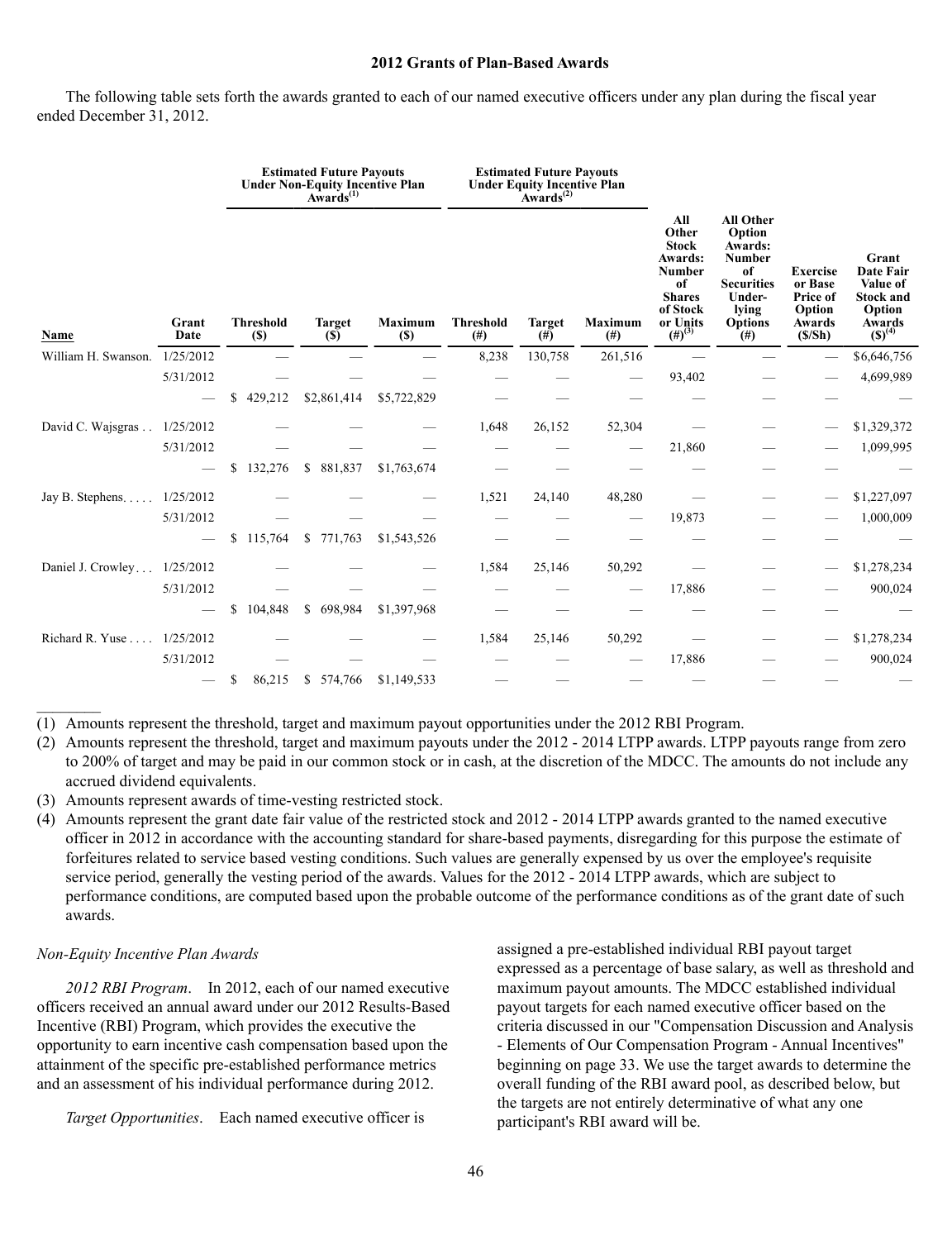*Funding the RBI Pool*. The pool of available funds to pay our RBI awards is based on the extent to which the Company and our businesses meet or exceed predetermined goals under selected financial metrics, which are set by the MDCC prior to the beginning of the performance year. As of January 1, 2012, Return on Invested Capital (ROIC), which had been included in the past as an equally measured metric was removed as a financial metric because the MDCC determined that discontinuing the use of ROIC for RBI, while retaining it for LTPP, was appropriate to further differentiate between long-term and short-term incentives and related performance metrics. For 2012, the MDCC selected the four financial metrics, weighted as identified below, for purposes of funding an overall pool under the RBI plan:

- $\bullet$ Bookings - 20% - a forward-looking metric that measures the value of new contracts awarded to us during the year and an indicator of potential future growth.
- Net Sales 30% a growth metric that measures our ۰ revenue for the current year.
- Free Cash Flow (FCF) 20% a measure of the cash  $\bullet$ that is generated in a given year that we can use to make strategic investments to grow our businesses or return to our shareholders.
- Operating Income from Continuing Operations 30%  $\bullet$ a measure of our profit from continuing operations for the year, before interest and taxes, and after certain non-operational adjustments.

FCF and Operating Income from Continuing Operations are non-GAAP financial measures and are calculated as follows:

- FCF is operating cash flow from continuing operations  $\bullet$ less capital spending and internal use software spending, excluding the impact of changes to cash flow from pension and post-retirement benefits-related items and other similar non-operational items.
- Operating Income from Continuing Operations is  $\bullet$ operating income from continuing operations, excluding the FAS/CAS pension and post-retirement benefits expense/income and, from time to time, certain other items.

For each financial metric, we set a specific target performance goal and defined performance range around the target. The performance range consists of a threshold - or minimum performance level - and a maximum performance level. If the threshold performance level for a financial metric is not achieved, then we do not allocate funds to the RBI funding pool based on that metric. Funding of the pool for any one metric is capped once performance achieves or exceeds the maximum performance level set for that metric. We also establish a funding range around the target for each financial

metric of 75% to 150% of target. If Company performance falls within the performance range (e.g., between the threshold and maximum performance levels), the funding amount is based on the corresponding funding range. In addition to the four financial metrics, with the authorization of the MDCC, our CEO may increase or decrease funding of the RBI pool based on an assessment of a business unit's performance on criteria such as customer satisfaction, growth, people and productivity. Consistent with past practice, Company performance against these financial metric targets, which are established at the beginning of the year and based on anticipated operational performance during the year, is adjusted to account for the impact of certain matters not factored into the Company's annual operating plan, such as acquisitions and dispositions that occur after the applicable targets are established, and certain nonoperational items. For information regarding the 2012 RBI performance targets and funding percentages, see "Compensation Discussion and Analysis - Elements of Our Compensation Program - Annual Incentives" beginning on page 33.

*Individual Performance Objectives*. Individual performance is directly reflected in what each executive receives as an RBI award. While total Company and business unit performance determines funding of the overall RBI pool, individual RBI awards reflect an assessment of an executive's contribution to our achievement of the financial performance goals, plus his achievement of individual performance objectives, including successful management of human resources, furtherance of ethical business behavior, leadership competencies, "Six Sigma" and customer satisfaction, as well as the degree of challenge in the executive's position. If an executive under-performs in relationship to his objectives, the RBI award could fall below the funded target level or even be zero if threshold performance is not achieved. On the other hand, an executive who exceeds his performance objectives could receive up to 200% of target.

Individual performance objectives are established annually in writing for top executives and primarily include quantifiable objectives with some subjective measures also included. In the case of our CEO, at the beginning of a review period, the MDCC recommends, and the full Board (excluding the CEO) approves, a statement of the CEO's objectives. In connection with his annual performance evaluation, our CEO provides to the MDCC a written self-appraisal assessing his performance against these objectives. The MDCC discusses the CEO's performance and provides a preliminary performance evaluation. The MDCC's preliminary evaluation is then discussed with all of the independent directors in an Executive Session of the Board, at which time each Director has an opportunity to provide input. Based on this evaluation, the MDCC recommends, and the full Board (excluding the CEO) approves, the CEO's RBI award and other compensation. The CEO receives performance feedback directly from the Lead Director and the Chair of the MDCC.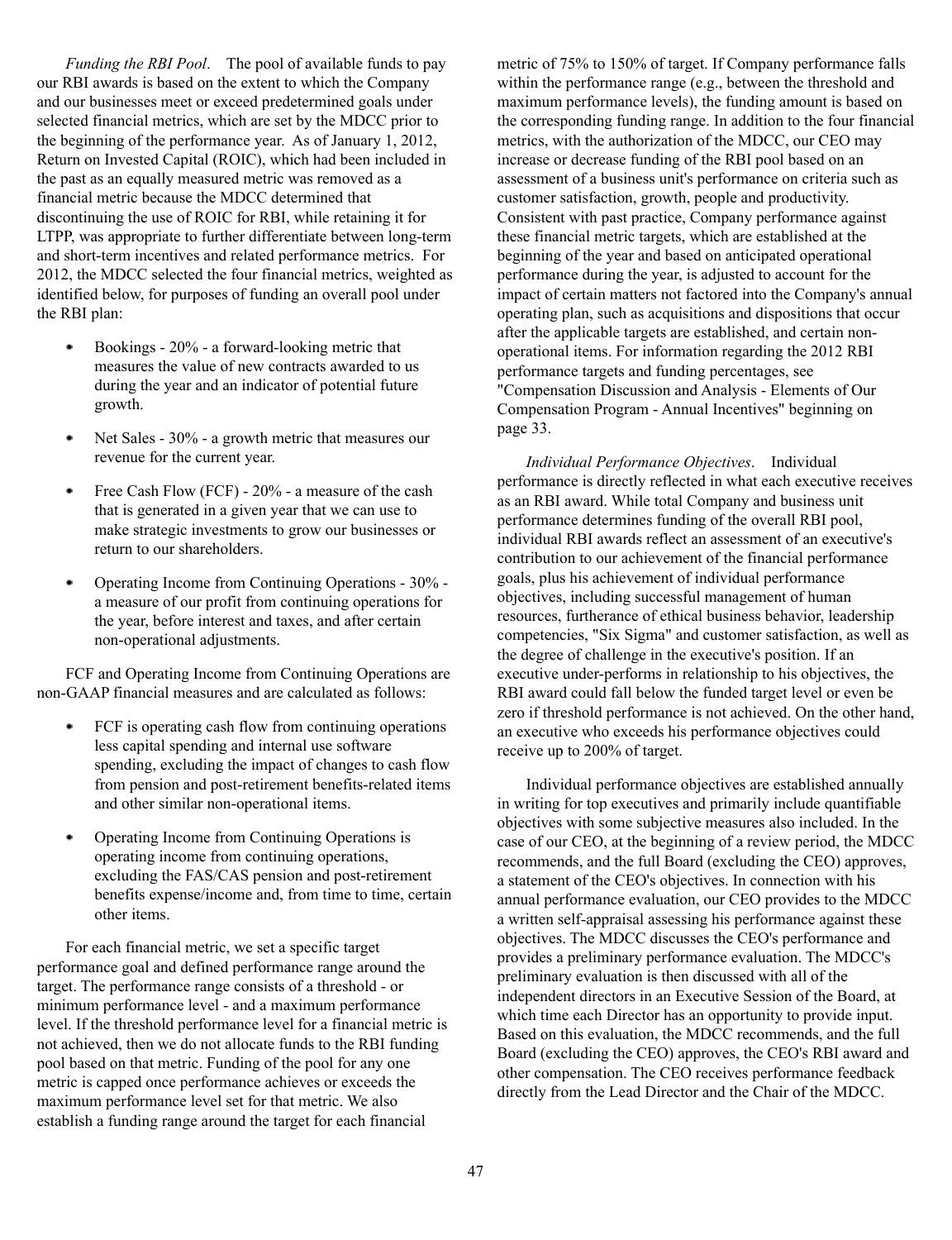A similar process is followed for the named executive officers other than the CEO. In the case of the other executive officers, our CEO provides input to the MDCC both with regard to the establishment of performance objectives and the determination of success in meeting those objectives. For information on the actual amounts paid to the named executive officers under their 2012 RBI awards, see the amounts in the "Non-Equity Incentive Plan Compensation" column in the Summary Compensation Table on page 43. For more information regarding our RBI program, see our "Compensation Discussion and Analysis" beginning on page 25.

## *Equity Awards*

In 2012, each of our named executive officers received two equity-based awards: an award of restricted stock units under our long-term incentive compensation program called the 2012 - 2014 Long-Term Performance Plan (2012 - 2014 LTPP), and a restricted stock award.

*2012-2014 Long-Term Performance Plan*. The 2012 - 2014 LTPP operates under, and awards were made pursuant to, our 2010 Stock Plan. Under the 2012 - 2014 LTPP, each named executive officer was awarded restricted stock units that vest when specific pre-established levels of Company performance are achieved over a three-year performance cycle (2012 - 2014). Restricted stock units may be settled in our common stock or in cash, at the discretion of the MDCC.

*Target Opportunities*. Before each three-year cycle, the MDCC assigns a target number of restricted stock units to each participant. These target numbers are assigned by the MDCC based on the criteria discussed in our "Compensation Discussion and Analysis - Elements of Our Compensation Program - Long-Term Incentives" beginning on page 36.

*Performance Goals*. The MDCC approves the performance goals for each three-year cycle, the relative weightings that those goals will have for that cycle and the target level of performance for each goal. The MDCC specifies the shares or amount of cash that will be paid out in settlement of the restricted stock unit awards based on whether actual performance is at, below or above the target, subject to a maximum payout. The performance criteria for the 2012 - 2014 LTPP, which are independent of each other and are weighted as follows, are: cumulative free cash flow (CFCF) (25%); total shareholder return relative to our peer group (TSR) (25%); and Return on Invested Capital (ROIC) (50%). In each case, the goals are independent and additive, which means that if we miss the threshold performance as to one measure, no credit would apply to that element, but could be made up for by above-target performance in another area.

 $\bullet$ CFCF measures, on a cumulative basis, the cash that is generated over the three-year performance cycle, which we can use to make strategic investments to grow our businesses or return to our shareholders.

- ٠ The TSR component of the LTPP compares our stock price appreciation, including reinvested dividends, over the performance cycle to our peers' stock performance over the same period and provides a percentage ranking.
- . ROIC measures how efficiently and effectively we use capital that is invested in our operations over the performance cycle.

CFCF, TSR and ROIC are non-GAAP financial measures. The calculation of CFCF is the FCF calculation described above under the RBI plan over a three-year performance cycle. TSR is stock price appreciation over the applicable period plus reinvested dividends paid during the applicable period. TSR is calculated using 30 trading day average stock prices at the beginning of the performance cycle and following the end of the cycle. Finally, the calculation of ROIC is (a) (i) income from continuing operations, excluding (ii) the after-tax effect of the FAS/CAS pension and post-retirement benefits expense/income and, from time to time, certain other items, plus (iii) after-tax net interest expense plus (iv) one-third of operating lease expense after-tax (estimate of interest portion of operating lease expense) divided by (b)(i) average invested capital after capitalizing operating leases (operating lease expense times a multiplier of 8), adding (ii) financial guarantees, less net investment in discontinued operations, and adding back (iii) the liability for defined benefit pension and other post-retirement benefit plans, net of tax and excluding (iv) other similar non-operational items. Such calculation also includes certain variations due to averaging the metric over the three-year performance cycle.

*Award Settlement*. Shortly after the performance results for the three-year performance cycle are determined, we settle each award in cash or stock based upon our actual performance relative to the LTPP performance goals plus an amount equivalent to dividends that would have been paid during the performance cycle on the shares ultimately issued under the award, assuming that those dividends had been reinvested in our common stock.

For more information regarding our LTPP program, see our "Compensation Discussion and Analysis - Elements of Our Compensation Program - Long-Term Incentives" beginning on page 36.

*Restricted Stock Awards*. In 2012, each of our named executive officers received an award of restricted stock. The awards, which were made pursuant to our 2010 Stock Plan, vest one-third per year on each of the second, third and fourth anniversaries of the grant date, subject to the executive remaining employed by us. The holders of the restricted stock awards are entitled to any dividends paid with respect to the shares, whether vested or unvested.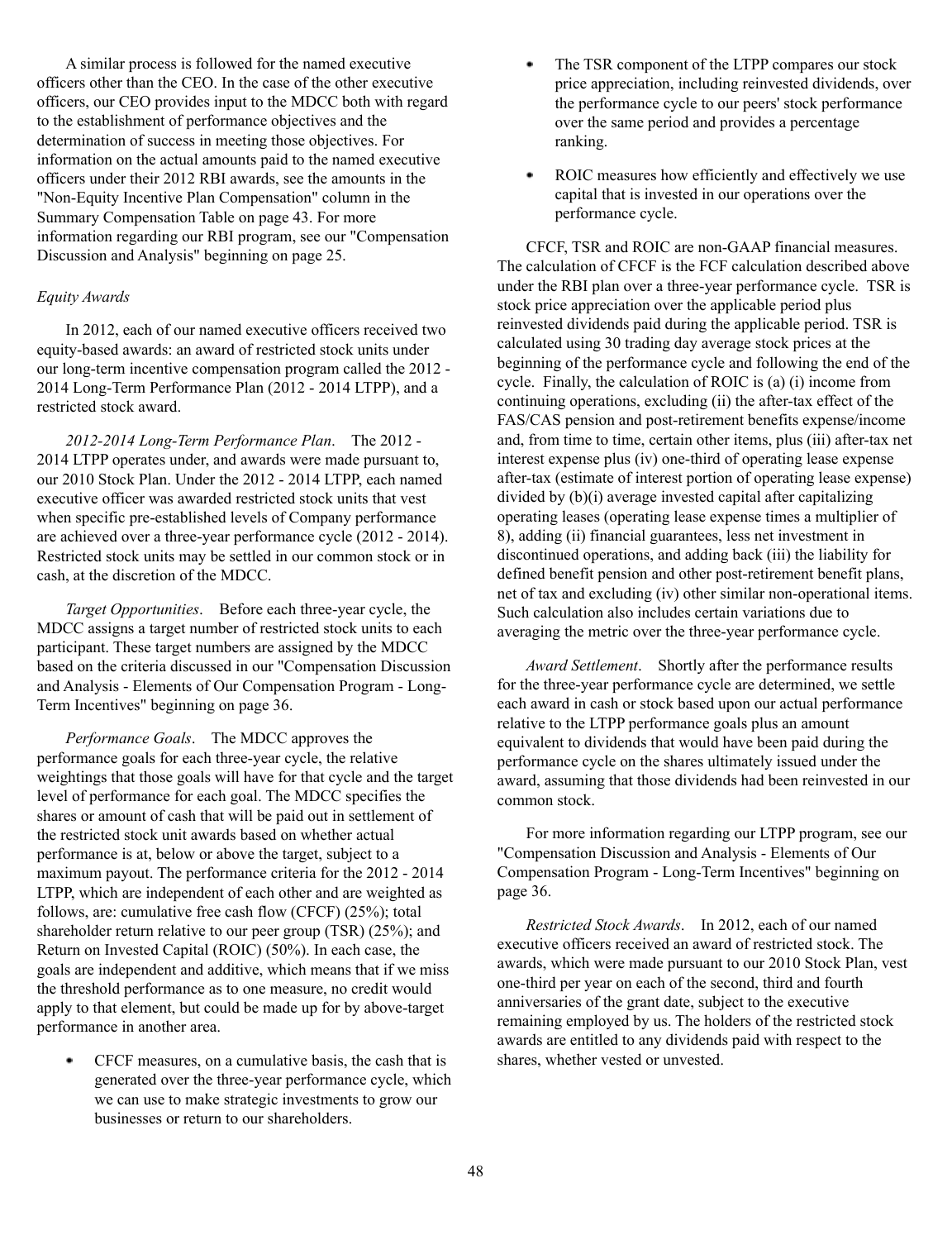## **Outstanding Equity Awards at 2012 Fiscal Year-End**

The following table sets forth information regarding unexercised options, unvested stock and unvested equity incentive plan awards for each of our named executive officers outstanding as of December 31, 2012.

|                     |                                                                                                          |                                                                                                            | <b>Option Awards</b> <sup>(1)</sup>                                                                                                        |                                                  | <b>Stock Awards</b>                 |                                                                                                                  |                                                                                                                                    |                                                                                                                                                                                     |                                                                                                                                                                                                |  |  |
|---------------------|----------------------------------------------------------------------------------------------------------|------------------------------------------------------------------------------------------------------------|--------------------------------------------------------------------------------------------------------------------------------------------|--------------------------------------------------|-------------------------------------|------------------------------------------------------------------------------------------------------------------|------------------------------------------------------------------------------------------------------------------------------------|-------------------------------------------------------------------------------------------------------------------------------------------------------------------------------------|------------------------------------------------------------------------------------------------------------------------------------------------------------------------------------------------|--|--|
| <b>Name</b>         | Number of<br><b>Securities</b><br>Underlying<br>Unexercised<br><b>Options</b><br>Exercisable<br>$^{(#)}$ | Number of<br><b>Securities</b><br>Underlying<br>Unexercised<br><b>Options</b><br>Unexercisable<br>$^{(#)}$ | <b>Equity</b><br>Incentive<br>Plan<br>Awards:<br>Number of<br><b>Securities</b><br>Underlying<br>Unexercised<br>Unearned<br>Options $(\#)$ | Option<br><b>Exercise</b><br>Price<br><b>(S)</b> | Option<br><b>Expiration</b><br>Date | <b>Number</b><br>of<br><b>Shares</b><br>or Units<br>of Stock<br>That<br>Have<br>Not<br><b>Vested</b><br>$^{(#)}$ | Market<br>Value of<br><b>Shares</b> or<br><b>Units of</b><br><b>Stock That</b><br><b>Have Not</b><br>Vested $^{(2)}$<br><b>(S)</b> | Equity<br><b>Incentive</b><br>Plan<br>Awards:<br>Number<br>of<br>Unearned<br>Shares,<br>Units or<br>Other<br><b>Rights</b><br>That<br><b>Have Not</b><br>$Vested^{(3)}$<br>$^{(#)}$ | Equity<br>Incentive<br>Plan<br>Awards:<br>Market or<br>Payout<br>Value of<br>Unearned<br>Shares,<br><b>Units</b><br>or Other<br><b>Rights That</b><br><b>Have Not</b><br>$Vested^{(2)}$<br>(S) |  |  |
| William H. Swanson. |                                                                                                          |                                                                                                            |                                                                                                                                            |                                                  |                                     | $246,147$ <sup>(4)</sup>                                                                                         | \$14,168,221                                                                                                                       | $267,270$ (5)(14)                                                                                                                                                                   | \$15,384,061                                                                                                                                                                                   |  |  |
| David C. Wajsgras   |                                                                                                          |                                                                                                            |                                                                                                                                            |                                                  |                                     | $62,056$ <sup>(6)</sup>                                                                                          | 3,571,943                                                                                                                          | 53,868 (7)(14)                                                                                                                                                                      | 3,100,642                                                                                                                                                                                      |  |  |
| Jay B. Stephens     |                                                                                                          |                                                                                                            |                                                                                                                                            |                                                  |                                     | 58,060 (8)                                                                                                       | 3,341,934                                                                                                                          | 49,724 (9)(14)                                                                                                                                                                      | 2,862,113                                                                                                                                                                                      |  |  |
| Daniel J. Crowley   |                                                                                                          |                                                                                                            |                                                                                                                                            |                                                  |                                     | 50,894 (10)                                                                                                      | 2,929,459                                                                                                                          | 51,796 (11)(14)                                                                                                                                                                     | 2,981,378                                                                                                                                                                                      |  |  |
| Richard R. Yuse     |                                                                                                          |                                                                                                            |                                                                                                                                            |                                                  |                                     | 47,286 (12)                                                                                                      | 2,721,782                                                                                                                          | 51,796 (13)(14)                                                                                                                                                                     | 2,981,378                                                                                                                                                                                      |  |  |

(1) As of December 31, 2012, none of our named executive officers held any outstanding options. For a further discussion, please see pages 38 and 41 in "Compensation Discussion and Analysis."

(2) Amounts are equal to \$57.56, the closing price of our common stock on the NYSE on December 31, 2012, times the number of unvested shares or units.

- (3) Amounts represent the number of shares that would be issued upon vesting of awards of restricted stock units under the 2011 2013 LTPP and 2012 - 2014 LTPP, assuming target performance for the applicable 3-year performance cycle and settlement of such awards in shares of stock. They also include the number of shares representing accrued dividend equivalents on such LTPP awards as of December 31, 2012. Amounts do not include any shares for the 2010 - 2012 LTPP awards as the 3-year performance cycle for such awards ended as of December 31, 2012. Information on the 2010 - 2012 LTPP awards and the shares issued to the named executive officers in February 2013, including accrued dividend equivalents, is set forth in the "2012 Option Exercises and Stock Vested" table on page 50.
- (4) Includes 28,344, 24,063, 24,063, 25,425, 25,425, 25,425, 31,134, 31,134 and 31,134 shares of restricted stock that vest on May 28, 2013, May 27, 2013, May 27, 2014, May 26, 2013, May 26, 2014, May 26, 2015, May 31, 2014, May 31, 2015 and May 31, 2016, respectively, subject, in each case, to Mr. Swanson remaining employed by us.
- (5) Includes 124,031 and 130,758 shares for Mr. Swanson's 2011 2013 LTPP and 2012 2014 LTPP awards, respectively. Also includes 8,077 and 4,404 shares, which represent accrued dividend equivalents on such LTPP awards, respectively, as of December 31, 2012. See Note 14 below for information regarding the vesting of and payouts under these LTPP awards.
- (6) Includes 7,459, 6,332, 6,333, 6,690, 6,691, 6,691, 7,286, 7,287 and 7,287 shares of restricted stock that vest on May 28, 2013, May 27, 2013, May 27, 2014, May 26, 2013, May 26, 2014, May 26, 2015, May 31, 2014, May 31, 2015 and May 31, 2016, respectively, subject, in each case, to Mr. Wajsgras remaining employed by us.
- (7) Includes 25,194 and 26,152 shares for Mr. Wajsgras' 2011 2013 LTPP and 2012 2014 LTPP awards, respectively. Also includes 1,641 and 881 shares, which represent accrued dividend equivalents on such LTPP awards, respectively, as of December 31, 2012. See Note 14 below for information regarding the vesting of and payouts under these LTPP awards.
- (8) Includes 7,086, 6,016, 6,016, 6,356, 6,356, 6,357, 6,624, 6,624 and 6,625 shares of restricted stock that vest on May 28, 2013, May 27, 2013, May 27, 2014, May 26, 2013, May 26, 2014, May 26, 2015, May 31, 2014, May 31, 2015 and May 31, 2016, respectively, subject, in each case, to Mr. Stephens remaining employed by us.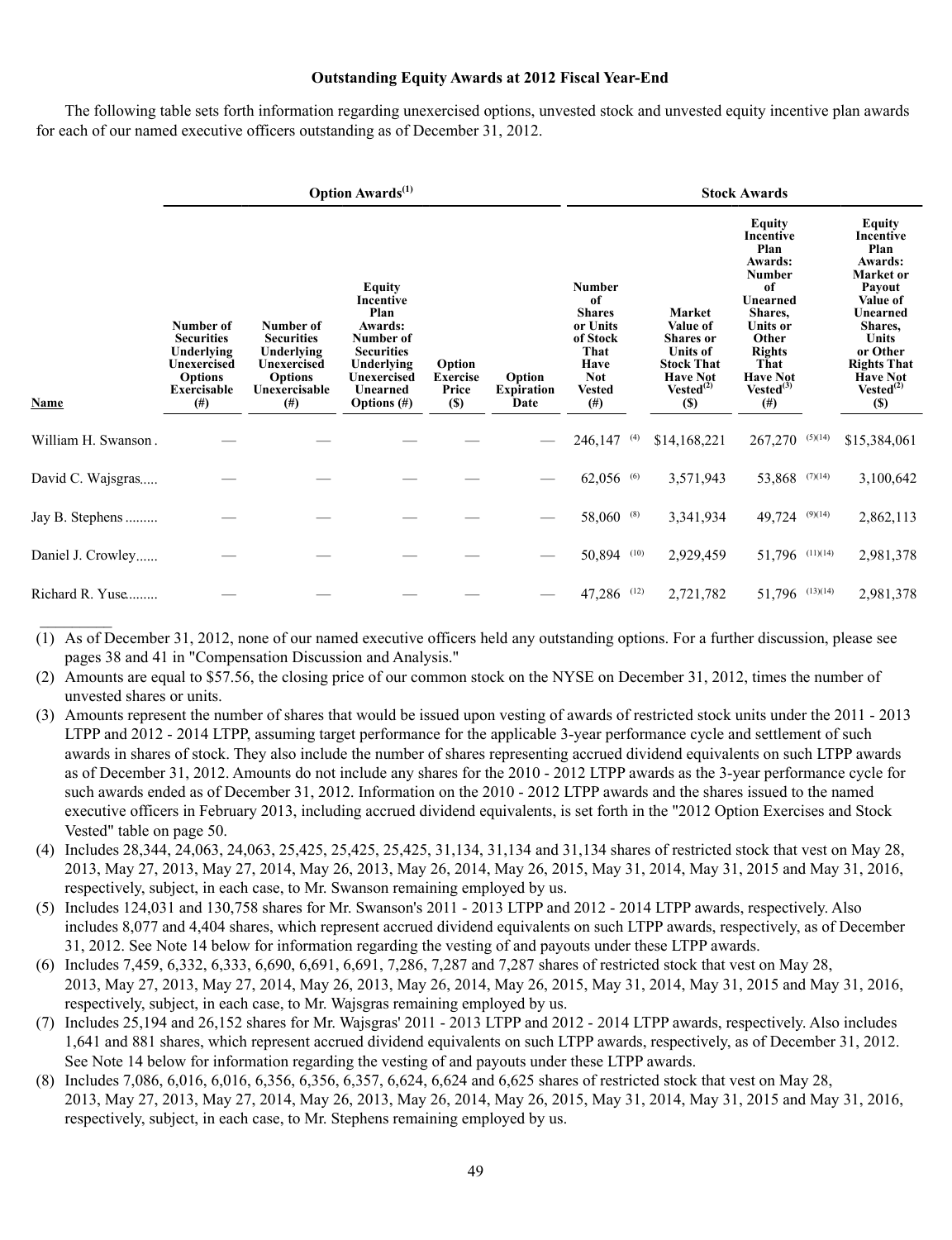- (9) Includes 23,256 and 24,140 shares for Mr. Stephens' 2011 2013 LTPP and 2012 2014 LTPP awards, respectively. Also includes 1,515 and 813 shares, which represent accrued dividend equivalents on such LTPP awards, respectively, as of December 31, 2012. See Note 14 below for information regarding the vesting of and payouts under these LTPP awards.
- (10) Includes 4,944, 4,944, 7,062, 5,352, 5,353, 5,353, 5,962, 5,962 and 5,962 shares of restricted stock that vest on December 6, 2013, December 6, 2014, December 6, 2013, May 26, 2013, May 26, 2014, May 26, 2015, May 31, 2014, May 31, 2015 and May 31, 2016 respectively, subject, in each case other than as provided herein, to Mr. Crowley remaining employed by us.
- (11) Includes 24,225 and 25,146 shares for Mr. Crowley's 2011 2013 LTPP and 2012 2014 LTPP awards, respectively. Also includes 1,578 and 847 shares, which represent accrued dividend equivalents on such LTPP awards, respectively, as of December 31, 2012. See Note 14 below for information regarding the vesting of and payouts under these LTPP awards.
- (12) Includes 4,476, 4,433, 4,433, 5,352, 5,353, 5,353, 5,962, 5,962 and 5,962 shares of restricted stock that vest on May 28, 2013, May 27, 2013, May 27, 2014, May 26, 2013, May 26, 2014, May 26, 2015, May 31, 2014, May 31, 2015 and May 31, 2016, respectively, subject, in each case, to Mr. Yuse remaining employed by us.
- (13) Includes 24,225 and 25,146 shares for Mr. Yuse's 2011 2013 LTPP and 2012 2014 LTPP awards, respectively. Also includes 1,578 and 847 shares, which represent accrued dividend equivalents on such LTPP awards, respectively, as of December 31, 2012. See Note 14 below for information regarding the vesting of and payouts under these LTPP awards.
- (14) Awards of restricted stock units under the LTPP vest upon the completion of the applicable 3-year performance cycle, subject to the attainment of certain performance goals over the performance cycle and the executive remaining employed by us. These awards may be settled in shares of our common stock or cash, and the actual number of shares to be issued or cash to be paid upon settlement will be based on the extent to which we have attained or exceeded the performance goals, which performance is determined by the MDCC shortly after the completion of the 3-year performance cycle. Such awards also include dividend equivalents accrued over the 3-year performance cycle.

# **2012 Option Exercises and Stock Vested**

The following table sets forth options exercised and stock vested for each of our named executive officers during the fiscal year ended December 31, 2012.

|             | <b>Option Awards</b><br><b>Stock Awards</b>                         |                                                               |                                                                    |                                                            |  |  |  |  |
|-------------|---------------------------------------------------------------------|---------------------------------------------------------------|--------------------------------------------------------------------|------------------------------------------------------------|--|--|--|--|
| <b>Name</b> | Number of<br><b>Shares</b><br><b>Acquired on</b><br>Exercise $(\#)$ | Value<br><b>Realized on</b><br>Exercise <sup>(1)</sup><br>(S) | Number of<br><b>Shares</b><br><b>Acquired on</b><br>Vesting $(\#)$ | Value<br><b>Realized on</b><br>Vesting <sup>(2)</sup> (\$) |  |  |  |  |
|             |                                                                     |                                                               | $202,170^{(3)}$                                                    | \$11,102,852                                               |  |  |  |  |
|             |                                                                     |                                                               | 43,436 <sup>(4)</sup>                                              | 2,359,631                                                  |  |  |  |  |
|             |                                                                     |                                                               | 42,483 <sup>(5)</sup>                                              | 2,311,810                                                  |  |  |  |  |
|             |                                                                     |                                                               | 12.005                                                             | 687,646                                                    |  |  |  |  |
|             |                                                                     |                                                               | $28,320^{(6)}$                                                     | 1,541,104                                                  |  |  |  |  |

(1) These amounts are equal to the number of shares underlying the exercised option times the difference between the sales price of the shares and the exercise price of the option.

(2) These amounts are equal to the closing price of our common stock on the NYSE on the vesting date times the number of shares vested.

 $\frac{1}{2}$ 

(3) Includes 129,805 shares which were issued to Mr. Swanson in February 2013 upon the MDCC's determination of performance under the 2010 - 2012 LTPP (which includes accrued dividend equivalents), which had vested at the end of 2012.

(4) Includes 24,392 shares which were issued to Mr. Wajsgras in February 2013 upon the MDCC's determination of performance under the 2010 - 2012 LTPP (which includes accrued dividend equivalents), which had vested at the end of 2012.

(5) Includes 24,392 shares which were issued to Mr. Stephens in February 2013 upon the MDCC's determination of performance under the 2010 - 2012 LTPP (which includes accrued dividend equivalents), which had vested at the end of 2012.

(6) Includes 16,261 shares which were issued to Mr. Yuse in February 2013 upon the MDCC's determination of performance under the 2010 - 2012 LTPP (which includes accrued dividend equivalents), which had vested at the end of 2012.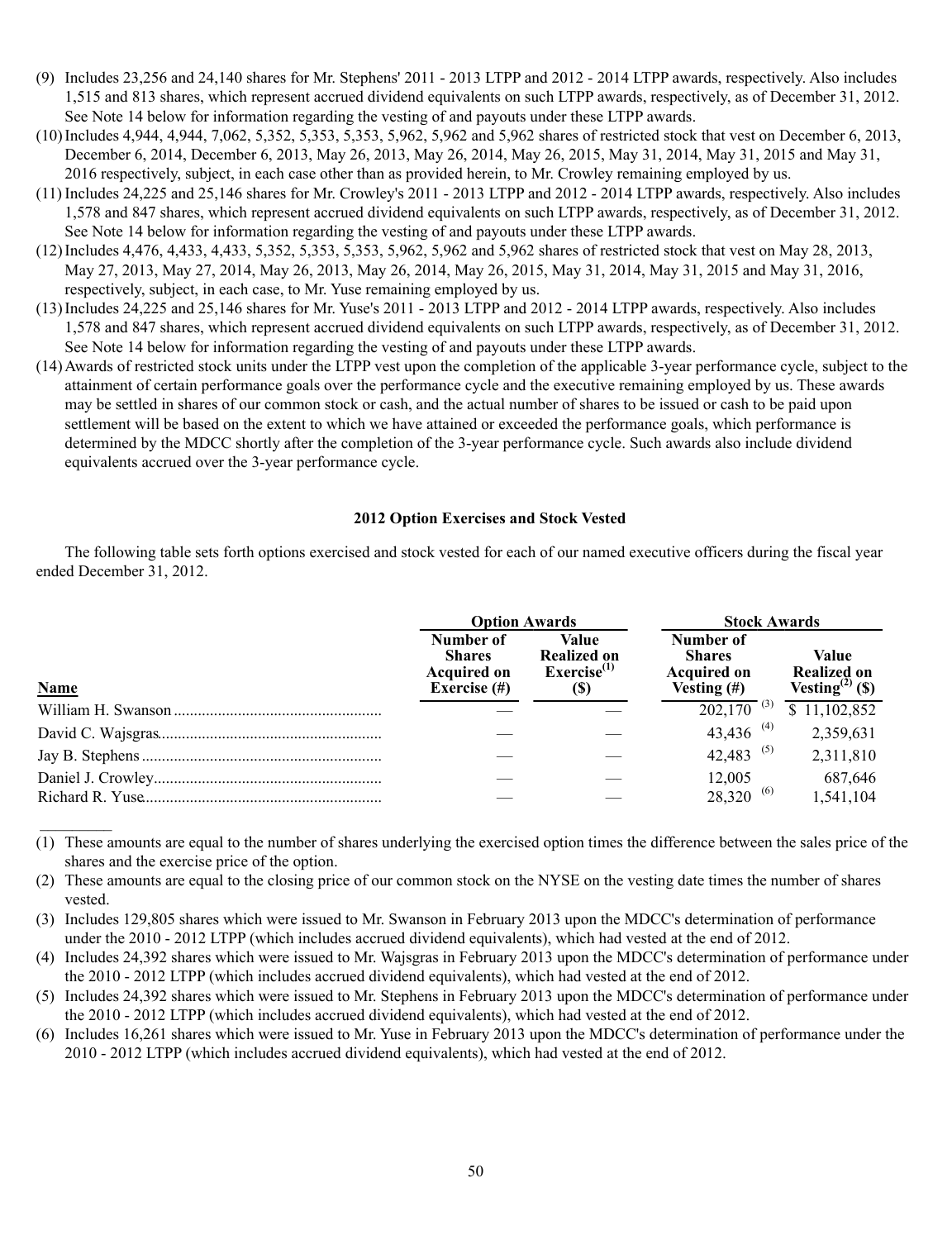#### **Pension Benefits**

The following table sets forth the present value of accumulated benefits payable to each of our named executive officers, as well as the number of years of credited service, as of December 31, 2012.

| <b>Name</b> | Plan<br>Name | Number of<br><b>Years of</b><br><b>Credited</b><br><b>Service</b><br>$^{(#)}$ |                           | <b>Present</b><br>Value of<br>Accumulated<br>Benefit (\$) | <b>Payments</b><br>During<br>the Last<br>Fiscal<br>Year (\$) |     |
|-------------|--------------|-------------------------------------------------------------------------------|---------------------------|-----------------------------------------------------------|--------------------------------------------------------------|-----|
|             | Qualified    | 39.34                                                                         | $\mathbf S$               | 1,672,115                                                 | \$                                                           |     |
|             | Excess       | 39.34                                                                         |                           | 31,568,353                                                |                                                              |     |
|             | <b>SERP</b>  | 40.50                                                                         |                           |                                                           |                                                              |     |
|             | Qualified    | 5.75                                                                          | \$                        | 238,607                                                   | \$                                                           |     |
|             | Excess       | 5.75                                                                          |                           | 1,581,303                                                 |                                                              |     |
|             | <b>SERP</b>  | 6.75                                                                          |                           |                                                           |                                                              |     |
|             | Qualified    | 14.17                                                                         | $\boldsymbol{\mathsf{S}}$ | 427,594                                                   | \$                                                           |     |
|             | Excess       | 14.17                                                                         |                           | 2,492,685                                                 |                                                              |     |
|             | <b>SERP</b>  | 15.17                                                                         |                           | 5,345,654                                                 |                                                              |     |
|             | Qualified    | N/A                                                                           |                           | N/A                                                       |                                                              | N/A |
|             | Excess       | N/A                                                                           |                           | N/A                                                       |                                                              | N/A |
|             | <b>SERP</b>  | 2.08                                                                          |                           |                                                           |                                                              |     |
|             | Qualified    | 32.08                                                                         | \$                        | 1,494,116                                                 | \$                                                           |     |
|             | Excess       | 32.08                                                                         |                           | 4,637,540                                                 |                                                              |     |
|             | <b>SERP</b>  | 36.42                                                                         |                           |                                                           |                                                              |     |

(1) Reflects five additional years of credited service under our pension plans, including the SERP, which Mr. Stephens received upon completion of five years of employment with us in October 2007.

(2) As he was hired after December 31, 2006, Mr. Crowley participates in RISP as further described in our "Compensation Discussion and Analysis" on page 39. Mr. Crowley does not participate in a qualified pension plan or the Excess Pension Plan.

The following is a discussion regarding the valuation and material assumptions used in determining the pension benefits set forth above and certain other material information regarding our pension plans.

 $\mathcal{L}$ 

Benefits are valued at the age of the named executive officer when he is first eligible for unreduced benefits and discounted to the named executive officer's current age with interest and are based upon current levels of compensation. In addition, we have assumed no pre-retirement mortality, disability or termination. All other assumptions, including the discount rate of 4.25% for 2012, are consistent with those used to determine our pension obligations under the accounting standard for employers' accounting for pensions in our 2012 Form 10-K. For a discussion of our discount rate assumption, see "Management's Discussion and Analysis of Financial Condition and Results of Operations - Critical Accounting Estimates - Pension and Other Postretirement Benefits Costs - FAS Expense" in our 2012 Form  $10-K$ .

An executive's SERP benefit is assumed to be zero until he first becomes eligible for such benefit.

# *Qualified Pension Plans*

*Salaried Pension Plan*. We sponsor the Raytheon Company Pension Plan for Salaried Employees (Salaried Pension Plan), a non-contributory pension plan that covers most of our salaried employees and executive officers, including Messrs. Swanson, Wajsgras, Stephens and Yuse. The Salaried Pension Plan is Company-funded and since 1981 has not permitted employee contributions. Benefits under the Salaried Pension Plan are a percentage of final average compensation based on the following formula and reduced by the same percentage of the employee's estimated primary Social Security benefit:

- 1.8% for each of the first 20 years of credited service; ٠ and
- 1.2% for each year of credited service thereafter.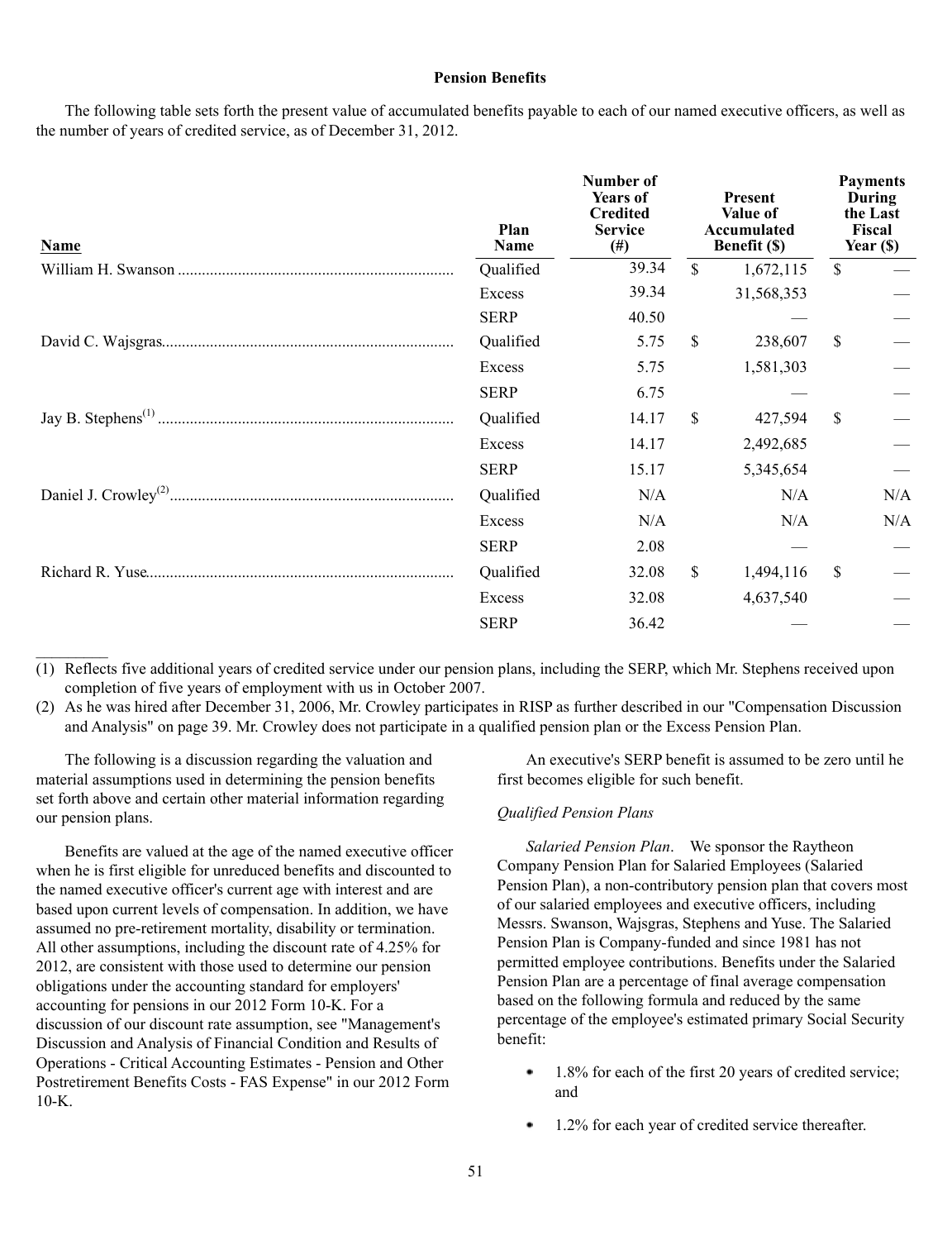Final average compensation is the average of the 60 highest consecutive months of compensation in the final 120 months of employment and includes base salary and annual cash incentive awards.

The normal retirement age under the Salaried Pension Plan is age 65. Employees who are at least age 55 with at least 10 years of service can retire with reduced benefits. There is no reduction for employees who retire at age 60 or older with at least 10 years of service.

The standard form of benefit for married participants is a 50% joint and survivor annuity. The standard form of benefit for single participants is a single-life annuity. Both married and single participants can elect other actuarially equivalent optional forms of payment, including a 10-year certain and continuous benefit and joint and survivor annuities of 50%, 66-2/3%, 75% and 100%.

## *Excess Pension Plan*

We also sponsor the Raytheon Excess Pension Plan, a separate, nonqualified, unfunded plan. The Raytheon Excess Pension Plan provides to participants in our qualified pension plans the benefits that would have been provided by the qualified plan but for certain U.S. Internal Revenue Code limitations on qualified pension plans. For 2012, federal law limited to \$250,000 the amount of compensation that may be included under qualified pension plans. Messrs. Swanson, Wajsgras, Stephens and Yuse are covered by the Excess Pension Plan.

# *Supplemental Executive Retirement Plan*

We have a supplemental executive retirement plan (SERP) that covers each of the named executive officers, as well as certain other senior executives. This plan provides a pension of 35% of final average compensation after 10 years of service and age 55, increasing by 3% of final average compensation for every additional year of service up to a maximum of 50% of final average compensation. Amounts payable under this plan will be offset by amounts payable under our other pension plans. any prior employer plan, Social Security and, in the case of Mr. Crowley, the annuity value of his account in RISP (as more fully described on page 39 in "Compensation Discussion and Analysis").

#### *Years of Credited Service*

Mr. Stephens' pension will be calculated as follows: 35% of final average earnings after 10 years of service, reaching 50% of final average earnings after 15 years of service, with all pension benefits offset by amounts payable under our other pension plans, any prior employer plans and Social Security. In June 2003, our Board of Directors granted Mr. Stephens five additional years of credited service under our pension plans,

including the SERP, effective upon Mr. Stephens' completion of five years of employment with us. Mr. Stephens received such additional years of credited service effective as of October 2007.

The years of credited service for Messrs. Swanson, Wajsgras, Stephens, Crowley and Yuse do not include an additional three years that each is eligible to receive under change-in-control agreements. More information regarding these change-in-control agreements may be found below under the heading "Potential Payments Upon Termination or Change-in-Control."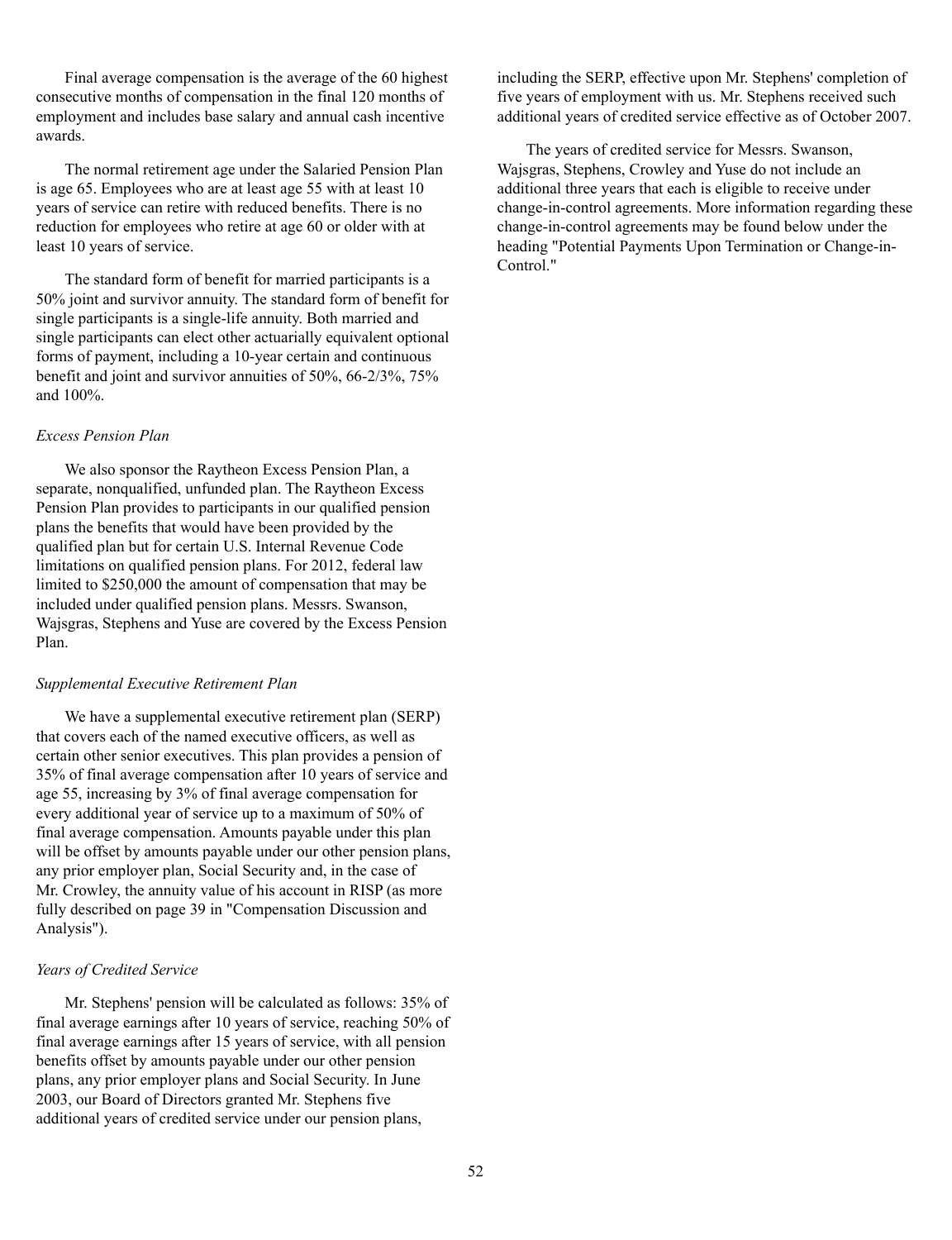#### **Nonqualified Deferred Compensation**

The following table provides information regarding contributions, earnings and account balances under defined contribution or other plans that provide for the deferral of compensation on a basis that is not tax-qualified for each of our named executive officers as of December 31, 2012. Our named executive officers participate in the Deferred Compensation Plan, a nonqualified plan designed to enable employees who are projected to reach the U.S. Internal Revenue Code (IRC) compensation limit to elect to defer 3-50% of their salary over the IRC compensation limit and defer 3-90% of their RBI compensation earned in the current year, but paid in the following year, on a pretax basis. We make a matching contribution of up to 4% of deferrable compensation and make RISP contributions from 2.5-9% of compensation over the IRC compensation limit for executives eligible for RISP.

| <b>Name</b> | Executive<br><b>Contributions</b><br>in Last Fiscal<br>$\text{Year}^{(1)}$<br>(S) |   | Registrant<br><b>Contributions</b><br>in Last Fiscal<br>$Year^{(2)}$<br>(S) | Aggregate<br><b>Earnings</b> in<br><b>Last Fiscal</b><br>$Year^{(3)}$<br>(S) |   | <b>Aggregate</b><br>Withdrawals/<br><b>Distributions</b><br>(S) | <b>Aggregate</b><br><b>Balance at</b><br><b>Last Fiscal</b><br>Year-End $(4)$<br>(S) |           |  |
|-------------|-----------------------------------------------------------------------------------|---|-----------------------------------------------------------------------------|------------------------------------------------------------------------------|---|-----------------------------------------------------------------|--------------------------------------------------------------------------------------|-----------|--|
|             | 184,062                                                                           | S | 182,577                                                                     | 308,934                                                                      | S |                                                                 |                                                                                      | 4,929,752 |  |
|             | 256,169                                                                           |   | 64,872                                                                      | 323,373                                                                      |   |                                                                 |                                                                                      | 3,207,162 |  |
|             | 811,611                                                                           |   | 58,519                                                                      | 487,230                                                                      |   |                                                                 |                                                                                      | 6,786,319 |  |
|             | 143,750                                                                           |   | 54,291                                                                      | 18,046                                                                       |   |                                                                 |                                                                                      | 398.294   |  |
|             | 99.434                                                                            |   | 39,267                                                                      | 95,968                                                                       |   |                                                                 |                                                                                      | 1,598,591 |  |

(1) Contributions of deferred salary and RBI compensation earned in 2012 to the Deferred Compensation Plan. Deferred salary and 2012 RBI compensation are included in the amounts under the "Salary" column and the "Non-Equity Incentive Plan Compensation" column, respectively, for 2012 in the Summary Compensation Table on page 43. Deferred 2012 RBI compensation was earned in 2012 but was paid in March 2013.

 $\frac{1}{2}$ 

- (2) Raytheon matching contributions on deferred salary and RBI compensation earned in 2012 under the Deferred Compensation Plan. Matching contributions are included in the "All Other Compensation" column for 2012 in the Summary Compensation Table on page 43. Matching contributions on deferred 2012 RBI compensation were earned in 2012 but were made in March 2013 when the 2012 RBI awards were paid. Amounts for Mr. Crowley also include Raytheon RISP contributions for which he was first eligible in 2011.
- (3) Earnings on deferred compensation are not included in the Summary Compensation Table for 2012 because such earnings are not based on above-market or preferential rates.
- (4) Amounts shown are actual aggregate account balances as of December 31, 2012 plus (a) deferred 2012 RBI compensation (see footnote 1 above), (b) Raytheon matching contributions on such deferred 2012 RBI compensation (see footnote 2 above) and (c) Raytheon RISP contributions relating to 2012 RBI compensation. The aggregate balances also include the following executive contributions and Raytheon matching contributions reported as compensation earned in 2011 and 2010 in the Summary Compensation Table:

| Year | Contribution       | Mr. Swanson |  | Mr. Wajsgras | Mr. Stephens | Mr. Crowley              | Mr. Yuse |  |
|------|--------------------|-------------|--|--------------|--------------|--------------------------|----------|--|
| 2011 | Executive          | 166.521     |  | 232.502      | 473.421      | 137.660                  | 89.031   |  |
|      | Raytheon Matching  | 164.988     |  | 58.570       | 49.955       | 51.820                   | 34.443   |  |
| 2010 | Executive $\ldots$ | 157.118     |  | 219,670      | 476.305      |                          | 65.220   |  |
|      | Raytheon Matching  | 155.305     |  | 54.933       | 47.647       | $\overline{\phantom{m}}$ | 28,444   |  |

Under the Deferred Compensation Plan, participants must elect how deferred amounts are to be distributed to them when they leave or retire from Raytheon. Participants must also indicate how they wish their deferred compensation, the Raytheon matching contributions and any RISP contributions to be notionally invested among the same investment options available through the qualified RAYSIP 401(k) plan. Participants may change their investment options in their discretion, subject to any applicable trading restrictions on changes involving the Raytheon stock fund. The account balances in this plan are unfunded and represent money that the participants have previously earned and that is deferred.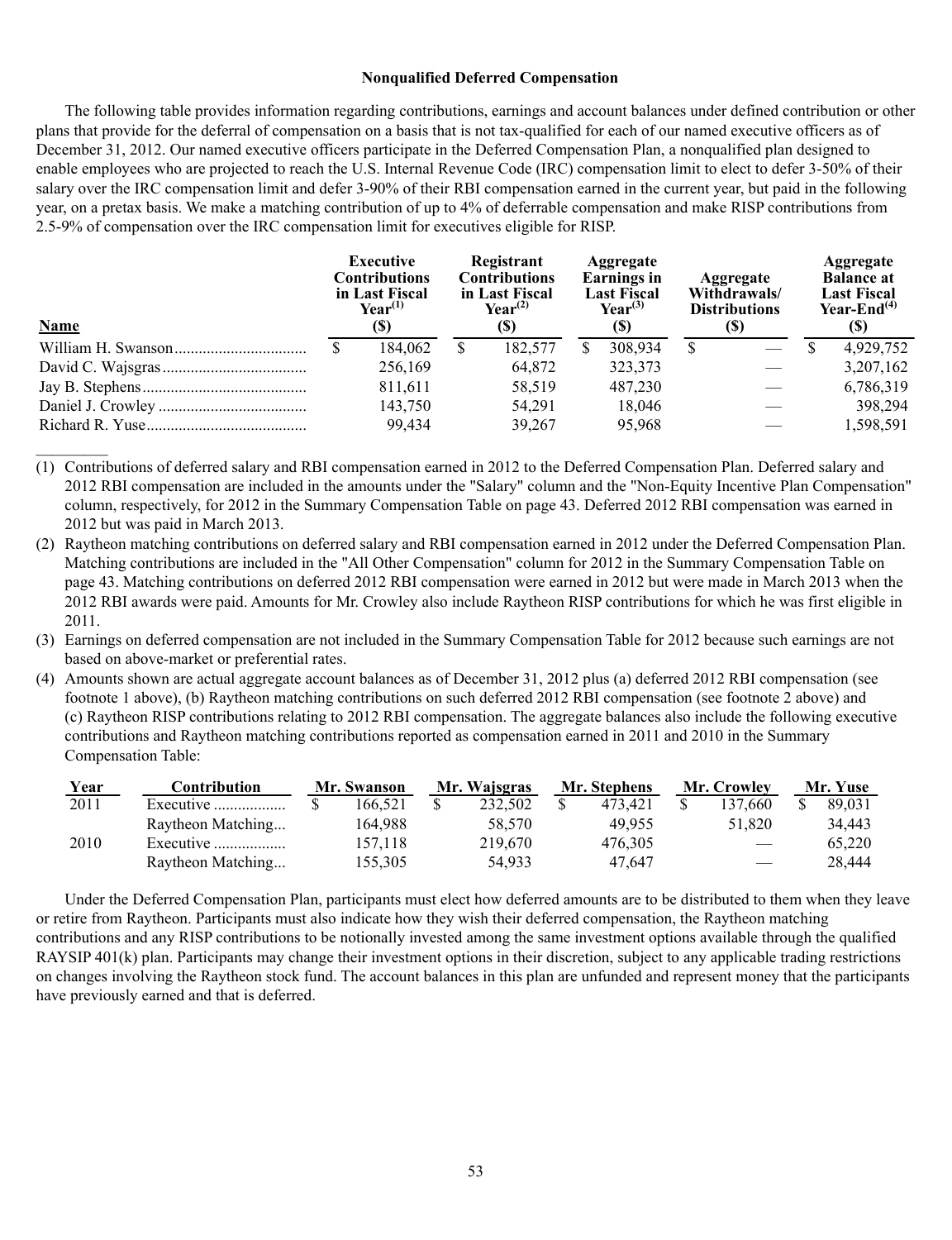#### **Potential Payments Upon Termination or Change-in-Control**

The tables below indicate the amount of compensation payable by us to each named executive officer upon a voluntary resignation, involuntary for-cause termination, involuntary notfor-cause termination, a qualifying termination following a change-in-control, termination due to disability, termination due to death, and retirement. The amounts assume that such termination was effective as of December 31, 2012, and thus include amounts earned through such date, and are only estimates of the amounts that would actually be paid to such executives upon their termination. The tables do not include certain amounts that the named executive officer is entitled to receive under certain plans or arrangements that do not discriminate in scope, terms or operation in favor of our executive officers and that are generally available to all salaried employees.

#### *Treatment of Certain Compensation Elements*

*Executive Severance Policy.* We have executive severance guidelines which provide certain benefits to our executives in the event that their employment with us is involuntarily terminated without cause. Under the guidelines, Mr. Swanson is entitled to receive cash payments equal to 2.99 times his current base salary plus targeted RBI cash award and continuation for three years of certain fringe benefits pursuant to health and welfare benefit and pension plans, other than the SERP, and each of Messrs. Wajsgras, Stephens and Yuse is entitled to receive a cash payment equal to two times his current base salary plus targeted RBI cash award and continuation for two years of certain fringe benefits pursuant to health and welfare benefit and pension plans, other than the SERP. Within the last several years, we changed our guidelines prospectively for new executives first elected on or after January 1, 2010 to reduce these multiples to 2.0 for the CEO and 1.0 for other executive officers. Such revised guidelines apply to Mr. Crowley who would receive a cash payment equal to one times his current base salary plus targeted RBI cash award and continuation for one year of certain fringe benefits pursuant to health and welfare benefit and pension plans, other than the SERP. We also eliminated the following perquisites previously provided to certain executives after a separation under our executive severance policy: car allowances, excess liability insurance, financial planning services and executive physicals.

*Pension Benefits*. Except in the circumstances discussed below, each named executive officer is only entitled to amounts accrued and vested through our pension plans upon the termination of his employment. The accrued and vested amounts are not included in the tables below because all participants in our pension plans are entitled to these amounts upon termination of employment. However, in the event of an involuntary termination without cause, each named executive officer is entitled to continuation for one to three years of fringe benefits

pursuant to health and welfare benefit and pension plans, other than the SERP. In the event of a "qualifying termination" within 24 months after a "change-in-control" (as discussed below), each named executive officer is entitled to special supplemental retirement benefits determined as if the executive had three years additional credited service under our pension plans as of the date of termination.

*Health and Welfare Benefit Continuation*. Except in the circumstances discussed below, the named executive officer is not entitled to any continuation of his health and welfare benefits or executive benefits (other than pursuant to COBRA) following the termination of his employment. In the event of an involuntary termination without cause, such executive is entitled to continuation for one to three years of certain fringe benefits pursuant to health and welfare benefit and pension plans, other than the SERP. In the event of a qualifying termination within 24 months after a change-in-control, each named executive officer is entitled to continuation for three years of certain fringe benefits pursuant to all health and welfare benefit and retirement plans under which the executive and his family are eligible to receive benefits.

*Long-Term Incentives*. Except in the circumstances discussed below, upon termination of employment, the named executive officer forfeits his options and restricted stock awards, to the extent they are unvested, and is not entitled to any continuation of vesting or acceleration of vesting with respect to his options and restricted stock awards. Such executive is entitled to exercise any vested options for a limited period after termination and is entitled to continue to hold his shares of unrestricted stock after termination. The amounts representing the value of vested stock options and unrestricted stock are not included in the tables below because all employees who hold vested options and unrestricted stock under our stock plans are entitled to exercise such options and continue to hold such stock upon termination of employment. However, in the event of a change-in-control, or termination by reason of disability or death, each named executive officer is entitled to the acceleration of vesting with respect to all of his restricted stock awards (or, in the case of disability, to continued vesting of his restricted stock awards) and certain payments pursuant to his LTPP awards. Upon a change-in-control, each named executive officer is entitled to a prorated LTPP payment, assuming target performance and based on service completed through the change-in-control. Upon termination by reason of death, disability or retirement, the executive is entitled to a prorated LTPP payment based on our performance for the performance cycle and service completed through the termination date. LTPP payments are generally made by us when the remaining LTPP awards are settled after the end of the performance cycle in accordance with their terms. The amounts in the tables below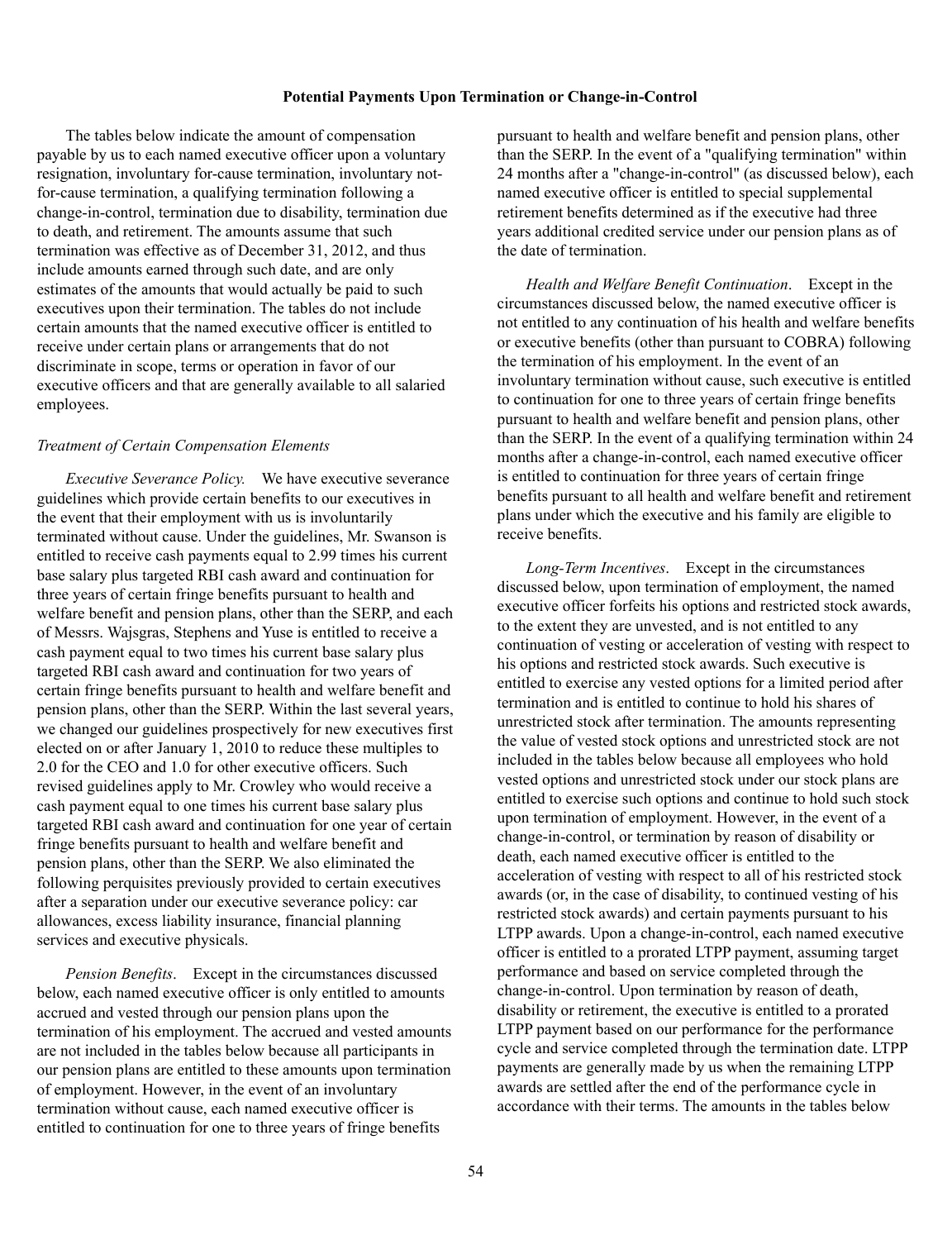representing such LTPP payments assume target performance for those awards.

*Nonqualified Deferred Compensation*. Each named executive officer is entitled to amounts accrued and vested under our Excess Savings Plan and Deferred Compensation Plan upon the termination of his employment. The amounts are generally distributed to each named executive officer in accordance with his election under the applicable plan. The accrued and vested amounts under the plans, which are set forth in the table under "Nonqualified Deferred Compensation" on page 53, are not included in the tables below because all employees who participate in these plans are entitled to these amounts upon termination of their employment, and these plans are available to a substantial number of employees (including the named executive officers) who qualify under the applicable compensation requirements.

#### *Change-in-Control Agreements*

In order to receive benefits under a change-in-control agreement, a named executive officer must experience a "qualifying termination" within two years after a "change-incontrol." Benefits under the change-in-control agreements include: (i) a cash payment of three times the executive's current compensation (including base salary plus targeted RBI cash award or the RBI cash award for the year prior to the change-incontrol, if greater); (ii) special supplemental retirement benefits determined as if the executive had three years additional credited service under our pension plans as of the date of termination; and (iii) continuation for a period of three years of fringe benefits pursuant to all health and welfare benefit and retirement plans under which the executive and the executive's family are eligible to receive benefits. The cash payment will be paid six

months after the executive's separation from service. Over the last several years, we amended our change-in-control agreements to eliminate (i) the following perquisites previously provided to certain executives after a change-in-control termination: car allowances, excess liability insurance, financial planning services and executive physicals, and (ii) tax gross-ups for changes-in-control that occur on or after January 1, 2012. In addition, new executives will not receive change-in-control agreements that provide for any tax gross-ups.

A *"change-in-control"* means the acquisition by a third party of 25% or more of our common stock, the replacement of the majority of the incumbent directors by individuals not approved by a majority of the incumbent Board, or the consummation of an agreement for the sale of substantially all of the assets of Raytheon, a liquidation of Raytheon, or a merger which results in a change in the ownership or control of more than 50% of the voting securities of Raytheon. A *"qualifying termination"* means: (i) we terminate the executive other than for cause within 24 months following a change-in-control; or (ii) the executive terminates his employment with us for "good reason." Termination for "good reason" means that the executive has terminated employment with us because the executive's compensation has been materially reduced or the executive's job duties have been materially changed without the executive's consent.

We have entered into change-in-control agreements with Messrs. Swanson, Wajsgras, Stephens, Crowley and Yuse. The terms of those agreements provide for benefits of three times base salary plus targeted RBI cash incentive award, three years' credited service under our pension plans and continuation of fringe benefits for three years, all as more fully described above.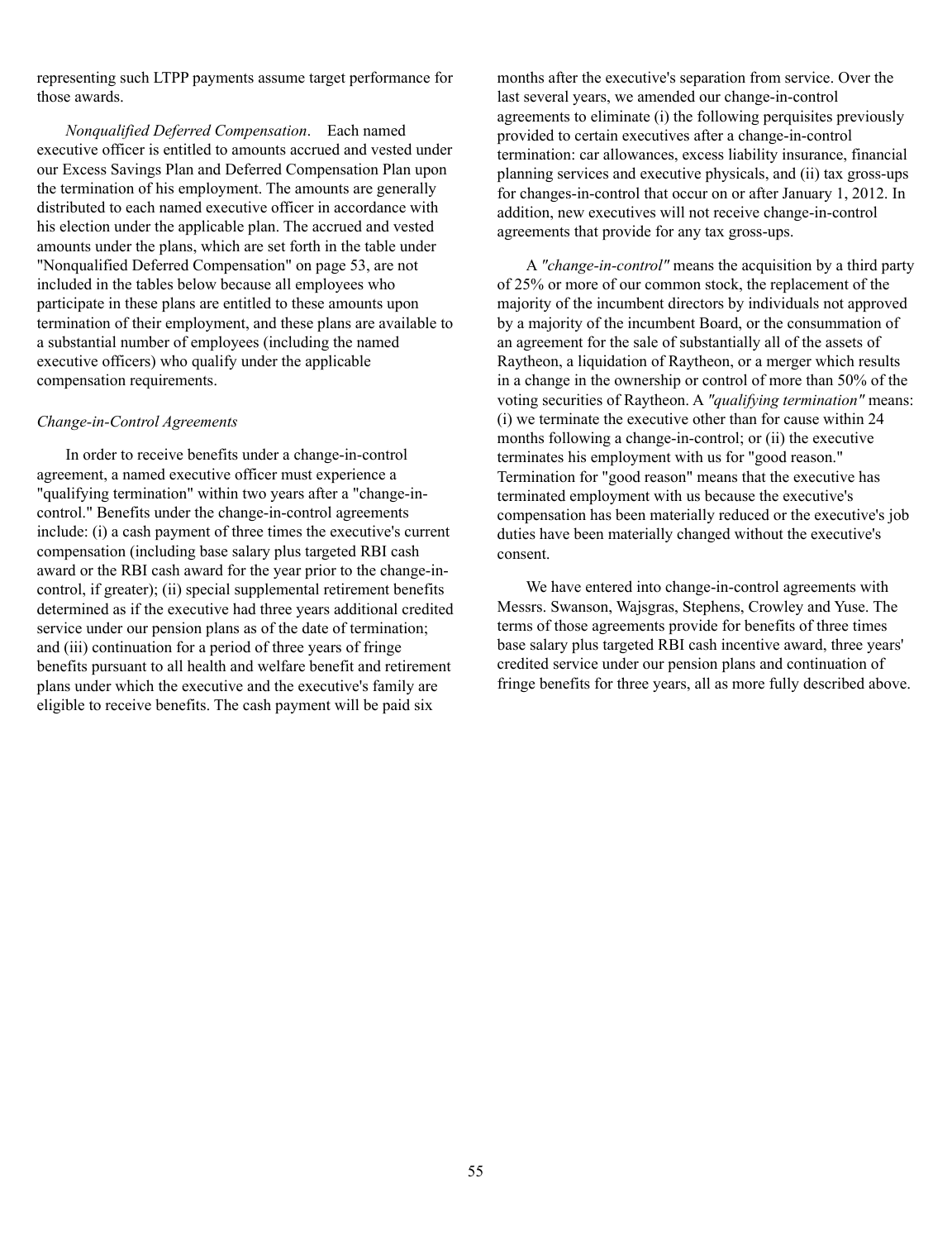The tables below indicate the amounts of compensation payable by us to our named executive officers, including cash severance, benefits and long-term incentives, upon certain different types of terminations of employment.

*William H. Swanson*

| Element                       | <b>Voluntary</b><br>Resignation | Involuntary<br><b>For Cause</b> | Involuntary<br>Without<br>Cause | Change-in-<br>Control | <b>Disability</b> | Death        | Retirement  |
|-------------------------------|---------------------------------|---------------------------------|---------------------------------|-----------------------|-------------------|--------------|-------------|
|                               |                                 |                                 |                                 |                       |                   |              |             |
| Cash Severance                |                                 |                                 |                                 |                       |                   |              |             |
| Base Salary + Target RBI \$   |                                 | S                               | \$12,833,444                    | $$13,292,122$ \ \$    |                   |              | S           |
| Pro-rata Target RBI           |                                 |                                 |                                 | 2,861,414             |                   |              |             |
| <b>Benefits</b>               |                                 |                                 |                                 |                       |                   |              |             |
|                               |                                 |                                 |                                 |                       |                   |              |             |
| Health and Welfare Benefit    |                                 |                                 | 53,397                          | 53,397                |                   |              |             |
| Long-Term Incentives $^{(3)}$ |                                 |                                 |                                 |                       |                   |              |             |
| Value of Accelerated          |                                 |                                 |                                 | 14, 168, 221          | 14, 168, 221      | 14, 168, 221 |             |
| Value of Accelerated LTPP     |                                 |                                 |                                 | 7,268,293             | 7,268,293         | 7,268,293    | 7,268,293   |
| Total                         |                                 |                                 | \$12,886,841                    | \$37,643,447          | \$21,436,514      | \$21,436,514 | \$7,268,293 |

# *David C. Wajsgras*

| Element                       | Voluntary<br>Resignation | Involuntary<br><b>For Cause</b> | Involuntary<br>Without<br>Cause | Change-in-<br>Control | <b>Disability</b> | Death       | <b>Retirement</b> |
|-------------------------------|--------------------------|---------------------------------|---------------------------------|-----------------------|-------------------|-------------|-------------------|
| Cash Severance                |                          |                                 |                                 |                       |                   |             |                   |
| Base Salary + Target RBI \$   |                          | $-$ \$                          | \$3,527,347                     |                       |                   | S           |                   |
| Pro-rata Target RBI           |                          |                                 |                                 | 881,837               |                   |             |                   |
| <i>Benefits</i>               |                          |                                 |                                 |                       |                   |             |                   |
|                               |                          |                                 | 521,315                         |                       |                   |             |                   |
| Health and Welfare Benefit    |                          |                                 | 50,974                          | 76,461                |                   |             |                   |
| Long-Term Incentives $^{(3)}$ |                          |                                 |                                 |                       |                   |             |                   |
| Value of Accelerated          |                          |                                 |                                 | 3,571,943             | 3,571,943         | 3,571,943   |                   |
| Value of Accelerated LTPP     |                          |                                 |                                 | 1,468,547             | 1,468,547         | 1,468,547   | 1,468,547         |
|                               |                          |                                 | \$4,099,636                     | \$11,289,809          | \$5,040,490       | \$5,040,490 | \$1,468,547       |
|                               |                          |                                 |                                 |                       |                   |             |                   |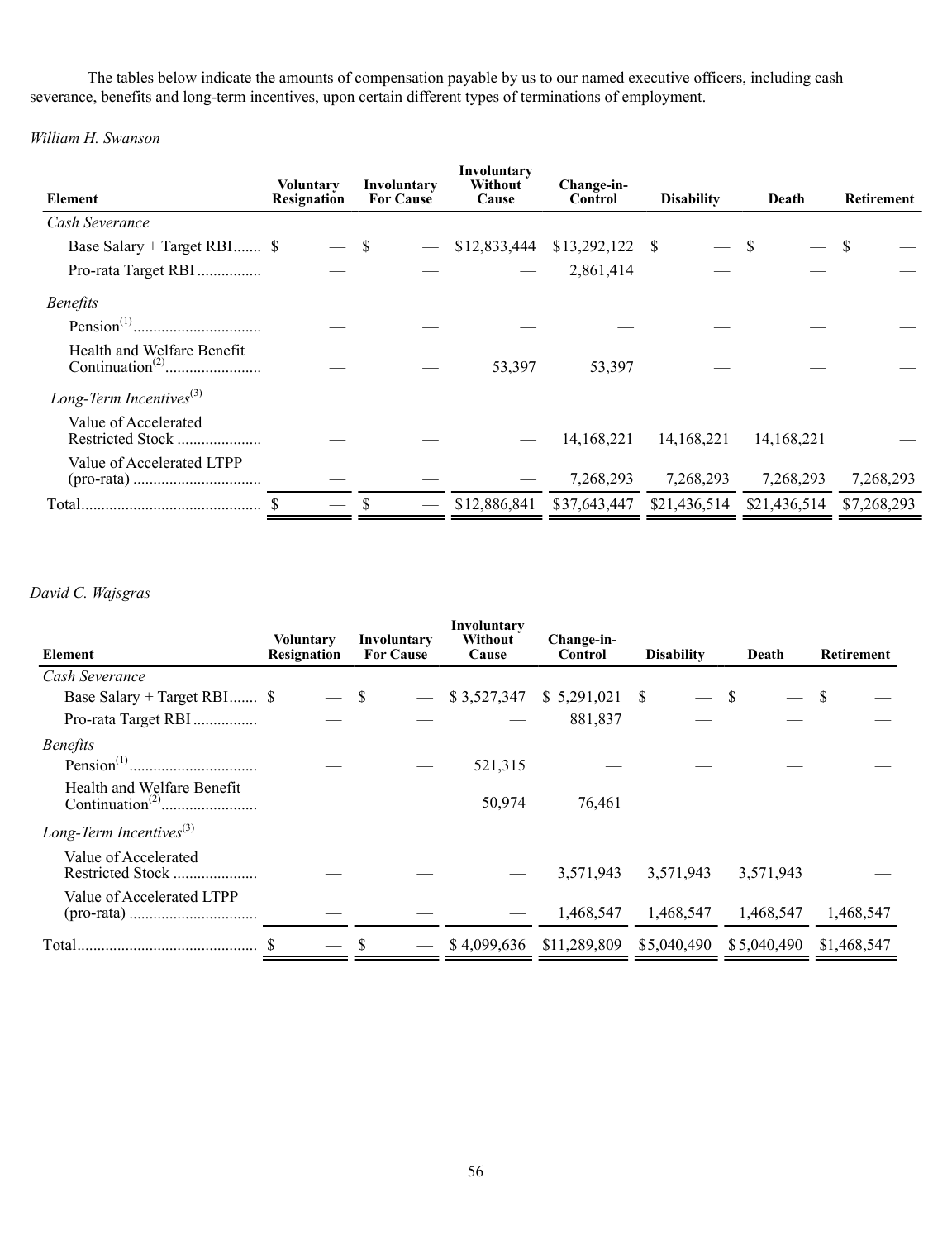# *Jay B. Stephens*

| Element                                  | Voluntary<br><b>Resignation</b> | Involuntary<br><b>For Cause</b> | Involuntary<br>Without<br>Cause | Change-in-<br>Control | <b>Disability</b> | Death       | <b>Retirement</b> |
|------------------------------------------|---------------------------------|---------------------------------|---------------------------------|-----------------------|-------------------|-------------|-------------------|
| Cash Severance                           |                                 |                                 |                                 |                       |                   |             |                   |
| Base Salary + Target RBI \$              |                                 | — \$                            | \$3,087,053                     | $$4,630,579$ \;       |                   |             | S                 |
| Pro-rata Target RBI                      |                                 |                                 |                                 | 771,763               |                   |             |                   |
| <b>Benefits</b>                          |                                 |                                 |                                 |                       |                   |             |                   |
| Health and Welfare Benefit               |                                 |                                 | 20,037                          | 30,055                |                   |             |                   |
| Long-Term Incentives $^{(3)}$            |                                 |                                 |                                 |                       |                   |             |                   |
| Value of Accelerated<br>Restricted Stock |                                 |                                 |                                 | 3,341,934             | 3,341,934         | 3,341,934   |                   |
| Value of Accelerated LTPP                |                                 |                                 |                                 | 1,355,576             | 1,355,576         | 1,355,576   | 1,355,576         |
| Total.                                   |                                 |                                 | \$3,107,090                     | \$10,129,907          | \$4,697,510       | \$4,697,510 | \$1,355,576       |

# *Daniel J. Crowley*

| Element                                       | <b>Voluntary</b><br><b>Resignation</b> | Involuntary<br><b>For Cause</b> | Involuntary<br>Without<br>Cause | Change-in-<br>Control | <b>Disability</b> | Death       | <b>Retirement</b> |
|-----------------------------------------------|----------------------------------------|---------------------------------|---------------------------------|-----------------------|-------------------|-------------|-------------------|
| Cash Severance                                |                                        |                                 |                                 |                       |                   |             |                   |
| Base Salary + Target RBI \$                   |                                        | <sup>S</sup>                    | \$1,397,968                     | \$4,193,904           | -S                | -S          |                   |
| Pro-rata Target RBI                           |                                        |                                 |                                 | 698,984               |                   |             |                   |
| <b>Benefits</b>                               |                                        |                                 |                                 |                       |                   |             |                   |
|                                               |                                        |                                 |                                 |                       |                   |             |                   |
| Health and Welfare Benefit                    |                                        |                                 | 25,505                          | 76,516                |                   |             |                   |
| Long-Term Incentives $^{(3)}$                 |                                        |                                 |                                 |                       |                   |             |                   |
| Value of Accelerated<br>Restricted Stock<br>. |                                        |                                 |                                 | 2,929,459             | 2,929,459         | 2,929,459   |                   |
| Value of Accelerated LTPP                     |                                        |                                 |                                 | 1,412,062             | 1,412,062         | 1,412,062   | 1,412,062         |
| Total                                         |                                        |                                 | \$1,423,473                     | \$9,310,925           | \$4,341,521       | \$4,341,521 | 1,412,062<br>S.   |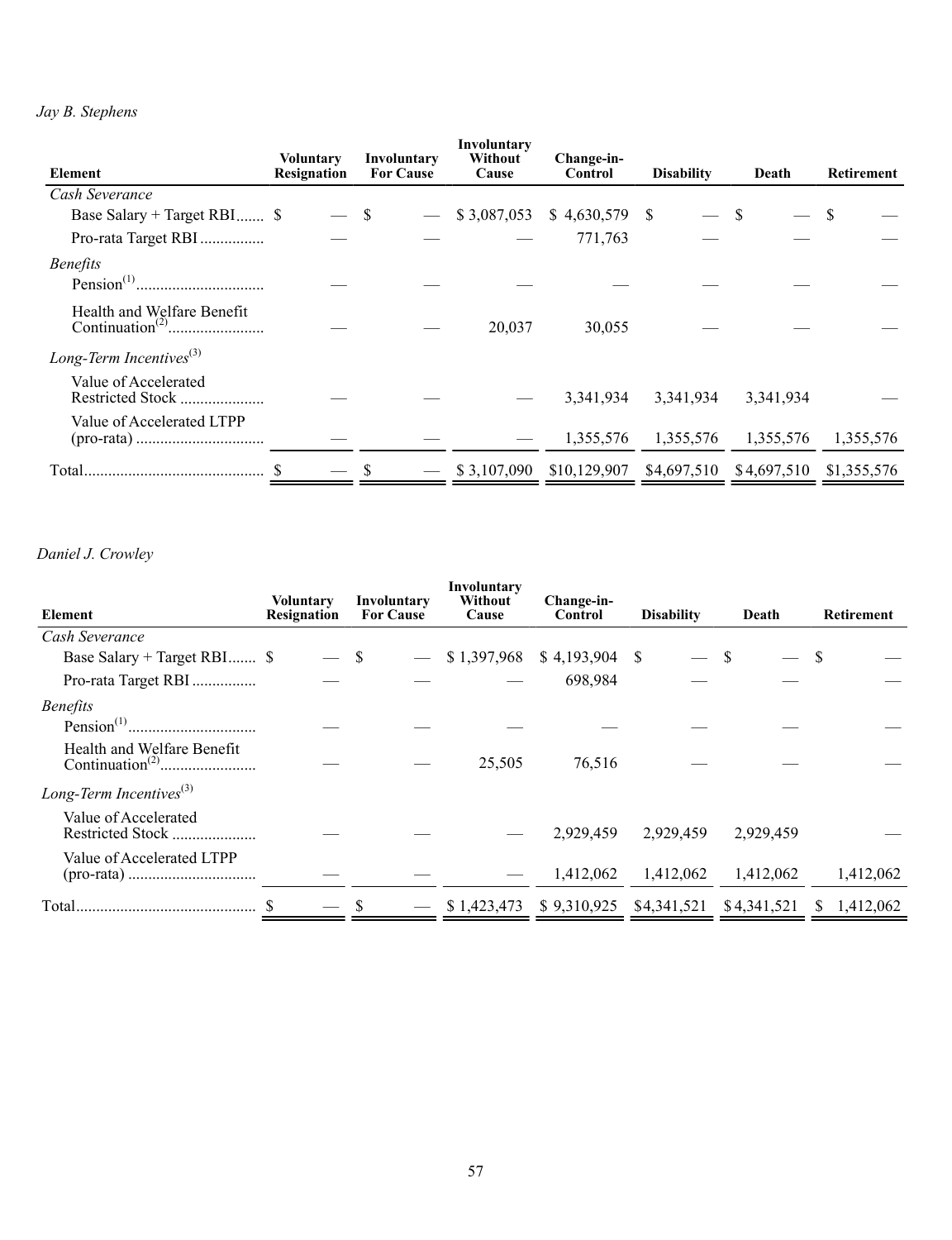# *Richard R. Yuse*

| Element                       | <b>Voluntary</b><br>Resignation | Involuntary<br><b>For Cause</b> | Involuntary<br>Without<br>Cause | Change-in-<br>Control | <b>Disability</b> | Death                   | Retirement  |
|-------------------------------|---------------------------------|---------------------------------|---------------------------------|-----------------------|-------------------|-------------------------|-------------|
| Cash Severance                |                                 |                                 |                                 |                       |                   |                         |             |
| Base Salary + Target RBI \$   |                                 | \$                              | \$2,299,066                     |                       |                   |                         |             |
| Pro-rata Target RBI           |                                 |                                 |                                 | 574,766               |                   |                         |             |
| <b>Benefits</b>               |                                 |                                 |                                 |                       |                   |                         |             |
|                               |                                 |                                 | 711,323                         |                       |                   |                         |             |
| Health and Welfare Benefit    |                                 |                                 | 59,170                          | 88,756                |                   |                         |             |
| Long-Term Incentives $^{(3)}$ |                                 |                                 |                                 |                       |                   |                         |             |
| Value of Accelerated          |                                 |                                 |                                 | 2,721,782             | 2,721,782         | 2,721,782               |             |
| Value of Accelerated LTPP     |                                 |                                 |                                 | 1,412,062             | 1,412,062         | 1,412,062               | 1,412,062   |
|                               |                                 |                                 | \$3,069,559                     | \$8,321,665           |                   | \$4,133,844 \$4,133,844 | \$1,412,062 |

(1) Pension benefits are calculated assuming a 4.25% discount rate as of fiscal year-end under the assumption that the executive commenced the benefit as soon as possible following separation from service.

(2) Health and Welfare Benefit calculations are based on the estimated annual Company cost of the benefits programs in which the executive was enrolled as of December 31, 2012.

(3) Equity values are determined based on the closing price of our common stock on December 31, 2012 (\$57.56) based on equity holdings as of December 31, 2012.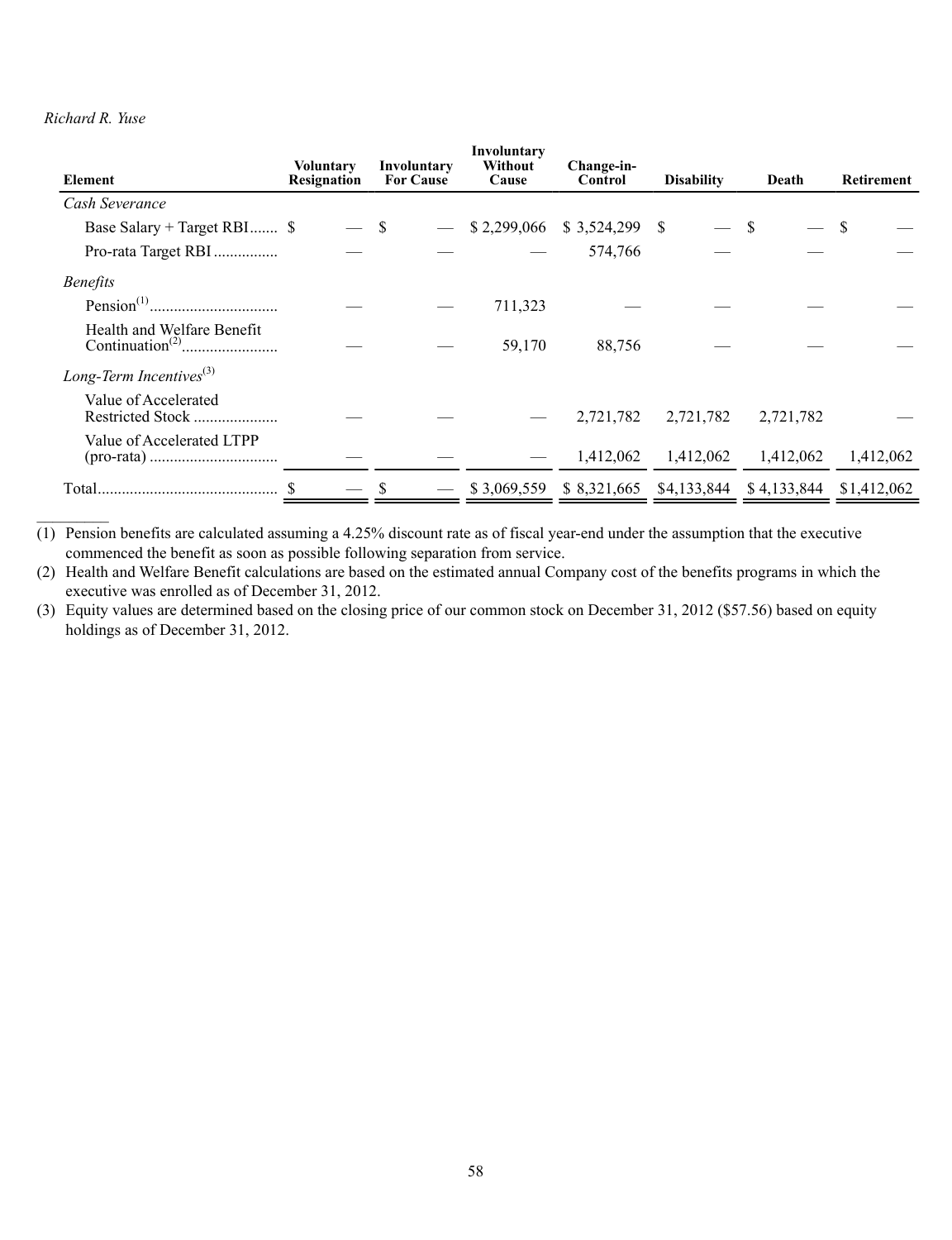# **ADVISORY VOTE ON EXECUTIVE COMPENSATION (Item No. 2 on the proxy card)**

The Board of Directors (the Board) is proposing an advisory vote on executive compensation for approval by our shareholders. The vote relates to the overall compensation program for our named executive officers as described on pages 25 to 58 in this proxy statement under the heading "Executive Compensation." While this vote is non-binding, the Board and its Management Development and Compensation Committee (MDCC) will review the results and consider the expression of shareholder views. The Company also will continue to engage with shareholders to address any concerns relating to executive compensation or otherwise. The proposed vote states as follows:

**"Resolved, that the shareholders approve the compensation of the named executive officers, described in this proxy statement under 'Executive Compensation,' including the Compensation Discussion and Analysis, the compensation tables, and accompanying narrative disclosure."**

In the Executive Compensation section of this proxy statement, which includes the Compensation Discussion and Analysis, the Summary Compensation Table and other tables, we describe the compensation philosophy, policies and pay-forperformance approach of the Company, along with specific elements of our compensation program. As discussed in greater detail in that section, the Company's compensation program, as established by the MDCC, rests on certain key principles, including:

- $\bullet$ Pay for Performance: Tying executive compensation to Company and individual performance over both the near- and long-term (see pages 26 to 38);
- Shareholder Alignment: Aligning closely the interests of executives with those of shareholders by making stock-based incentives a central component of compensation coupled with meaningful stock ownership and retention requirements (see pages 26 to 29 and 36 to 38);
- Balanced Incentives: Providing awards with both ۰ significant upside opportunity for exceptional performance and downside risk for underperformance (see pages 26 to 38);
- Clawback Rights: Recovery or clawback of compensation in certain circumstances where restatement of financial results is required (see pages 40 to 41);
- . Substantial Variable Component: Assuring that a substantial component of each executive's compensation opportunity is variable, based upon the Company's financial performance and stock price (see pages 26 to 27);
- . Short-Term Versus Long-Term: Achieving a balance in the compensation program between short-term versus long-term incentives (see pages 26 to 27);
- Use of Key Financial Metrics: Using pre-established  $\bullet$ financial measures for purposes of determining Results-Based Incentive (RBI) cash awards and Long-Term Performance Plan (LTPP) equity-based awards that drive optimum short-term and long-term performance and link compensation to performance (see pages 29 and 32 to 38);
- Consultant Independence: Assuring that the MDCC's . compensation consultant is independent by adhering to a stringent Compensation Consultant Independence Policy (see page 30);
- . Market Focus: Taking into account the practices of peer companies, as well as broader market survey data provided by the MDCC's independent consultant in setting executive compensation (see page 27 and pages 31 to 32);
- Competitiveness: Establishing an executive  $\bullet$ compensation program that addresses the need to retain and attract highly-qualified executives essential to the Company's success in a highly competitive environment (see pages 26 to 27 and 31 to 32); and
- $\bullet$ Managing Risk: Designing the compensation program to avoid excessive risk-taking (see pages 30 to 31).

As reflected in the Executive Compensation disclosure, the Board believes that the MDCC has established a compensation program for the named executive officers soundly grounded in the above-enumerated principles that is appropriate and warrants an advisory vote of approval by shareholders.

**The Board unanimously recommends an advisory vote FOR this proposal. Proxies solicited by the Board will be so voted unless shareholders specify otherwise in their proxies.**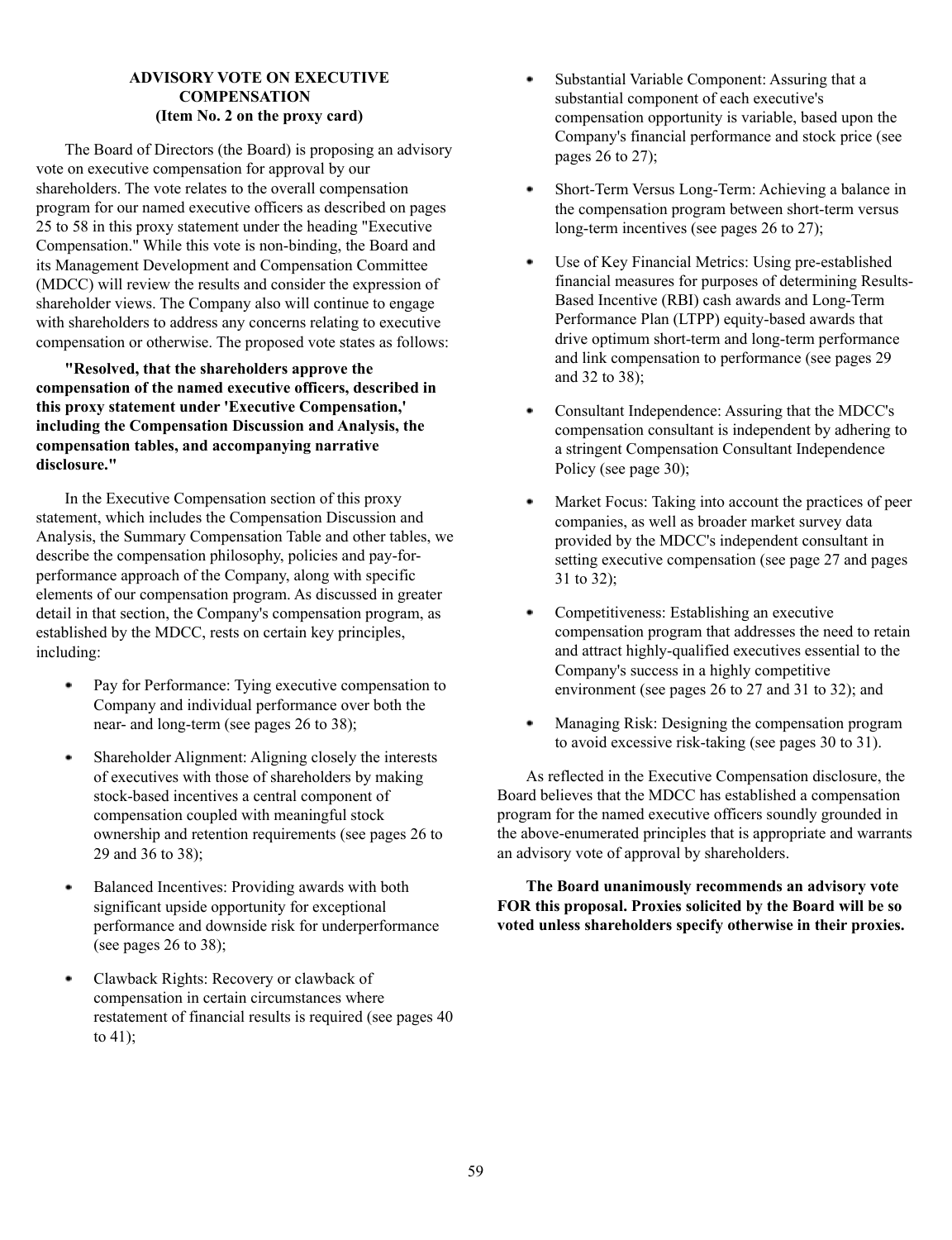*The following report of the Audit Committee does not constitute soliciting material and shall not be deemed to be incorporated by reference into any other filing under the Securities Act of 1933 or under the Securities Exchange Act of 1934, including by any general statement incorporating this proxy statement, except to the extent we specifically incorporate this information by reference, and shall not otherwise be deemed filed under such Acts.*

# **AUDIT COMMITTEE REPORT**

The Audit Committee is comprised entirely of independent directors who meet the independence and experience requirements of the New York Stock Exchange and the Securities and Exchange Commission. The Audit Committee focuses on, among other things, the following:

- the integrity of Raytheon's financial statements;
- the independence, qualifications and performance of Raytheon's independent auditors; and
- ٠ the performance of Raytheon's internal auditors.

We meet with management periodically to consider the adequacy of Raytheon's internal controls and the objectivity of its financial reporting. We discuss these matters with Raytheon's independent auditors and with appropriate Raytheon management personnel and internal auditors.

As needed, we meet privately with both the independent auditors and the internal auditors, each of whom has unrestricted access to the Audit Committee. We also appoint the independent auditors and review their performance and independence from management. We regularly review the performance of the internal audit function. Management has primary responsibility for Raytheon's financial statements and the overall financial reporting process, including Raytheon's system of internal controls. Raytheon's independent auditors are responsible for (i) performing an audit of the annual financial statements prepared by management, (ii) expressing an opinion as to whether those financial statements fairly present the financial position, results of operations and cash flows of Raytheon in conformity with accounting principles generally accepted in the United States of America and the effectiveness of Raytheon's internal control over financial reporting, and (iii) discussing with us any issues they believe should be raised with us.

During fiscal year 2012, we reviewed Raytheon's audited financial statements and met with both management and PricewaterhouseCoopers LLP (PwC), Raytheon's independent auditors, to discuss those financial statements. Management has represented to us that the financial statements were prepared in accordance with generally accepted accounting principles and PwC has issued an unqualified audit report regarding such financial statements.

Periodically throughout fiscal year 2012, we reviewed with management and PwC Raytheon's progress in the testing and evaluation of Raytheon's internal control over financial reporting. Management has provided us with a report on the effectiveness of Raytheon's internal control over financial reporting. We have reviewed management's assessment and PwC's audit of the effectiveness of Raytheon's internal control over financial reporting included in Raytheon's Annual Report on Form 10-K for the fiscal year ended December 31, 2012.

We discussed with PwC the matters required to be discussed by the Statement on Auditing Standards No. 61 (Communication with Audit Committees), as amended (AICPA, Professional Standards, Vol. 1. AU section 380), as adopted by the Public Company Accounting Oversight Board (PCAOB). We also discussed with management the significant accounting estimates utilized by Raytheon, the reasonableness of significant judgments and the clarity of disclosures in the financial statements.

We received the written disclosures and letter from PwC required by applicable PCAOB requirements regarding independent registered public accounting firm communications with audit committees concerning independence which report that PwC is independent under applicable standards in connection with its audit opinion for Raytheon's 2012 financial statements. We also have discussed with PwC its independence from Raytheon.

Based on the reviews and discussions with management and PwC referred to above, we recommended to the Board that Raytheon's audited financial statements be included in Raytheon's Annual Report on Form 10-K for the fiscal year ended December 31, 2012.

#### **Submitted by the Audit Committee**

Ronald L. Skates, Chairman, James E. Cartwright, Stephen J. Hadley, Frederic M. Poses and Linda G. Stuntz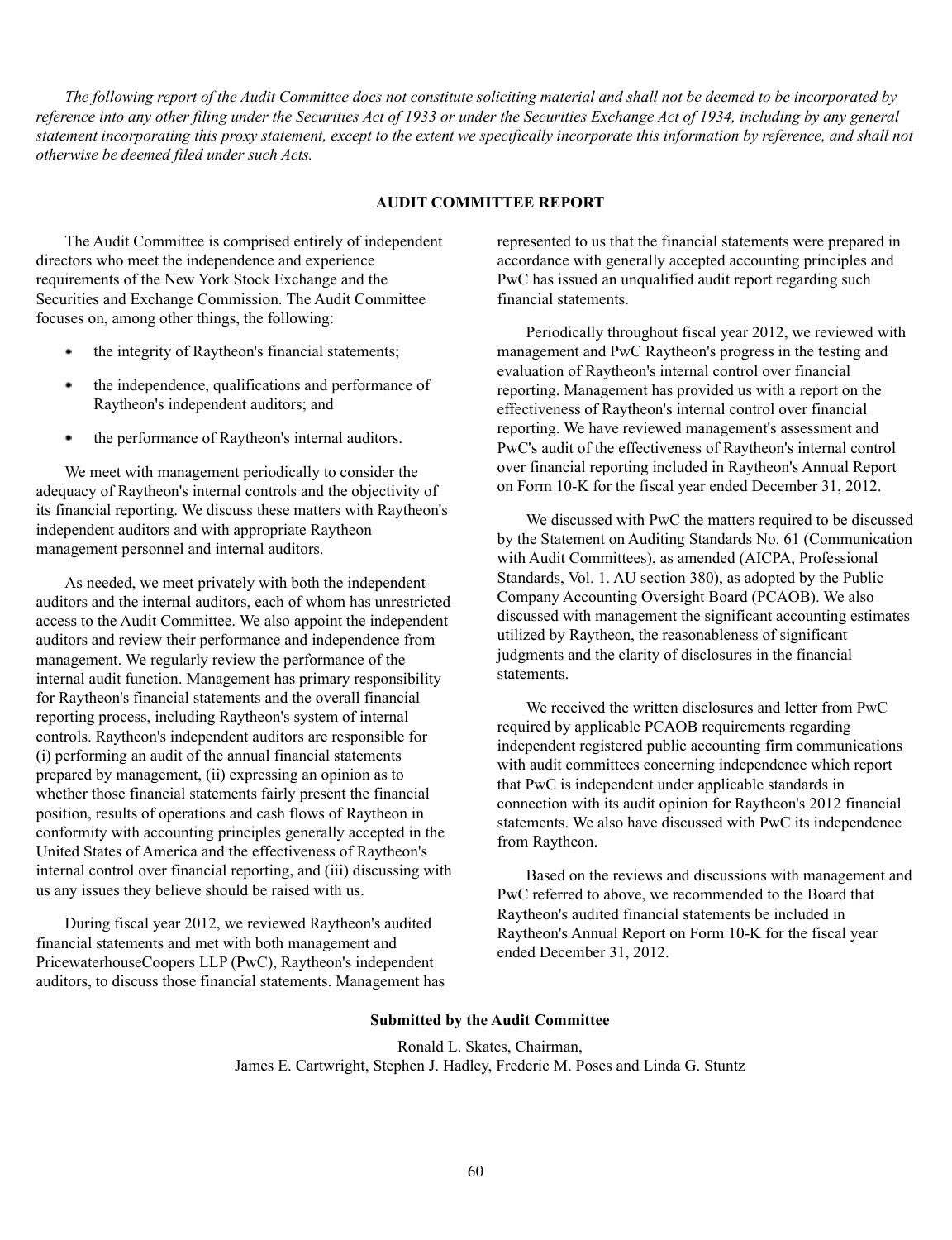#### **INDEPENDENT AUDITORS: AUDIT AND NON-AUDIT FEES**

The following table sets forth the fees and expenses billed by PricewaterhouseCoopers LLP (PwC) for audit, audit-related, tax and all other services rendered for 2012 and 2011.

|                                   | 2012 | 2011                        |
|-----------------------------------|------|-----------------------------|
|                                   |      |                             |
| Audit-Related Fees <sup>(2)</sup> |      | $0.3$ million $0.3$ million |
|                                   |      | $0.9$ million $0.9$ million |
|                                   |      |                             |
|                                   |      |                             |

(1) Represents fees and expenses for professional services provided in connection with the audit of our annual audited financial statements and review of our quarterly financial statements, advice on accounting matters directly related to the audit and audit services provided in connection with other financial statements, and other statutory or regulatory filings.

- (2) Represents fees and expenses for assurance and related services that are reasonably related to the performance of the audit or review of our financial statements and not reported under "Audit Fees." For both 2012 and 2011, fees are primarily for audits of financial statements of 401(k) and other employee benefit plans and for certain agreed-upon procedures.
- (3) Includes approximately (i) \$0.4 million and \$0.5 million for non-U.S. tax compliance and advisory services and (ii) \$0.5 million and \$0.4 million for U.S. tax compliance and advisory services in 2012 and 2011, respectively.

The amounts shown above do not include PwC fees and expenses of approximately \$1.0 million and \$1.1 million in 2012 and 2011, respectively, paid by our pension plans for audits of financial statements of such plans and certain international tax compliance services. These services were rendered by PwC to the pension plans and were billed directly to such plans.

The Audit Committee approves in advance all audit and non-audit services to be provided by the independent auditors. Under the Audit Committee's pre-approval policy for 2012, the Chairman of the Audit Committee has the delegated authority from the Committee to pre-approve services with fees up to \$100,000. Any such pre-approvals are to be reviewed and ratified by the Audit Committee at its next meeting. The Audit Committee requires the independent auditors and management to report on actual fees charged for each category of service periodically throughout the year.

## **RATIFICATION OF APPOINTMENT OF PRICEWATERHOUSECOOPERS LLP (Item No. 3 on the proxy card)**

The Audit Committee of the Board of Directors has reappointed PricewaterhouseCoopers LLP (PwC) as the independent registered public accounting firm to audit our financial statements for the fiscal year beginning January 1, 2013. We are asking shareholders to ratify the appointment of PwC. Representatives of PwC are expected to be present at the Annual Meeting. They will be given the opportunity to make a statement if they desire to do so, and they will be available to respond to appropriate questions.

In the event that shareholders fail to ratify the appointment of PwC, the Audit Committee may reconsider the appointment. Even if the appointment is ratified, the Audit Committee, in its discretion, may direct the appointment of a different independent registered public accounting firm at any time during the year if the Audit Committee determines that such a change would be in the best interests of the Company and its shareholders.

**The Board unanimously recommends that shareholders vote FOR ratification of the appointment of PricewaterhouseCoopers LLP as the Company's independent auditors. Proxies solicited by the Board will be so voted unless shareholders specify otherwise in their proxies.**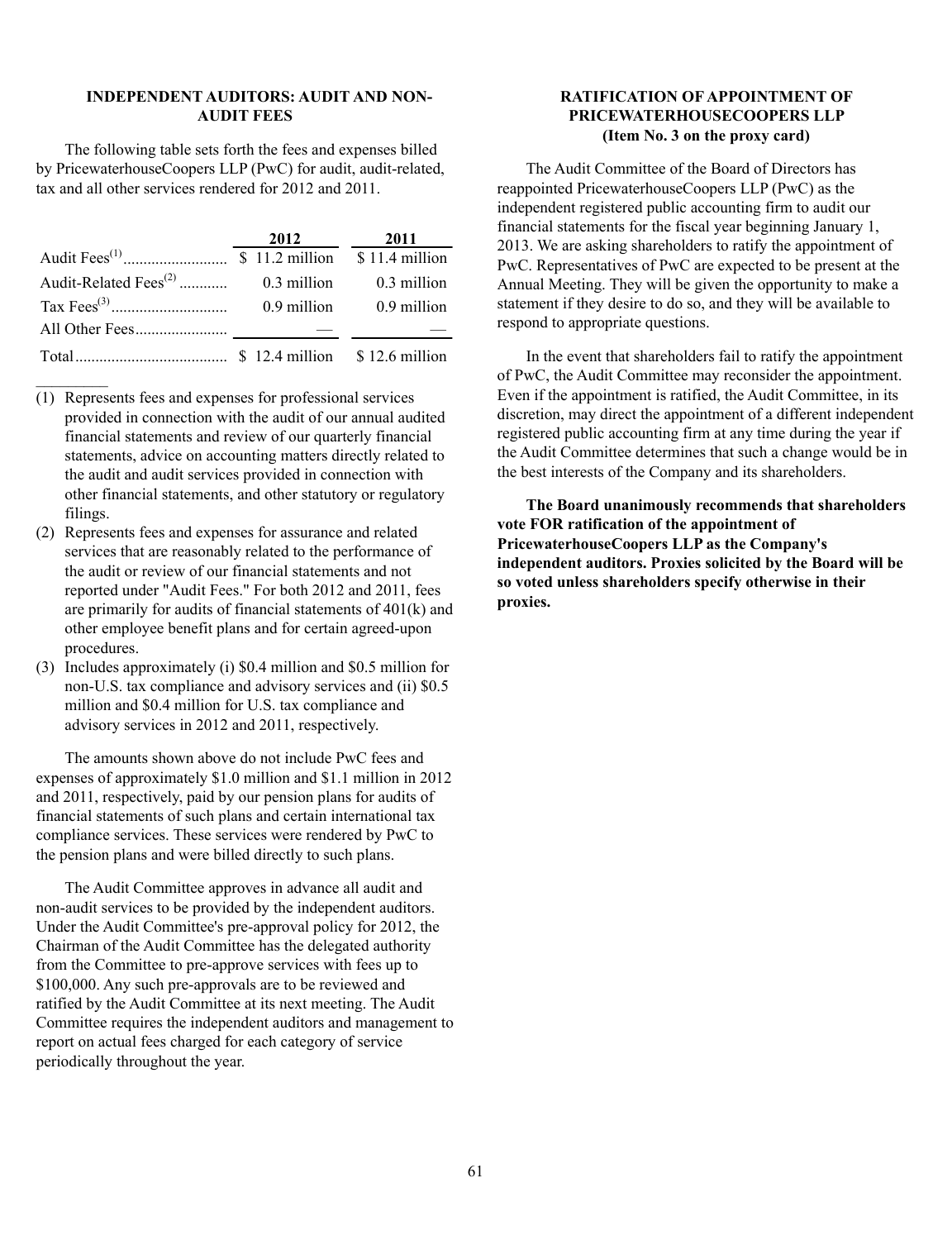#### **SHAREHOLDER PROPOSALS**

We have been notified that certain shareholders intend to present proposals for consideration at the 2013 Annual Meeting. We continue to make corporate governance, particularly shareholder concerns, a priority. Management remains open to engaging in dialogue with respect to shareholder concerns and to sharing our views regarding our governance generally. We encourage any shareholder wishing to meet with management to contact the Office of the Corporate Secretary.

Any shareholder who intends to present a proposal at the 2014 Annual Meeting must deliver the proposal, in the manner specified below, to the Corporate Secretary, Raytheon Company, 870 Winter Street, Waltham, Massachusetts 02451, not later than:

- December 27, 2013, if the proposal is submitted for inclusion in our proxy materials for the 2014 Annual Meeting pursuant to Rule 14a-8 under the Securities Exchange Act of 1934; or
- Between January 30, 2014 and March 1, 2014, if the proposal is submitted in accordance with our By-Laws, in which case we  $\bullet$ are not required to include the proposal in our proxy materials.

Any such proposal described above must be addressed and delivered to the Corporate Secretary at the address specified above either by U.S. mail or a delivery service, or by facsimile (FAX) transmission to FAX No. 781-522-3332.

# **SHAREHOLDER PROPOSAL (Item No. 4 on the proxy card)**

The Comptroller of the State of New York, 633 Third Avenue-31st Floor, New York, NY 10017, on behalf of the New York State Common Retirement Fund, beneficial owner of 1,508,727 shares, has proposed the adoption of the following resolution and has furnished the following statement in support of his proposal:

RESOLVED, that the shareholders of Raytheon Company ("Company") hereby request that the Company provide a report, updated semiannually, disclosing the Company's:

- 1. Policies and procedures for making, with corporate funds or assets, contributions and expenditures (direct or indirect) to (a) participate or intervene in any political campaign on behalf of (or in opposition to) any candidate for public office, or (b) influence the general public, or any segment thereof, with respect to an election or referendum.
- 2. Monetary and non-monetary contributions and expenditures (direct and indirect) used in the manner described in section 1 above, including:
	- a. The identity of the recipient as well as the amount paid to each; and
	- b. The title(s) of the person(s) in the Company responsible decision-making.

The report shall be presented to the board of directors or relevant board committee and posted on the Company's website.

Stockholder Supporting Statement

As long-term shareholders of Raytheon, we support transparency and accountability in corporate spending on political activities. These include any activities considered intervention in any political campaign under the Internal Revenue Code, such as direct and indirect political contributions to candidates, political parties, or political organizations; independent expenditures; or electioneering communications on behalf of federal, state or local candidates.

Disclosure is consistent with public policy, in the best interest of the company and its shareholders, and critical for compliance with federal ethics laws. Moreover, the Supreme Court's *Citizens United* decision recognized the importance of political spending disclosure for shareholders when it said, "[D]isclosure permits citizens and shareholders to react to the speech of corporate entities in a proper way. This transparency enables the electorate to make informed decisions and give proper weight to different speakers and messages." Gaps in transparency and accountability may expose the company to reputational and business risks that could threaten long-term shareholder value.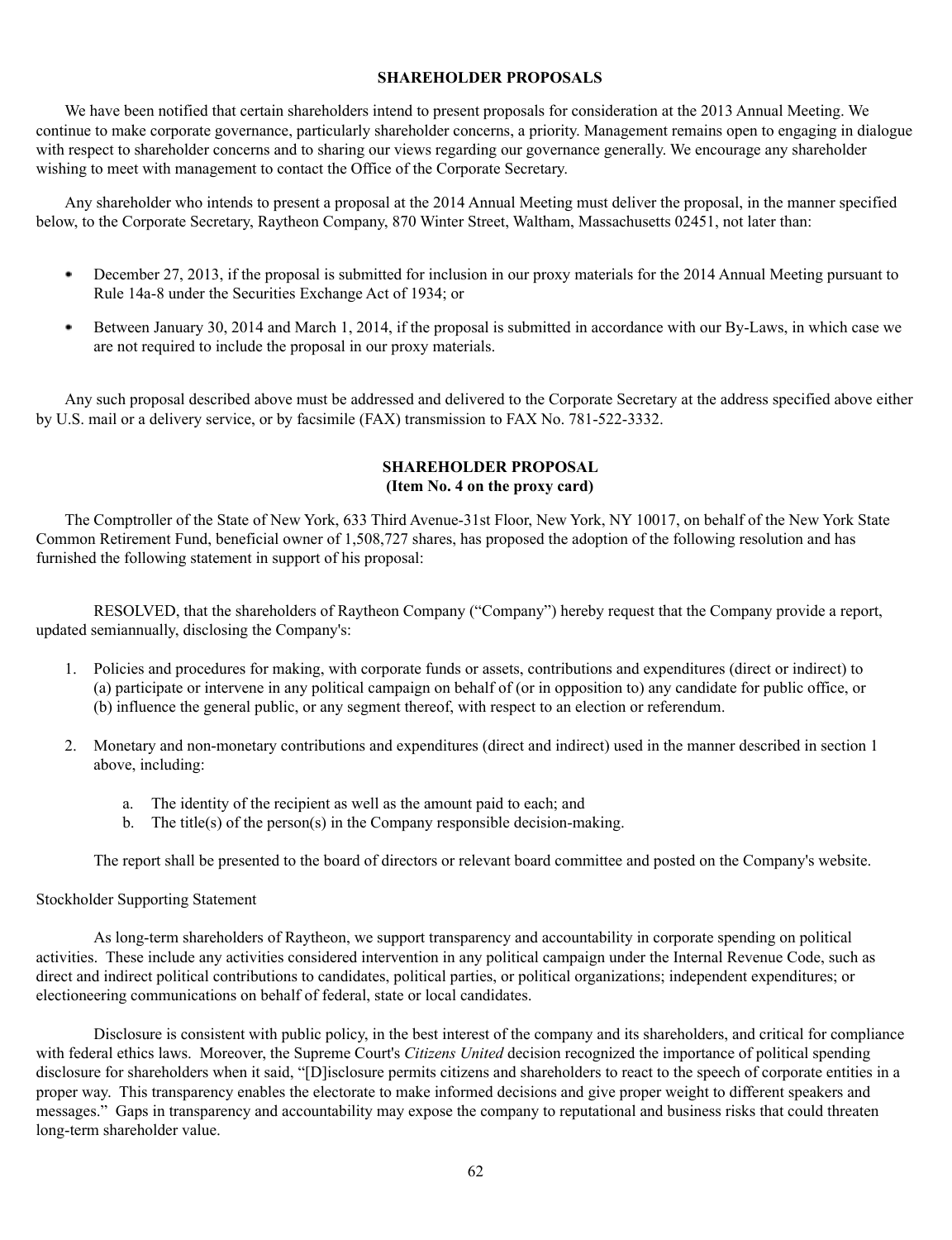Relying on publicly available data does not provide a complete picture of the Company's political spending. For example, the Company's payments to trade associations used for political activities are undisclosed and unknown. In some cases, even management does not know how trade associations use their company's money politically. The proposal asks the Company to disclose all of its political spending, including payments to trade associations and other tax exempt organizations used for political purposes. This would bring our Company in line with a growing number of leading companies, including Exelon, Merck and Microsoft that support political disclosure and accountability and present this information on their websites.

The Company's Board and its shareholders need comprehensive disclosure to be able to fully evaluate the political use of corporate assets. We urge your support for this critical governance reform.

## **The Board recommends that shareholders vote AGAINST this proposal.**

The Board believes that the Company has a legitimate interest in participating in the political process on issues that effect its business concerns and also acknowledges the interests of shareholders and others in information as to this participation. The Company has established effective policies to ensure appropriate disclosure of political expenditures and the Board has exercised appropriate oversight of these activities. Raytheon discloses its political expenditures and activities consistent with state and federal law, and provides additional voluntary disclosure on the Company's website. Additional or different disclosure is not necessary to provide shareholders visibility into the Company's activities in this area.

The Public Affairs Committee of the Company's Board, composed entirely of independent directors, reviews the activities of the Company's political action committees (PACs), as well as corporate political contributions and lobbying activities. The Committee periodically receives reports on PAC contributions, direct corporate political contributions and lobbying expenditures from Company management who supervise the Company's political activities.

In 2009, Raytheon instituted a practice of disclosing on its website a description of its oversight process for political contributions and a summary of direct corporate contributions, including those to state and local parties and candidates, as well as organizations operated under Internal Revenue Code Section 527. This disclosure also includes a description of the Company's federal PAC and state PACs, along with links to state and federal filings on PAC contributions. In 2011, the Company expanded this disclosure to include links to Raytheon's Lobbying Disclosure Act (LDA) reports, state lobbying reports and reports on Federal Election Commission Act contributions, honorary contributions, presidential library contributions, and payments for event costs. This disclosure can be found at www.raytheon.com under the heading, "Investor Relations/Corporate Governance/Political Contributions and Lobbying Expenditures."

As disclosed on the Company's website, the Company makes limited direct political contributions to state and local candidates, as well as organizations operated in accordance with Internal Revenue Code Section 527. The Company also responsibly engages in the legislative process to communicate its views on legislative and regulatory matters effecting the Company's business and its various constituencies, and reports periodically to the Public Affairs Committee. This activity is publicly disclosed. On the federal level, Raytheon files a publicly available LDA Report each quarter. This Report provides information on activities associated with influencing legislation through communication with any member or employee of a legislative body or with any covered executive branch official. It also provides disclosure on expenditures for the quarter, describes the specific pieces of legislation that were the topic of communications, and identifies the individuals who lobbied on behalf of the Company. The Company files similar periodic reports with state agencies reflecting state lobbying activities which are also publicly available.

The proposal calls on Raytheon unilaterally to undertake reporting different from that used in the disclosure regime followed by the Company under state and federal law. Shifting from the Company's existing practices to those specified in the proposal could create confusion. It also would impose an unnecessary administrative burden on the Company and could complicate compliance efforts.

# **The Board unanimously recommends that shareholders vote AGAINST the adoption of this proposal. Proxies solicited by the Board will be so voted unless shareholders specify otherwise in their proxies.**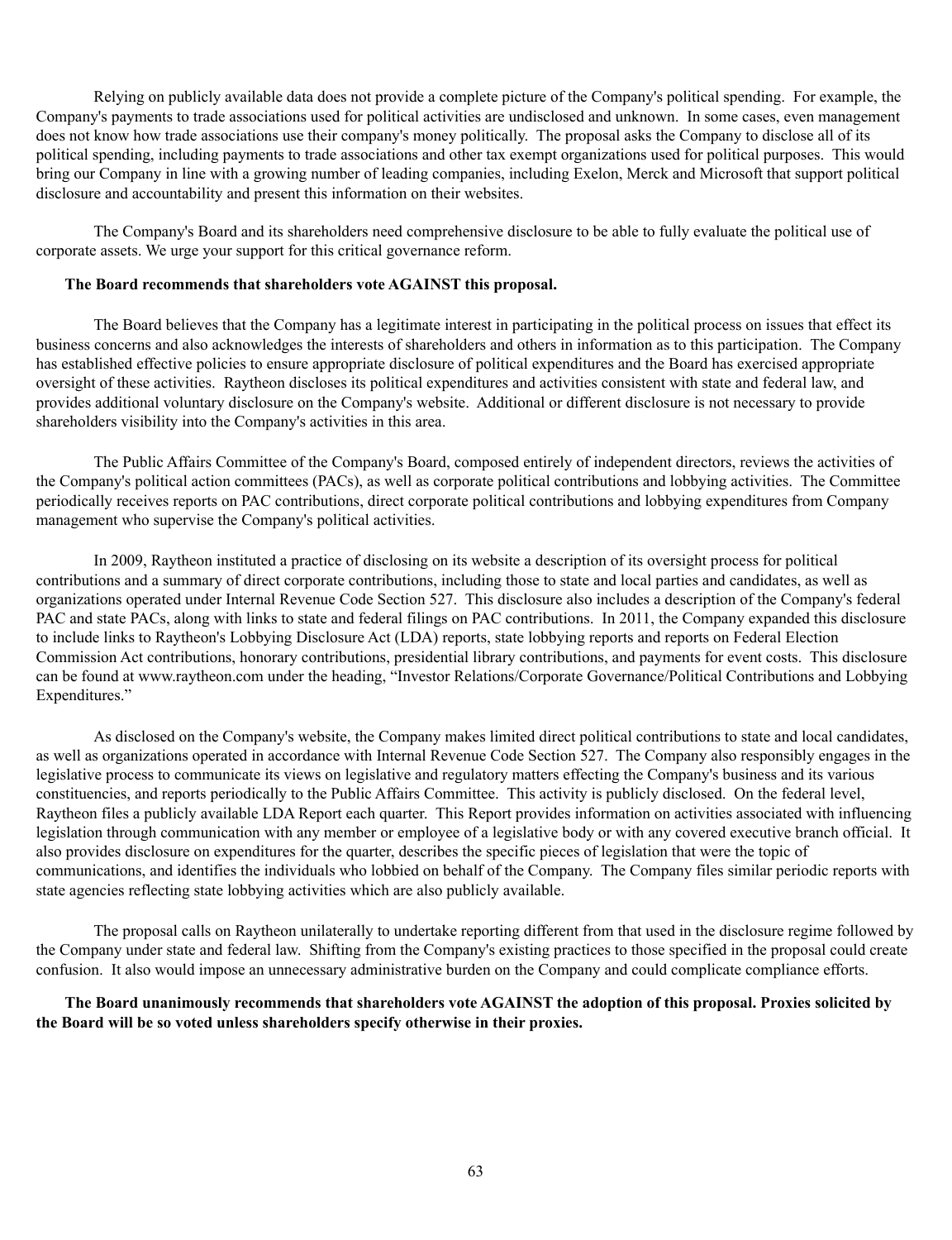# **SHAREHOLDER PROPOSAL (Item No. 5 on the proxy card)**

Ray T. Chevedden on behalf of the Ray T. Chevedden and Veronica G. Chevedden Residual Trust 051401, 5965 S. Citrus Ave., Los Angeles, California 90043, owner of 127 shares, has proposed the adoption of the following resolution and has furnished the following statement in support of his proposal:

#### 5 - Right to Act by Written Consent

RESOLVED, Shareholders request that our board of directors undertake such steps as may be necessary to permit written consent by shareholders entitled to cast the minimum number of votes that would be necessary to authorize the action at a meeting at which all shareholders entitled to vote thereon were present and voting. This written consent is to be consistent with applicable law and consistent with giving shareholders the fullest power to act by written consent consistent with applicable law which includes shareholder ability to initiate any topic for written consent consistent with applicable law.

The shareholders of Wet Seal (WTSLA) successfully used written consent to replace certain underperforming directors in October 2012. This proposal topic also won majority shareholder support at 13 major companies in a single year. This included 67%-support at both Allstate and Sprint. Hundreds of major companies enable shareholder action by written consent.

This proposal should also be evaluated in the context of our Company's overall corporate governance as reported in 2012:

GMI/The Corporate Library, an independent investment research firm, had rated our company "D" continuously since 2009 with "High Governance Risk." Also "High Concern" for Executive Pay - \$18 million for William Swanson.

GMI said annual incentive bonuses for our highest paid executives could be increased by as much as 200% based on subjective factors. Subjective factors undermine pay-for-performance. Also, our highest paid executives continued to be given time-based equity in the form of restricted stock. Mr. Swanson's restricted stock was worth \$3.8 million. To be effective, all equity pay given as a longterm incentive should include job performance requirements. On top of that, performance-vesting restricted stock units could pay off in cash, which did nothing to link executive performance with long-term shareholder value. Furthermore, a portion of these units also paid off for sub-median total shareholder return. Finally, Mr. Swanson gained \$11 million on the vesting of restricted stock, had accumulated \$30 million in his pension, and was potentially entitled to \$32 million under a change in control.

Year after year our directors did not have the fortitude to face this proposal topic without spending extra money on their negative advertisements - thanks to the "leadership" of Linda Gillespie Stuntz who chaired our corporate governance committee. Perhaps it was not a surprise that Ms. Stuntz received our highest negative votes - a whopping 31%. Meanwhile two of our directors showed that they could keep their negative votes below 1%.

Please vote to protect shareholder value:

Right to Act by Written Consent - 5

# **The Board recommends that shareholders vote AGAINST this proposal.**

Raytheon's management and the Board believe in strong corporate governance and in providing shareholders with meaningful access to the Company. The Company has adopted sound governance structures designed to ensure that it remains fully transparent and accountable to shareholders. Meaningful shareholder access is achieved in a number of ways. First, shareholders can vote on important matters during the Company's annual meetings. Second, in the event that important matters arise between annual meetings, the Company's charter and by-laws allow the Chairman and the Board to call special meetings of shareholders to address such matters. Third, a shareholder or shareholders of 25% of the Company's outstanding stock have the right to call a special meeting. Fourth, access is facilitated through annual election for all directors and majority voting in uncontested elections. Finally, outside the context of formal action, the Company welcomes dialogue with shareholders on governance matters and has several mechanisms in place to facilitate it. Methods for communicating with the Board are described under the Proxy Statement's section entitled "Communication with the Board".

These governance provisions help ensure meaningful and consistent access for all shareholders on an equal, transparent basis. They also provide assurance that significant corporate actions are taken when there is a clear shareholder consensus that such action is prudent or when the Board, which has fiduciary responsibilities to all shareholders equally, has determined that the action is in the best interests of the Company and its shareholders. These provisions also are designed to ensure that the Company governs its affairs in an efficient, cost-effective and transparent manner consistent with legal and regulatory requirements.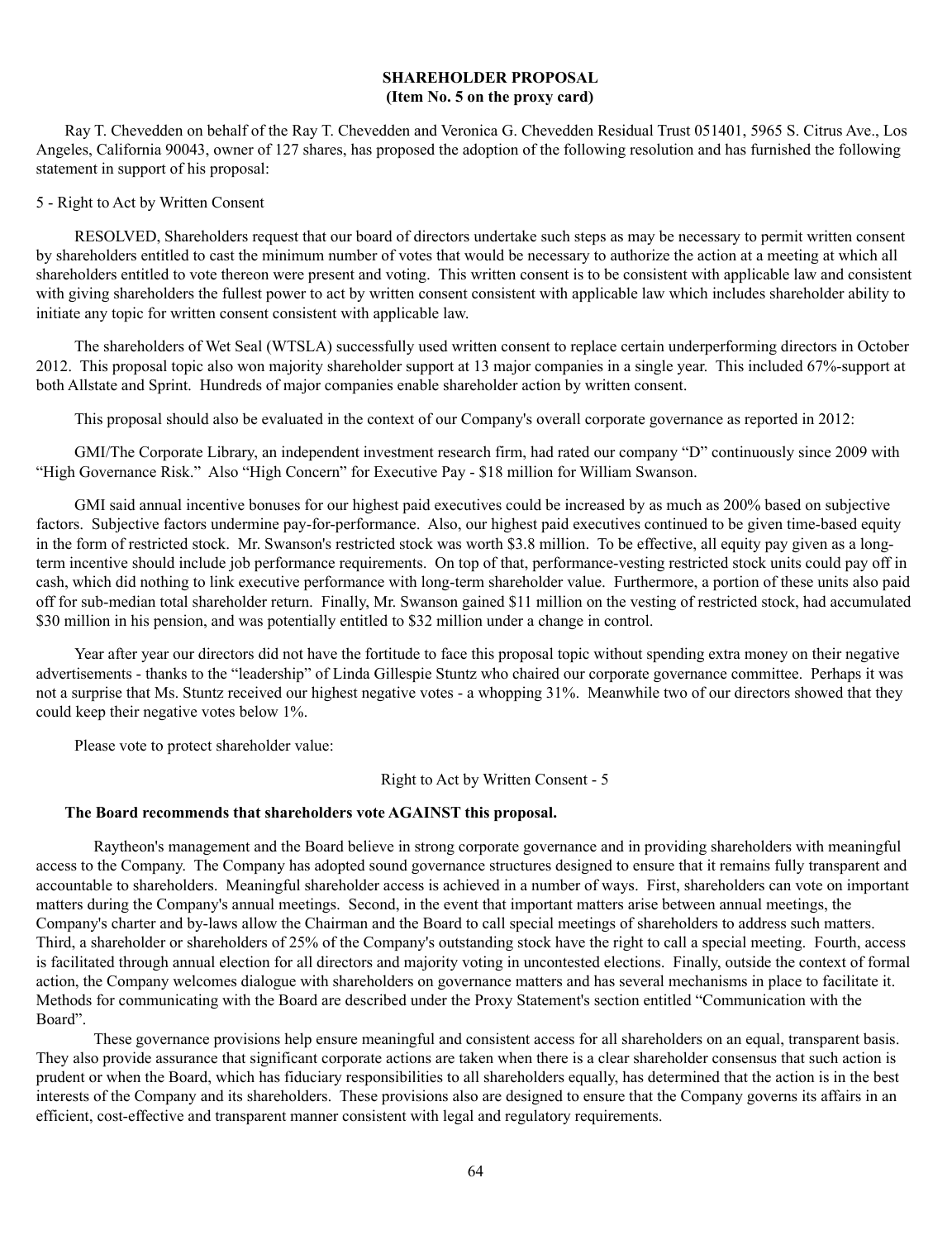The Company has carefully considered this proposal in light of shareholder interest. However, the Board believes that the governance mechanisms discussed above are superior to this proposal in terms of giving shareholders meaningful access to the Company. The majority of shareholder votes cast against this proposal at the Company's 2012 and 2011 Annual Meetings reflect support for the Board's position generally.

The current proposal provides an inferior mechanism for shareholder access on a number of levels and can be harmful to shareholder interests. Written consent procedures do not necessarily provide all shareholders with the same information and voting rights, thus potentially disenfranchising some shareholders. The proposed action by written consent could result in the bypassing of governance procedures currently in place that serve to protect all shareholders and that discourage short-term stock ownership manipulation. In comparison to annual and special meeting procedures that are highly regulated by SEC proxy rules to protect all investors and provide all investors with comparable information, written consent procedures are not as fully regulated in all contexts and have more potential to lead to abusive or disruptive shareholder action for the benefit of special interest groups to the detriment of other shareholders and effective management of a company. The ability of shareholders owning a narrow majority of shares to approve a sale of the company or remove and replace directors through the written consent procedure, as examples, could result in shareholders receiving less value than that to which they might otherwise be entitled in an orderly and fully transparent process.

Raytheon's management and Board regularly review and evaluate ways to improve Raytheon's corporate governance, as is illustrated by the Board's prior implementation of the Company's special meeting provision, provisions providing for annual election of directors, majority voting in uncontested elections and elimination of the Company's shareholder rights plan. The Board and management believe that the Company's governance procedures provide multiple meaningful opportunities for shareholders to participate in the Company's governance, while maintaining procedural protections important for shareholder democracy without the potential detrimental effects of this proposal discussed above. For these reasons the Board believes that adopting the shareholder's proposal on action by majority written consent is not in the best interests of the Company or its shareholders.

**The Board unanimously recommends that shareholders vote AGAINST the adoption of this proposal. Proxies solicited by the Board will be so voted unless shareholders specify otherwise in their proxies.**

# **SHAREHOLDER PROPOSAL (Item No. 6 on the proxy card)**

The AFL-CIO, 815 Sixteenth Street, N.W., Washington, D.C. 20006, on behalf of the AFL-CIO Reserve Fund, beneficial owner of 246 shares, has proposed the adoption of the following resolution and has furnished the following statement in support of their proposal:

RESOLVED: Shareholders of Raytheon Company (the "Company") urge the Board of Directors (the "Board") to seek shareholder approval of any future extraordinary retirement benefits for senior executives. The Board shall implement this policy in a manner that does not violate any existing employment agreement or vested pension benefit.

For the purposes of this resolution, "extraordinary retirement benefits" means receipt of additional years of service credit not actually worked, preferential benefit formulas not provided under the Company's tax-qualified retirement plans, accelerated vesting of retirement benefits, and retirement perquisites and fringe benefits that are not generally offered to other Company employees.

#### Supporting Statement

Our Company provides certain senior executives with extraordinary retirement benefits including additional years of service credit for years not actually worked and preferential benefit formulas through the Company's Supplemental Executive Retirement Plan ("SERP"). In our view, our Company should provide performance-based compensation rather than these extraordinary retirement benefits to attract and retain senior executives.

Our Company's SERP provides additional retirement benefits that are not provided by the Company's tax-qualified retirement plans, or by the Company's Excess Pension Plan that makes up for benefits that exceed Federal tax limits. Under the Company's SERP, participating senior executives after 15 years of service and age 60 may receive annual payments equal to 50 percent of their final average compensation.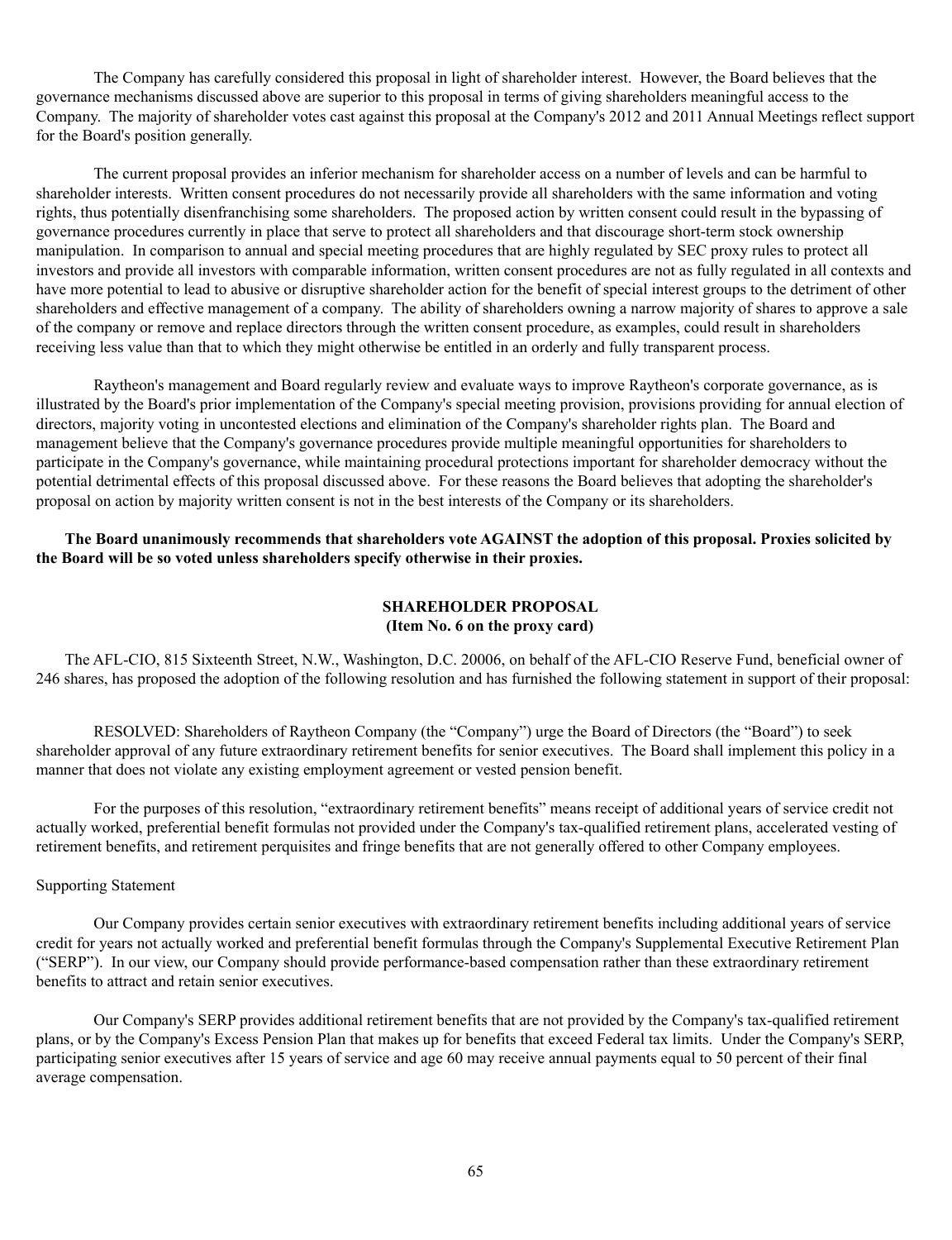Our Company has provided additional pension enhancements to certain senior executives in addition to our Company's SERP. For example, Senior Vice President and General Counsel Jay Stephens received five additional years of pension credit for years not actually worked. As of December 31, 2011, Mr. Stephens had accumulated SERP benefits with a present value of \$4.9 million. Moreover, he and other senior executives are eligible to receive an additional three years of pension credit under the terms of their change-in-control agreements.

Providing senior executives with extraordinary retirement benefits increases the cost of the Company's nonqualified retirement plans to shareholders. We believe that this cost should be allocated to performance-based compensation rather than extraordinary retirement benefits. Additionally, we believe these extraordinary benefits are unnecessary given the high levels of executive compensation at our Company.

To help ensure that the use of extraordinary pension benefits for senior executives is in the best interest of shareholders, we believe such benefits should be submitted for shareholder approval. Because it is not always practical to obtain prior shareholder approval, the Company would have the option of seeking approval after the material terms were agreed upon.

We urge shareholders to vote FOR this proposal.

#### **The Board recommends that shareholders vote AGAINST this proposal.**

The Board believes that the Company should retain its Supplemental Executive Retirement Plan (SERP) as it currently operates so that it is able to recruit and retain key executives effectively. The SERP is a fully-disclosed, sparingly-used mechanism that permits the Company to recruit and retain key executives in a highly competitive environment.

The clear majority of our shareholders support the Company's position on this issue; this shareholder proposal has not passed at any of the previous seven annual meetings at which it has been presented by this proponent. Most recently, this proposal was supported by only 29.6% of the votes cast in 2012 and 30.8% of the votes cast in 2011. In both of those years the vote against the proposal represented not only a majority of the shares for which votes were cast, but more than half of all the Company's shares outstanding. Further evidence of shareholder support comes from the 94.2% favorable say-on-pay advisory vote achieved by the Company at the 2012 Annual Shareholders' Meeting.

Raytheon's SERP is designed to set the pension benefit of a senior executive who comes to the Company mid-career at the level that the executive would have attained under the Company's pension plans if the executive had started his or her career with the Company. This tool can be of critical importance in successfully recruiting highly qualified senior executives who are asked to leave behind valuable retirement benefits at their former employers. A uniformly applied SERP is a better solution for senior executives such as these than individually negotiated compensation arrangements designed to preserve pension value that transferring executives might otherwise forfeit. In essence, the SERP facilitates pension portability and equity among compensation levels of senior executives.

The operation of offsets in determining an executive's SERP benefit ensures it is applied equitably, providing an appropriate, but not excessive benefit. Under plan provisions, the SERP benefit is offset by amounts payable under the Company's pension plans, any prior employer pension plan and Social Security. Furthermore, the total benefit to an executive pursuant to the SERP is capped. In this way, the SERP is structured specifically to address the circumstances of a senior executive who comes to the Company mid-career. By contrast, a senior executive who has been with the Company from an early stage in his or her career, such as the Company's current Chairman and CEO, will derive no benefit from the SERP upon retirement. By omitting any reference to these offset provisions, the supporting statement misrepresents how the SERP works, and greatly exaggerates both its value to eligible employees and its cost to the Company.

Raytheon's SERP provides a valuable recruiting tool and puts senior executives on parity with each other for retirement benefits at a relatively modest additional cost to the Company. The Company's aggregate liability under the SERP is less than 1% of the Company's total pension liability for all non-SERP participants.

Raytheon's SERP is administered with appropriate governance controls and transparency. Under our existing practices, all executive compensation plans for senior executives, including the SERP and all other retirement benefits and agreements, are reviewed and approved by the fully independent Management Development and Compensation Committee of the Board. The investing public is further served by the Company's full disclosure of its executive compensation plans and practices. The Company's SERP has been filed as an exhibit to our Annual Report on Form 10-K and is publicly available on the Company's website as well as the website of the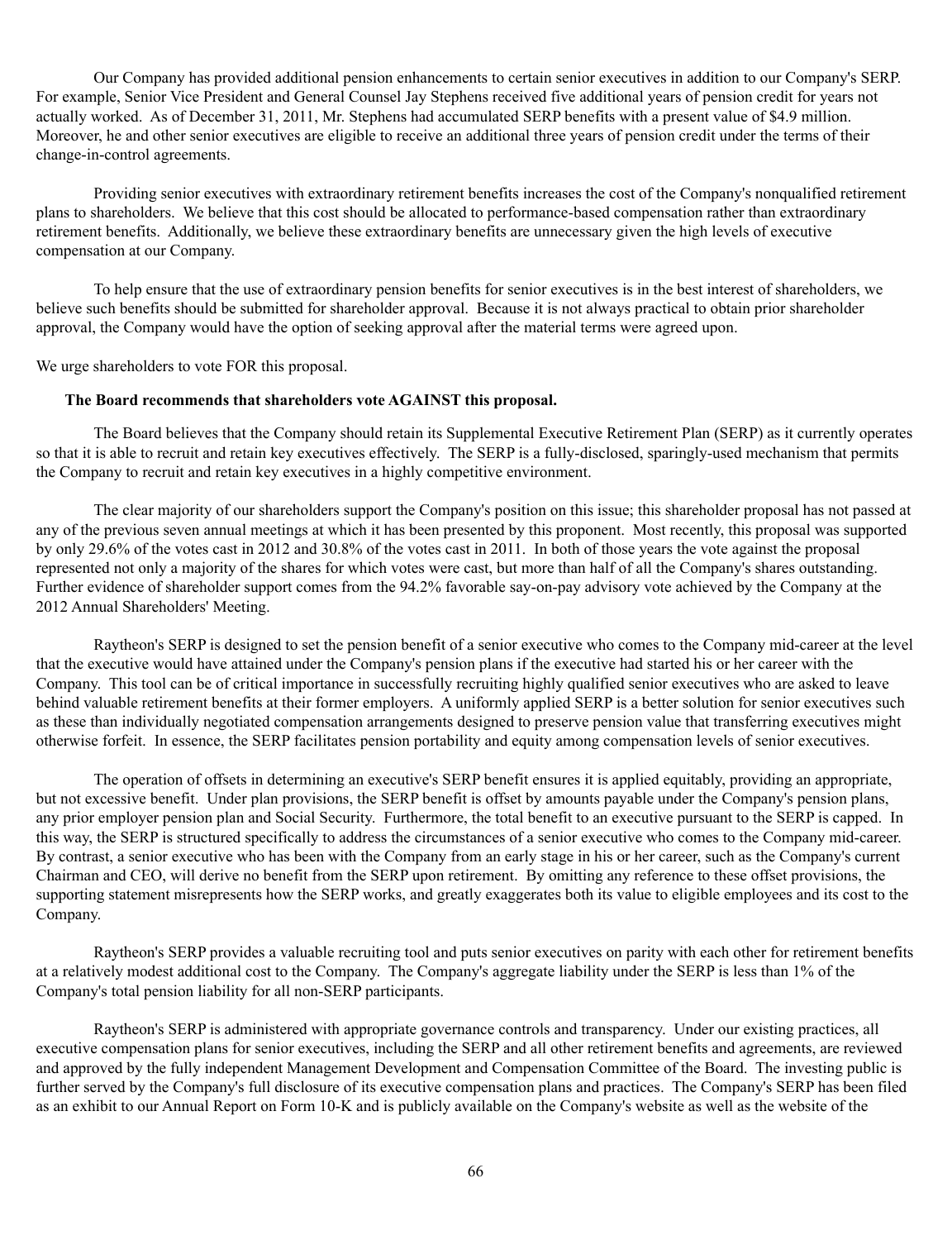Securities and Exchange Commission. There is a summary of the SERP and any other retirement benefits for our five most highly compensated executive officers on pages 39, 51 and 52 of this proxy statement.

In summary, the Board believes that the SERP promotes shareholders' interests by providing an equitable mechanism for the Company to recruit and retain key executives in a highly competitive environment. The Company's SERP is administered in a uniform and cost effective way by requiring offsets for any other pension payments and Social Security benefits payments to the executive. It is subject to rigorous Board oversight and is transparent to all constituents. Adoption of the proposal would put the Company at a competitive disadvantage in attracting qualified executives who may well decline to be subject to the uncertainty created by the shareholder approval requirement. Adoption of the proposal would also require the Company either to incur significant time and expense to convene a special shareholders' meeting for the sole purpose of voting on this type of arrangement or delay finalizing a prospective executive's compensation package until after its approval at the annual meeting. For these and the other reasons discussed above, the Board believes that this proposal is not in the best interests of the Company or its shareholders.

**The Board unanimously recommends that shareholders vote AGAINST the adoption of this proposal. Proxies solicited by the Board will be so voted unless shareholders specify otherwise in their proxies.**

# **SHAREHOLDER PROPOSAL (Item No. 7 on the proxy card)**

John Chevedden, 2215 Nelson Avenue, No. 205, Redondo Beach, CA 90278, beneficial owner of 100 shares, has proposed the adoption of the following resolution and has furnished the following statement in support of his proposal:

7 - Limit Accelerated Executive Pay

RESOLVED: Shareholders ask our board of directors to adopt a policy that in the event of a change in control (as defined under any applicable employment agreement, equity incentive plan or other plan), there shall be no acceleration of vesting of any equity award granted to any senior executive, provided, however, that our board's Compensation Committee may provide in an applicable grant or purchase agreement that any unvested award will vest on a partial, pro rata basis up to the time of the senior executive's termination, with such qualifications for an award as the Committee may determine.

For purposes of this Policy, "equity award" means an award granted under an equity incentive plan as defined in Item 402 of the SEC's Regulation S-K, which addresses executive compensation. This resolution shall be implemented so as not affect any contractual rights in existence on the date this proposal is adopted.

The vesting of equity pay over a period of time is intended to promote long-term improvements in performance. The link between executive pay and long-term performance can be severed if such pay is made on an accelerated schedule.

This proposal should also be evaluated in the context of our Company's overall corporate governance as reported in 2012:

GMI/The Corporate Library, an independent investment research firm, rated our company "High Concern" for Executive Pay - \$18 million for William Swanson. Plus Mr. Swanson was potentially entitled to \$32 million under a change in control.

Our directors Frederic Poses, Michael Ruettgers, William Spivey and John Deutch each had 12 to 14 years long-tenure. GMI said director independence erodes after 10-years. Long-tenure could hinder director ability to provide effective oversight.

Plus Mr. Ruettgers, with 12 years tenure was our Lead Director, a position that demands a higher level of independence. Longtenured directors also controlled 67% or our nomination committee and 50% of our executive pay committee - perhaps not a surprise. Mr. Deutch, with 14 years long-tenure and age 73, received double-digits in negative votes or 10-times the negative votes of some of our directors. A more independent perspective would be a priceless asset for our directors.

Please vote to protect shareholder value:

Limit Accelerated Executive Pay - 7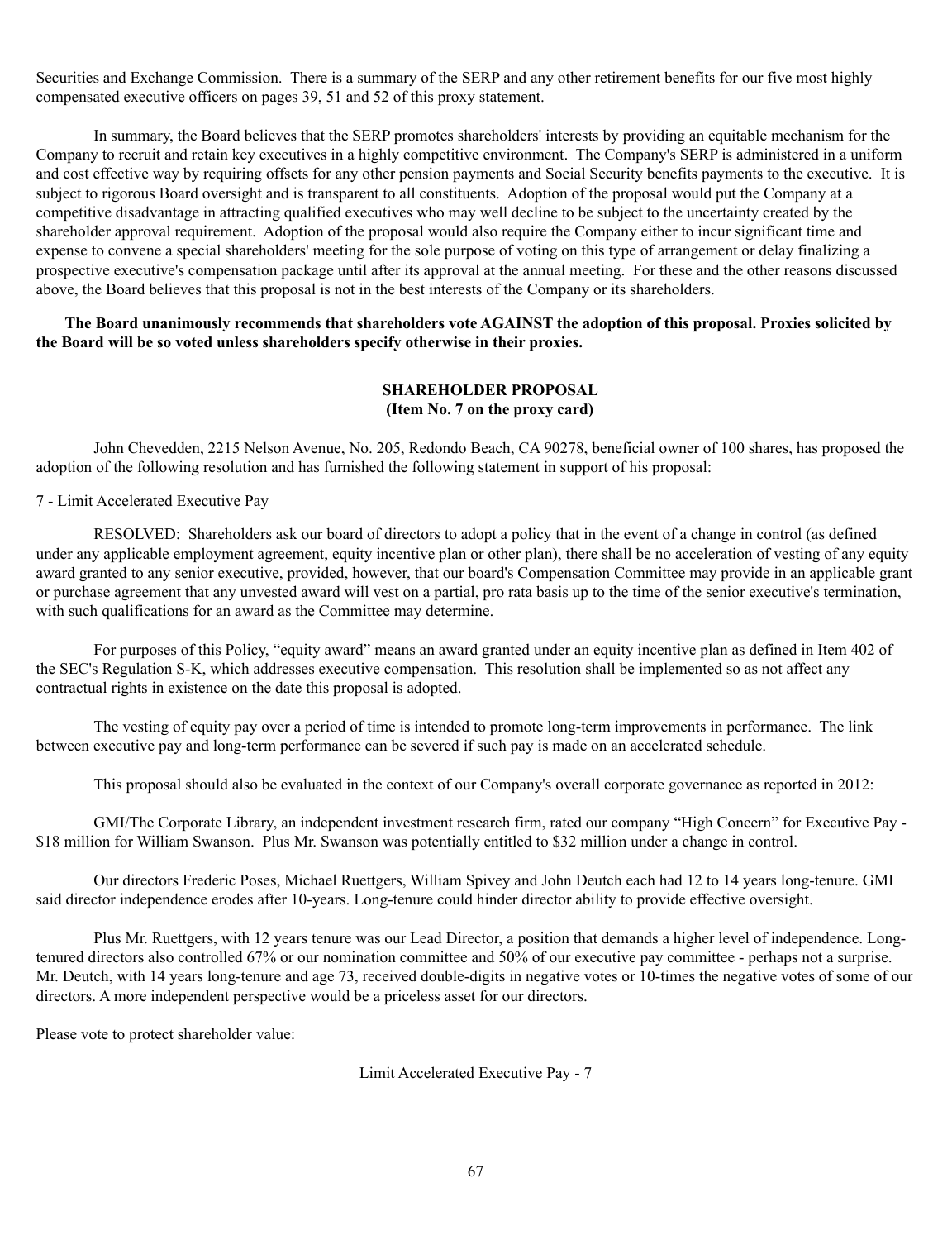#### **The Board recommends that shareholders vote AGAINST this proposal.**

The Board believes that this proposal is unnecessary and inconsistent with certain provisions of the stockholder-approved Raytheon 2010 Stock Plan, and that its implementation is not in the best interest of the Company and its shareholders.

In our executive compensation program, we grant performance-based restricted stock units pursuant to our Long-Term Performance Plan (LTPP) and time-based shares of restricted stock. Currently, upon a change-in-control, the LTPP awards become vested on a pro rata basis and the restricted stock awards fully vest. We believe that this represents a balanced and appropriate approach to the vesting of stock awards upon a change-in-control. This approach is also clearly specified in the Raytheon 2010 Stock Plan, which was overwhelmingly approved by shareholders at our 2010 annual meeting.

The proposal would require the Board's fully independent Management Development and Compensation Committee (MDCC) to change this preferred, balanced approach to vesting, which was approved by stockholders. The proposed policy would restrict the MDCC's ability to issue any stock awards with vesting that would accelerate upon a change-in-control. This lack of flexibility could hamper our ability to attract and retain highly qualified talent, as we believe that most companies with whom we compete for talent have the ability to grant stock awards that fully vest upon a change-in-control.

In addition, the policy would undermine our ability to achieve the other important objectives of our executive compensation program, including aligning the interests of our executives with our shareholders and motivating our executives to achieve our overall business objectives.

We believe that acceleration of vesting of restricted stock awards on a change-of-control serves to align the interests of our executives with those of our shareholders and better reward performance. In any change-of-control transaction, shareholders would receive the full benefit of whatever value is created in that transaction. Executives with unvested restricted stock, on the other hand, could be deprived of the entire benefit of those restricted stock awards, if a successor entity is unwilling or unable to assume them, even though they are likely to have contributed to the value that is realized by shareholders.

In the context of a potential change-of-control transaction, the uncertainties caused by lack of any acceleration protection could distract our senior executives or even contribute to their leaving the Company before any transaction becomes certain. It could also create conflicts of interest on the part of senior executives involved in effecting a possible transaction. By permitting such acceleration on restricted stock awards, we believe that we can better motivate our executives both to achieve our overall business objectives and to maximize value for our shareholders, particularly in effecting a change-of-control transaction. Adopting the proposal would undermine this focus.

Contrary to the proponent's implications, the MDCC has designed the executive compensation program to strongly tie pay to performance. With respect to the supporting statement's remarks about our CEO's compensation, we note that our say-on-pay advisory resolutions were approved by votes of 94.2% in 2012 and 93.3% in 2011.

As contemplated by the shareholder-approved 2010 Stock Plan, determining the approach to equity vesting upon a change-incontrol should remain with the MDCC, each member of which is fully independent. The Board's Governance and Nominating Committee and the full Board engage in a rigorous annual process for reviewing and determining the independence of each director. This process is undertaken in accordance with our Governance Principles which are in conformance with New York Stock Exchange listing standards.

In summary, we think any policy mandating an across-the-board prohibition on acceleration of vesting on a change-in-control in all equity awards to senior executive officers would hamper the ability of our MDCC and Board to carry out their fiduciary duties in designing and implementing an effective executive compensation program. It would prohibit an approach clearly acknowledged in the shareholder-approved 2010 Stock Plan and undermine certain key objectives of the Company's compensation program. For these and the other reasons discussed above, the Board believes that this proposal is not in the best interests of the Company or its shareholders.

**The Board unanimously recommends that shareholders vote AGAINST the adoption of this proposal. Proxies solicited by the Board will be so voted unless shareholders specify otherwise in their proxies.**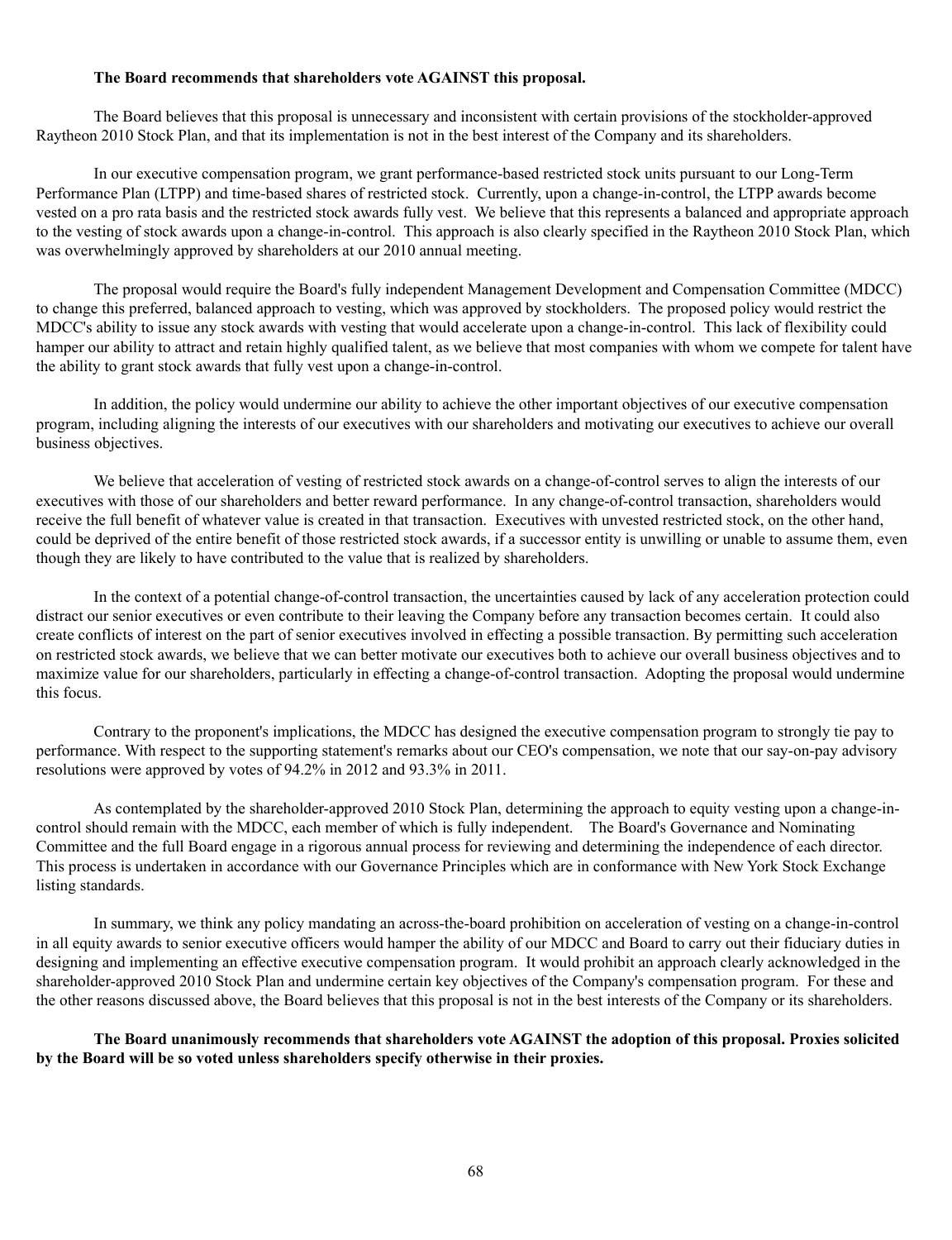## **OTHER MATTERS**

Whether or not you plan to attend the meeting, please vote over the Internet or by telephone or complete, sign and return the proxy card or voting instruction form sent to you in the envelope provided. No postage is required for mailing in the United States.

Our 2012 Annual Report, which is not a part of this proxy statement and is not proxy soliciting material, is enclosed.

By Order of the Board of Directors,

JB. Stephen

Jay B. Stephens *Secretary*

Waltham, Massachusetts April 26, 2013